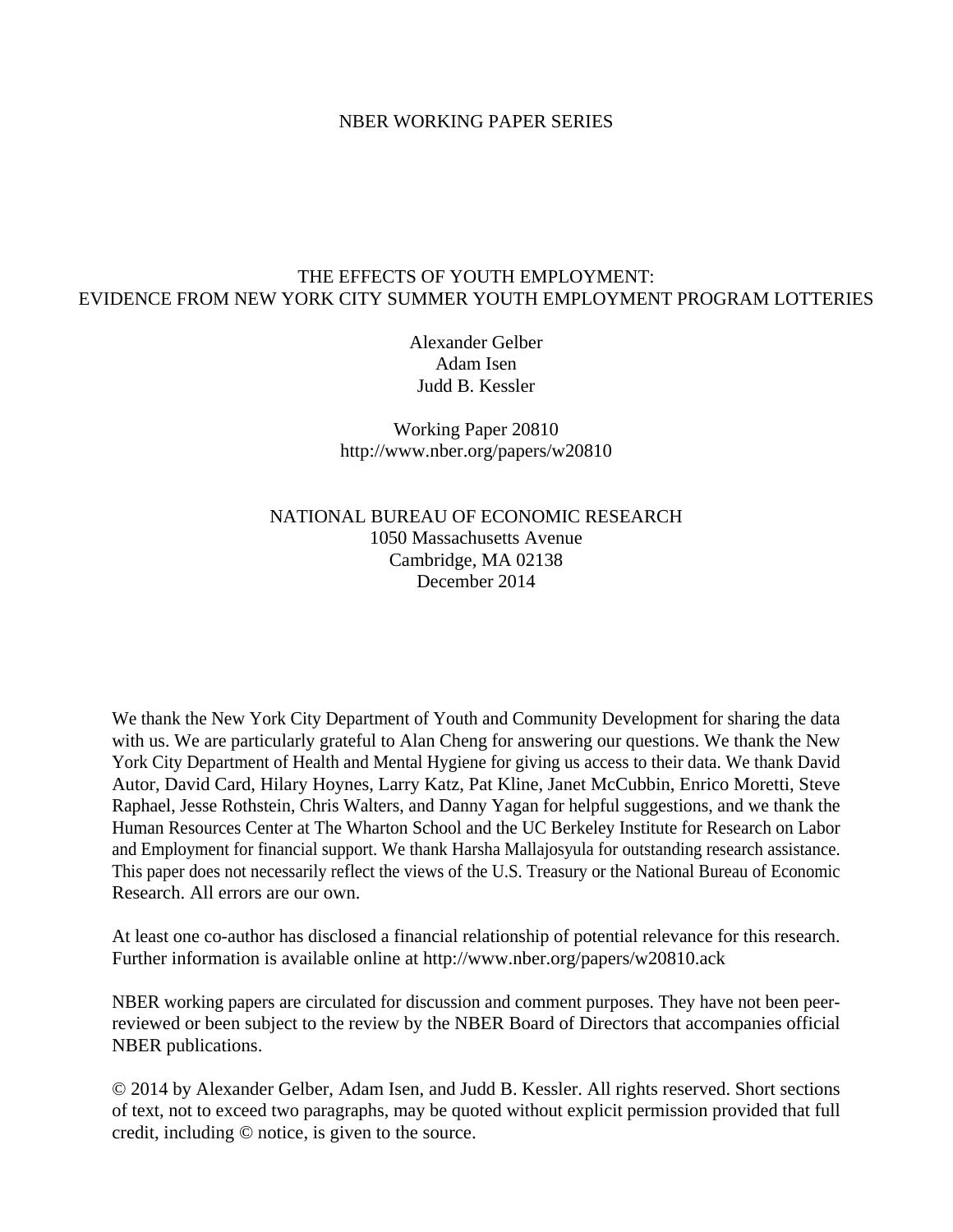The Effects of Youth Employment: Evidence from New York City Summer Youth Employment Program Lotteries Alexander Gelber, Adam Isen, and Judd B. Kessler NBER Working Paper No. 20810 December 2014 JEL No. J08,J13,J18,J21,J24,J45,J48

### **ABSTRACT**

Programs to encourage labor market activity among youth, including public employment programs and wage subsidies like the Work Opportunity Tax Credit, can be supported by three broad rationales. They may: (1) provide contemporaneous income support to participants; (2) encourage work experience that improves future employment and/or educational outcomes of participants; and/or (3) keep participants "out of trouble." We study randomized lotteries for access to New York City's Summer Youth Employment Program (SYEP), the largest summer youth employment program in the U.S., by merging SYEP administrative data on 294,580 lottery participants to IRS data on the universe of U.S. tax records and to New York State administrative incarceration data. In assessing the three rationales, we find that: (1) SYEP participation causes average earnings and the probability of employment to increase in the year of program participation, with modest contemporaneous crowdout of other earnings and employment; (2) SYEP participation causes a moderate decrease in average earnings for three years following the program and has no impact on college enrollment; and (3) SYEP participation decreases the probability of incarceration and decreases the probability of mortality, which has important and potentially pivotal implications for analyzing the net benefits of the program.

Alexander Gelber Goldman School of Public Policy University of California at Berkeley 2607 Hearst Ave Berkeley, CA 94720 and NBER agelber@berkeley.edu

Adam Isen Office of Tax Analysis U.S. Department of the Treasury 1500 Pennsylvania Ave., NW Washington, DC 20220 adam.isen@gmail.com

Judd B. Kessler Department of Business and Public Policy The Wharton School University of Pennsylvania 3620 Locust Walk Philadelphia, PA 19104 judd.kessler@wharton.upenn.edu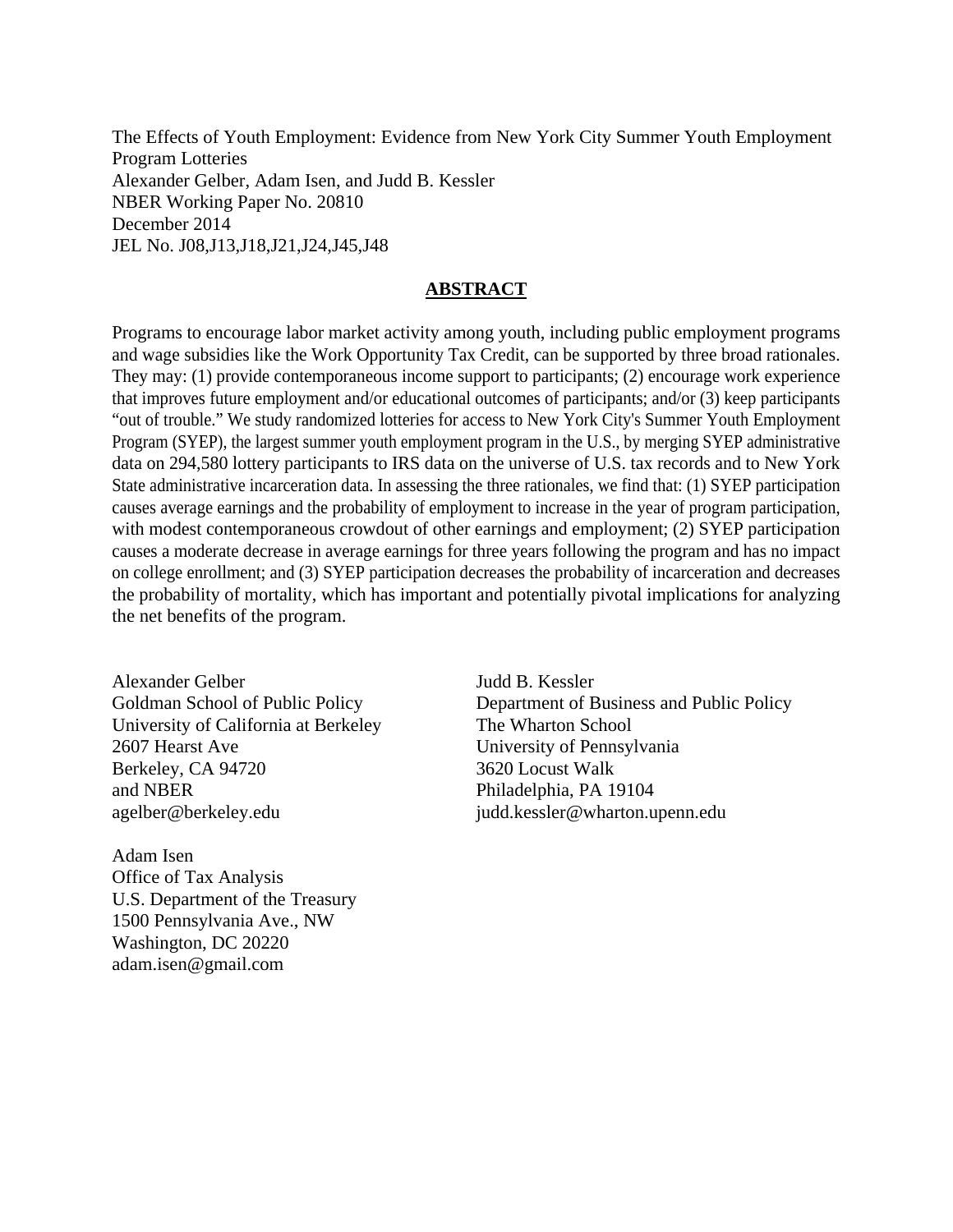### **1. Introduction**

Many federal, state, and local policies attempt to support individuals' labor market prospects, including public employment and subsidized employment programs. In many cases, these programs focus on encouraging youth employment — often summer youth employment in particular. City programs across the country provide youth with summer jobs — the fifty most populous cities in the country have all had summer youth employment programs in the last five years — and the Work Opportunity Tax Credit (WOTC) subsidizes employment of summer youth employees. Expanded employment programs have also been used during times of high unemployment; for example, the American Recovery and Reinvestment Act (ARRA) provided states with \$1.2 billion to give disadvantaged youth access to employment and training during the Great Recession, with a particular focus on summer employment (Bellotti *et al.* 2010). As youth unemployment remains elevated following the Great Recession, youth employment programs have received increased scrutiny from policy-makers. While literature typically finds that other (*i.e.* non-summeremployment) active labor market programs for youth have costs that outweigh their benefits (Stanley, Katz, and Krueger 1998; Heckman, Lalonde, and Smith 1999; Lalonde 2003), summer youth employment has "received relatively little attention from program evaluators" (Lalonde 2003, p. 532).

Programs to support summer employment are justified with various rationales. One rationale is that summer employment could provide income support to youth (and their families) through wages earned in the program. The website of the New York City (NYC) Department of Youth and Community and Development (DYCD), which runs the Summer Youth Employment Program (SYEP) that we analyze in this paper, states that SYEP aims to "provide supplemental income to aid low income families."<sup>1</sup> Similarly, stimulus efforts like ARRA summer youth spending aim to increase contemporaneous net earnings and employment (among other goals). A second rationale is that summer work experience could improve future employment outcomes, perhaps particularly for disadvantaged youth who would otherwise have low summer employment rates. For example, summer employment might lead to increases in human capital — the NYC DYCD also states that SYEP aims to

<sup>&</sup>lt;sup>1</sup> See http://usmayors.org/workforce/documents/2010-7-01USCOMWDCSYEPPresentation011910.pdf. Accessed May 16, 2014.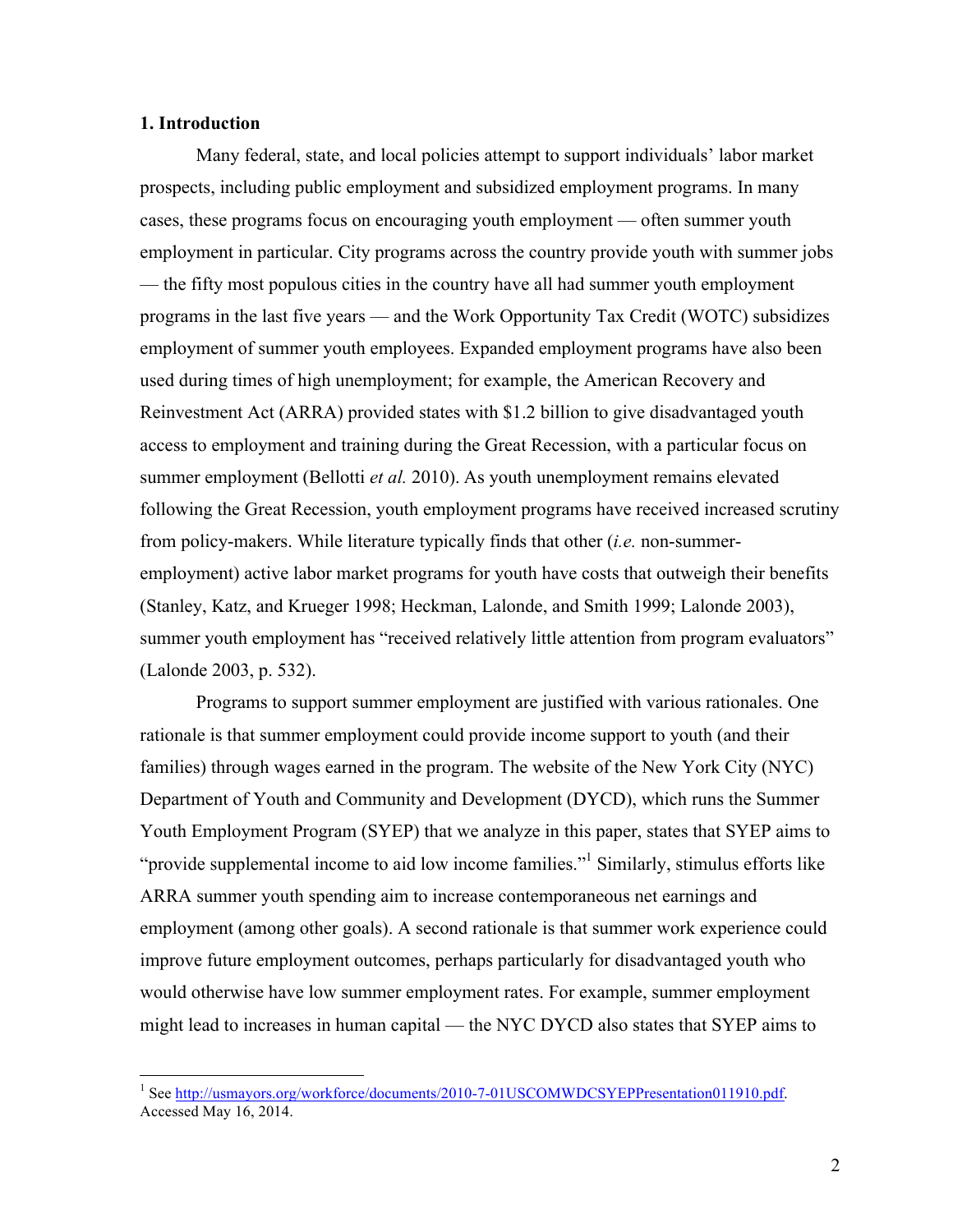"develop youth skills."<sup>2</sup> Summer employment could also raise future earnings by acting as a signal to potential future employers, or through the channel of educational attainment, if work experience translates into greater schooling. A third rationale for such programs is that they could help to keep youth involved in socially productive activities or "out of trouble."<sup>3</sup> Keeping youth out of trouble during the summer could help them avoid dangerous activities and could have benefits such as decreasing incarceration or mortality rates.

We investigate the empirical support for these three rationales by analyzing the SYEP program in the years 2005 to 2008, inclusive. During these years, SYEP provided summer jobs to NYC youth aged 14 to 21, paid by the NYC government at a total cost of \$236 million.<sup>4</sup> Each year, SYEP received more applications than the number of SYEP jobs available. In the face of this excess demand, SYEP randomly allocated spots in the program to applicants by lottery. We compare the outcomes of individuals who participate in SYEP because they were randomly selected to receive a job through SYEP, to the outcomes of individuals randomly not selected. We examine the effect of SYEP on observable outcomes suited to assess each of the rationales for summer youth employment programs. We link SYEP administrative data on these lottery winners and losers to Internal Revenue Service (IRS) administrative data on the universe of U.S. federal tax data; to New York State (NYS) Department of Corrections and Community Services (DOCCS) administrative data on individuals incarcerated in NYS; and to NYC Department of Health and Mental Hygiene (DOH) administrative data on causes of death in New York City. In the four years of lotteries we study, there were 294,580 SYEP applications subject to the lottery, of which 164,977 won the lottery and 129,603 lost the lottery.

This context provides a particularly promising setting for studying a youth employment program. First, the large scale of the program, the random assignment, and the accurate data allow us to estimate precise causal effects, not only on earnings, the employment rate, and college enrollment, but also on rare outcomes including mortality and incarceration. Our sample sizes are at least an order of magnitude (and in many cases two

<sup>&</sup>lt;sup>2</sup> See http://www.nyc.gov/html/dycd/html/resources/syep.shtml; accessed May 16, 2014.<br><sup>3</sup> See http://nycfuture.org/events/event/summit-on-the-future-of-workforce-development-in-new-york-city.

Accessed May 16, 2014. Summer employment may also provide valuable goods through the services youth provide, though our data do not have information on these goods or their value.<br><sup>4</sup> Except where otherwise noted, all dollar amounts reported are in real 2013 dollars. Subsequent to the years we

examine, eligibility was expanded to age 24.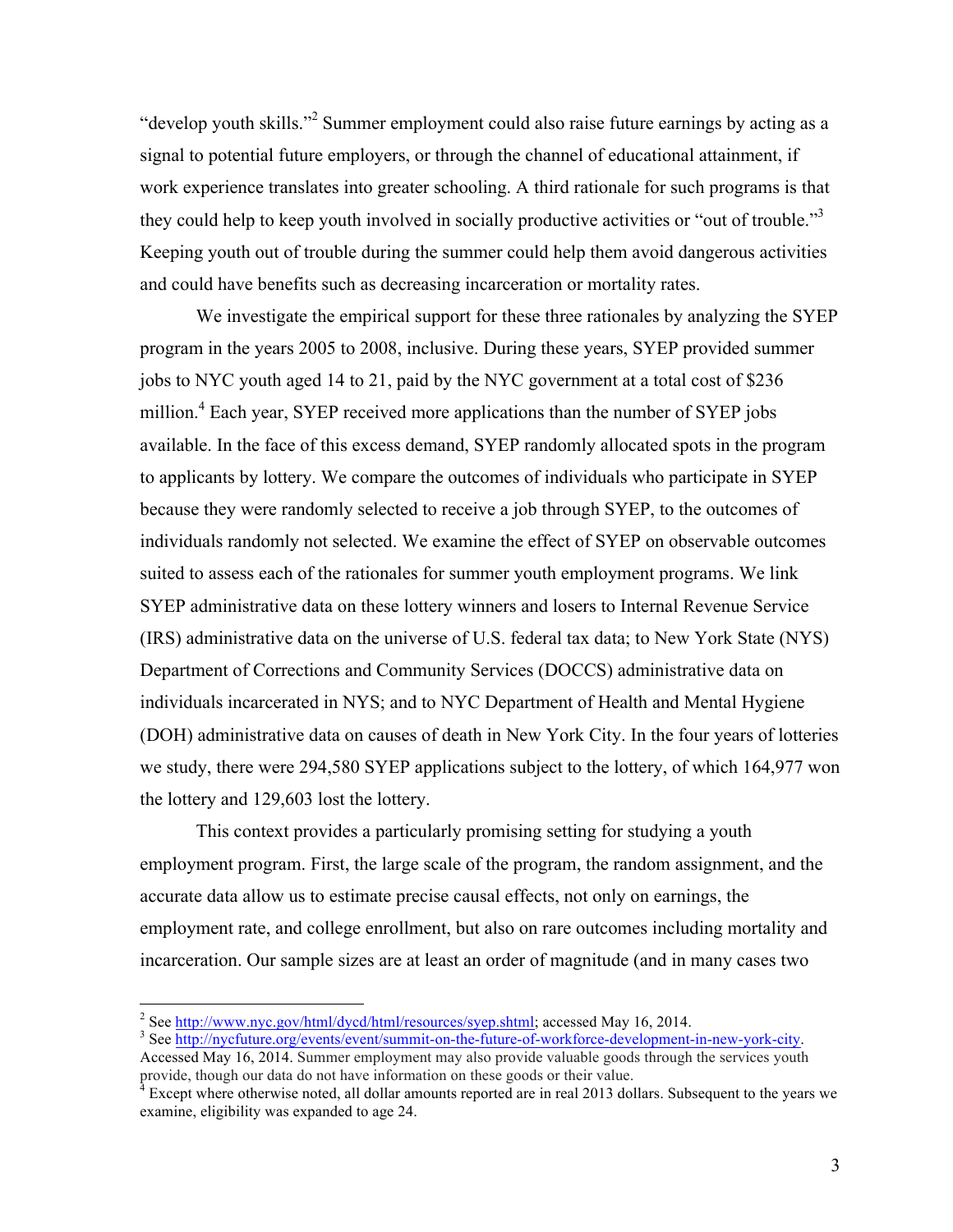orders of magnitude) larger than the sample sizes of other randomized studies. The ability to look precisely at mortality, which other studies have not been able to observe, will prove particularly interesting since it will have important implications for the benefits of the program and offer a new take on previous results. The data allow us to estimate effects up to almost a decade after program participation. Second, the IRS and DOCCS administrative data allow us to examine a wide variety of outcomes, including contemporaneous and subsequent earnings, earnings by industry, college enrollment, incarceration, and mortality. Third, NYC SYEP is the largest summer youth employment program in the U.S. and therefore represents a central, recent case study of U.S. summer youth employment programs and an important example of youth employment programs more generally.

We find that SYEP participation increases earnings and employment in the year individuals are employed through the program. In a baseline specification, we estimate that in the year of SYEP participation, SYEP raises average earnings through the program by \$1,085.34, lowers other earnings by a modest \$208.87, and therefore raises net earnings in the year of participation by \$876.26. Thus, crowdout of other earnings was 19.24 percent of the SYEP transfer in this year. We also estimate that, on net, SYEP raises the probability of having any job by 71 percentage points in the year of the participation, with only a five percentage point decrease in the probability of having a non-SYEP job.

At the same time, we do not find that youth employment has a positive effect on subsequent earnings or on college enrollment. In each of the three years following SYEP participation, we estimate that SYEP participation causes a modest *decrease* in earnings of around \$100 per year. This effect is driven by those who had worked prior to SYEP participation and by those in the upper half of the earnings distribution; meanwhile, SYEP participation has an insignificant impact on subsequent earnings among WOTC-eligible individuals. Starting in the fourth year following SYEP participation, we find insignificant impacts of SYEP participation on earnings. We also find that SYEP has no impact on college enrollment, with an extremely precise 95-percent confidence interval that rules out a positive or negative effect greater than one one-hundredth of a year of college during the period we examine. It is notable that even for this young group with typically little prior job experience, and even during the Great Recession period that we examine separately, an employment program did not provide a path to greater future earnings.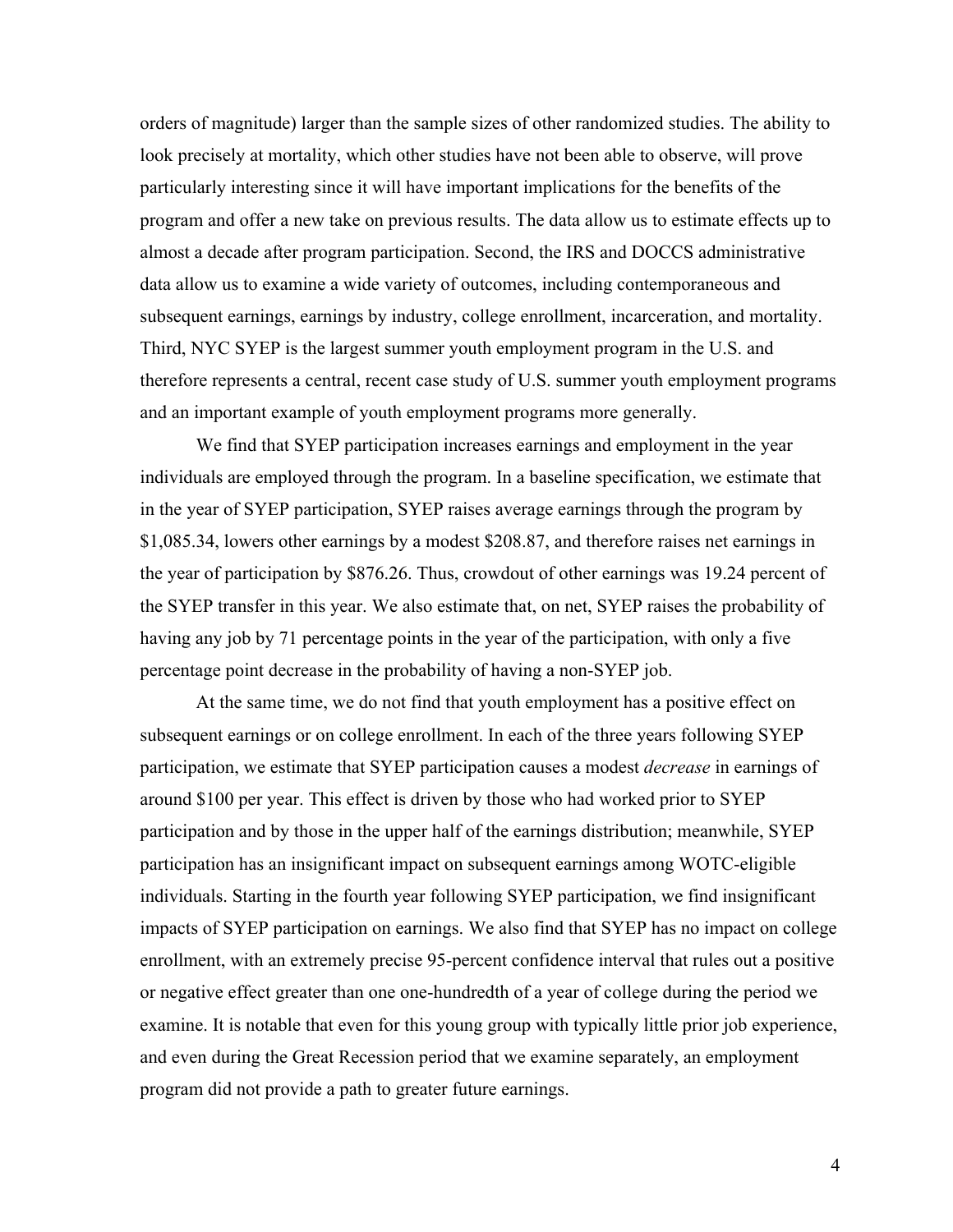Over the year of SYEP participation and the subsequent four years, SYEP participation on net raises average earnings by \$536.53. Thus, SYEP succeeds on net in transferring money to youth selected for the program, though with significant crowdout of other earnings. The average decrease in total earnings in the year of SYEP participation and the subsequent four years is 54.02 percent of average SYEP earnings, representing an aggregate decrease of \$104.03 million over these four subsequent years. The degree of crowdout of other earnings is small relative to likely lifetime earnings but is substantial relative to the size of the program.

Strikingly, consistent with the hypothesis that SYEP keeps youth "out of trouble," we find that SYEP participation decreases the probability of incarceration and decreases the probability of mortality. SYEP causes a decrease in the probability of incarceration of 0.10 percentage points, driven by a decrease among males. While this effect is small in percentage point terms, it represents a substantial 10.36 percent reduction relative to the baseline incarceration rate of 0.95 percent. The SYEP-induced decrease in mortality, also driven by males, is 0.08 percentage points, again small in percentage point terms but a substantial 19.92 percent of the 0.38 percent baseline mortality rate. Evidence from analyzing cause of death suggests that SYEP may prevent death by external causes. SYEP appears to put youth on a path that leads away from dangerous outcomes.

The point estimates suggest that by October 2014, around 86 lives were saved by the four years of the SYEP program from 2005 to 2008. Under standard cost-benefit analysis calculations that assign a value of \$9 million to the lives of prime-aged males in real 2013 dollars (Viscusi and Aldy 2003), this would imply benefits of \$773 million. Thus, the effects on mortality have the potential to change greatly one's view of the magnitude of the benefits of a youth employment program and how such benefits compare to its costs. Past literature has typically found negative net benefits of (non-summer-employment) active labor market programs for youth, but it has not examined this important outcome. <sup>5</sup> Like most previous

 $<sup>5</sup>$  Cost-benefit analyses typically show negative net benefits of youth active labor market programs more</sup> generally. See Hollister, Kemper, and Maynard (1984) and Couch (1992) on the National Supported Work Demonstration of 1975 to 1979, Bell and Orr (1994) on the AFDC Homemaker-Home Health Aide Demonstrations from 1983 to 1986, Bloom et al. (1997) on the National Job Training Partnership Act, Cave et al. (1993) on JobStart, and the other literature cited in the surveys above. A notable exception is Job Corps, an intensive multi-month training program in which participants receive room, board, and around 1100 hours of vocational training and academic instruction. Job Corps increases subsequent earnings and wages of youth while reducing crime (Schochet, Burghardt, and McConnel 2008; Lee 2009), though cost-benefit analyses show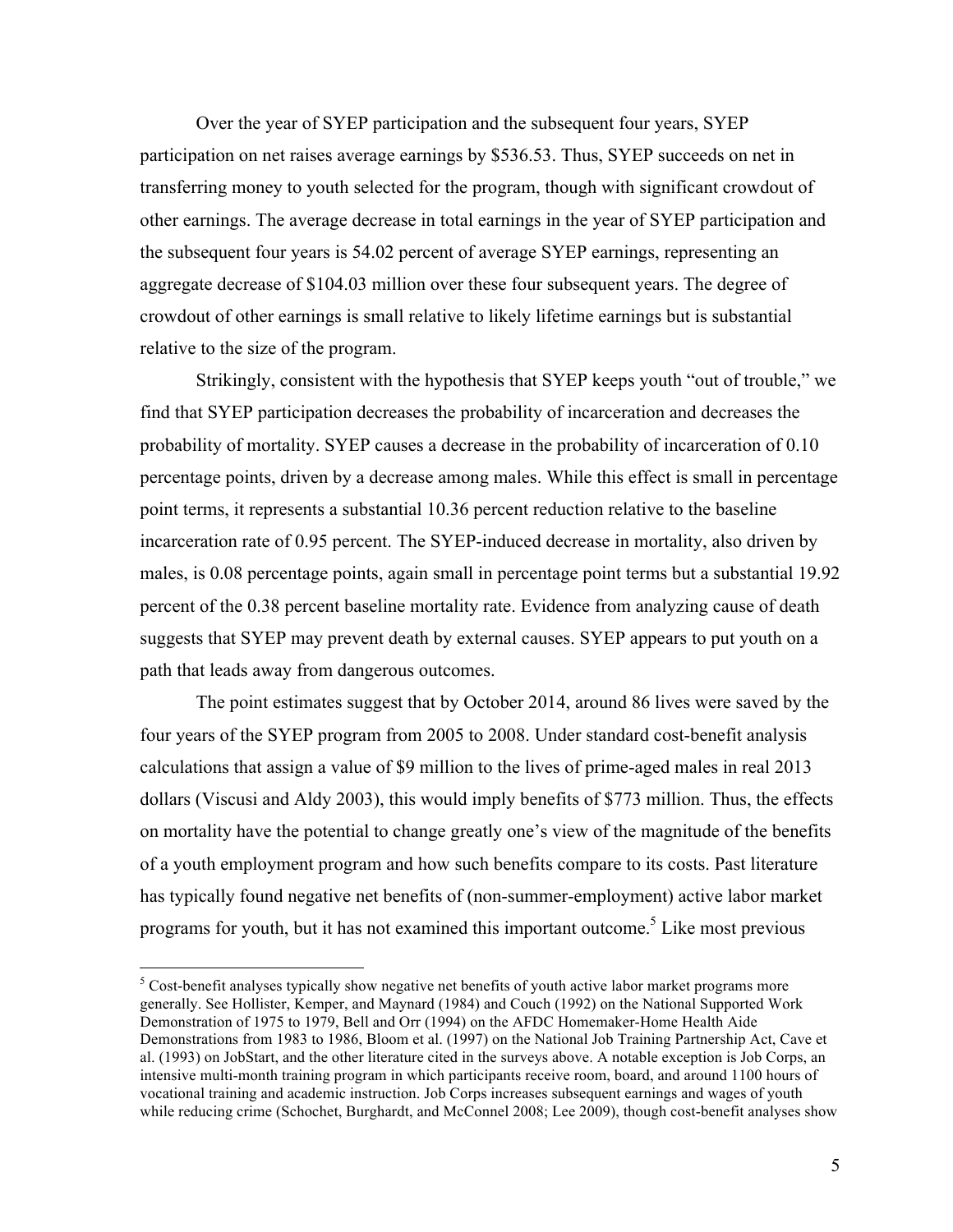work on active labor market programs for youth, we find that the effects on future earnings cannot justify the program in a cost-benefit analysis; in fact, we find that SYEP modestly reduces participants' subsequent earnings. Adding a new twist to previous work, we also find a very large new source of benefits that could well be pivotal to the cost-benefit analysis.

Amid the extensive literature on active labor market programs (see the surveys cited above, as well as Card, Kluve and Weber 2010), the literature on summer youth employment is mostly several decades old and contains only a few studies. The most comparable study is the Youth Incentive Entitlement Pilot Project (YIEPP) demonstration of 1978 to 1980, which provided summer employment to disadvantaged youth and was evaluated using a betweencity comparison of youth outcomes in Farkas et al. (1984). <sup>6</sup> Criminologist Sara Heller (2014) examines a randomized controlled trial (N=1,634) and finds that a summer youth employment program, in some cases in combination with cognitive behavioral therapy, decreased violent crime arrests by 43 percent relative to the baseline rate, had no significant impact on arrests for property, drug, or other types of crime, and had little impact on schooling—but does not examine the impact on mortality, earnings, education, incarceration, total arrests, or costs relative to benefits. Our finding of negative effects on earnings in the years subsequent to the program echoes some of the findings in a more recent literature about temporary employment programs (not specifically for youth), such as Autor and Houseman

negative net benefits for the full sample, with positive net benefits only for the older-youth subgroup. Our research differs from this previous work by analyzing a summer youth employment program rather than a program providing long-term work, assisting in job search, or providing extensive training. (While SYEP includes a job-training curriculum, it is a small part of the program, comprising only 10 percent of the program hours.) Other, more recent randomized controlled trials on employment programs include the UK Employment Retention and Advancement demonstration (Hendra et al. 2011). Studies of the Work Opportunity Tax Credit have focused on the take-up of the program (Hamersma 2003) or focused on those eligible for WOTC through long-term welfare receipt rather than focusing on summer employment for youth in empowerment zones.<br><sup>6</sup> Farkas et al. find that YIEPP raised employment and had no effect on schooling. However, Stanley, Katz, and Krueger (1998) conclude that "the short length of the follow-up combined with questions about the quasiexperimental design [of Farkas et al. (1984)] left many doubts about the validity and likely duration of the effect" (p. 12). Crane and Ellwood (1984) found that the Summer Youth Employment and Training Program, which provided minimum wage summer jobs and some remedial education to disadvantaged youth, increased overall employment during the summer of the program, but did not report on subsequent earnings and other outcomes. The Summer Training and Employment Program of the mid-to-late 1980s and early 1990s, which focused more on training, had positive short-run impacts on academic achievement but none after the program ended, and no impact on employment outcomes (Grossman and Sipe 1992). Stanley, Katz, and Krueger (1998) state that the evidence is "limited" and that "additional research would be helpful…[on] programs that provide government jobs or employment subsidies for disadvantaged youth."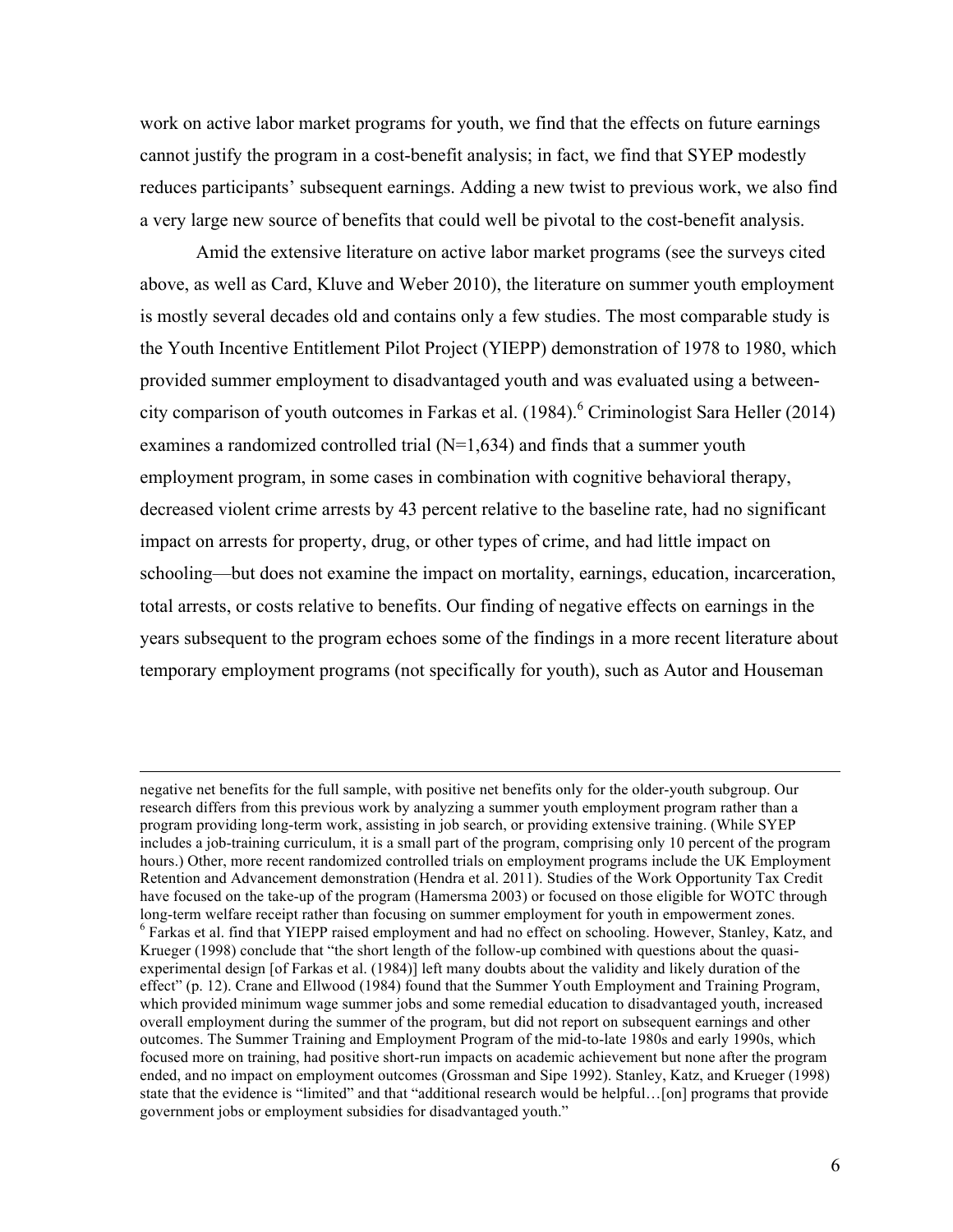$(2010)$  on temporary-help job placements.<sup>7</sup>

The paper is structured as follows. Section 2 describes the policy environment. Section 3 describes our empirical specification. Section 4 describes the data we use. Section 5 discusses the first stage and the validity of the lottery. Section 6 discusses our results on earnings and employment. Section 7 presents results on college attendance. Section 8 shows results on incarceration. Section 9 discusses results on mortality. Section 10 concludes.

#### **2. Policy Environment**

During the years we study (2005 to 2008), SYEP provided NYC youth between the ages of 14 and 21 with paid summer employment for up to seven weeks in July and August. $8$ Since the 1960s, NYC has been helping fund summer jobs for youth, and the NYC DYCD began running the program in 2003. Since 2005, DYCD has stored computerized records of applications, which were made available for this research. Because SYEP ran the program on its own, without researchers' involvement, we are evaluating an existing government program (as opposed to evaluating a randomized experiment designed by researchers).

SYEP places participants in entry-level jobs and pays them the NYS minimum wage for working up to 25 hours per week during the summer.<sup>9</sup> The NYC government funds the program and its administration, including the wages of SYEP participants in their summer jobs. In 2005 to 2008, the mean expenditure per SYEP participant per time participating in SYEP was \$1,403 (including both wages paid to participants and administrative costs). During these years, more than half of SYEP funding came from NYC; over a third of funding was provided by NYS; and less than 10 percent was provided by the federal government through the Workforce Investment Act.

<sup>&</sup>lt;sup>7</sup> "Work First" programs, especially for temporary jobs, in many cases lead to short-run increases in earnings but negative longer-run effects (see e.g. Bloom and Michalopoulos 2001 for a survey of literature on welfare and work policies). In related work, Card and Hyslop (2005) find temporary but fading effects of a welfare-towork program. One interpretation of such results is that temporary jobs may interrupt an individual's career development, without providing a bridge to longer-term employment. It is perhaps surprising that we find a similar result in our young sample, where the vast majority of individuals have limited work experience.  $8$  See, for example, the SYEP annual report from 2007

http://www.nyc.gov/html/dycd/downloads/pdf/syep\_2007\_annual\_summary.pdf (accessed August 4, 2014). Subsequent to the lottery years we examine, eligibility was expanded to also include youth aged 22 to 24 and the number of weeks in the program was shortened to six.

<sup>&</sup>lt;sup>9</sup> In the vears of our data the nominal state minimum wage rose from \$6.00 per hour in 2005 to \$6.75 per hour in 2006 to \$7.15 per hour in 2007 and 2008. In 2014, it is \$8.00 per hour. SYEP does not pay for overtime.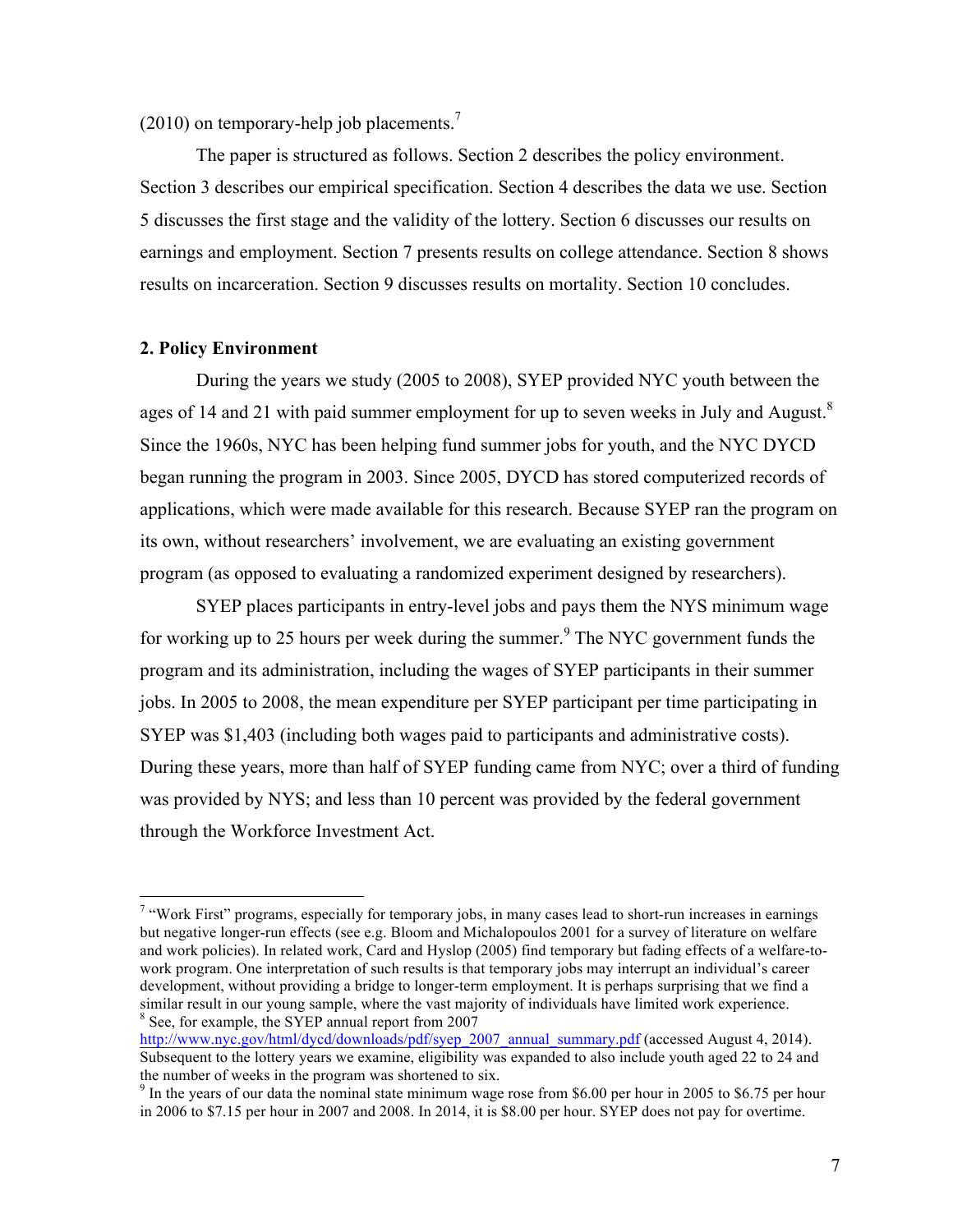There are various types of SYEP jobs, including jobs at summer camps, daycare centers, government agencies, hospitals, law firms, museums, and retail organizations. As we discuss later, nearly half of SYEP jobs are at summer camps or day care centers. In 2005 to 2008, 74.68 percent of the jobs were with non-profit, private sector firms; 10.95 percent were with for-profit, private sector firms; and 14.37 were with government entities. Thus, the program is typically closer to what previous literature has called a "Work Experience" program, in which individuals are given temporary private sector jobs, than to "Public Sector Employment" program, in which individuals are given a government job (e.g. Heckman, Lalonde, and Smith 1999; Lalonde 2003).

All NYC youth who are able to provide certain documentation are eligible to apply for SYEP. In order to be eligible, applicants must show proof of identity using an official picture ID; proof of employment authorization; proof of age; proof of Social Security Number using a Social Security card; working papers for those under 18 (called a Blue Card for those 14-15 and a Green Card for those 16-17); proof of citizenship/alien status; proof of address; proof of family income; and a signed SYEP application. Males 18 and older are required to show proof of Selective Service registration.<sup>10</sup>

SYEP is administered by community-based organizations called "providers," which contract with DYCD to place SYEP participants into worksites and administer the program. Participants typically do not work directly for providers, but rather typically work for the employers to which providers match participants. During the summer, the providers also give participants approximately 17.5 hours of workshops on job readiness, career exploration, financial literacy and opportunities to continue education. In 2005 to 2008, the mean total number of employers at which SYEP participants worked in any given year is 5,290. In these years, the mean number of SYEP participants working for a given SYEP employer is 5.69.

In a given year, applicants to SYEP apply through a specific SYEP provider.<sup>11</sup> Individuals choose which provider to apply to; applicants typically choose a provider located near their home. In a given year, an applicant applies to only one provider and is unable to apply to other providers at any point in that year. They apply for the program online or at a

<sup>&</sup>lt;sup>10</sup> See, for example, https://application.nycsyep.com/Images/SYEP\_2014\_Required%20Documents.pdf. Aliens are eligible for SYEP.

 $11$  SYEP providers are located in all five boroughs of New York City and include organizations such as the Catholic Charities Archdiocese and the Brooklyn Neighborhood Improvement Association.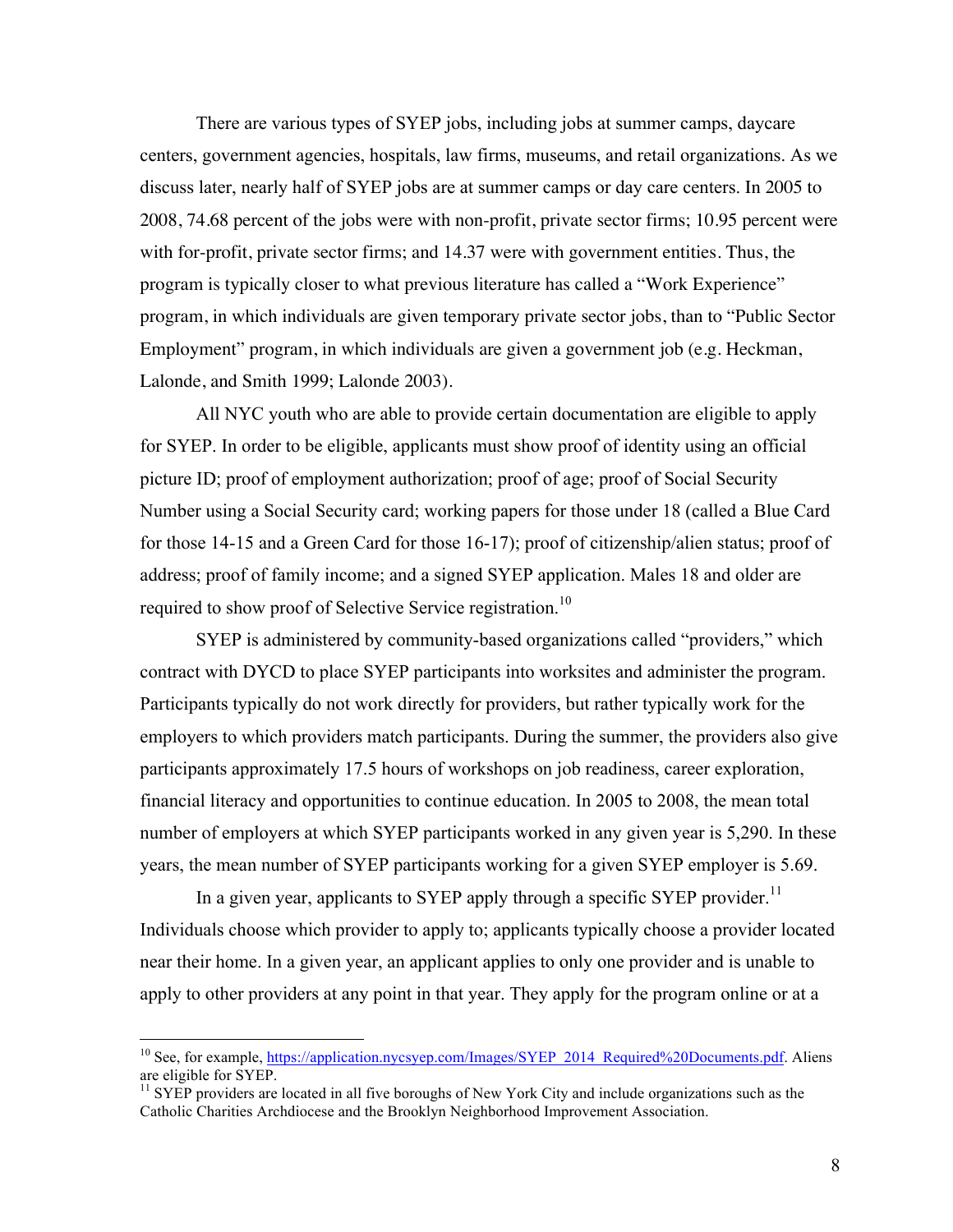SYEP provider during the application period, usually early-April to mid-May of the program year. Since there are more applicants than available slots in each year, the individuals who are allowed to participate in SYEP are selected by lottery. There are 62 SYEP providers in our data. *Within* each provider, there is a lottery to determine which individuals are selected for SYEP. Thus, winning the lottery is random *conditional* on applying to a given provider.

In each year, SYEP selected applicants through a series of lotteries. In an initial lottery, SYEP randomly selected winners and losers, where the number of winners was chosen to match the number of SYEP jobs available. However, not all of the individuals selected through this initial lottery participated in SYEP. Selected individuals may have chosen not to participate or failed to prove eligibility to participate. In order to fill the remaining slots, SYEP providers conducted subsequent lotteries. In each lottery, the number of winners was selected in order to match the number of remaining jobs at the SYEP provider, until the number of SYEP enrollees approximately matched the number of available jobs.

We obtained data from SYEP on both the winners and losers of the initial SYEP lottery, and (separately) on the identities of those who won *any* of the lotteries in a given year and provider (as well as the identities of those who lost all lotteries in a given year and provider). For an applicant to a given SYEP provider, if a lottery occurred and s/he had not won a slot yet or had won a slot previously but did not accept it, s/he was automatically entered into the subsequent lottery. Individuals were not able to withdraw their applications after the application deadline, nor were they able to enter subsequent lotteries if they had not applied to the provider by the deadline. Since selection of individuals was random in every lottery conditional on reaching that lottery, the dummy for whether an individual won any of the lotteries is exogenous (as is the dummy for winning the initial lottery). In our baseline specification, our instrument is a dummy for winning any of the lotteries.<sup>12</sup> In the Appendix we show that the results are similar when our instrument is a dummy for winning the initial lottery (which is a slightly less powerful instrument).

In any given year, individuals not selected in any of these lotteries were officially not able to participate in SYEP in that year (though they remained eligible to apply to SYEP in a

<sup>&</sup>lt;sup>12</sup> As shorthand, we sometimes refer to "winning any of the lotteries at a given provider in a given year" as "winning the lottery," and we refer to "losing all of the lotteries at a given provider in a given year" as "losing the lottery."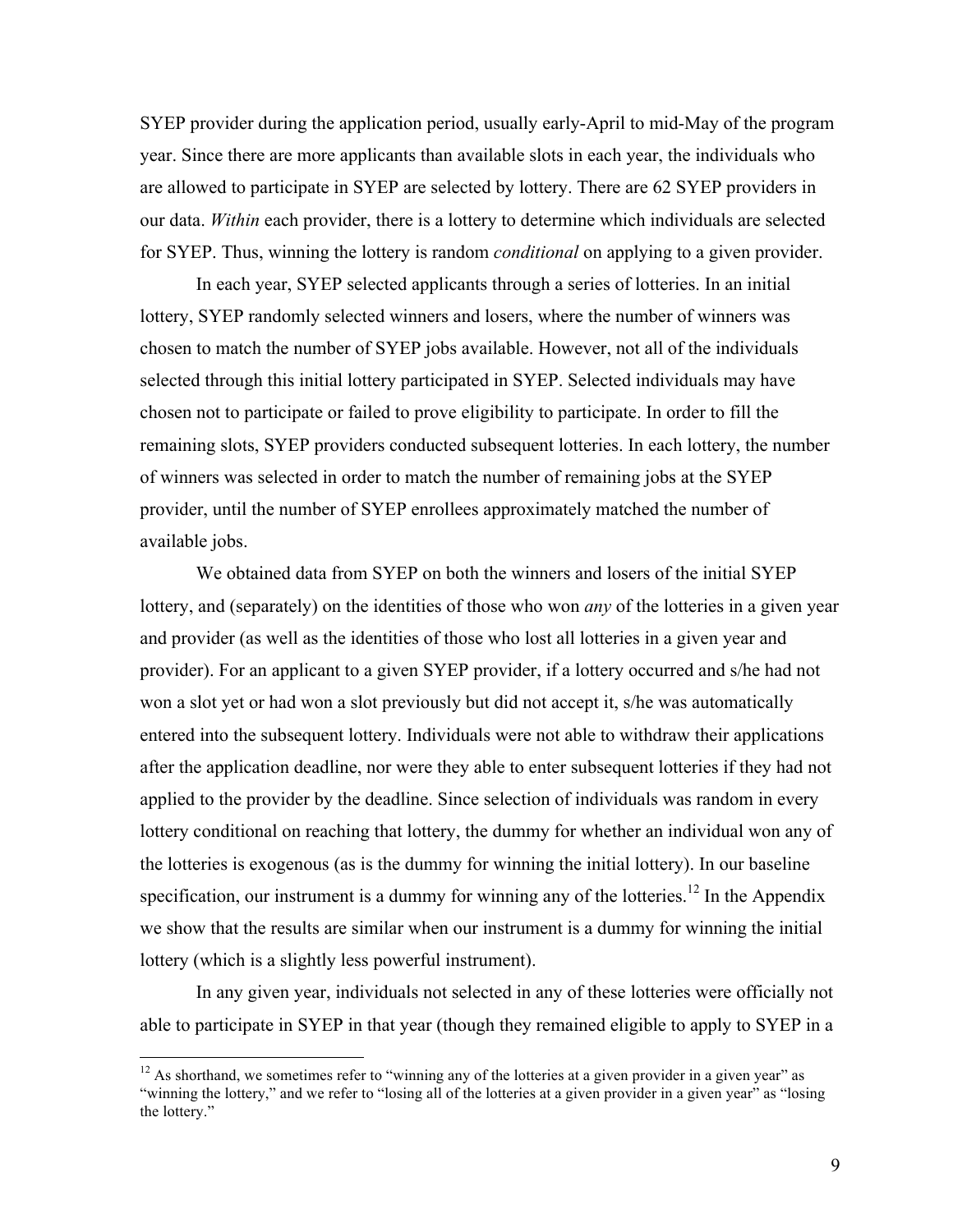subsequent year). Winning or losing the lottery in a given year does not affect the probability of winning or losing the lottery in a subsequent year, conditional on applying in the subsequent year. Participating in SYEP in a given year also does not affect the probability of winning or losing the lottery in a subsequent year, conditional on applying in the subsequent year. For those unable to participate in SYEP, there are occasionally opportunities to participate in comparable government programs, though such opportunities are a small fraction of the size of SYEP.<sup>13</sup> For example, NYC runs a Young Adult Internship Program, but this program enrolls only 1,350 participants each year as opposed to the average of over 34,000 enrolled in SYEP per year in our data.

It is also worth briefly describing the NYC labor market and youth labor market during the period we study. Average wages vary widely across NYC: Manhattan has the highest average wage of any county in the U.S., whereas the average wage in Brooklyn is around three-quarters of the average wage in the U.S. The seasonally adjusted unemployment rate in NYC fell slightly from 6.0 percent in January 2005 to 4.7 percent in January 2008, before rising sharply during the Great Recession to a high of 10.5 percent in January 2010, and then slowly falling to 8.8 percent by December 2012. U.S. youth unemployment also rose sharply during the Great Recession: in January 2005, unemployment among 16-24 yearolds was 11.6 percent; it held fairly steady until January 2008, when it was 11.7 percent; it peaked at 19.5 percent in April 2010; and it slowly fell to 16.6 percent by December 2012.

# **3. Data**

We merge a number of administrative datasets, as described below. First, we link administrative data on SYEP lotteries that occurred in each year from 2005 to 2008 (inclusive) provided by the NYC DYCD to IRS administrative data on individuals in the universe of tax records.

# **DYCD data**

The DYCD data on SYEP contain a number of key pieces of information that we use, including: whether an individual won or lost the initial SYEP lottery; whether an individual

<sup>&</sup>lt;sup>13</sup> See http://www.nyc.gov/html/dycd/downloads/pdf/Summer\_Youth\_Alternatives2014.pdf for a list of alternatives to SYEP (accessed August 4, 2014).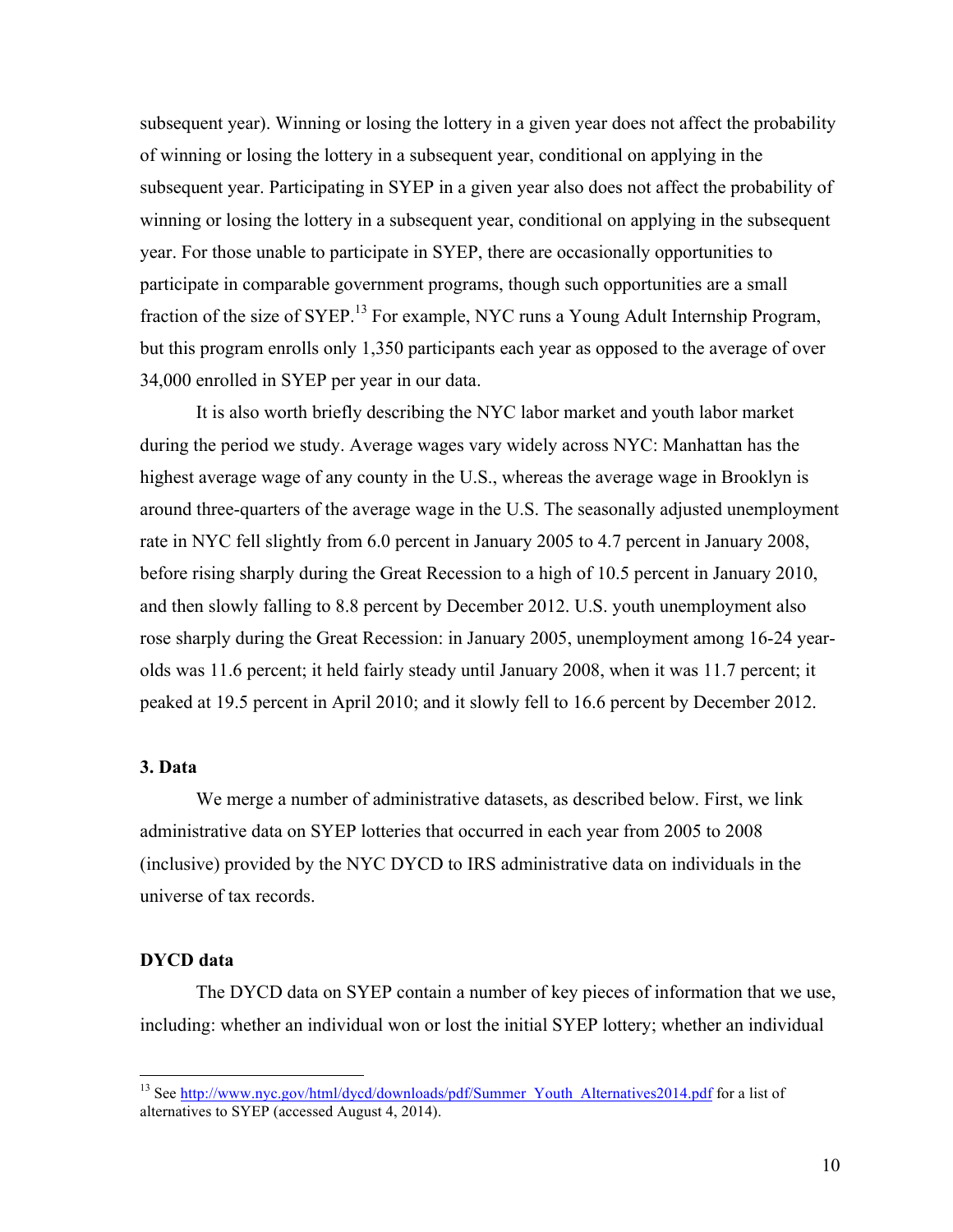won or lost *any* of the SYEP lotteries (including the subsequent lotteries); whether the individual participated in SYEP; which provider an individual applied to; the year the lottery was conducted; self-reported information on variables including gender, date of birth, race, and name; and Social Security Number (SSN). Our SYEP data include information on all SYEP applicants, regardless of whether they enrolled in SYEP or not.<sup>14</sup> For SYEP participants, the data additionally include the industry the individual worked in through SYEP (in industry categories created by SYEP).

# **IRS data**

We merge these SYEP administrative data to IRS administrative data based on an individual's SSN, which matches 99.6 percent of the SYEP applicants to the IRS data. This represents a very high match rate that is substantially higher than many papers that have matched data on experiments to administrative tax data. It is not surprising that we obtain a high match rate, as individuals were required to list their Social Security number and show their Social Security card (as well as the voluminous additional documentation listed above) in order to be eligible for SYEP. In order to include additional individuals who may have an incorrect SSN listed but have other information correct, we match the remaining SYEP data to IRS data when name, gender, day of birth, month of birth, year of birth, and first or last four digits of the SSN all match. The extensive documentation of proof of identity required of applicants lessens the possibility that this information is inaccurate. This allows us to match an additional 0.2 percentage point of the SYEP data to the IRS data, for a total match rate of 99.8 percent. As a robustness check, we show that the results are nearly identical when we match people only based on SSN. The results are also robust to other matching procedures.

The IRS data contain a wide variety of information including: name; date of birth; age; gender (IRS form SS-5 or W-7); individuals' earnings in each year from selfemployment (form 1099-MISC) and from non-self-employment (form W-2) separately; the identity of their family members (if anyone is claiming them as a dependent, and the identities of other dependents, as listed on form 1040); family's earnings (form 1040); the

<sup>&</sup>lt;sup>14</sup> Personal communication with Alan Cheng, Assistant Commissioner, Youth Workforce Development at DYCD and Director of SYEP from 2005-2010.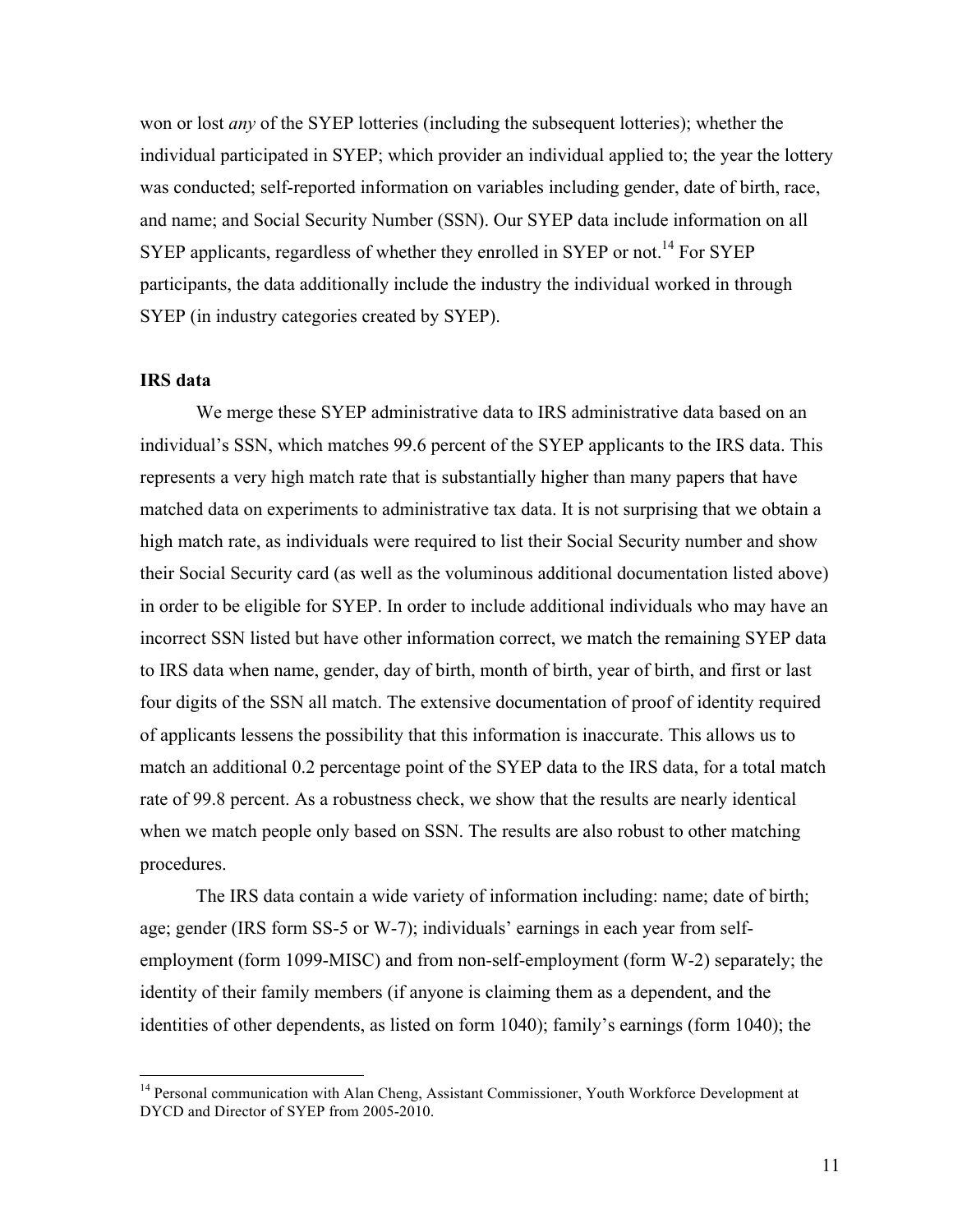Employer Identification Numbers (EINs) of their employer(s) (form W-2); the North American Industrial Classification System (NAICS) industry code of their employer (Business Master File); each individual's day, month, and year of death (if any) (DM-1); whether an individual's employer is a non-profit (form 990); and whether the individual is enrolled in college (form 1098-T). We use data on each of these variables from 1999 to 2012 (inclusive). We winsorize earnings at \$100,000 following previous literature using administrative data (*e.g.* Chetty *et al.* 2011). As youth earnings are typically low, this has a negligible effect on the estimates. Like most administrative datasets, the data lack information about the hourly wage, hours worked, or underground earnings. The data provide information by calendar year rather than at a finer temporal scale (*e.g.* quarterly information).

SYEP participants receive a W-2 from the NYC city government (as opposed to the employer they worked with through SYEP). Since we observe individuals' employers in the IRS data (which in the case of SYEP participants was the NYC city government), we are able to observe the amount of income (if any) that an individual received from the NYC city government. We consider this to be an extremely good measure of their earnings through SYEP. In principle, this measure could differ from their earnings through SYEP if the individual also held another job with the NYC city government, but mean annual earnings from the NYC city government among those not participating in SYEP was only \$5.10, indicating that earnings in the NYC city government absent SYEP were negligible.

# **Cause of Death Data**

To further investigate the observed effect on mortality, we collected data on causes of death of SYEP applicants. We matched the SYEP data to NYC Department of Health and Mental Hygiene (DOH) administrative data on the cause of death for individuals who died from known causes in NYC from 2005 to 2012 (the most recent year of data currently available to researchers). Just as with the IRS data, we match SYEP earnings records to DOH data on the basis of SSN, first name, last name, and month, day, and year of birth. We match 609 unique DOH mortality episodes (occurring from 2005 to 2012 in NYC) to the SYEP data.

### **Incarceration Data**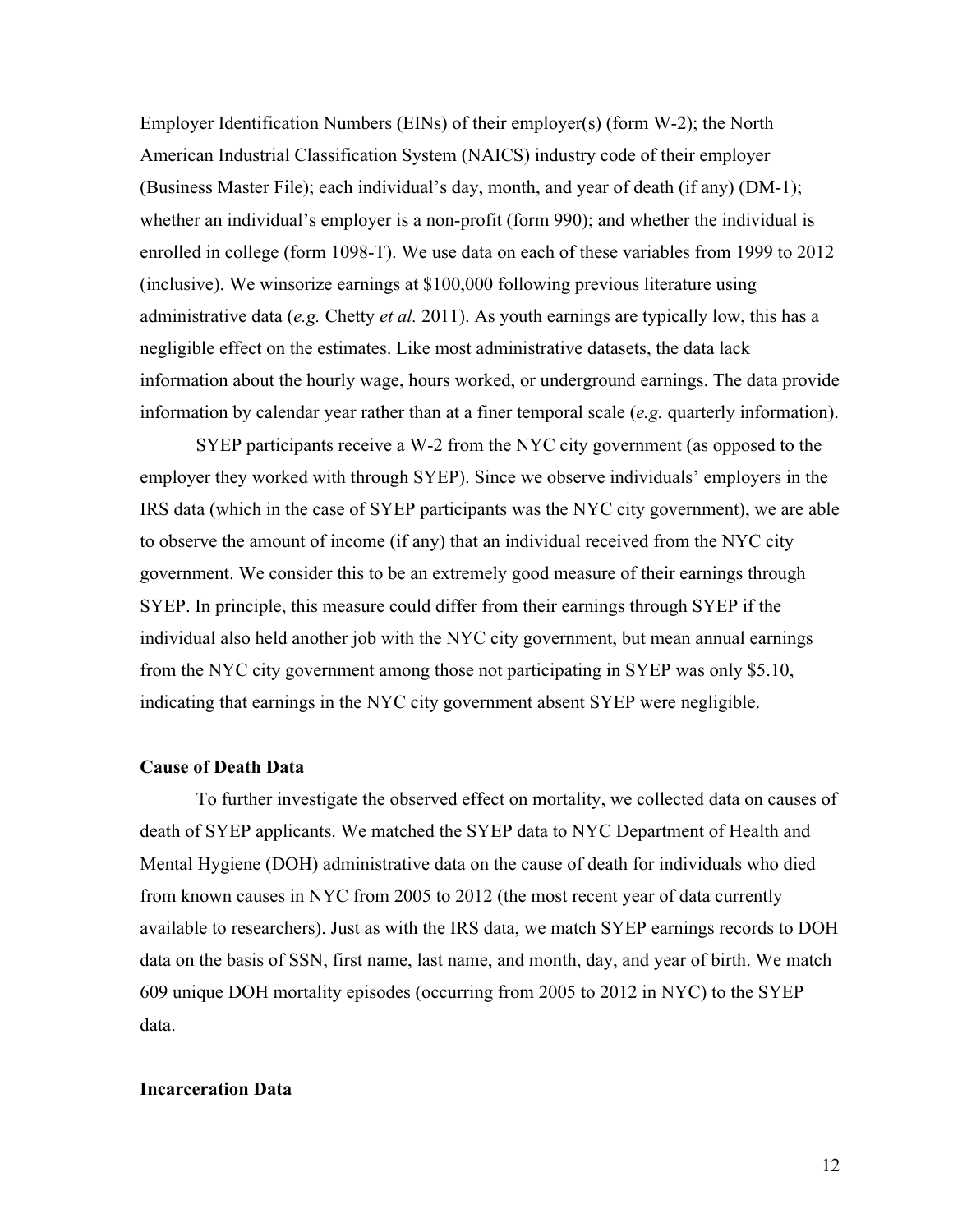We also collected data from the NYS Department of Corrections and Community Supervision (DOCCS) on individuals incarcerated in a NYS prison in years up to and including 2013. Everyone who has been confined in NYS prison is listed in the database, except youthful offenders (18 or under at the time the offense was committed), those who have had their convictions reversed by a court, and certain previously incarcerated nonviolent offenders who are covered by a special provision that eventually removes information on incarceration episodes for relatively minor crimes.<sup>15</sup> The restriction to youthful offenders is a particularly important limitation of the data in our context, because most SYEP applicants are 18 or younger at the time of SYEP application (though even those 18 or younger at the time of SYEP application may still have been subsequently incarcerated for offenses committed at age 19 and older). We also do not observe those jailed in a local jail such as Riker's Island. In total, we observe 466,062 unique incarceration episodes in the DOCCS data. Since the DOCCS data do not include SSN, we match information from the DOCCS data to the SYEP administrative data on when first name, last name, day of birth, month of birth, and year of birth all match. 0.95 percent of SYEP applications, and 1.01 percent of SYEP applicants — a total of 2,004 SYEP applicants — match to the DOCCS data (note that SYEP applicants are distinct from SYEP applications since individuals can apply multiple times). Among SYEP applicants, the mean number of times incarcerated was 0.01; among those incarcerated, 93.79 percent were incarcerated once, 6.07 percent were incarcerated twice, and 0.14 percent were incarcerated three times.

# **Data setup**

In the discussion that follows, we call "Year 0" the year an individual applies to a SYEP lottery. In Year 0, an individual participates in the SYEP program (if they win the lottery and take the SYEP job), or alternatively they do not participate. Year 1 refers to the following year (i.e. the year after they enter into the SYEP lottery), Year 2 refers to the year

<sup>&</sup>lt;sup>15</sup> Under this special provision, an offender's incarceration episode is removed from the database five years after an offender in this limited class completes his or her maximum term of imprisonment, or five years after each such offender completes his or her term of parole or post release supervision.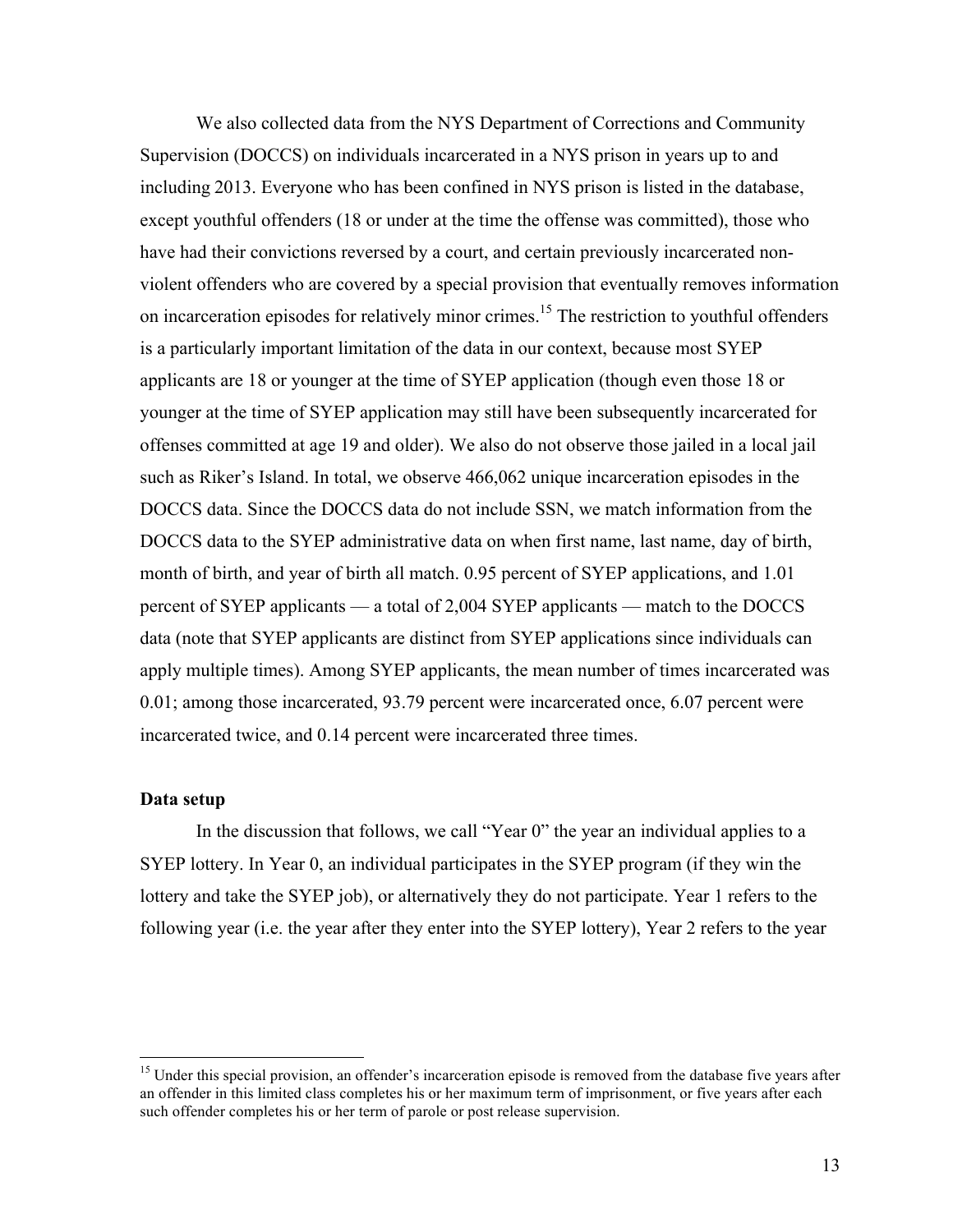after Year 1, and so on. Year -1 refers to the year before the SYEP lottery in Year 0, Year -2 refers to the year before that, and so on.<sup>16</sup>

In the years we examine, SYEP gave "special slots" for disadvantaged groups (such as low-income, foster care, runaway/homeless, disabled, and court-involved youth) that were not selected by lottery. We therefore drop these applicants from our sample.<sup>17</sup> We also delete observations in which the same Social Security Number (SSN) is associated with multiple applications in a given year, which results in deleting approximately 1,000 observations per calendar year in Years  $-6$  to 4 (and fewer in subsequent years).<sup>18</sup> The number of remaining observations in each year from Year -6 to Year 4 is 294,580, corresponding to 198,745 individuals. The number of observations in each year of data is greater than the number of individuals because some individuals apply to SYEP in more than one year.

Because individuals can apply to SYEP in more than one year, our setup of the data follows the parallel setting in Cellini, Ferreira, and Rothstein (2010), in which treatment in a given year can affect the probability of treatment in a following year. Following their method, we stack multiple panels of data. In each panel, Year 0 is defined as the year an individual participates in a lottery. Thus, an individual appears in multiple panels if she applied to SYEP multiple times.<sup>19</sup> We return to this issue when we discuss our specification.

114,013 individuals participated in SYEP at some point. In any given year over the lottery years we study, around 3 percent of the eligible population in NYC applied to SYEP. Since we have complete IRS data as far forward as 2012, we observe everyone in these complete data until at least Year 4 (as the last lottery we observe is in 2008). The total number of observations used across all of the data is 3,613,727.

### **Summary statistics**

<sup>&</sup>lt;sup>16</sup> For example, for individuals in the 2005 lottery, Year -1 refers to the Year 2004; Year 0 refers to the Year 2005; Year 1 refers to 2006; and so on. For individuals in the 2006 lottery, Year -1 refers to the Year 2005;<br>Year 0 refers to the Year 2006; Year 1 refers to the Year 2007; and so on.

<sup>&</sup>lt;sup>17</sup> SYEP also conducted a lottery in 2004, but DYCD did not keep records on SYEP lottery winners and losers. In the data starting in 2009, we are unable to distinguish which individuals were eligible for special slots at the time the initial lotteries were run and therefore do not use data on lotteries starting in 2009.<br><sup>18</sup> The results are nearly identical when we include these individuals in the sample.

<sup>&</sup>lt;sup>19</sup> As we discuss, we cluster our standard errors by provider to account for intra-cluster correlations.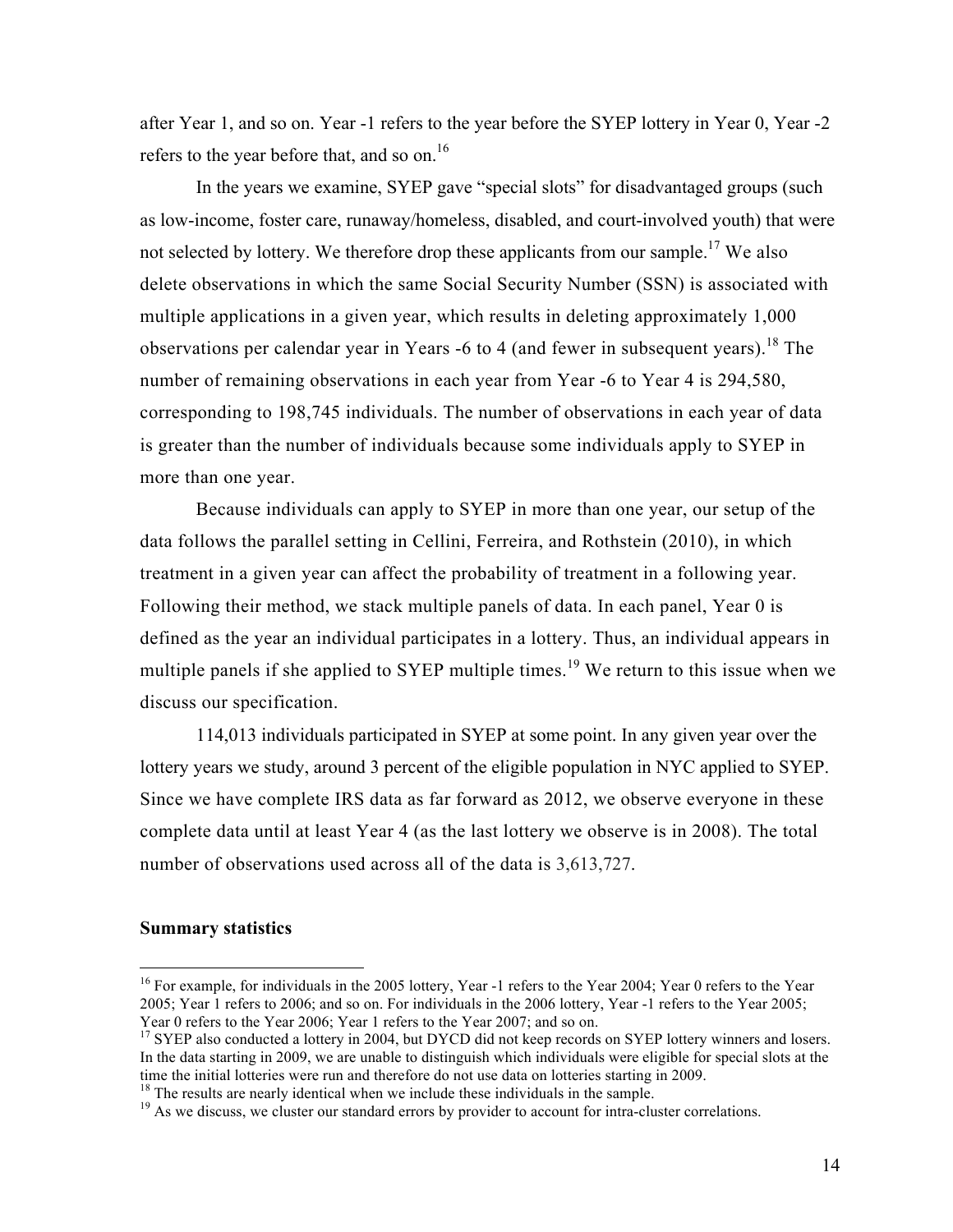The first column of data in Table 1 shows summary statistics for the full sample. "Main outcomes" refers to outcomes observed in Years 0 to 4. Given applicants' young ages, it is not surprising that mean total earnings in the sample are quite low compared to the general population — only \$3,555.29. Mean NYC government earnings are \$218.39, with the remainder coming from non-NYC government sources. 63 percent are employed in any job, and 50 percent have any non-NYC government job. 23 percent of the sample is enrolled in college in a given year. Median total earnings (shown in Table 3) rises from \$939.18 in Year 0 to \$2,473.01 in Year 4.

The "lagged outcomes" section examines outcomes in Year -1. In the year before entering the SYEP lottery, mean total earnings are small (\$892.17), and 4 percent are enrolled in college, which is not surprising given their ages. 21 percent participated in SYEP in Year -1, so it is unsurprising to see modest SYEP earnings in Year -1 (\$256.96 on average).

Turning to the demographics of SYEP applicants, they come on average from disadvantaged family backgrounds and are disproportionately minorities. Mean family income is low  $(\$39,521.56$  in Year -1).<sup>20</sup> 48 percent of SYEP applicants are black, far greater than their representation in NYC as a whole, whereas 13 percent of SYEP applicants are white, far lower than their representation in NYC as a whole.<sup>21</sup> Just under one-half (45 percent) are male. The mean age is 16.50. The vast majority, 93 percent, are U.S. citizens.

Appendix Table 1 shows the breakdown of SYEP jobs by industry, as reported by SYEP. As discussed above, SYEP participants are issued a W-2 by the New York City government, not by the firm at which they work during SYEP, and the DYCD did not receive records of the EINs of the firms at which SYEP participants worked. Thus, we are limited to using the industry breakdown provided by SYEP. SYEP reports that much of the sample works at a day care or day camp (35.77 percent of the sample), at a camp outside of New York City (9.84 percent of the sample), in community/social service jobs (11.27 percent), arts and recreation jobs (10.50 percent), educational services jobs (8.65 percent), healthcare/medical jobs (8.58 percent), and government agency jobs (7.09 percent). While the SYEP industry classification is not based on the North American Industrial Classification

<sup>&</sup>lt;sup>20</sup> The 2011 American Community Survey reports that mean U.S. household income is \$69,821.<br><sup>21</sup> It is not feasible to compare the percentages in a more precise way, because the U.S. Census race categories are different than the self-reported race categories on the SYEP application.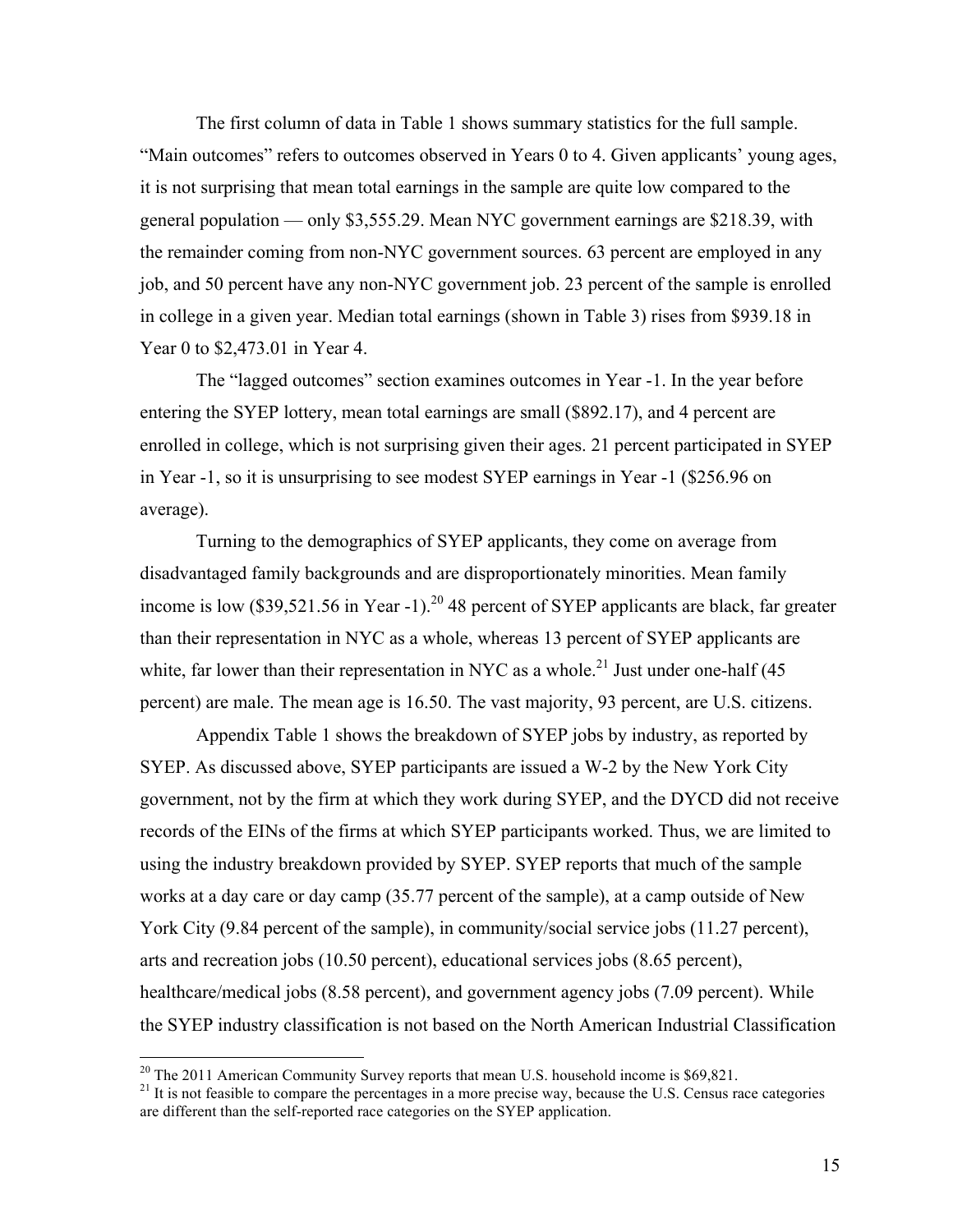System (NAICS), the industries that SYEP lists are strongly suggestive of NAICS industry. Thus, in the industry analysis we conduct below, we use the descriptions provided by SYEP to develop a set of 2-digit NAICS codes that corresponds to the industries described by SYEP (the crosswalk is shown in the Appendix). This classification is imperfect because SYEP did not explicitly classify jobs into NAICS codes, but it will prove to be illuminating. To classify SYEP jobs as for-profit, non-profit, or government, we use data on this reported by the SYEP program. For jobs not through SYEP, we classify employed individuals as working at a non-profit if their employer files a form 990; as working in the government if their NAICS code is 92; and as working for a for-profit otherwise.22

# **4. Empirical Strategy**

Our empirical strategy exploits the random assignment of SYEP access through the lotteries. Since some of those selected for SYEP ultimately did not enroll in the program, we use winning the SYEP lottery as an instrument for participating in SYEP. Thus, a basic twostage least squares specification is:

$$
L_{ij} = \alpha_1 W_{ij} + X_j \alpha + u_{ij} \qquad (1)
$$

$$
E_{ij} = \beta_1 L_{ij} + X_j \beta + v_{ij} \qquad (2)
$$

In this specification, *Eij* represents an outcome (such as the level of earnings) of individual *i*  that participated in SYEP provider lottery *j.*  $W_{ij}$  represents a dummy for whether the individual won the SYEP lottery or not.  $L_{ij}$  represents a dummy for whether the individual participated in SYEP. In the typical specification, X*<sup>j</sup>* represents a vector of dummies for each of the SYEP providers interacted with the year the lottery occurred. Because individuals applied to providers and the lotteries were run at the provider level in each year of the lottery, we must control for dummies for each provider in each year of the lottery. In some specifications, we control for additional covariates observed in the IRS or SYEP administrative data.  $\varepsilon_{ij}$  is an error term. We cluster our errors at the level of the SYEP provider, which we view as a conservative choice. As we show in Appendix Table 6, clustering our standard errors at the individual level instead leads to nearly identical standard errors.<sup>23</sup> We interpret our coefficient  $\beta_1$  as a local average treatment effect of SYEP among

<sup>&</sup>lt;sup>22</sup> One limitation is that the NAICS code is missing for many government workers.<br><sup>23</sup> Individuals who apply multiple times typically apply at the same provider (located near their home).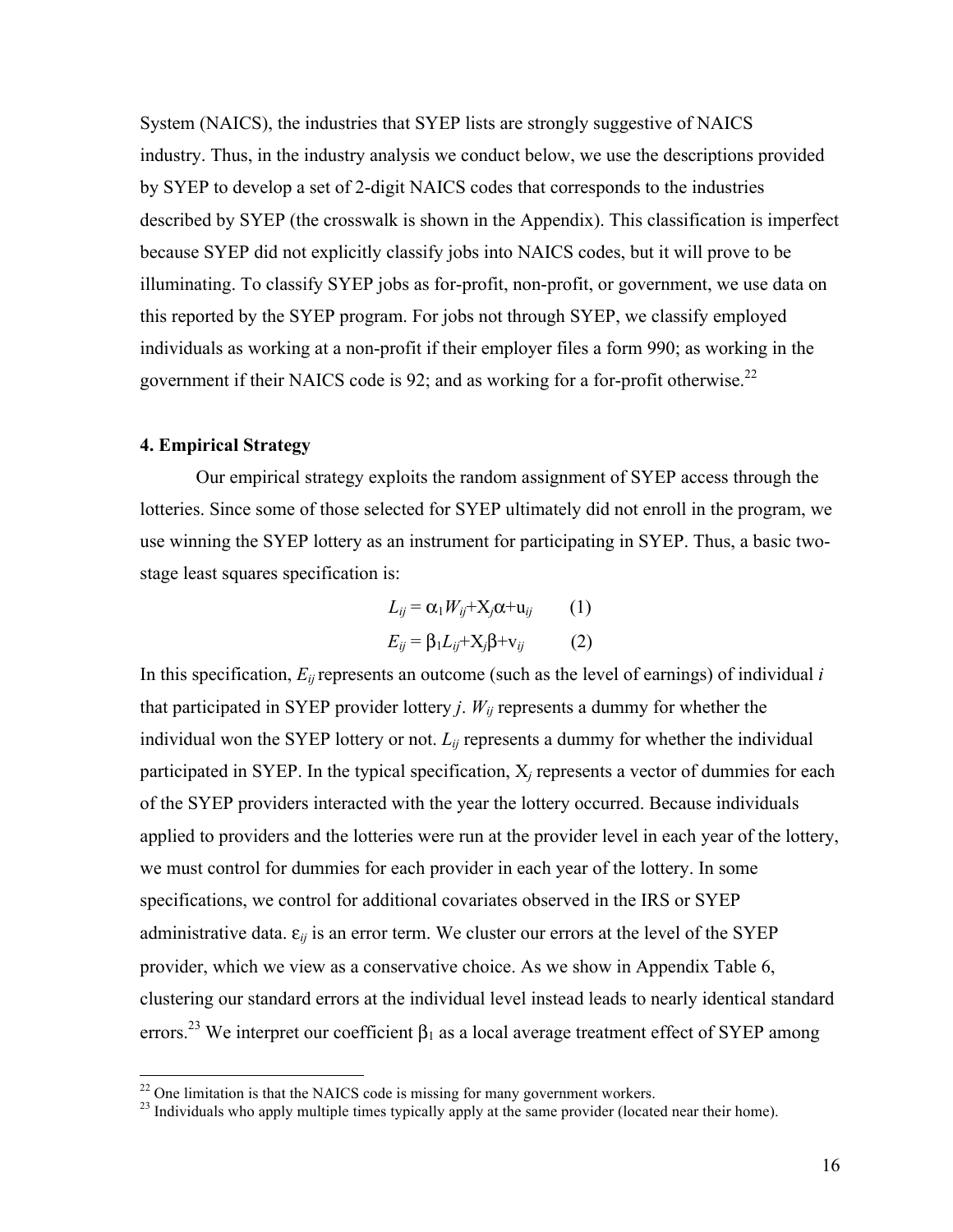the compliers (i.e. those induced to participate in SYEP by winning the lottery). Because those who lost the lottery are officially ineligible to participate, this also represents the average treatment effect on the treated.

We typically investigate the results separately in different years; in other words, we run the specification above for each year of outcomes separately (e.g. we run one regression to estimate the effects in Year 0; we run a separate regression to estimate the effects in Year 1; and so on). In some cases, we examine the results across multiple years (e.g. we examine the effects of SYEP participation on total earnings in Years 0-4). In this case, we sum earnings across all of the years examined (in the example, we would sum earnings across Years 0-4) and run the regressions (1)-(2) above using this summed earnings variable as the outcome. 24

It is possible that SYEP participation in Year 0 could affect the probability of participation in subsequent years. In this case, part of the effect of Year 0 SYEP participation on subsequent earnings we estimate could be mediated through the impact of SYEP on future SYEP participation.<sup>25</sup> The specification in (1)-(2) corresponds to what Cellini, Ferreira, and Rothstein call a "static" specification, in which we estimate the total effect of Year 0 SYEP participation on earnings in a given year, *including* effects that are mediated through the channel of the effect of SYEP participation in Year 0 on SYEP participation in subsequent years. As we discuss in the Appendix, we also estimate the effect of SYEP participation on earnings using the "dynamic" design of Cellini, Ferreira, and Rothstein (2010). In our context, this dynamic estimator effectively yields the effect of SYEP participation in Year 0 on earnings in any given year, while removing the effect that operates through the channel of the effect of Year 0 SYEP participation on subsequent SYEP participation. These two objects of study reflect different conceptual experiments, both of which are of interest. As we show in the Appendix, SYEP participation in Year 0 only slightly affects the probability of SYEP participation in subsequent years (i.e. Years 1-4); thus, it is not surprising that the static and dynamic estimates prove to be similar (as the mediating role for effects on future participation is limited due to the small effect on future participation).

<sup>&</sup>lt;sup>24</sup> Earnings is not indexed by time in regressions  $(1)-(2)$  above because we use earnings from only one period in any given regression.

 $^{25}$  We use the term "subsequent earnings" to refer to earnings in the calendar years following the calendar year of SYEP participation.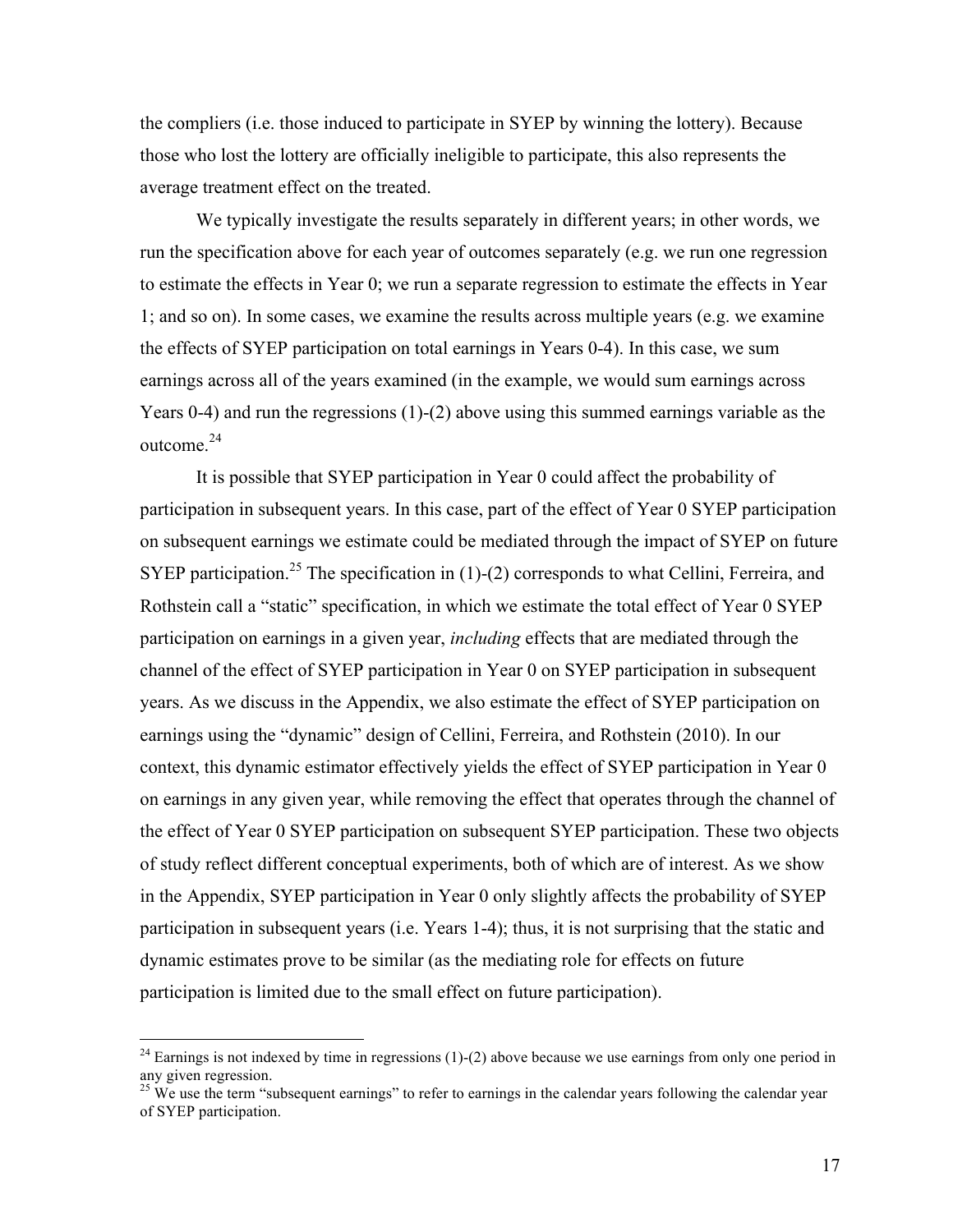In some cases, we investigate a binary dependent variable (e.g. a dummy for whether an individual has a job or is enrolled in college). In an instrumental variables model with a binary endogenous variable and a binary outcome, models such as a two-stage probit are in general inconsistent, and we run a linear probability model instead (Angrist 2001).<sup>26</sup> When we examine a binary variable pooled across years (e.g. probability of having a job, Years 0- 4), we define the variable as the probability that the outcome occurs at any point during those years (in the example, this corresponds to defining the outcome as the probability that an individual has a job at any point in Years 0-4).

One assumption that this specification makes is that the effect of moving from zero times participating in SYEP to one time participating in SYEP is the same as the effect of moving from one time participating to two times, from two times to three times, and so on. We later separately run regressions for those who previously participated in SYEP different numbers of times, and we cannot reject that the results are the same across these groups. We also investigate a number of other specifications, such as using a SYEP lottery win as an instrument for the total number of times participating in SYEP, and estimate comparable results.

# **5. Preliminary Empirical Results Validity of Randomization**

Table 1 demonstrates the validity of the randomized design by comparing the characteristics of SYEP lottery winners and losers. Specifically, we run a "reduced form" OLS regression of characteristics of SYEP applicants on a dummy for winning the lottery and provider-by-year fixed effects. We examine outcomes in the year prior to applying to SYEP (total earnings, NYC government earnings, non-NYC government earnings, whether the individual has any job, whether the individual has a non-NYC government job, whether the individual is enrolled in college, total income of the family, and whether the individual participates in SYEP), and a number of demographic variables (number of family members, as well as dummies for race, gender, age, and whether the individual is a U.S. citizen). Consistent with the validity of the randomization, none of these eighteen variables is

<sup>&</sup>lt;sup>26</sup> The coefficients in the linear first stage and reduced form regressions are typically nearly identical to the marginal effects in the probit reduced form and first stage, and also to those in a bivariate probit.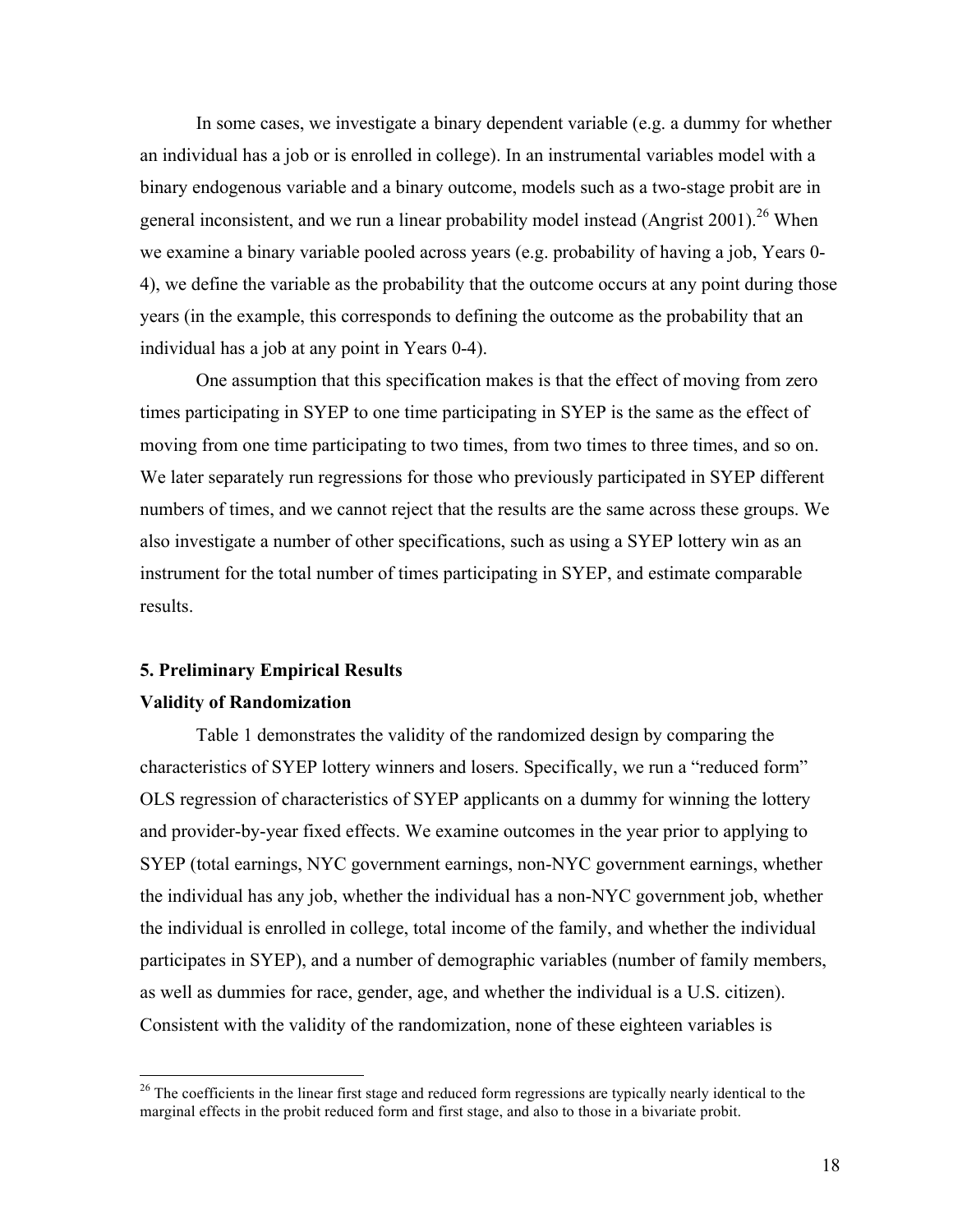significantly related to treatment status. Moreover, for the outcome variables observed in the year before SYEP participation, we find insignificant estimates (with similar point estimates and small standard errors) in every other year prior to SYEP enrollment (Year -2, Year -3, Year -4, Year -5, and Year -6).<sup>27</sup> We also find that the probability that SYEP applicants match to the IRS data is balanced.

### **First stage**

Appendix Table 2 shows the first stage—the effect of winning the SYEP lottery in Year 0 on SYEP participation in Year 0—as well as the effect of winning the SYEP lottery in Year 0 on SYEP participation in subsequent years. For Year 0 participation, the coefficient on the dummy for winning the SYEP lottery is 0.73 (standard error 0.01), and the F-statistic is 4,188.68.<sup>28</sup> SYEP participation in Year 0 affects the probability of SYEP participation in Years 1 to 4 separately, though these effects on the probabilities of future participation are very small (3 percentage points or less).

#### **6. Effects on Earnings**

#### **Main estimates of effects on earnings and probability of having a job**

Table 2 shows our main estimates of the effect of SYEP participation on earnings and the probability of having a job. Row A shows the baseline instrumental variables specification for the year in which the individual enters the SYEP lottery. Column 1 shows the effect of SYEP participation on total earnings in Year 0. The point estimate of the coefficient  $\beta_1$  is \$876.26 (p<0.01), as SYEP participation on average leads to a substantial

<sup>&</sup>lt;sup>27</sup> As placebo tests, we estimate our IV specification (1)-(2) above when the dependent variable is measured in Year -6 to Year -1. When the dependent variable is total earnings, in Year -6 the coefficient on Year 0 SYEP participation is -8.93 and the standard error is 22.83; in Year -5 the coefficient on Year 0 SYEP participation is - 13.33 and the standard error is 25.06; in Year -4 the coefficient on Year 0 SYEP participation is -19.92 and the standard error is 24.63; in Year -3 the coefficient on Year 0 SYEP participation is -31.98 and the standard error is 26.47; in Year -2 the coefficient on Year 0 SYEP participation is -38.80 and the standard error is 27.44; and in Year -1 the coefficient on Year 0 SYEP participation is -32.40 and the standard error is 29.46. Thus, in all of the years prior to Year 0, the effects are insignificantly different from zero, and the standard errors are small. In all of these years, the estimates are also small and insignificant, with small standard errors, when the dependent variable is any of the following: NYC government earnings; non-NYC government earnings; probability of having a job; or probability of having a non-NYC government job.<br><sup>28</sup> Our empirical strategy could also be used to examine the effect of employment in Year 0 (through SYEP or

other employers) on earnings. Winning the lottery causes an increase in the probability of Year 0 employment of 51 percentage points, smaller than the 73 percentage point increase in the probability of SYEP participation. If we were to use winning the lottery as an instrument for Year 0 employment, we would scale up the linear estimates by a factor of 1.43.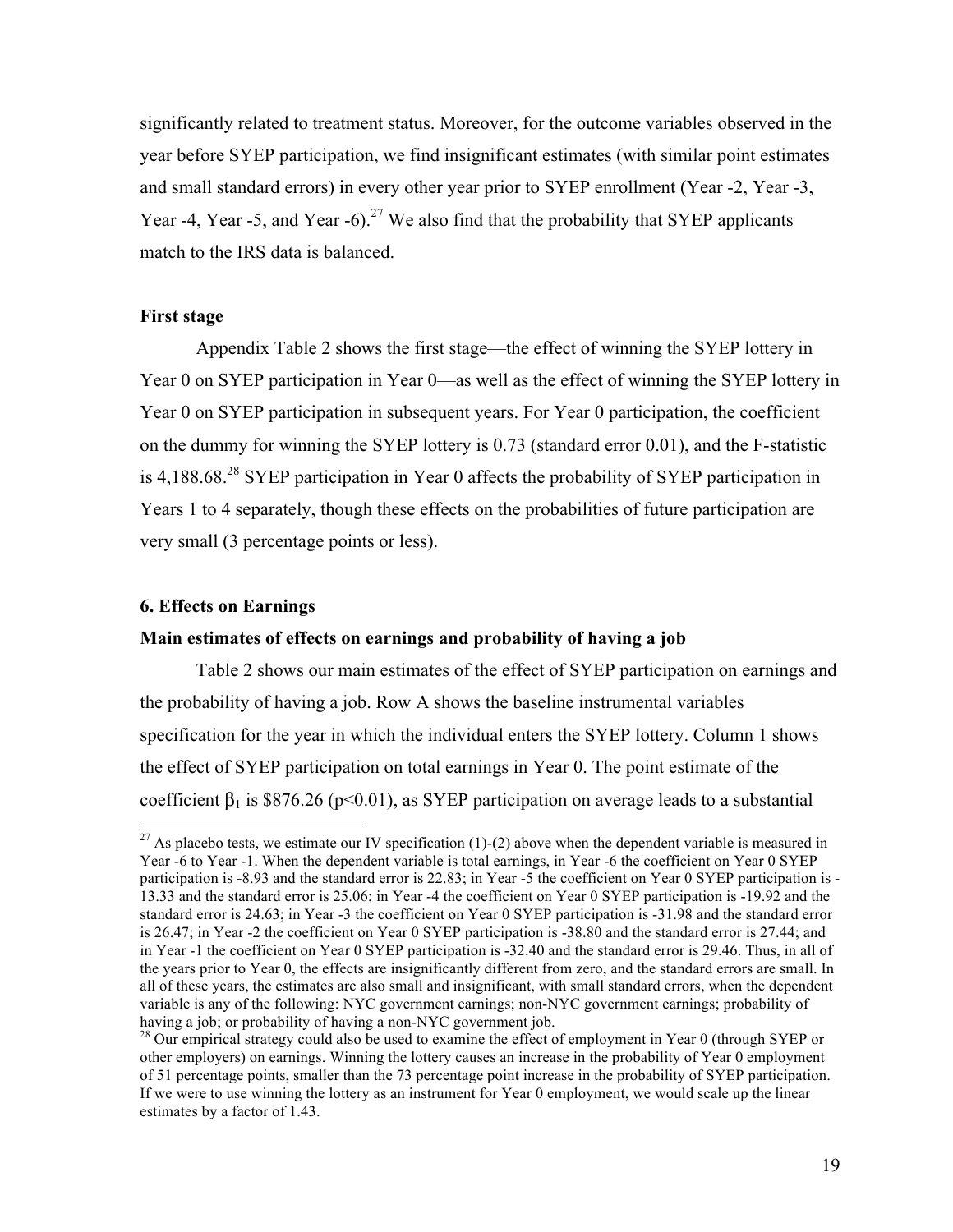increase in earnings in the year of SYEP participation. The estimate is quite precise; the standard error is only \$25.08. Column 2 shows that SYEP participation causes earnings from the NYC government to increase by an average of \$1,085.34 (standard error \$10.14). Column 3 shows the effect on non-NYC government earnings, which is -\$208.87 (standard error \$24.83). Non-NYC government earnings fell by 19.24 percent of the increase in NYC government earnings, as SYEP crowds out some other earnings opportunities.<sup>29</sup> In Column 4, the dependent variable is the individual's probability of having positive earnings (including in both SYEP and non-SYEP jobs), which we refer to as the probability of having a job. SYEP participation raises the probability of having a job by 71 percentage points. Column 5 shows that SYEP participation lowers the probability of having a non-NYC government job by 5 percentage points in Year 0, indicating modest crowdout. To contextualize the magnitude of these impacts, Appendix Table 3 shows the mean and standard deviation of total earnings and a dummy for having a job among SYEP lottery losers in each year.

Rows B through D of Table 2 show the effects in Years 1, 2, and 3. In each of these years, SYEP participation in Year 0 lowers total earnings modestly, by around \$100 (*p*<0.05) in each of the years separately<sup>30</sup>; raises NYC government earnings slightly  $(p<0.01)$ ; lowers non-NYC government earnings modestly  $(p<0.01)$ ; and lowers the probability of having a non-SYEP job slightly  $(p<0.01$  in Years 1 and 2, and  $p<0.05$  in Year 3). Column 4 shows that SYEP slightly raises the probability of having a job in Year 1. Since SYEP decreases total earnings but raises the probability of having a job, this suggests that SYEP leads individuals to earn less conditional on having a job. The confidence intervals are small throughout these estimates. Row E shows the estimated effects in Year 4, which turn insignificant (except for the small positive effect on NYC government earnings), though the confidence intervals continue to be quite small. We show later that the estimated effects are also insignificant in all subsequent years.

Row F shows the total effect in Years 0 through 4 (i.e. summing earnings over all of these years). The effect of SYEP on total earnings is positive and substantial (\$536.53). The effect on total earnings is only 45.98 percent as large as the average total of SYEP transfers

<sup>&</sup>lt;sup>29</sup> Some of this decrease in other earnings could have occurred after the summer of Year 0, *i.e.* it could reflect the effect of SYEP on earnings later in the calendar year (as opposed to the effect of SYEP on earnings in the summer of Year 0).

<sup>&</sup>lt;sup>30</sup> Relative to mean earnings in the control group each year, these negative effects on earnings represent an earnings decrease by 4.44 percent, 2.90 percent, and 2.48 percent in Years 1, 2, and 3, respectively.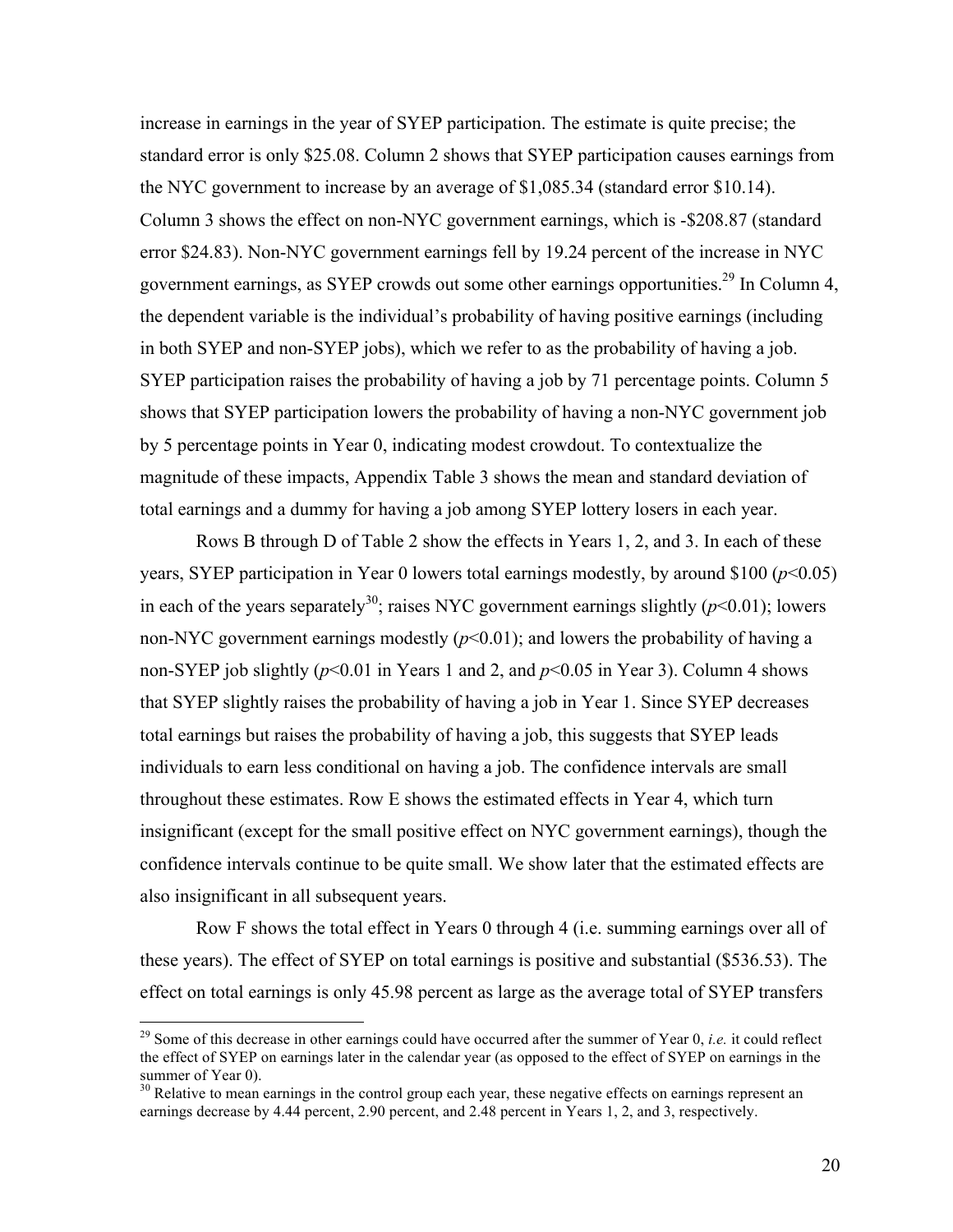over this period (\$1167.30), implying that the average decrease in other earnings is 54.02 percent of average SYEP earnings. There is also a positive effect of 9 percentage points on the probability of having any job during these years. Finally, Row G shows the estimated effects in years 1 through 4 (i.e. the years in our data after SYEP participation in Year 0). The impact on total earnings in this period is negative and substantial  $(-\$339.73, \mathrm{p} < 0.05)$ . By contrast, the impact on the probability of having a job during this period is positive (increasing by one percentage point,  $p<0.01$ ). As before, the estimates are precise.

Appendix Table 4 shows the estimates for years 5, 6, and 7. These regressions involve a smaller sample size than the main regressions because we are able to observe individuals only until 2012. Consequently, we cannot observe the 2008 SYEP cohort five or more years out; we cannot observe the 2007 SYEP cohort six or more years out; and so on. We show these results in the appendix because results from later years are not directly comparable to Years 4 and earlier, since the sample sizes differ. The estimates are nearly all insignificant. As we might expect from random chance, one estimate is significant, though it is not robust: the estimate for earnings in Year 7 is significant without controls in Panel A, but it becomes insignificant when we add controls in Panel  $B<sup>31</sup>$  (All of the other results in the paper are robust to adding controls, as we discuss below.) Over Years 0-7, the results are similar to those over Years 0-4: SYEP participation raises total earnings summed over Years 0-7 by \$560.87 (p<0.05), corresponding to a \$1167.49 increase in NYC government earnings (p<0.01) and a \$606.42 decrease in non-NYC government earnings (p<0.01). In order to investigate outcomes that are as long-term as possible, as a robustness check we have investigated the results using IRS data until 2013, as opposed to those in Appendix Table 4 that use IRS data through 2012. The 2013 data are currently incomplete because they do not yet represent the full universe of U.S. employment (though they likely reflect over 95 percent of U.S. employment). The results through 2013 show extremely similar results to those relying only on data through 2012; both with and without

 $31$  Specifically, we control for the following covariates: gender, dummies for race categories, citizenship, age, number of family members, individual's wage income in Year -1, individual's NYC government wages in Year -1, individual's non-NYC government wages in Year -1, number of employers in Year -1, a dummy for whether the individual had any job in Year -1, a dummy for whether the individual was enrolled in college in Year -1, a dummy for whether the individual was claimed on a return in Year -1, and family income in Year -1 if the individual was claimed.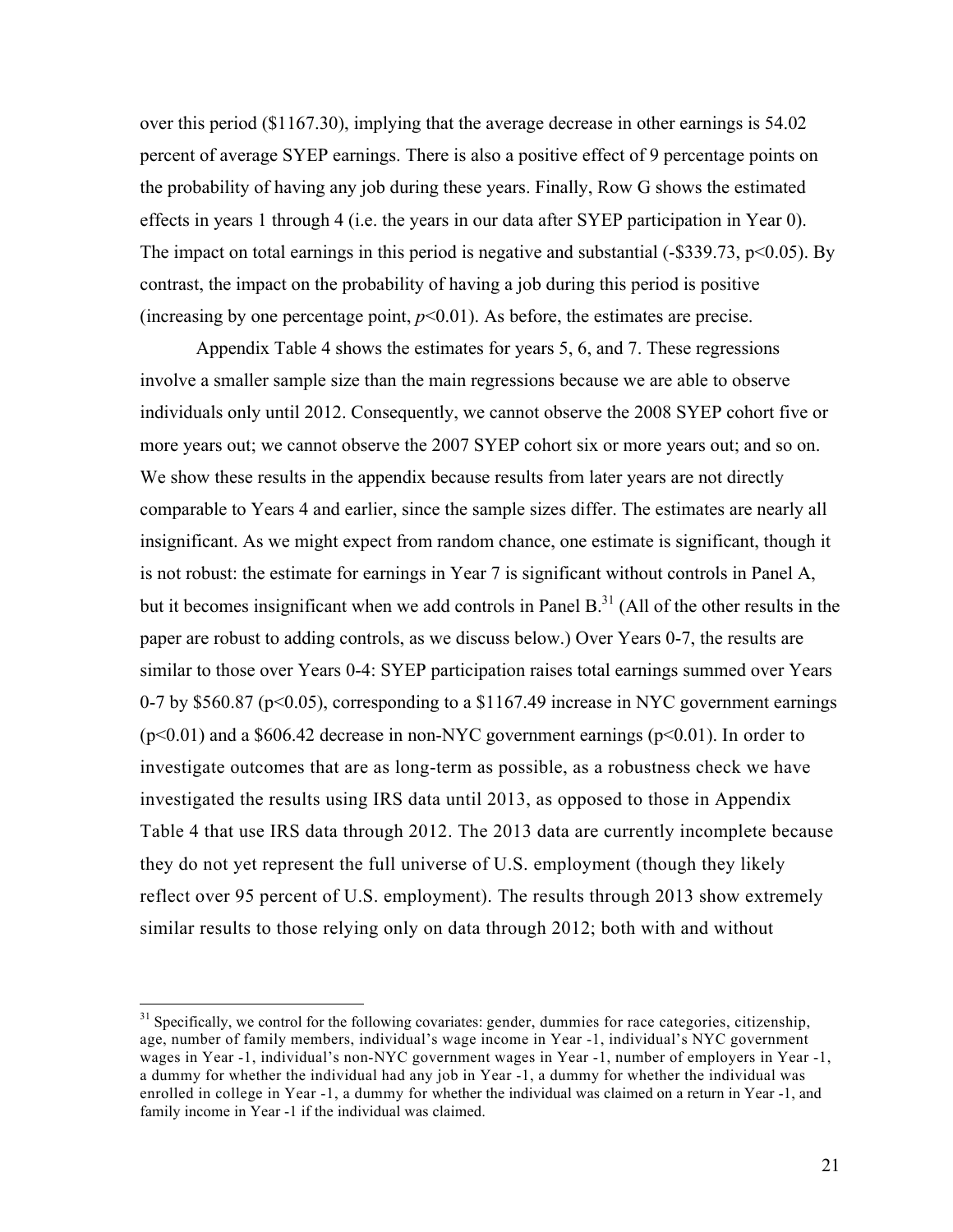controls, the estimated effects on earnings in Years 5, 6, 7 and 8 are all insignificant when we examine data through 2013.

Appendix 1 discusses a wide variety of robustness checks and variations on these basic results, including: adding controls to the regressions; using the initial SYEP lottery as the instrument; including only individuals who match according to SSN; clustering at the individual level; the dynamic specification of Cellini, Ferreira, and Rothstein (2010); investigating the effect of SYEP separately for those who had or had not previously participated in SYEP; using a SYEP lottery win as an instrument for the total number of times participating in SYEP; and estimating the effect on other family members' earnings. Throughout these alternative specifications, we continue to find comparable results, as shown in Appendix Tables 5 through 8.

### **Effects on Quantiles**

We examine the effect of SYEP on quantiles of earnings in Table  $3^{32}$  For context, Panel D of Table 3 also shows the percentage of individuals earning zero in each year, which varies from 39.88 percent in Year 0 to 28.83 percent in Year 4, as well as quantiles of total earnings. Since a substantial percentage have zero earnings, it does not make sense to examine the effect of SYEP in lower quantiles of earnings such as the  $25<sup>th</sup>$  percentile. Winning the SYEP lottery raises median earnings by \$1,101.24 in Year  $0$  ( $p \le 0.01$ ). The subsequent effect on median earnings varies across years, with a positive and significant effect in Year 1, a marginally significant smaller positive effect in Year 2, but a (smaller in absolute value) negative and marginally significant effect in Year 3. The table also shows the effect on higher quantiles of earnings, such as the  $75<sup>th</sup>$  percentile and the  $90<sup>th</sup>$  percentile, which are negative and significant in Years 1 to 3. Thus, the negative effect of SYEP on average subsequent earnings is driven primarily by negative effects in higher quantiles of earnings.<sup>33</sup>

 $32$  We use quantile regressions, rather than quantile instrumental variables regressions, because quantile IV regressions often did not converge. In those cases in which the quantile IV regressions did converge, the point estimates of the coefficients on SYEP participation were generally 10-40% larger than those on winning the SYEP lottery in the corresponding reduced form quantile regressions, with comparable standard errors.

<sup>&</sup>lt;sup>33</sup> When we investigate the effect of SYEP on the variance of earnings, the regressions tend to show negative effects, which are significant at the 5% level in some specifications and not in others.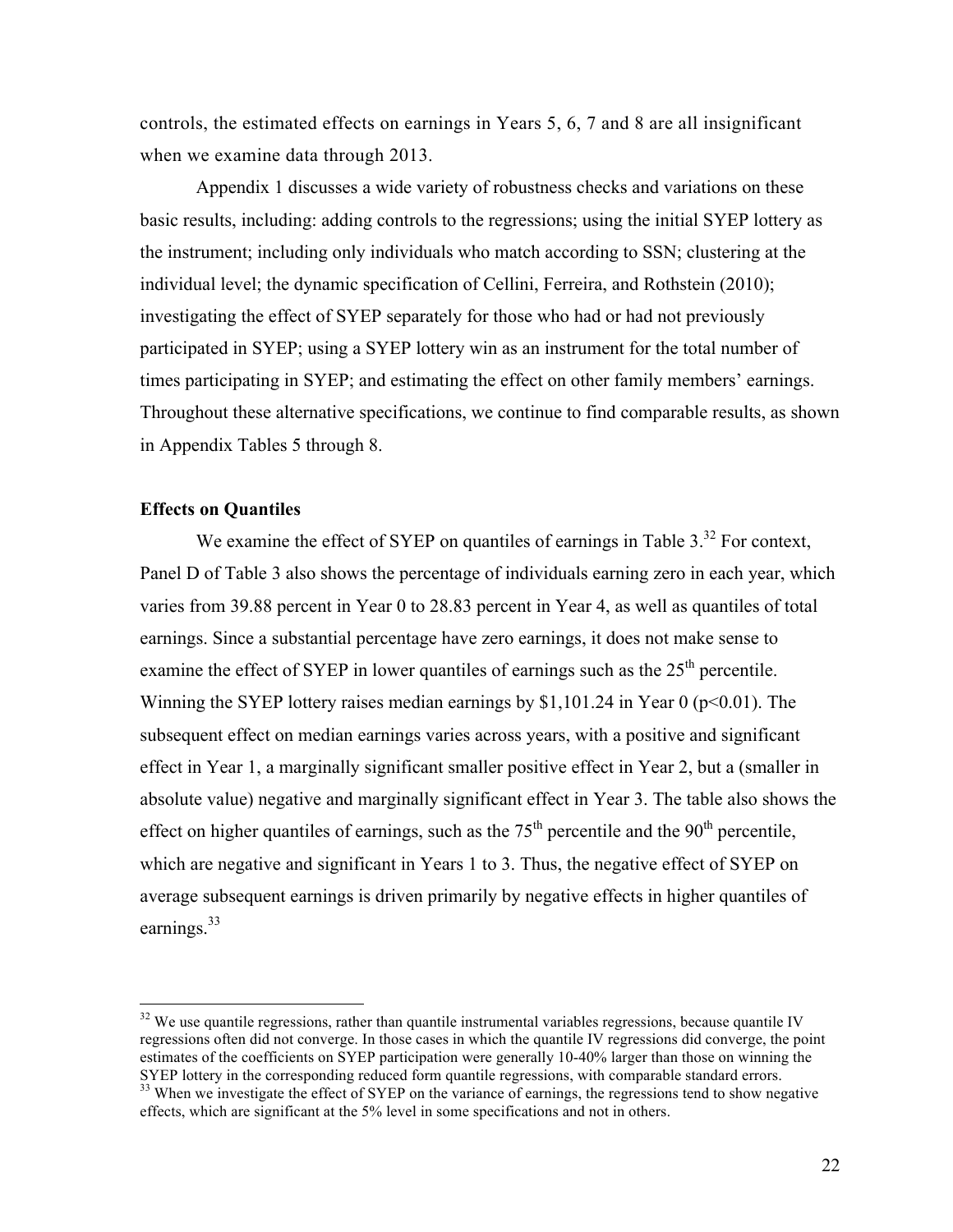### **Heterogeneity**

In Table 4, we return to our two-stage least squares specification and investigate heterogeneity in the effect of SYEP among subsamples distinguished by different individual characteristics.<sup>34</sup> Rows A and B show the effect of SYEP enrollment broken down by eligibility for WOTC support of summer youth employment (i.e. those aged 16-17 living in an Empowerment Zone).<sup>35</sup> The effect of SYEP on contemporaneous earnings (Column 1) is positive and substantial in both groups. The effect on earnings in subsequent years (Column 4) is insignificant for those eligible for the WOTC, but the WOTC-ineligible group shows more substantial and significant negative effects of SYEP on total earnings in Years 1-4.<sup>36</sup>

Turning to other heterogeneity analysis, the point estimate of the effect on total earnings in Years 1-4 is a bit less negative (though more statistically significant) in the below-median-family-income sample (Row C) than in the above-median sample (Row D), though these estimates are not significantly different. Note that in our sample, even those with above-median family income had very low median income relative to NYC as a whole. The effects are again similar between males and females (Rows E and F), with modestly more positive effects on total earnings among females than among males, though these effects are again not significantly different. The effect on earnings in Years 1-4 is much more negative among whites than among blacks, Latinos, and other races (Rows G through J).<sup>37</sup> Rows K and L show that SYEP participation has much less positive effects on earnings in Year 0 and more negative effects on earnings in Years 1-4 among those above the median

<sup>&</sup>lt;sup>34</sup> In the heterogeneity analysis, the effects on the probability of having a job typically track the effects on earnings (i.e. when SYEP increases (decreases) earnings significantly in a group and time period, the effect on the probability of having a job tends to increase (decrease) significantly). The only exception is in Year 1, when (as in Table 2) earnings fall even though total jobs increases in the full sample (and in several sub-groups).<br><sup>35</sup> To be eligible for WOTC, the summer youth employee must be a 16-year-old or 17-year-old who works for

the employer between May 1 and September 15, lives in an Empowerment Zone or Renewal Community, and has not worked for that employer before (see http://www.doleta.gov/business/incentives/opptax/eligible.cfm, accessed March 26, 2014)<br> $36$  The estimated effects for the WOTC-eligible and ineligible groups are not significantly different.

<sup>&</sup>lt;sup>37</sup> "Other races" refers to races other than whites, blacks and Latinos. As defined in the SYEP data (selfreported by applicants), the category of Latinos is mutually exclusive with the categories of whites, blacks, and other races. Note that these samples differ along other characteristics that are correlated with race, so it is not necessarily the case that the difference in results in these samples relates to the difference in race, as opposed to the difference in other characteristics that are correlated with race. (Of course, this point applies more broadly throughout our heterogeneity analysis.)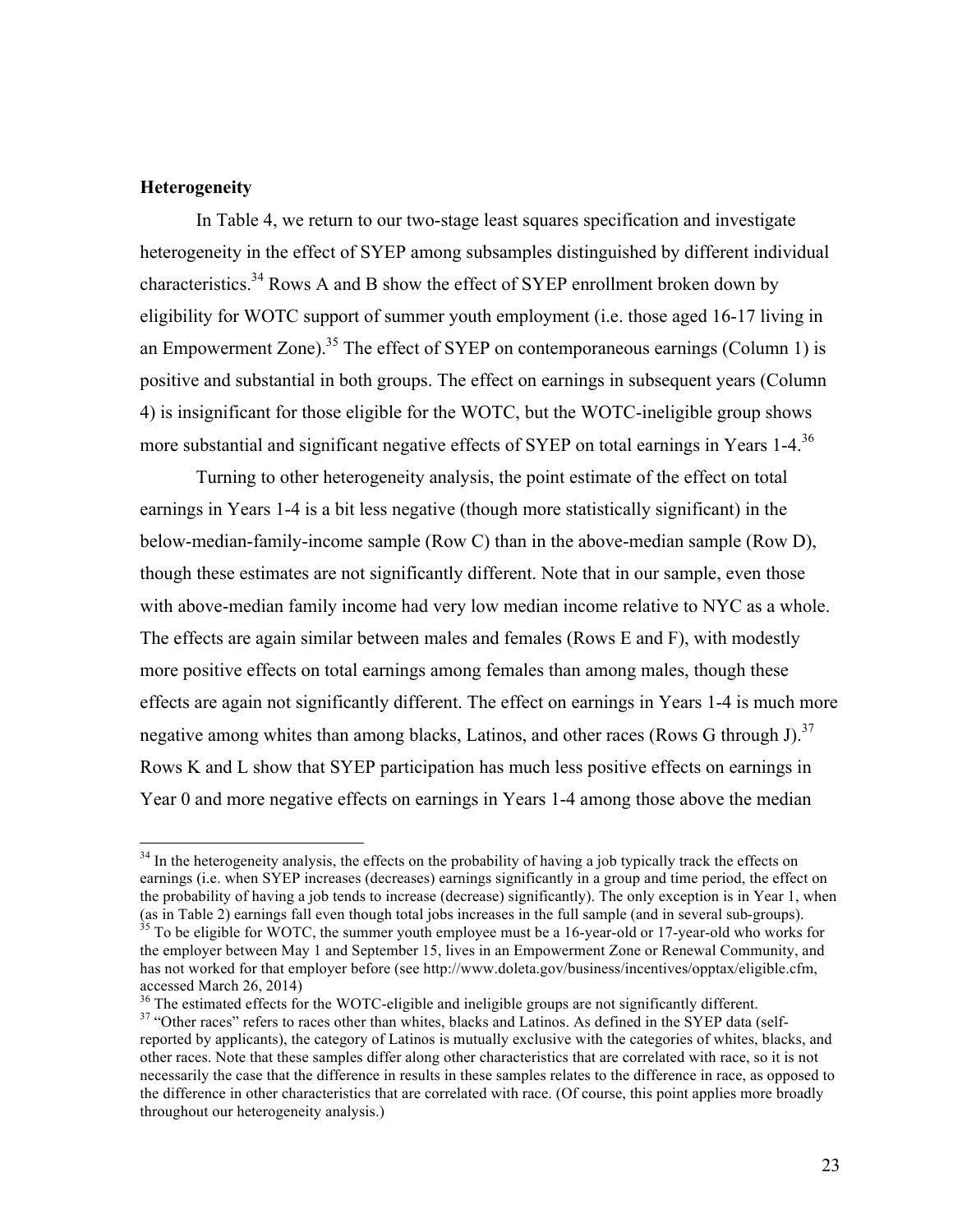age of 16.25 than among those under this age  $(p<0.01)$ .<sup>38</sup> This is interesting in light of the conclusion of previous studies of active labor market programs tend to be more effective for adults than for youth (Stanley, Katz, and Krueger 1998; Heckman, Lalonde, and Smith 1999; Lalonde 2003).

In Rows M and N, we find dramatically less positive (in Year 0) and more negative (in Years 1-4) effects among those who worked in Year -1 than among those who did not work in Year  $-1$  ( $p<0.01$  in both cases). In this sense, the reduction in subsequent earnings appears to be driven by those who previously worked, while we find no evidence that subsequent total earnings are significantly negatively affected in the group that did not previously work. Rows O and P examine the effects of the 2005-6 lotteries and of the 2007-8 lotteries, respectively. Looking at Years 1-4, we find an insignificant effect on total earnings in the 2005-6 lotteries but a substantial negative effect  $(\${\text -}523.10, p<0.01)$  in the 2007-8 lotteries.<sup>39</sup> These estimates are not significantly different, though they are nearly so at the 10% level  $(p=0.13)$ . It is notable that even in the Great Recession, summer employment through SYEP did not have a positive effect—and in fact had a modest negative effect—on average future earnings.

### **Effects on type of job**

We investigate the effect of SYEP on earnings in different industries. To simplify this exercise, we classify industries into two clusters: those in which the 2-digit industry is more prevalent (i.e. represents a greater percentage of total jobs) among SYEP-provided jobs than among jobs held by the control group (Cluster 1), and industries in which the opposite is true (Cluster 2). As shown in Appendix Table 1, Cluster 1 contains arts and recreation, camp (out of city), community/social service, day care/day camp, educational services, and healthcare/medical, while Cluster 2 contains the remaining jobs (in financial services, legal services, cultural institution, real estate/property, retail, science and technology, and

 $38$  Age is measured on July 1 of the year in which the lottery occurs (Year 0). Age 16.25 generates a rough median split of the data by age. The results are also similar when we define the younger and older age groups differently (e.g. 14-18 and 19-21).<br><sup>39</sup> When we examine the effects by year since lottery, for each of the lotteries separately, we again find no

robust evidence of substantial differences in the estimates across lotteries (including no evidence of substantial differences across years of the business cycle), leading us to aggregate as we have shown.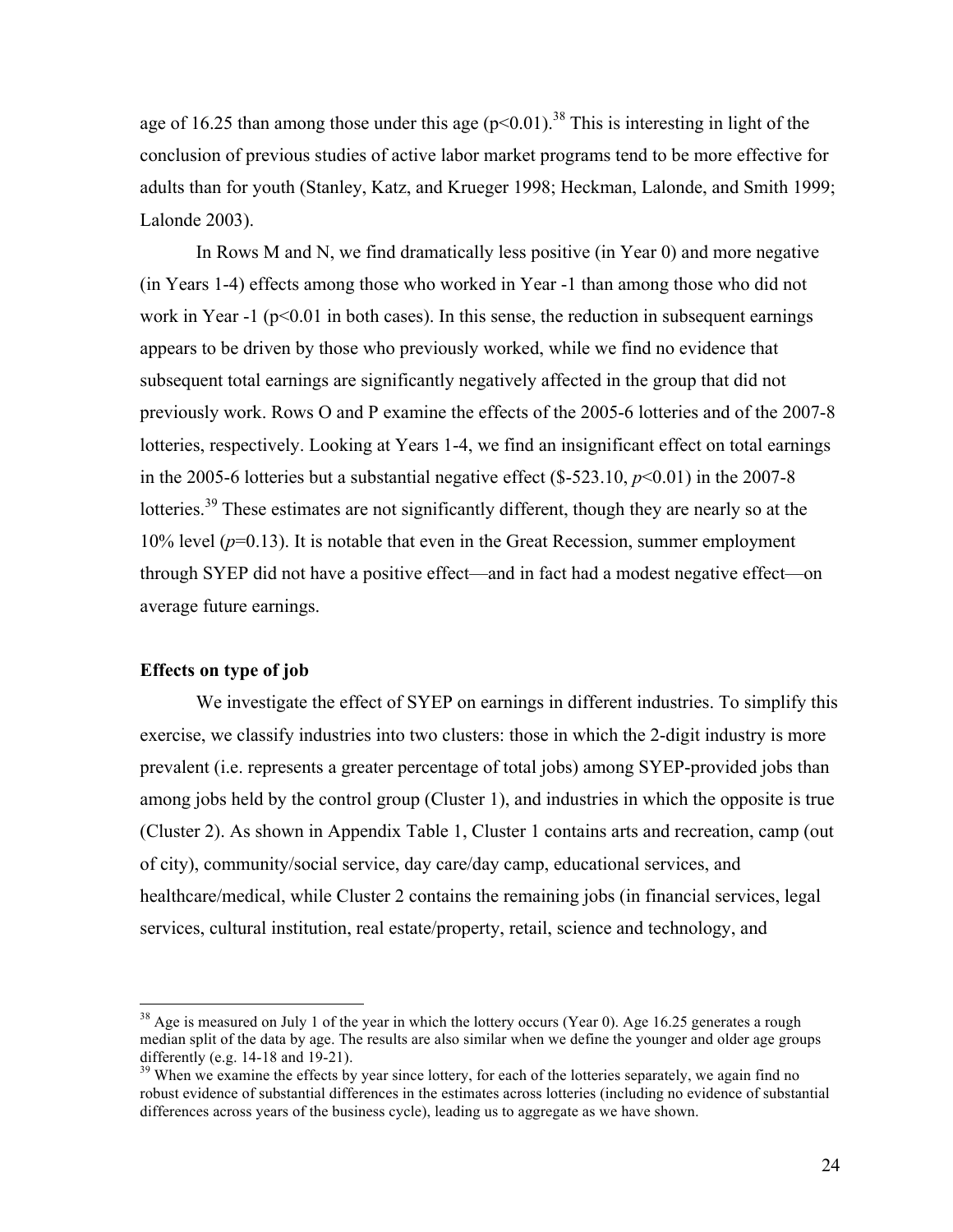"other").<sup>40</sup> This is a useful way of classifying the industries because it will allow us to examine whether SYEP led to a persistent increase in earnings in industries that SYEP typically places participants.<sup>41</sup> Columns 1-2 of Appendix Table 9 show that in Year 0, earnings in Cluster 1 rise (as would be expected through a mechanical effect since jobs provided by SYEP are more likely to be in Cluster 1 than jobs outside of SYEP) and earnings in Cluster 2 fall. In subsequent years, these effects persist: SYEP participation tends to continue to positively (negatively) affect Cluster 1 (Cluster 2) earnings and employment.<sup>42</sup>

Columns 3-5 of Appendix Table 9 show the effects on earnings and jobs in the forprofit, non-profit, and government sectors. The table shows that SYEP strongly raises earnings in the non-profit sector in Year 0 and subsequently continues to raise earnings modestly in the non-profit sector through Year 4 (with similar results for the probability of having a job). Earnings in the for-profit sector are lowered by SYEP by around \$100 per year in Years 0, 1, 2, and 3. Meanwhile, SYEP increases earnings in the government sector in Year 0 but has a modest negative effect on government earnings in Years 3 and 4.

#### **Interpreting the Earnings Results**

While the negative effects on subsequent earnings are small relative to likely lifetime earnings, it is worth considering the reasons behind the arguably surprising result that SYEP participation decreases earnings among a young group with little prior work experience, even during the Great Recession. Our randomized design is well suited to determine the program's causal impacts, but less equipped to determine the mechanisms that mediate these impacts. Thus, our exploration of the mechanisms is necessarily tentative: we can say whether the predictions of our hypotheses are consistent with the data, but we cannot determine with certainty which hypotheses are correct. With these caveats in mind, we turn to examining our suggestive evidence on mechanisms.

As we discuss in greater detail in Appendix 2, we explore the possibility that effects are heterogeneous by job placement. Appendix Table 10 investigates the interaction between

<sup>&</sup>lt;sup>40</sup> These are the industry names reported by SYEP; Appendix Table 1 lists the NAICS codes associated with the Clusters.

 $41$  Many other classifications of industries are certainly possible, although other similar classifications show similar results to those we report.

<sup>&</sup>lt;sup>42</sup> When we perform these regressions using the dynamic estimator of Cellini, Ferreira, and Rothstein (2010), we obtain very similar results, suggesting that the effect is not driven by SYEP participants reapplying to SYEP but instead by some stickiness in job choice (see discussion in Appendix 2).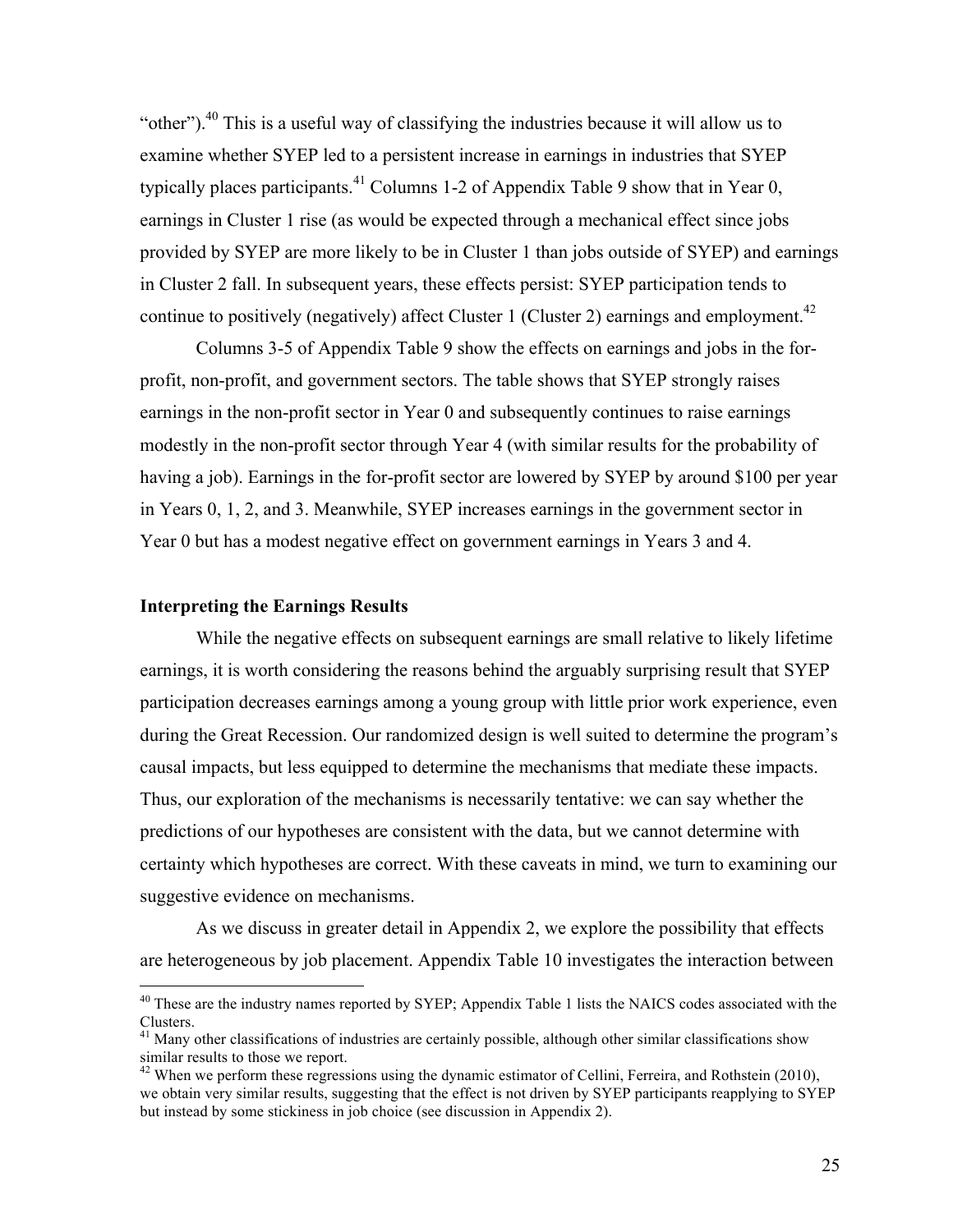winning the SYEP lottery and the fraction of jobs in the SYEP provider that are in Cluster 1.<sup>43</sup> The regressions suggest that a Cluster 1 (Cluster 2) job placement has a negative (positive) effect on earnings both during and after SYEP, leading to a decrease (increase) in average earnings of \$2,222.21 (\$1,799.30) in Years 1-4. Thus, the evidence is consistent with the possibility that the effect of SYEP on Year 0 job type — in particular, the fact that SYEP tends to place individuals in Cluster 1 jobs like day care or day camp, as opposed to Cluster 2 jobs like law or finance — is a culprit for the negative effect on subsequent earnings. Nonetheless, we emphasize that these results are more suggestive than our main results: heterogeneity in the effects across providers could be driven by factors that happen to be correlated with the types of jobs in each provider.<sup>44</sup>

Not mutually exclusive with the above or other explanations, SYEP could crowd out jobs that could have led to greater future earnings.<sup>45</sup> As we discuss in Appendix 2, we find that groups that experienced greater Year 0 crowdout also experienced greater decreases in subsequent total earnings, as we would expect if crowdout of other experiences in Year 0 leads to decreases in subsequent earnings. Further, the subgroup analysis found more negative impacts for groups that were more likely to otherwise be working in Year 0 (i.e. older individuals, and those with a job in Year -1). Relatedly, SYEP decreases the probability that an individual continues working for a past employer (Appendix Table 11), raising the possibility that SYEP harms a participant's career development by interrupting career development with a past employer. Appendix 2 also discusses other potential explanations, including income effects, substitutability of leisure across years, and signaling; the evidence on these mechanisms is mixed, though we cannot rule them out.<sup>46</sup>

<sup>&</sup>lt;sup>43</sup> When estimating the effect of SYEP participation on total earnings in Years 0-4 in each provider separately, the standard deviation across providers of the estimated effects is \$481.85 (with a mean effect of \$536.53)

 $44$  In Table 5, we documented that SYEP slightly but persistently increases earnings in Cluster 1, while substantially and persistently decreasing earnings in Cluster 2. However, the effect of SYEP on subsequent job industry does not account for the effect of SYEP on subsequent earnings: when we estimate the effect of SYEP on the probability of working in each two-digit industry and calculate the mechanical effect of this industry pattern on earnings (using mean earnings in each industry and year among the control group), we find that this accounts for an insignificant fraction of the effect of SYEP on future earnings.<br><sup>45</sup> It is worth noting that our results find only 19.24 percent earnings crowdout in Year 0, which may limit the

potential quantitative importance of this explanation. In principle it is possible that SYEP participation in Year 0 could negatively affect future earnings relative to the counterfactual of having done no job in Year 0.

<sup>&</sup>lt;sup>46</sup> The Appendix additionally briefly discusses other potential explanations, including SYEP-induced changes in the labor supply curve, and peer effects.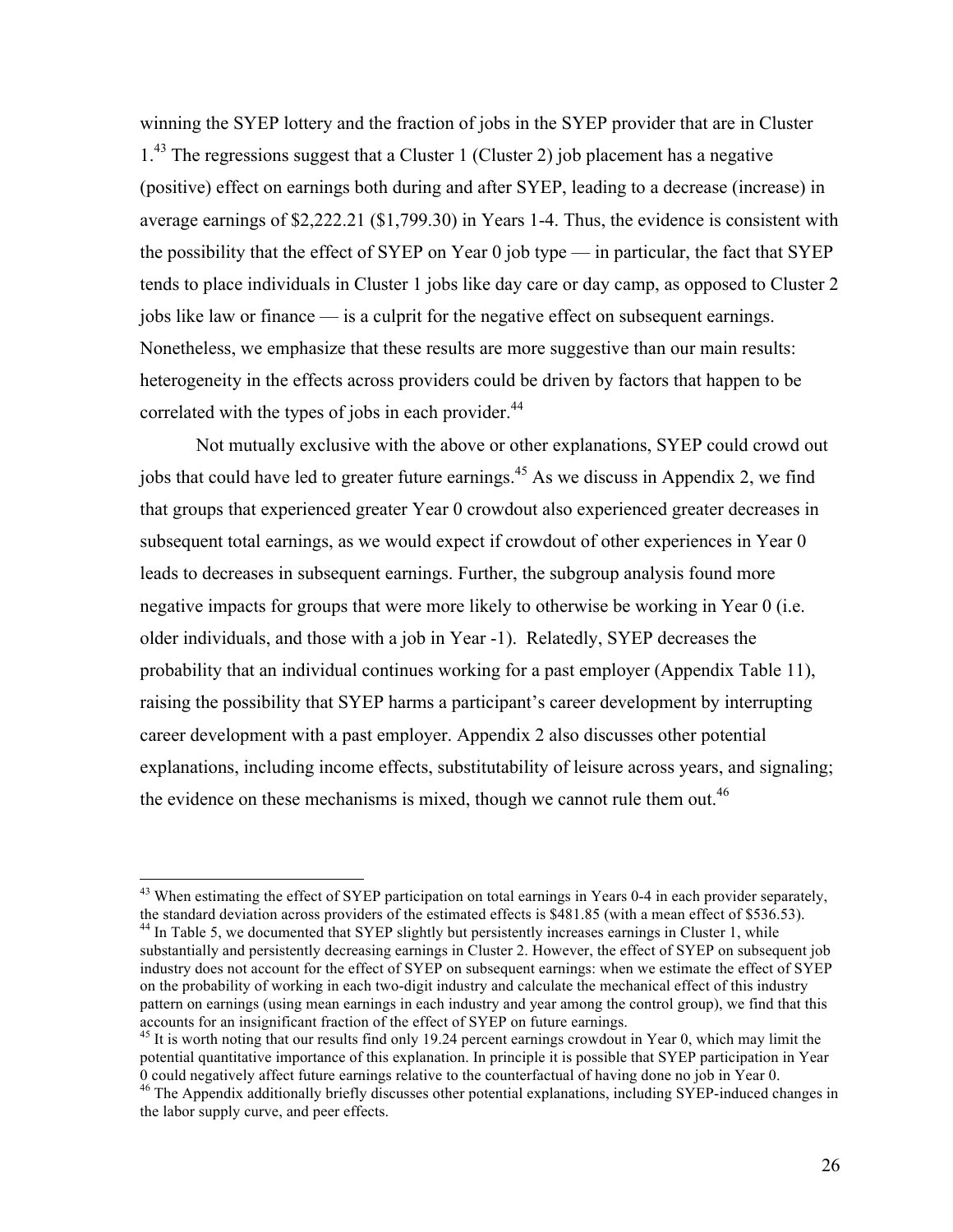Finally, as discussed in the following section, we rule out the possibility that the decrease in subsequent earnings is a result of an increase in college enrollment.

#### **7. Effects on College Enrollment**

In principle, it is possible that SYEP could also have an impact on schooling decisions. This is particularly relevant because schooling is an investment that could lead individuals to decrease earnings in the years immediately after SYEP participation, as individuals focus on academics or enroll in college, but raise earnings in the slightly-moredistant future (though our evidence in fact shows no increase in earnings through Year 8). Table 5 investigates the effect of SYEP enrollment on college enrollment.<sup>47</sup> Table 5 reports results with the full sample for consistency with our other estimates, although the results are extremely similar when we limit the sample only to observations when individuals are 18 and over (as those under 18 rarely attend college).<sup>48</sup> Columns 1 through 5 show the effect on the probability of attending college in individual years from 0 to 4, and Columns 6 and 7 investigate the impact of SYEP enrollment on the probability that an individual attends college at some point during Years 0-4 and 1-4, respectively. We find no significant impact throughout, with small standard errors. In Column 8, we estimate the effect of SYEP participation on total years enrolled in college in Years 0-4; the point estimate (in Row A, which estimates the regressions without controls) is -0.001, with a confidence interval that rules out an increase or decrease in total years of college greater than *one-hundredth of a year*. Thus, our estimates are extremely precise and rule out even a very small effect. As before, these estimates are nearly identical when we control for covariates (Row B), and they are very similar when we employ the dynamic specification of Cellini, Ferreira, and Rothstein  $(2010).^{49}$ 

In principle, it is also possible that SYEP could have an impact on individuals' decisions about whether to attend high school. This is particularly important because if SYEP has a positive impact on high school attendance, this could reduce individuals' earnings

<sup>&</sup>lt;sup>47</sup> Our data lack a measure of whether individuals graduated from college.<br><sup>48</sup> In these regressions investigating the 18 and older sample, when an individual participates in a SYEP lottery at an age below 18, we include data on this individual in our sample when the individual has reached age 18 and older.

<sup>&</sup>lt;sup>49</sup> Perhaps unsurprisingly, we also find that SYEP's effects on college attendance cannot account for SYEP's effects on earnings: in our IV regression of earnings on SYEP participation, controlling for college makes a negligible, statistically insignificant difference to the coefficient on SYEP participation.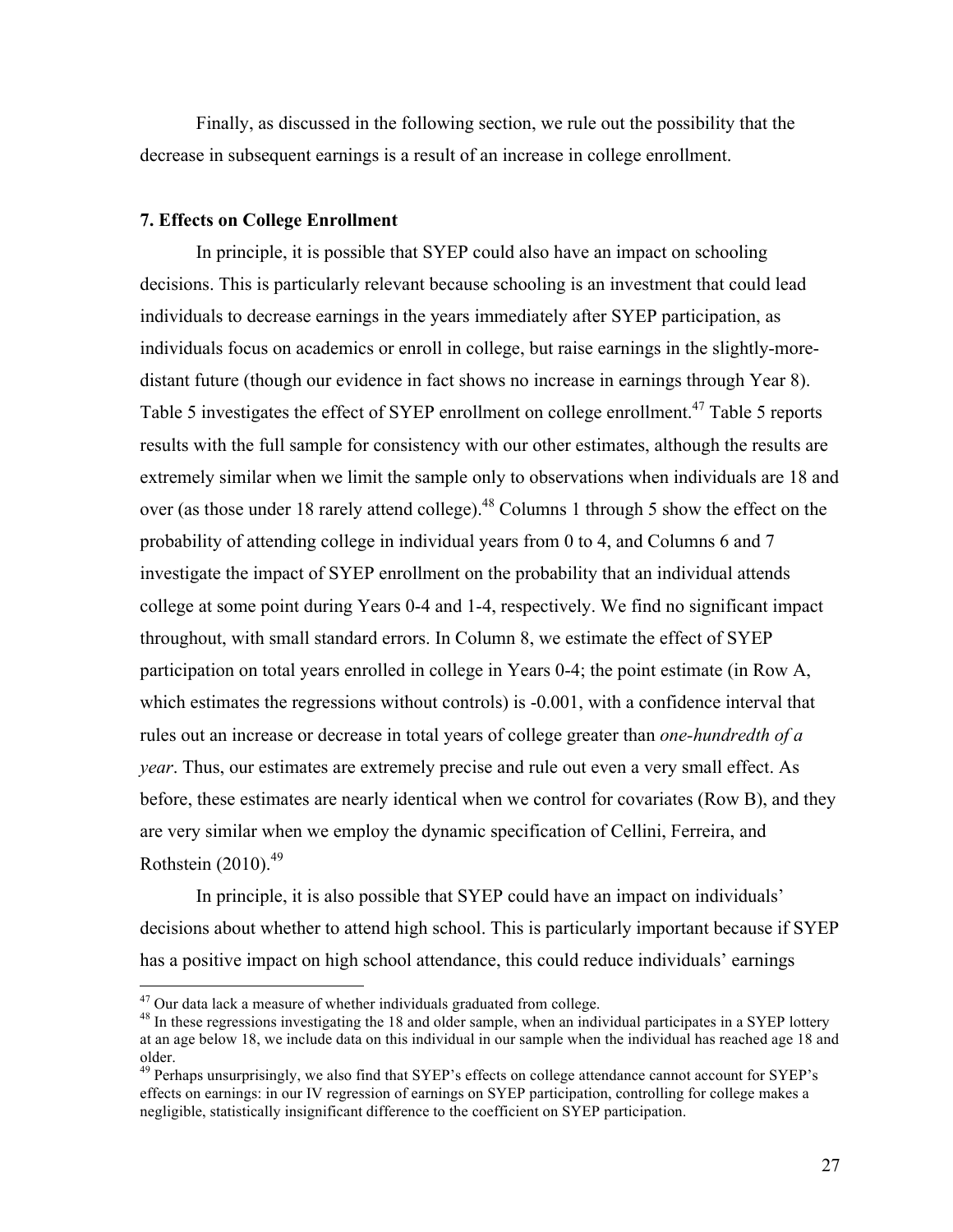while they are of high school age. However, Leos-Urbel (2012) examined SYEP data from 2007 and found that winning the SYEP lottery decreased the probability that an individual attended high school the following school year, though this effect was small and significant only at the 10 percent level.<sup>50</sup> While we do not have data on high school attendance in our data, we can indirectly investigate whether this affect could drive our negative earnings results. To address this issue further using our data, in Appendix Table 12 we estimate the results using data on individuals too old to have still been in high school after the summer of SYEP (i.e. those older than 18 by the end of the calendar year in Year 0). Among this group, SYEP lowered total earnings in Years 1-4 by \$1,067.64 (p<0.05), a *more* negative point estimate than in the full population. Furthermore, we can attempt to infer whether high school attendance could have increased as a result of SYEP participation. If there were a significant positive impact on high school attendance or completion, then we might expect (1) a positive impact of SYEP on earnings several years later (because of the strong earnings returns to high school); (2) a larger negative impact on near-term earnings in the younger group than the older group (since the older group is less likely to still be of high school age during or after SYEP participation); and (3) an eventual positive impact on the probability of having a job. None of these predictions is observed in the data (in fact, (1) and (2) are the opposite of what we observe in the data). Moreover, one might expect an effect on high school attendance or graduation to translate into an effect on college enrollment, but we are able to rule out even very small impacts on this outcome. Thus, the range of evidence we have is not supportive of the hypothesis that the decrease in earnings is related to effects on high school or college enrollment.<sup>51</sup>

<sup>&</sup>lt;sup>50</sup> The paper's main focus is on the correlation between SYEP participation and log days attending school *conditional* on attending school, but it is difficult to interpret this correlation as the causal effect of SYEP participation on days attended because the sample attending school is selected (due to the negative effect of SYEP participation on the probability of high school attendance). The author stated (personal correspondence, 8/4/14) that he also estimated models for being present in school following SYEP for the sub-group that showed the largest increase in log days attended (those 16 or over with low prior attendance) and the coefficient on winning the SYEP lottery was not statistically significant.

<sup>&</sup>lt;sup>51</sup> If SYEP decreases (increases) high school attendance, with no corresponding effect on earnings, this would decrease (increase) the net social cost of SYEP (holding constant the effect of SYEP on earnings).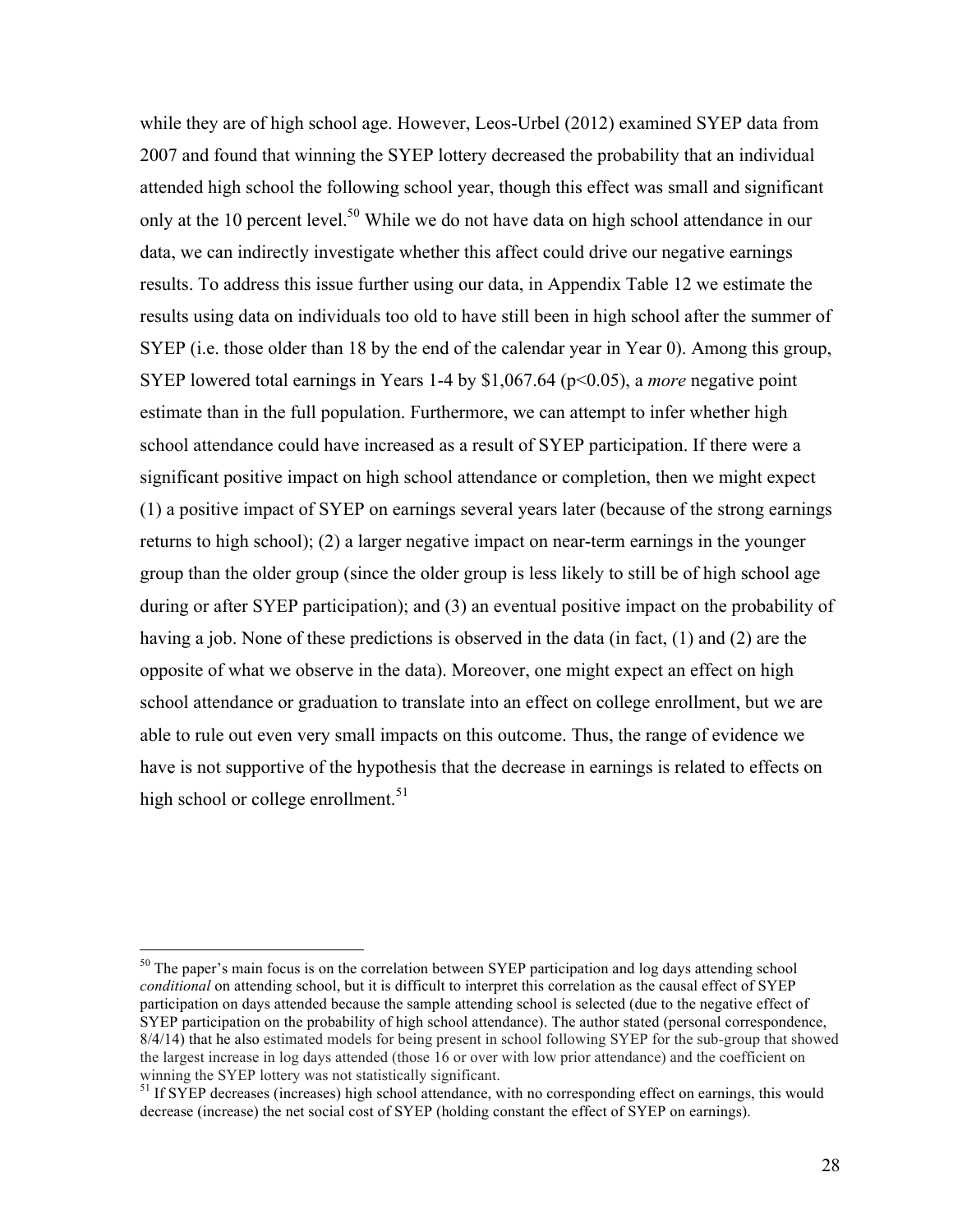### **8. Effects on Incarceration**

Keeping kids "out of trouble" during the summer could lead them away from crime and thus reduce the probability of incarceration. In Table 6 we create a dummy representing whether an individual appears in the DOCCS incarceration database. To parallel our main specification for employment, we estimate a linear probability two-stage least squares model.

In the full population (Row A), we find that SYEP reduces the probability of incarceration by 0.10 percentage points. This is a 10.36 percent reduction relative to the baseline incarceration rate of 0.95 percent. In combination with the number of SYEP participants, this implies that 112 fewer people were incarcerated by 2013 as a result of SYEP participation between 2005 and 2008. The results are very similar when controlling for covariates (Column 2), when the dependent variable is the number of times incarcerated (Column 3), and with a probit (Column 4). In the probit specification, we regress the incarceration dummy directly on a dummy for winning the lottery and report marginal effects. (The first stage is extremely similar across subgroups, in all cases showing that winning the SYEP lottery increases the probability of participation by around 0.73 percentage points.)

We find important differences in the incarceration effect across subgroups. Recall that only individuals 19 and older when they commit a crime are included in our DOCCS incarceration data. We find that SYEP causes a dramatic reduction in the incarceration rate among those who are 19 or older in the summer they participate in SYEP. The reduction in the incarceration rate due to SYEP for this group is 0.46 percentage points ( $p<0.05$ ), which is very large relative to the baseline rate of 0.85 percentage points. This represents a 54 percent reduction in incarceration and is substantial in absolute terms. In the group 18 and under when they participate in the program, the estimated effect is smaller and not quite statistically significant at the 10 percent level  $(p=0.12)$ . The point estimates also suggest that SYEP reduces incarceration more among males than among females; more among those without prior work experience than those with prior experience; and more among blacks and whites (particularly blacks) than among Latinos and other races. No notable differences were found across other subgroups shown in other tables (i.e. eligible vs. ineligible for WOTC, 2005-6 vs. 2007-8 lotteries, and below vs. above age 16.25).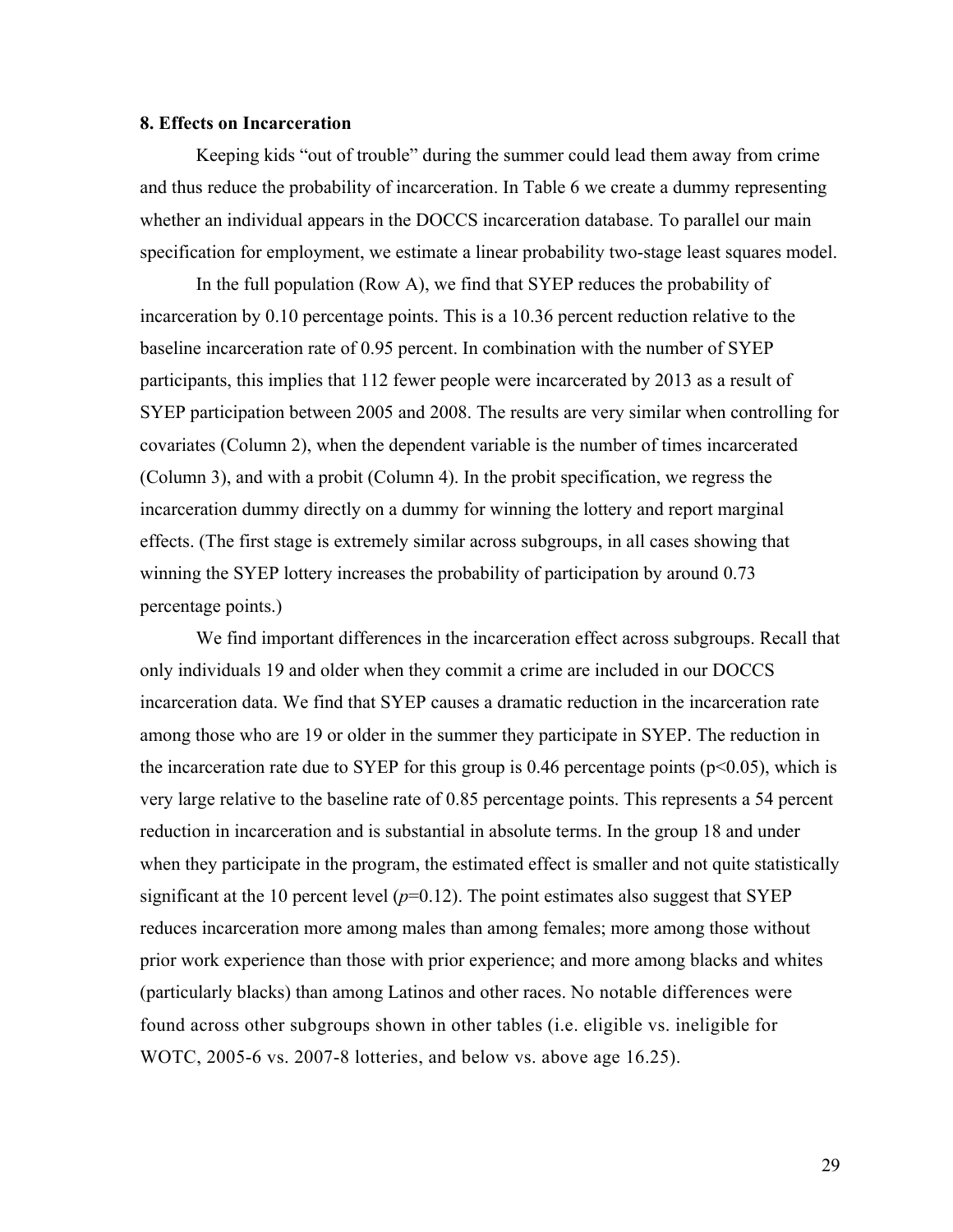### **9. Effects on Mortality**

Paralleling the negative effects on incarceration, keeping kids "out of trouble" during the summer could lead them down a safer path, and in extreme cases could even keep them alive. We observe in the IRS data that 0.38 percent of the sample of SYEP applicants dies by October 2014, the latest data available to researchers at this time. In Table 7, we present a Cox proportional hazards model relating the daily hazard of death to whether an individual won the SYEP lottery (column 1). This model is "reduced form" in the sense that we directly regress the dependent variable on a dummy for winning the lottery, whereas our baseline specification in regressions (1)-(2) was two-stage least squares; to run a two-stage least squares model more analogous to our main specification, we create a dummy representing whether an individual has died by 2014 and separately estimate a linear probability IV model (Column 2). Finally, we show a "reduced form" probit (reporting marginal effects), in which the dependent variable is the same dummy (Column 3).

The results of all three specifications are similar in significance and implied magnitude, all showing that SYEP significantly reduces mortality.<sup>52</sup> The *p*-value is well below five percent: in the two-stage least squares regression, *p*=0.016, and in both the Cox and probit cases*, p=0.018*. The reduction in mortality parallels the reduction in incarceration. The IV specification shows that in the full population, SYEP reduces the probability of mortality by 0.08 percentage points. Relative to the baseline mortality rate, this represents a reduction in mortality of 19.92 percent. In combination with the number of SYEP participants, the estimates imply a reduction of 86 deaths by 2014 due to the SYEP program in years 2005 to 2008, paralleling the 112-person reduction in incarceration by 2013.

It is also possible to estimate the effect in various subgroups. While the small number of deaths prevent us from finding statistically significant differences in the treatment effect across groups, the absolute value of the point estimate is larger among males than among females; among Latinos, blacks, and other races than among whites; among the younger

 $52$  It is worth noting that the effect on mortality is not an important factor driving our main results on the negative effect of SYEP on subsequent earnings, for a number of reasons. First, the mortality effect is very small in absolute terms. Second, those additional individuals who have died in the control group (relative to the treatment group) have zero earnings, which should weakly reduce earnings in the control group and lead to more *positive* estimated effects of SYEP on earnings. Third, when we treat observations following mortality as missing observations, we obtain nearly identical results. Finally, when we calculate bounds on the estimates using the procedure of Lee (2009), the bounds are very tight and significant at the same significance levels shown in Table 2.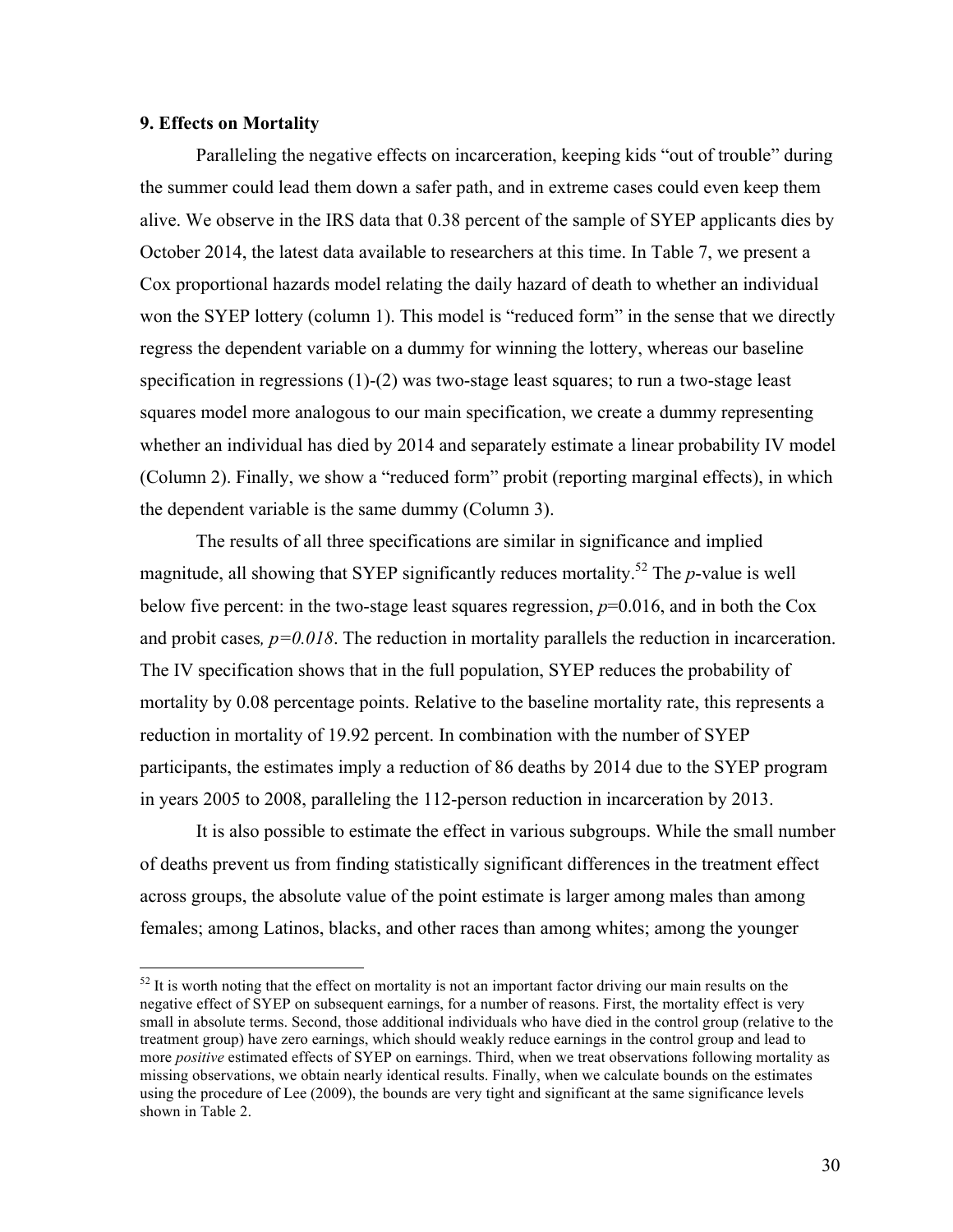group than among the older group; among those who did not work prior to SYEP participation than among those who did work (paralleling the larger earnings crowdout among those who previously worked and those in the older group); in the 2005-2006 lotteries than among the 2007-2008 lotteries (which is unsurprising, given that we observe those in the 2005-2006 lotteries for longer and can therefore estimate more precise results and over a longer time frame); and among the WOTC-eligible group than among the WOTC-ineligible group. The estimates are similar among participants with family incomes below and above the median of SYEP applicants. All of the mortality results are nearly identical when we control for covariates (Appendix Table 13). They are also very similar when we perform our various other robustness checks.

Appendix Table 14 estimates the mortality effects by calendar year. We show the effect of SYEP on a dummy for whether an applicant died *by* a given year; thus, the effect *in*  a given year can be calculated as the difference between the coefficient for that year and the previous year. The cumulative effect becomes significant at five percent in 2013 and 2014. In data on the full U.S. population from the Social Security Administration Actuarial life tables, the yearly death rate increases several-fold from the mid-teen years to the mid-twenties. Similarly, Appendix Table 14 shows that in our data, the death rate is generally substantially higher in later years than it is in earlier years. Thus, it is not surprising that we estimate larger effects on mortality in later years, as we are working with far more variation in these years. Appendix Table 15 considers the effects in the year since SYEP application and shows that similarly, significant effects occur in Years 7, 8, and  $9<sup>53</sup>$ 

### **Cause of death**

As a secondary analysis, it is potentially illuminating to investigate the particular causes of death that were affected by SYEP participation. One important limitation of our DOH cause of death data is that the IRS data indicate that many of the deaths (among both SYEP lottery winners and losers) occur in 2013 and 2014, whereas the DOH data only cover years through 2012 and are limited to people who die in NYC. Thus, we might expect to find

<sup>&</sup>lt;sup>53</sup> We have complete mortality data for the 2005 cohort through October 2014, which is in Year 9, whereas we have complete earnings and other data for the 2005 cohort only through Year 7.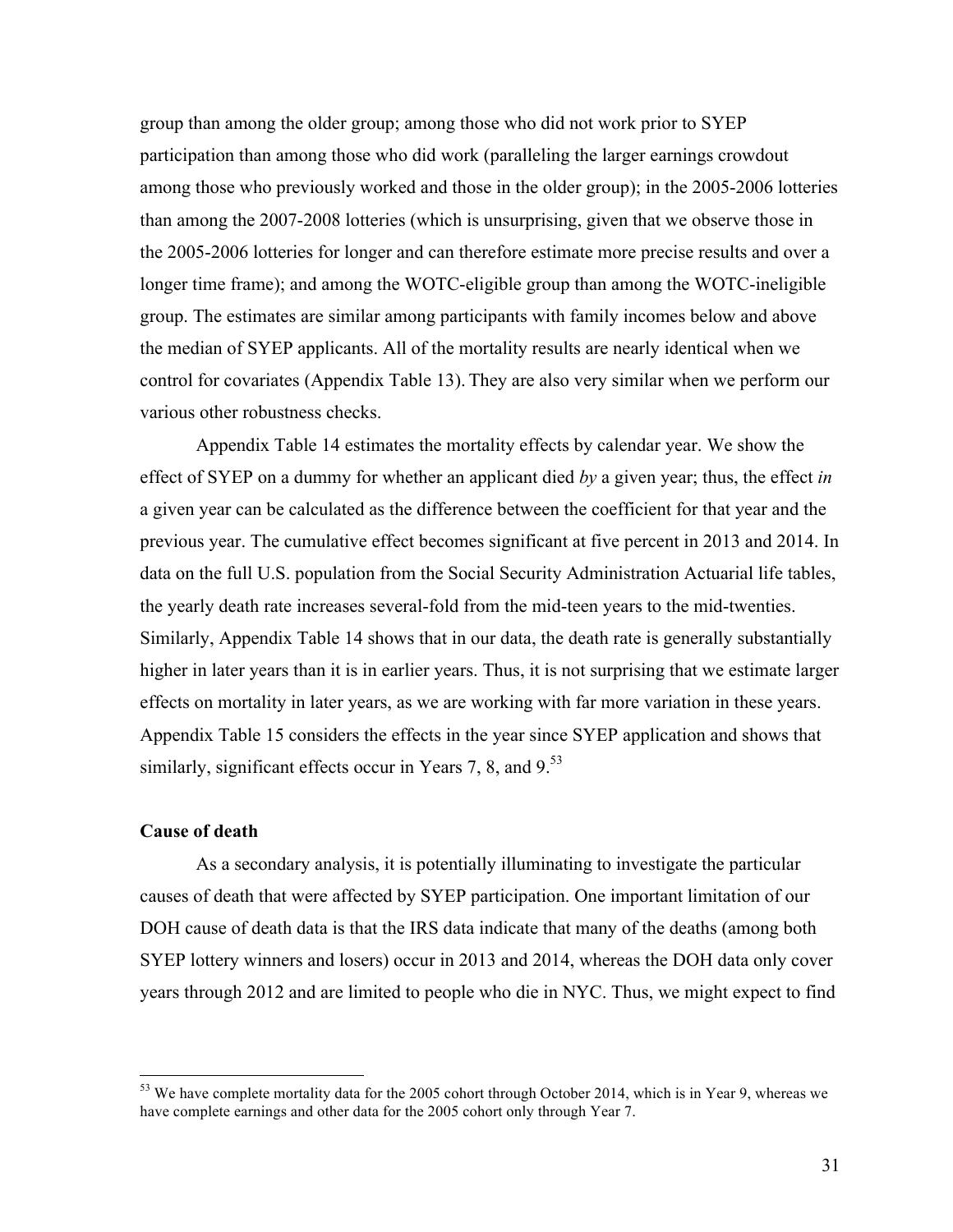substantially smaller effect sizes, estimated with substantially less statistical power, in the DOH analysis.

Given that our evidence suggests that SYEP "keeps kids out of trouble", we may be particularly interested in the effect of SYEP on the probability of death by "external causes," which include homicide, suicide, accidents, and other extrinsic causes.<sup>54</sup> These account for 70.61 percent of all deaths in our data by 2012. Among SYEP applicants in our sample, the most common cause of death is homicide, accounting for 50.08 percent of all deaths, and reflecting a much higher percentage than in the population as a whole in this age range.<sup>55</sup>

Appendix Table 16 shows our results. In Row A, we use the DOH data and find a reduction in deaths by 2012 by *any* cause that is significant at the 10 percent level, reflecting an 18 percent reduction in deaths relative to the control group. For comparison, in Row B we find similar very results in the IRS mortality data when a dummy for death by 2012 (multiplied by 100) is the dependent variable: the coefficient is very similar, and the estimate is also significant at the 10 percent level.<sup>56</sup> Given these marginally significant results, we might also expect marginally significant results when we examine specific causes of death.

Row C shows that SYEP causes a reduction in deaths from external causes (*p=*0.08), representing a 21 percent reduction relative to the control group. The point estimate is 81 percent as large as the point estimate in Row A of the effect on mortality by any cause. The point estimate in Row D shows that SYEP reduces the probability of death by homicide, representing a 23 percent reduction relative to the control group, but the estimate is slightly less significant ( $p=0.136$ ). The point estimate of effect on the probability of death by homicide is 66 percent as large as the effect on mortality by any cause in Row A. The effect on death from homicide is significant at 5 percent in various subgroups, including those who had not previously worked. When we estimate the regression for non-homicide external causes or "natural" causes in Rows E and F, respectively, the point estimates are much closer to zero, represent a much smaller percentage reduction, and are far from statistically significant ( $p=0.56$  and  $p=0.54$ , respectively).

 <sup>54</sup> See, for example, http://www.nyc.gov/html/doh/downloads/pdf/vs/vs-population-and-mortality-report.pdf for the classification of deaths into "external" causes and "natural" causes and their prevalence in NYC. Natural causes represent all deaths other than external causes.<br><sup>55</sup> See http://www.cdc.gov/injury/wisqars/pdf/10LCID All Deaths By Age Group 2010-a.pdf

 $<sup>56</sup>$  It is not surprising to find a slight discrepancy between the DOH and IRS data results, because the IRS data</sup> cover all deaths whereas the DOH data cover only deaths in NYC.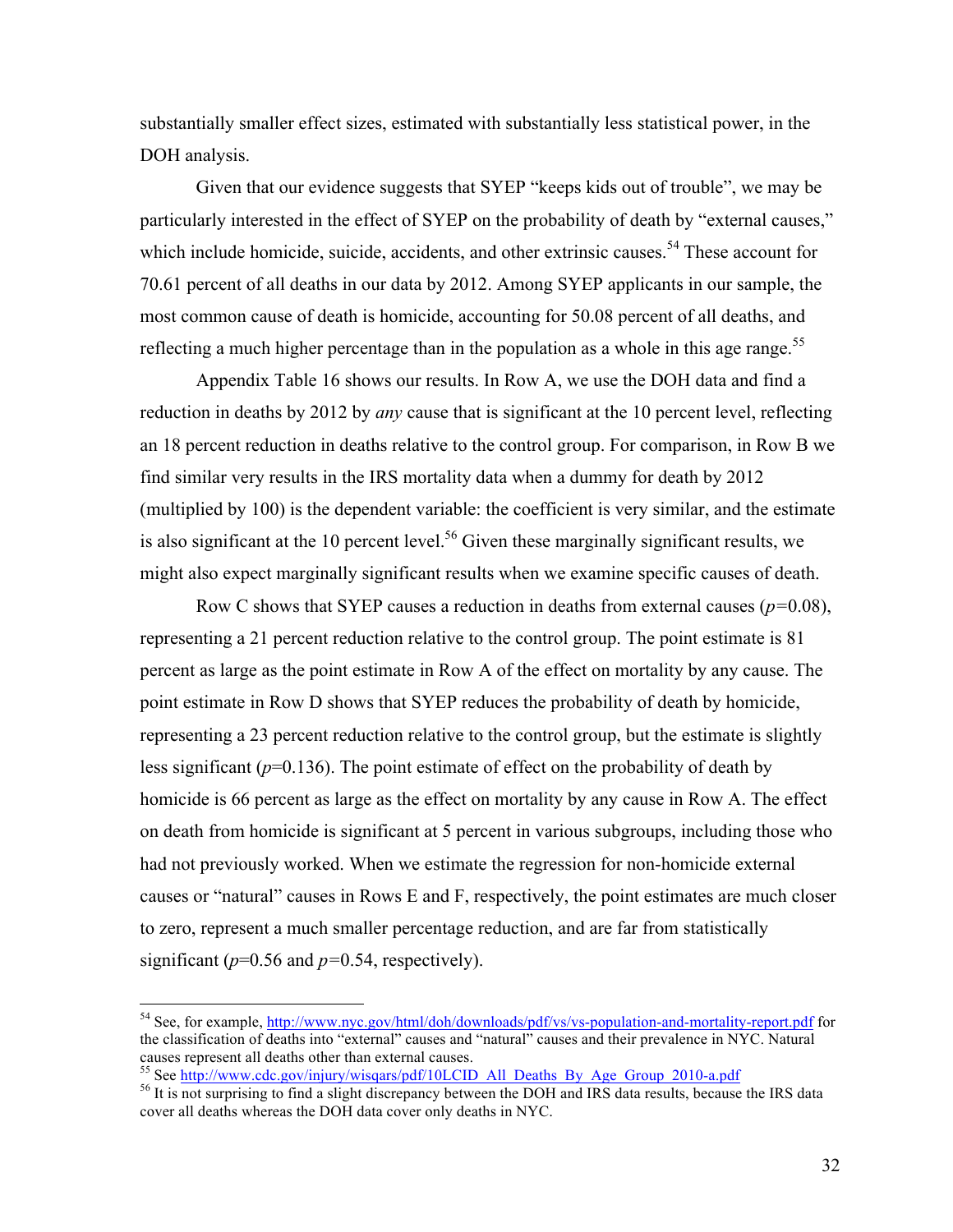We conclude that there is some evidence that SYEP reduces external causes of death. The evidence further suggests that external causes of death, and homicide in particular, account for most of the overall effect on mortality through 2012.

#### **10. Conclusion**

We investigate the effects of summer employment on youth by analyzing the New York City Summer Youth Employment Program, which randomly selected applicants for access to the program. We can now revisit the three broad rationales for programs that support summer youth employment: (1) transferring to youth; (2) raising future earnings, employment, or education; and (3) keeping youth "out of trouble."

We find support for the first rationale. SYEP increases contemporaneous employment and net earnings and transfers net income to participants. In the year of program participation, we find that SYEP raises earnings substantially, with only modest (19.24 percent) crowdout of other earnings that is small relative to many results in other literature.<sup>57</sup> Overall, SYEP leads to a substantial and significant increase in earnings when we consider the sum of earnings in the year of SYEP participation along with the subsequent years albeit with quite substantial crowdout (54.02 percent) over Years 0 to 4 combined.

We find that SYEP lowers subsequent earnings for three years following SYEP participation, has little impact on the probability of future employment, and has no impact on college enrollment. Thus, we find no evidence that SYEP succeeds in raising subsequent earnings, employment, or education; on balance, we find the opposite. The impact on subsequent earnings is small relative to likely lifetime income, but it is substantial relative to the size of the SYEP transfer (36.13 percent of the transfer). It is notable that even for this young group with little or no prior job experience — and even during the Great Recession an employment program does not provide a path to greater future earnings.

Finally, we find evidence that SYEP succeeds in the goal of keeping youth "out of trouble." SYEP leads to a 0.10 percentage point decrease in the rate of incarceration in state prison, which is small in percentage point terms but substantial relative to the baseline rate of 0.95 percent. Among those 19 and older at the time of SYEP participation — the group for

 $57$  For example, the meta-analysis of Card, Kluve, and Weber (2010) finds no systematic evidence that public employment programs raise net contemporaneous employment.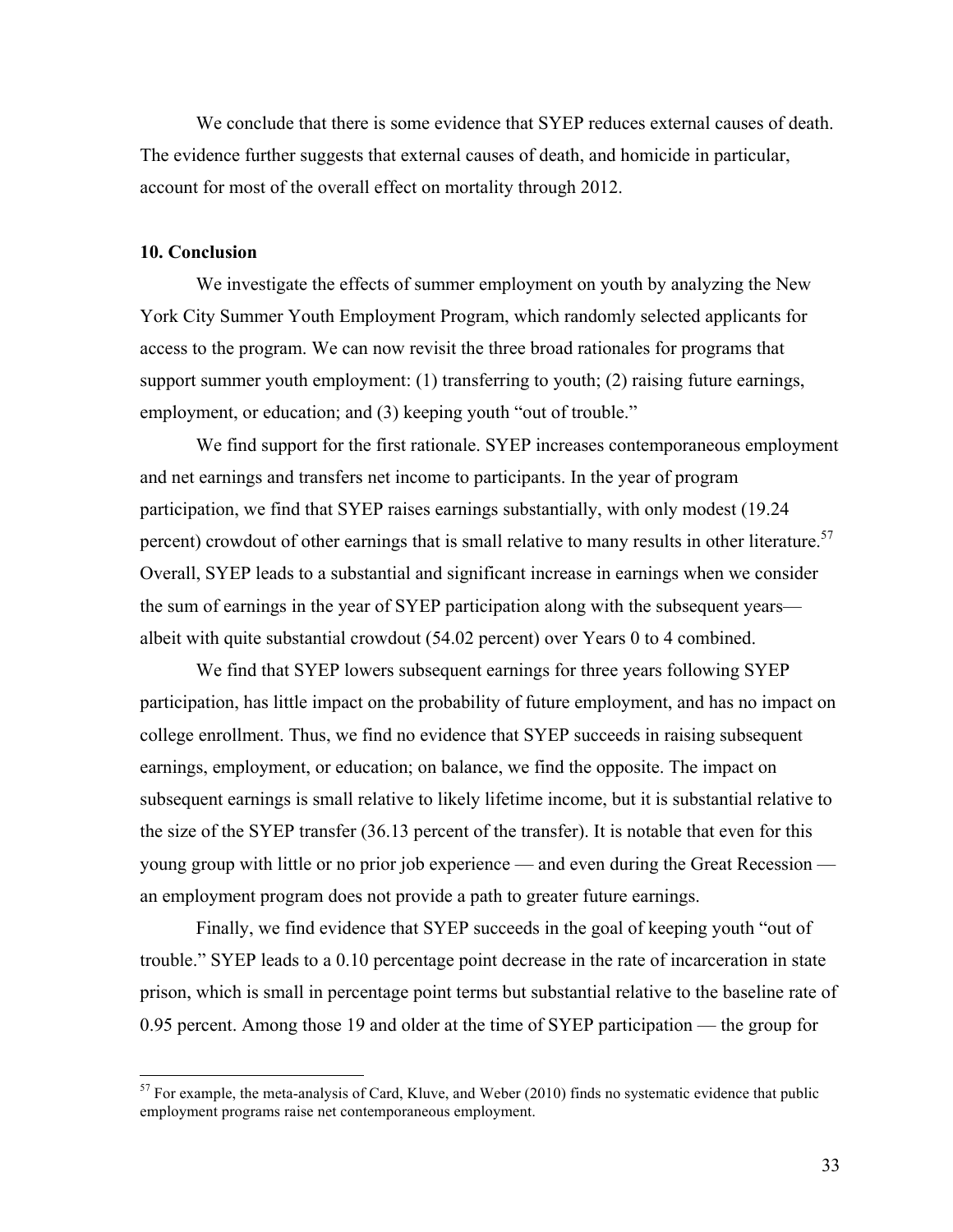which we are able to observe essentially all incarceration episodes for crimes committed at the time of SYEP participation or later — the reduction in incarceration is quite substantial (0.46 percentage points) and over half of the baseline incarceration rate. Paralleling the effect on incarceration, SYEP reduces the mortality rate by 0.08 percentage points, which is again small in percentage point terms but large relative to the baseline (0.38 percentage points). Combined with the number of individuals in SYEP, the mortality point estimate implies that 85.93 lives were saved by SYEP in the time window of the program that we analyze. While SYEP has a modest negative effect on subsequent earnings for three years — which may at first appear to contrast with the reduction in incarceration and mortality — the reduction in incarceration and mortality parallels the typically positive effects on earnings found in the lower quantiles of the earnings distribution, which also suggest that SYEP improves the left tail of outcomes.

These effects on mortality are very important in a cost-benefit analysis. The earnings effects that we estimate prove to be modest relative to the program's benefits from reduced mortality. The value of a statistical life is estimated to be in the range of \$9 million for prime-age workers (Viscusi and Aldy 2003, in \$2013); if SYEP saved 85.93 lives, this would imply benefits of \$773.38 million. It is clear that the point estimates imply that the mortality benefits will be large within any plausible range of the value of life.<sup>58</sup> Meanwhile, the reduction in incarceration has more modest aggregate benefits: combining Donohue's (2009) estimates of the per-crime cost of an Index I crime with our estimates of the reduction in incarceration, we find that the reduction in incarceration due to the SYEP program in years 2005 to 2008 corresponds to a \$4.66 million net benefit to society using Donohue's upperend estimates of the benefits per crime, and a \$1.03 million net benefit using Donohue's lower-end estimates.<sup>59</sup>

It is not possible for us to determine with certainty whether the benefits of the

 $58$  Viscusi and Aldy (2003) find that the lower end of the plausible range of the value of a statistical life is around \$5.25 million (\$2013), which would still imply very large SYEP mortality benefits of \$451 million. For this group of younger workers, who have more years of life remaining than the typical prime-age worker does, the value of a statistical life could be higher than \$9 million (Viscusi and Aldy 2003). On the other hand, Viscusi and Aldy also find that the value of life has a positive income elasticity, whereas SYEP participants typically have low income. Another caveat to these results is that the lower end of the confidence interval shows that SYEP saved only eight lives, but the point stands that SYEP has mortality benefits that are likely quite large and therefore have the potential to be pivotal in the cost-benefit analysis.<br><sup>59</sup> Index I crimes include willful homicide, forcible rape, robbery, burglary, aggravated assault, larceny over

<sup>\$50,</sup> motor vehicle theft, and arson.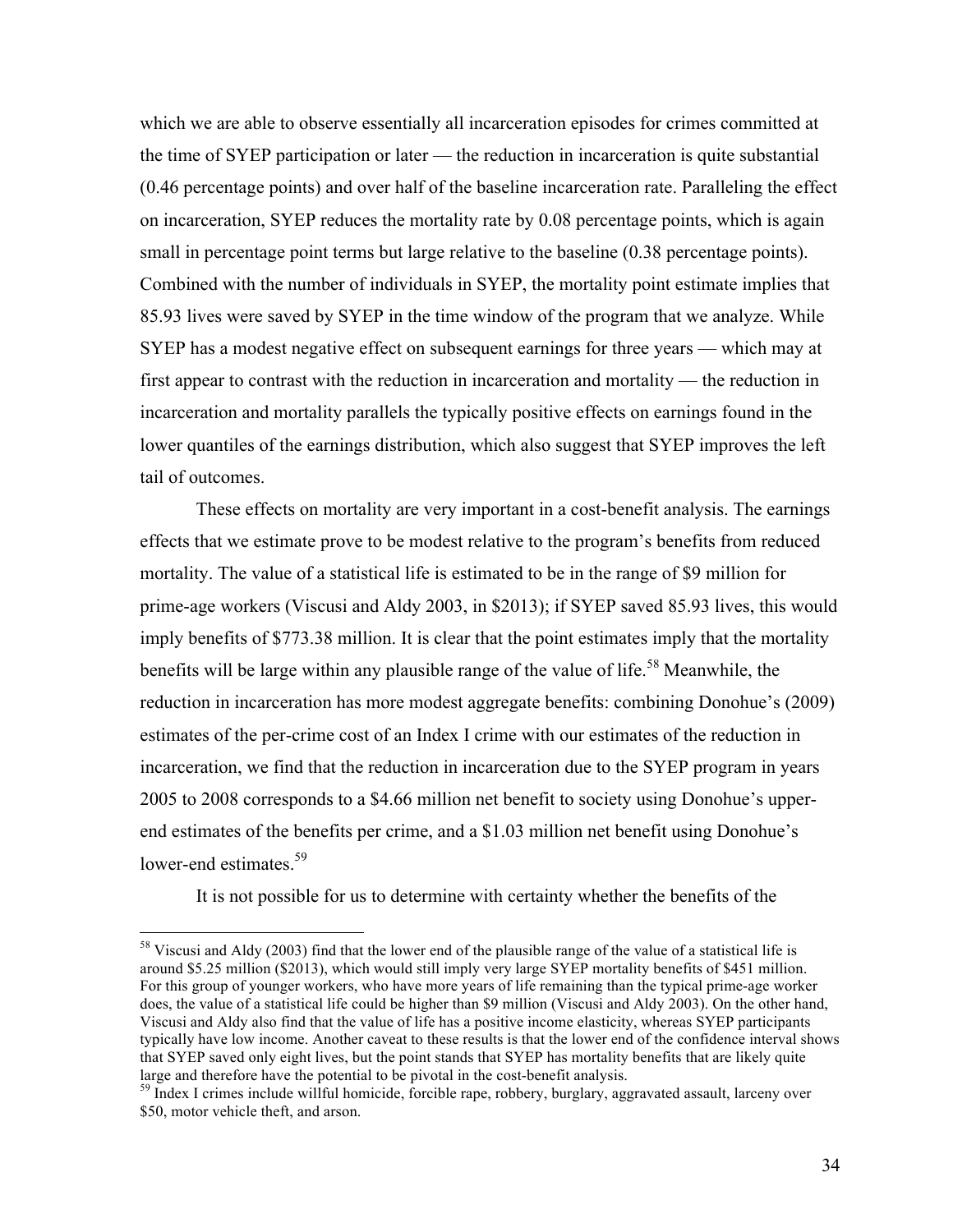program outweigh the costs, as there are many costs and benefits we do not observe. For example, we do not observe the value of the goods produced by SYEP participants, the costs of SYEP participants' out-of-pocket expenses from participating in the program (such as commuting or childcare), the social cost of crimes not captured in the incarceration data (such as future incarceration episodes), the cost of other public programs that could have been affected by SYEP participation, and so on.

Nonetheless, it is clear that the \$773.38 million in mortality benefits is substantial compared to plausible estimates of the various costs of the program. Due to the SYEP program in the years 2005 to 2008, the discounted value of the reduction in non-SYEP earnings is \$99.8 million; the discounted administrative costs of SYEP are \$50.4 million, and assuming such administrative costs are bought at roughly competitive prices, the opportunity cost of these expenses is likely to be in roughly the same range; the opportunity cost of time of SYEP participants is unknown, but theory tells us it should have been less than the discounted transfers to SYEP participants, or \$186.0 million; and the deadweight cost of the taxes raised to fund SYEP is unknown but should equal the discounted accounting cost of SYEP, \$236.4 million, multiplied by the marginal social cost of public funds.<sup>60</sup> What is clear, and what we can conclude from this exercise, is that while we cannot say with certainty whether SYEP's benefits outweigh its costs, it is certainly the case that SYEP's mortality benefits are very large, and that they have a strong potential to be pivotal in determining whether the program's benefits outweigh its costs.

As in any empirical setting, our estimates are local to the group examined — in our case, SYEP participants. Thus, for example, our estimates apply to New York City, while effects may be different in other cities. Despite this caveat, our results may have important implications for other efforts to improve youth employment outcomes, including the Work Opportunity Tax Credit, other cities' summer employment programs, and other efforts to support summer youth employment.<sup>61</sup> Crucially, our results also demonstrate that effects on less-scrutinized outcomes such as mortality can be very important. Like most other studies of

 $^{60}$  We discount to 2005 using a 3 percent real discount rate and express all dollar values in real 2013 terms.  $^{61}$  Our results are consistent with those of previous studies that find limited employment and earnings subsidies for hiring disadvantaged groups like the WOTC and Welfare-to-Work Credits (Hamersma 2003). If the WOTC leads to no significant positive impact on earnings, then the direct fiscal impact is not offset by changes in later tax receipts. It is also worth noting that for the WOTC-eligible group, we estimate a positive and insignificant effect of SYEP participation on subsequent earnings, and a positive and significant effect of SYEP participation on earnings in Years 0-4.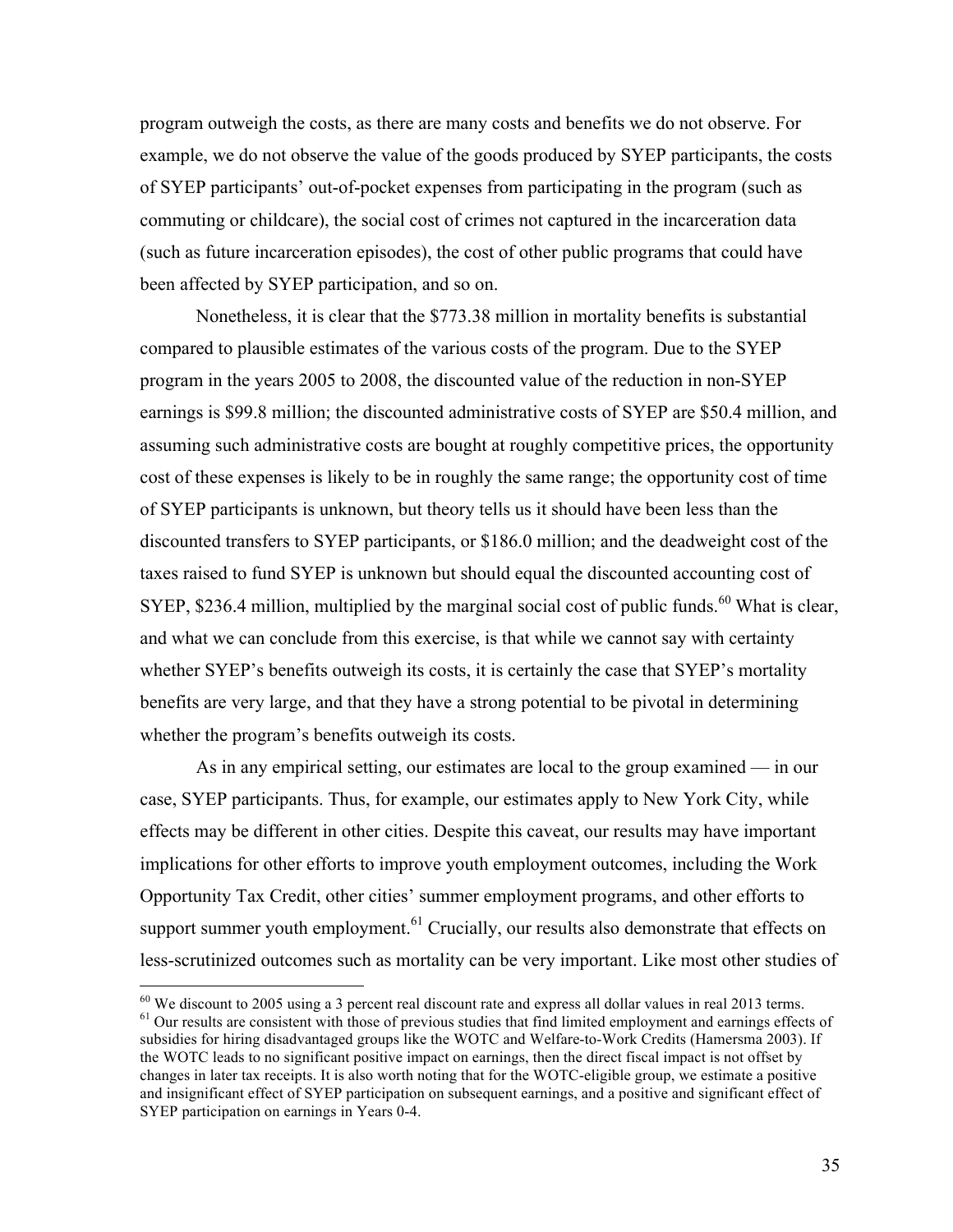youth active labor market programs surveyed (Stanley, Katz, and Krueger 1998; Heckman, Lalonde, and Smith 1999; Lalonde 2003; Card, Kluve, and Weber 2010), we find that SYEP did not increase future earnings and that earnings effects on their own could not justify the program's costs in a cost-benefit analysis. This is certainly true in our context, where in fact we find that SYEP modestly reduces participants' future earnings for three subsequent years. However, unlike other studies, we find a very large source of new benefits due to the program's reduction in mortality, which has a strong potential to be pivotal in assessing whether the program's benefits outweigh the costs. Other youth active labor market programs may or may not have such mortality benefits — data should be gathered to determine whether this is true — but it is worth noting that like  $SVEP$ , other youth programs have been found to keep youth out of trouble (for example, Schochet, Burghardt, and McConnell 2008 find that Job Corps reduces crime, and Heller 2014 finds that the Chicago summer youth program reduces violent crime arrests).

Our results also suggest that earnings crowdout may be minimized, and the reductions in mortality and incarceration can be maximized, by targeting such policies toward younger individuals, and/or those not previously working. Furthermore, the results show modest contemporaneous crowdout; if applicable in contexts such as the 2009 stimulus spending on summer youth employment, this suggests that summer youth employment spending increased net income, and net contemporaneous income and employment, of the youth employed through the program.

As noted above, we do not observe the social or non-pecuniary benefits of jobs; it is possible that there are externalities or non-pecuniary benefits associated with the work for non-profit organizations that youth typically do through SYEP and in subsequent jobs. In that light, it is worth noting that SYEP modestly raises average subsequent earnings in jobs at non-profit employers, while modestly lowering subsequent earnings in jobs at for-profit employers and lowering earnings in jobs with the government. As in other studies using administrative data, we do not observe earnings in the underground economy. However, we believe it is unlikely that observing underground earnings would dramatically impact our results. To overturn our finding that SYEP decreased total earnings in Years 1-4, SYEP would have had to lead participants to have higher underground earnings in these years. If anything, one might instead expect SYEP to push individuals into the formal sector (as SYEP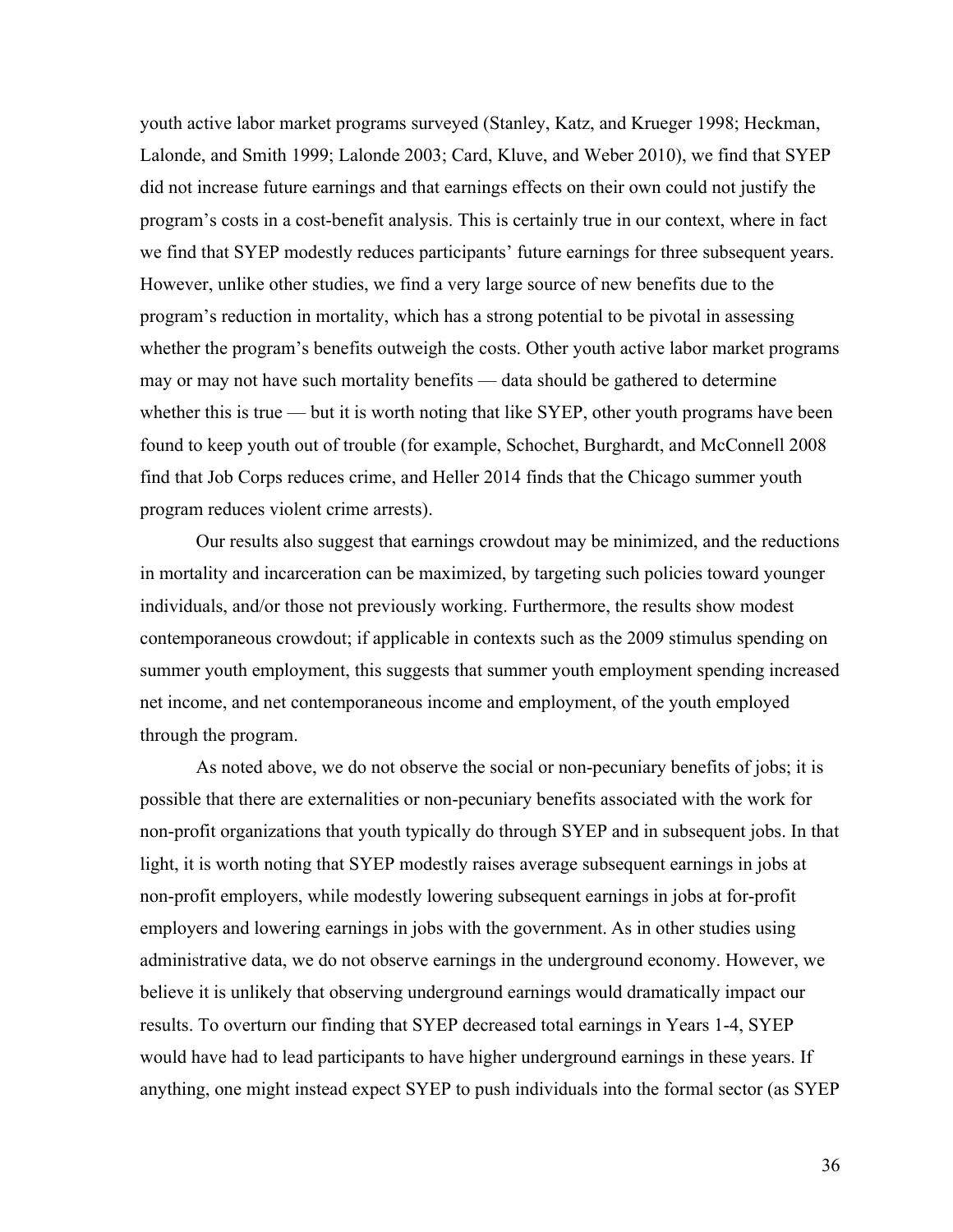itself is in the formal sector); indeed, our other evidence shows that SYEP industries are "sticky" in the sense that SYEP raises non-profit earnings and lowers for-profit earnings in Year 0, and this effect persists into future years. It is possible that greater formal sector earnings through SYEP in Year 0 likewise leads individuals away from the informal sector, though we lack direct evidence on this issue. In addition, because we estimate a local average treatment effect, we are also unable to take into account any general equilibrium effects of SYEP.<sup>62</sup> It is also possible that SYEP jobs replace jobs that employers would have otherwise offered, which would create additional costs of the program — though we consider it unlikely that there is one-for-one displacement given that NYC pays for SYEP jobs. $^{63}$ 

This paper leaves open a number of questions. As more years of data since SYEP participation accumulate, it would be possible to investigate even longer-term impacts of the program. The passage of time will also allow us to investigate more data on cause of death. In future work, we hope to overcome the obstacles that we have so far encountered in accessing data on arrests of SYEP applicants, in order to examine how SYEP affects this outcome. In order to develop more definitive evidence on the mechanisms through which the negative earnings effect operates, it would be of interest to use a randomized design to investigate whether the type of job into which an individual is placed has an effect on subsequent earnings. If the type of youth job matters for longer-term outcomes — as our suggestive evidence indicates — this has broader implications for understanding how initial job placements affects individuals' career trajectories.

 $62$  Crepon et al. (2013) find that positive effects of job assistance come at the expense of other labor market participants. While it is possible that such general equilibrium effects could arise in our context, note that SYEP reduced individuals' subsequent earnings (which is unlikely to have come at the expense of others), and that SYEP is small relative to the entire NYC labor market or the NYC youth labor market.

 $63$  Moreover, in another context such displacement effects might be expected to operate in part because a public employment program could increase wages faced by other employers; this is less worrisome in this context, in which wages are regulated to be at least the minimum wage.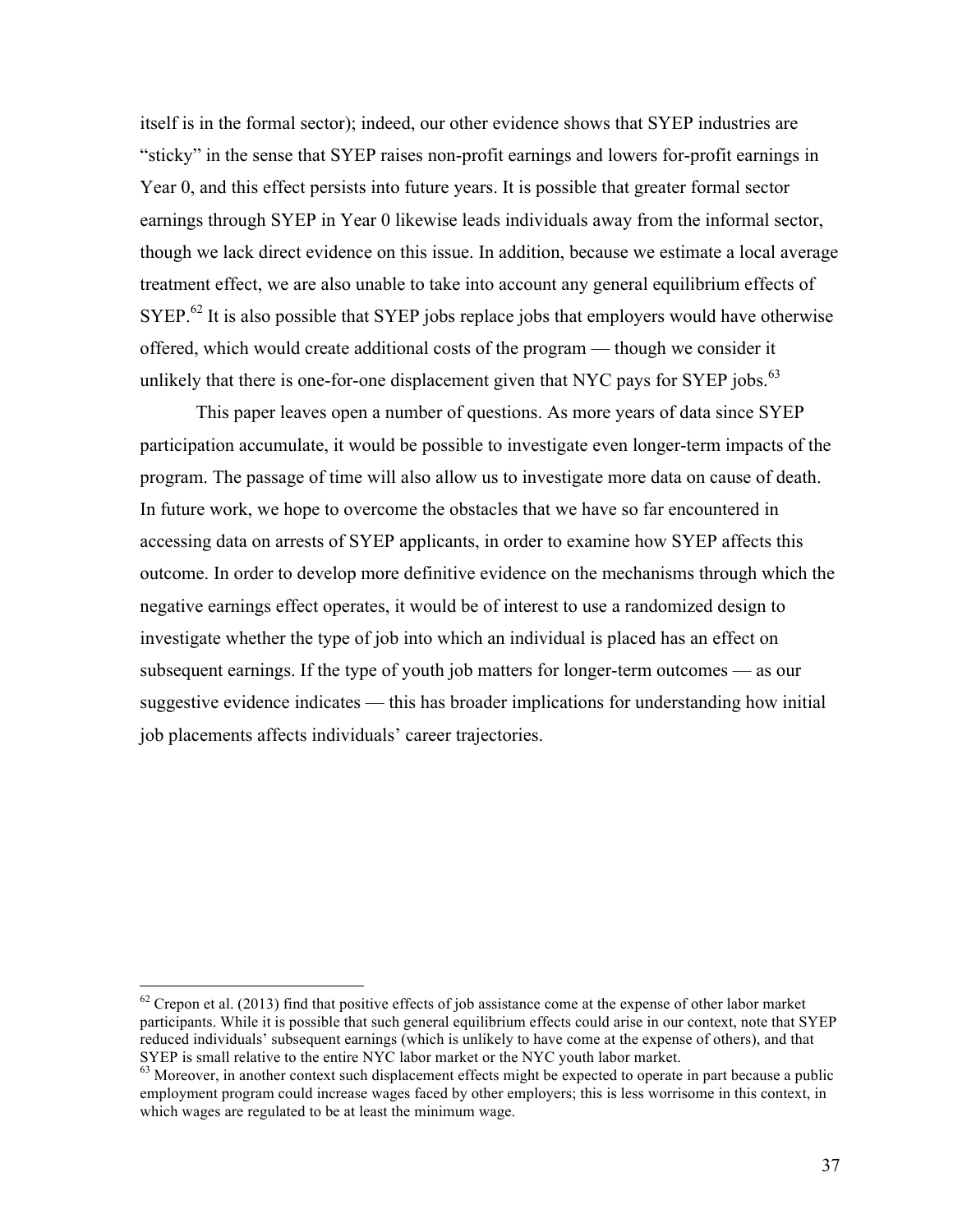### **References**

- **Angrist, Joshua D**. "Estimation of Limited Dependent Variable Models with Dummy Endogenous Regressors." *Journal of Business & Economic Statistics* 19.1 (2001): 2- 28.
- **Autor, David H., and Susan N. Houseman**. "Do Temporary-Help Jobs Improve Labor Market Outcomes for Low-Skilled Workers? Evidence from 'Work First'." *American Economic Journal: Applied Economics* 2.3 (2010): 96-128.
- **Bell, Stephen H., and Larry L. Orr**. "Is Subsidized Employment Cost Effective for Welfare Recipients? Experimental Evidence from Seven State Demonstrations." *Journal of Human Resources* 29.1 (1994): 42-61.
- **Bellotti, Jeanne, Linda Rosenberg, Samina Sattar, Andrea Mraz Esposito, and Jessica Ziegler**. *Reinvesting in America's Youth: Lessons from the 2009 Recovery Act Summer Youth Employment Initiative.* Princeton, NJ: Mathematica Policy Research, Inc, 2010.
- **Bloom, Dan, and Charles Michalopoulos**. *How Welfare and Work Policies Affect Employment and Income: A Synthesis of Research.* New York: Manpower Demonstration Research Corporation, 2001.
- **Bloom, Howard S., Larry L. Orr, Stephen H. Bell, George Cave, Fred Doolittle, Winston Lin, and Johannes M. Bos**. "The Benefits and Costs of JTPA Title II-A Programs: Key Findings from the National Job Training Partnership Act Study." *Journal of Human Resources* 32.3 (1997): 549-76.
- **Card, David, and Dean R. Hyslop**. "Estimating the Effects of a Time‐Limited Earnings Subsidy for Welfare‐Leavers." *Econometrica* 73.6 (2005): 1723-70.
- **Card, David, Jochen Kluve, and Andrea Weber**. "Active Labour Market Policy Evaluations: A Meta‐Analysis." *The Economic Journal* 120.548 (2010): F452-77.
- **Cave, George**. *JOBSTART. Final Report on a Program for School Dropouts.* New York: Manpower Research Demonstration Corporation, 1993.
- **Cellini, Stephanie Riegg, Fernando Ferreira, and Jesse Rothstein**. "The Value of School Facility Investments: Evidence from a Dynamic Regression Discontinuity Design." *The Quarterly Journal of Economics* 125.1 (2010): 215-61.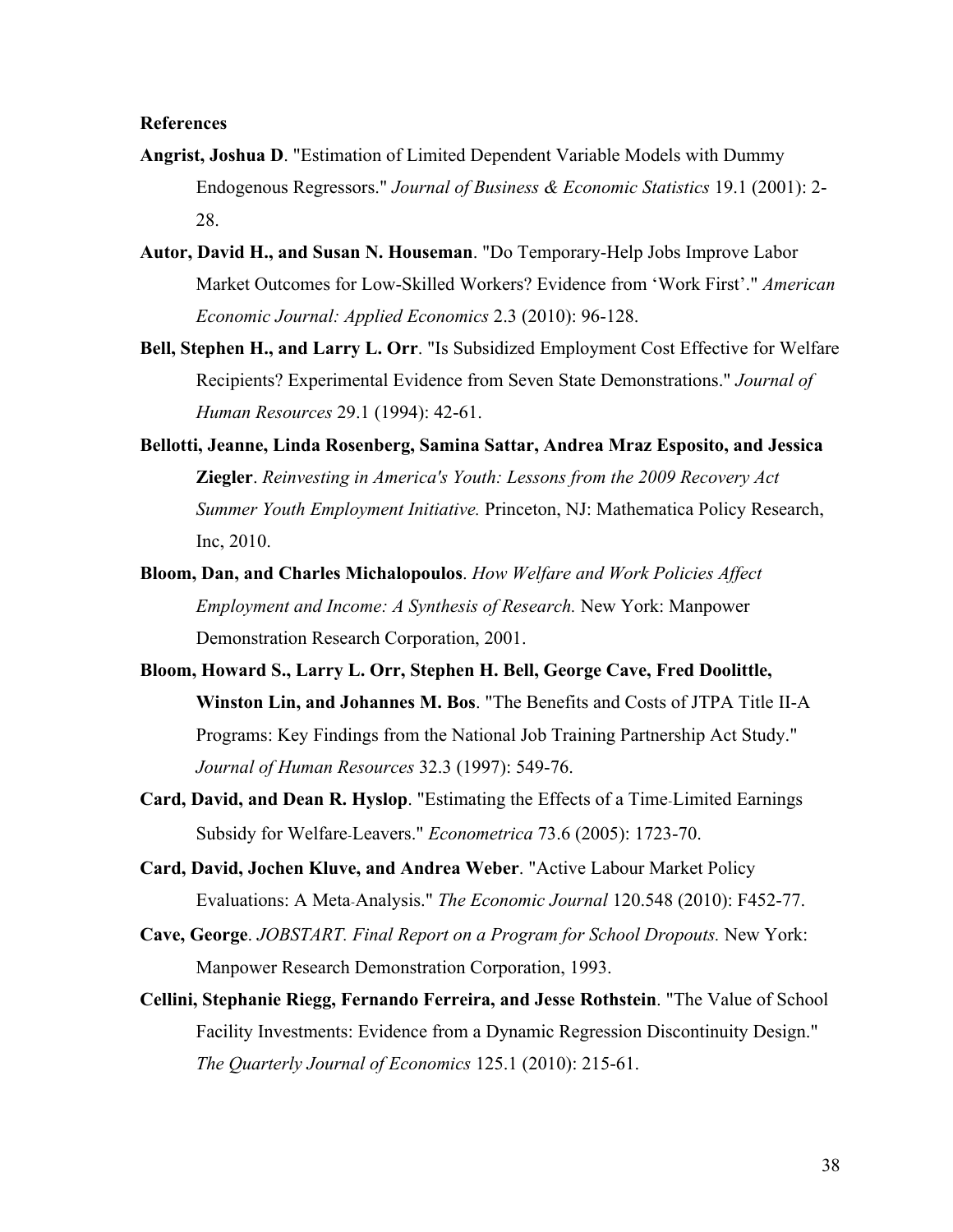- **Chetty, Raj, John N. Friedman, Nathaniel Hilger, Emmanuel Saez, Diane Whitmore Schanzenbach, and Danny Yagan**. "How does Your Kindergarten Classroom Affect Your Earnings? Evidence from Project STAR." *The Quarterly Journal of Economics* 126.4 (2011): 1593-1660.
- **Chetty, Raj, Nathaniel Hendren, Patrick Kline, and Emmanuel Saez**."Where is the Land of Opportunity? The Geography of Intergenerational Mobility in the United States." Forthcomming*, Quarterly Journal of Economics* (2014).
- **Couch, Kenneth A**. "New Evidence on the Long-Term Effects of Employment Training Programs." *Journal of Labor Economics* 10.4 (1992): 380-8.
- **Crépon, Bruno, Esther Duflo, Marc Gurgand, Roland Rathelot, and Philippe Zamora**. "Do Labor Market Policies have Displacement Effects? Evidence from a Clustered Randomized Experiment." *The Quarterly Journal of Economics* 128.2 (2013): 531- 80.
- **Donohue III, John J.** "Assessing the relative benefits of incarceration: Overall changes and the benefits on the margin." *Do prisons make us safer? The benefits and costs of the prison boom* (2009): 269-342. Ed. Steven Raphael and Michael Stoll. New York: Russell Sage Foundation.
- **Farkas, George, Randall Olsen, Ernst Stromsdorfer, Linda Sharpe, Felicity Skidmore, D. Alton Smith, and Sally Merrill**. *Post-Program Impacts of the Youth Incentive Entitlement Pilot Projects*. New York: Manpower Demonstration Research Corporation, 1984.
- **Grossman, Jean Baldwin, and Cynthia Sipe**. *The Long-Term Impacts of the Summer Training and Education Program*. Philadelphia, PA: Public/Private Ventures, 1992.
- **Hamersma, Sarah**. "An Evaluation of the Work Opportunity Tax Credit: Participation Rates and Employment Effects." *National Tax Journal* 56.4 (2003): 725-38.
- **Heckman, James J., Robert J. Lalonde, and James A. Smith**. "The Economics and Econometrics of Active Labour Market Programs." *Handbook of Labour Economics, Volume 3A.* Eds. O. Ashenfelter and D. Card. Amsterdam and New York: Elsevier, 1999. 1865–2095.
- **Heller, Sara B.** "Summer jobs reduce violence among disadvantaged youth." *Science*, Vol 346, 5 December 2014.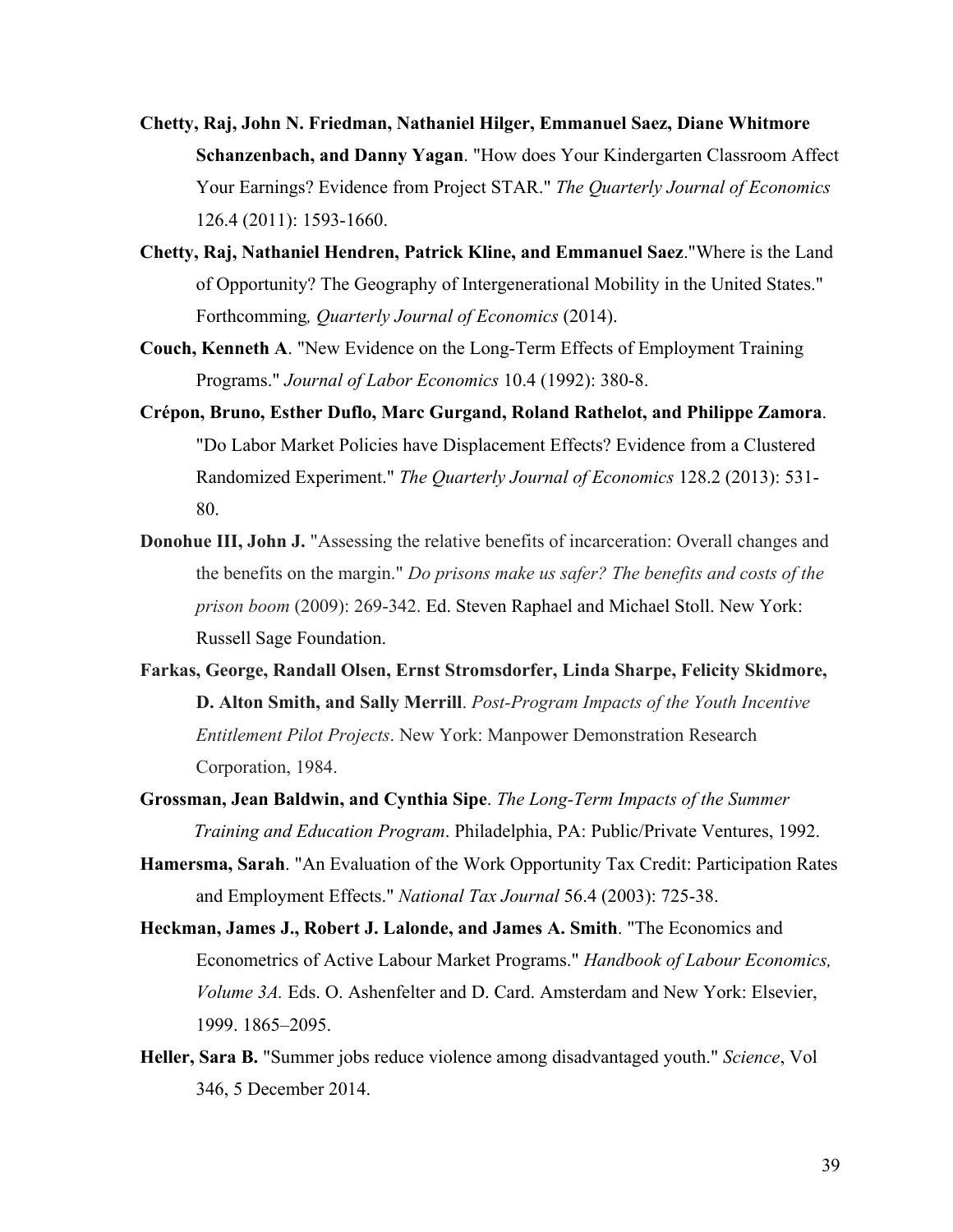- **Hendra, Richard, James A. Riccio, Richard Dorsett, David H. Greenberg, Genevieve Knight, Joan Phillips, Phillip K. Robins, Sandra Vegeris, Johanna Walter, and Aaron Hill**. *Breaking the Low-Pay, No-Pay Cycle: Final Evidence from the UK Employment Retention and Advancement (ERA) Demonstration*. New York: Manpower Demonstration Research Corporation, 2011.
- **Hollister, Robinson G., Peter Kemper, and Rebecca A. Maynard**. *The National Supported Work Demonstration*. Madison, WI: Univ of Wisconsin Press, 1984.
- **LaLonde, R**. "Employment and Training Programs." *Means-Tested Transfer Programs in the United States.* Ed. Robert Moffitt.University of Chicago Press, 2003.
- **Lee, David S**. "Training, Wages, and Sample Selection: Estimating Sharp Bounds on Treatment Effects." *The Review of Economic Studies* 76.3 (2009): 1071-102.
- **Leos-Urbel, Jacob**. "What is Summer Job Worth? the Impact of Summer Youth Employment on Academic Outcomes." New York University, 2012.
- **Pallais, Amanda**. "Inefficient Hiring in Entry-Level Labor Markets." Forthcoming*, American Economic Review* (2014).
- **Sabol, William J., Heather C. West, and Matthew Cooper**. *Prisoners in 2008*. Washington, DC: U.S. Department of Justice, 2008.
- **Schochet, Peter Z., John Burghardt, and Sheena McConnell**. "Does Job Corps Work? Impact Findings from the National Job Corps Study." *The American Economic Review* 98.5 (2008): 1864-86.
- **Stanley, Marcus, Lawrence F. Katz, and Alan B. Krueger**. "Developing Skills: What We Know about the Impact of American Employment and Training Programs on Employment, Earnings and Educational Outcomes." (1998).
- *Statistical Abstract of the United States: 2000 (116th Edition)*. Washington, DC: U.S. Census Bureau, 1999.
- **Viscusi, W. Kip, and Joseph E. Aldy**. "The Value of a Statistical Life: A Critical Review of Market Estimates Throughout the World." *Journal of Risk and Uncertainty* 27.1 (2003): 5-76.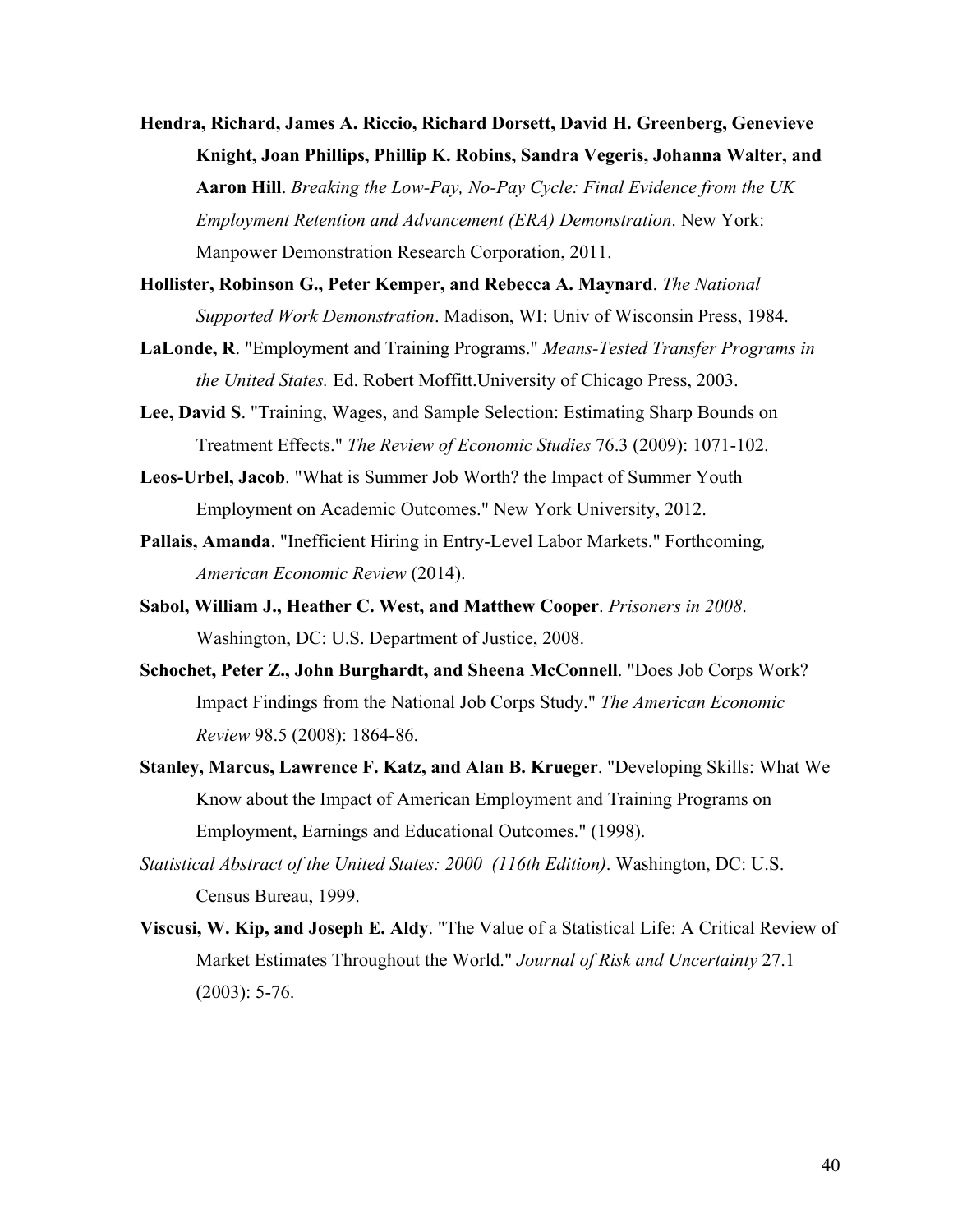| $s$ unuuru Cri ors ji om Olis regressions of pre-ucterminea variables on ine ireannem auniniy.<br>(1) Variable | $(2)$ Mean $(SD)$     | (3) Coeff. (SE) on Treatment |
|----------------------------------------------------------------------------------------------------------------|-----------------------|------------------------------|
| <b>Main Outcomes</b>                                                                                           |                       |                              |
| Total yearly earnings                                                                                          | 3,555.29 (7,201.94)   | --                           |
| NYC gov't yearly earnings                                                                                      | 218.39 (474.92)       |                              |
| Non-NYC gov't yearly earnings                                                                                  | 3,336.91 (7,259.75)   |                              |
| Has any job                                                                                                    | 0.63(0.48)            |                              |
| Has any non-NYC gov't job                                                                                      | 0.50(0.50)            |                              |
| College enrollment                                                                                             | 0.23(0.42)            |                              |
| Lagged Outcomes (Year -1)                                                                                      |                       |                              |
| Total earnings                                                                                                 | 892.17 (4,489.23)     | $-23.65(21.55)$              |
| NYC gov't earnings                                                                                             | 256.96 (495.85)       | $-1.79(2.13)$                |
| Non-NYC gov't earnings                                                                                         | 633.37 (4,477.73)     | $-21.87(21.32)$              |
| Has any job                                                                                                    | 0.32(0.47)            | $-0.002(0.002)$              |
| Has any non-NYC gov't job                                                                                      | 0.13(0.34)            | $-0.002(0.001)$              |
| College enrollment                                                                                             | 0.04(0.20)            | 0.0009(0.0007)               |
| Family income                                                                                                  | 39,521.56 (29,412.29) | $-36.99(115.75)$             |
| SYEP participation                                                                                             | 0.21(0.41)            | $-0.001(0.002)$              |
| Race                                                                                                           |                       |                              |
| White                                                                                                          | 0.13(0.33)            | $-0.002(0.001)$              |
| Latino                                                                                                         | 0.27(0.44)            | 0.0007(0.002)                |
| <b>Black</b>                                                                                                   | 0.48(0.50)            | 0.0007(0.002)                |
| Other                                                                                                          | 0.12(0.33)            | 0.0005(0.002)                |
| Other variables                                                                                                |                       |                              |
| Male                                                                                                           | 0.45(0.50)            | $-0.002(0.002)$              |
| Age                                                                                                            | 16.50(1.63)           | 0.0006(0.009)                |
| # Family Members                                                                                               | 4.30(1.86)            | $-0.002(0.007)$              |
| U.S. Citizen                                                                                                   | 0.93(0.25)            | $-0.0007(0.001)$             |
| <b>SYEP-IRS Match dummy</b>                                                                                    | 0.998(0.06)           | 0.0003(0.0002)               |

**Table 1.** *Experiment balance. Means and standard deviations of variables, and coefficients and standard errors from OLS regressions of pre-determined variables on the treatment dummy.*

Notes: The table shows summary statistics and demonstrates that there are no significant differences in covariates across the treatment and control groups. In Column 3, we use OLS to regress the variable in question on a dummy for winning the SYEP lottery and provider-year fixed effects. 294,580 observations are included in the sample for all variables, except in the case of measuring prior year SYEP participation (238,023 observations). Main outcomes are observed in years 0-4 (inclusive) and are observed at a yearly level (so that, for example, the mean of the "has any job" dummy refers to the probability that an individual has a job in a given year). Lagged outcomes are observed in the calendar year prior to the SYEP lottery in question. Family income refers to income from SYEP lottery participants' tax unit. All outcomes are derived from IRS data except gender, race, citizenship, age, and SYEP participation, which are derived from SYEP administrative data. "--" indicates that for the main outcomes, readers should refer to subsequent tables, which investigate the effect of SYEP on these outcomes in detail. For binary outcomes, we report the mean of a dummy that equals 1 if the characteristic is observed. "Match dummy" refers to a dummy variable that equals 1 if the individual was matched to tax records according to SSN or gender, DOB, name, and first or last four digits of the SSN. \*\*\* denotes significance at the 10% level; \*\* at the 5% level; and \* at the 1% level.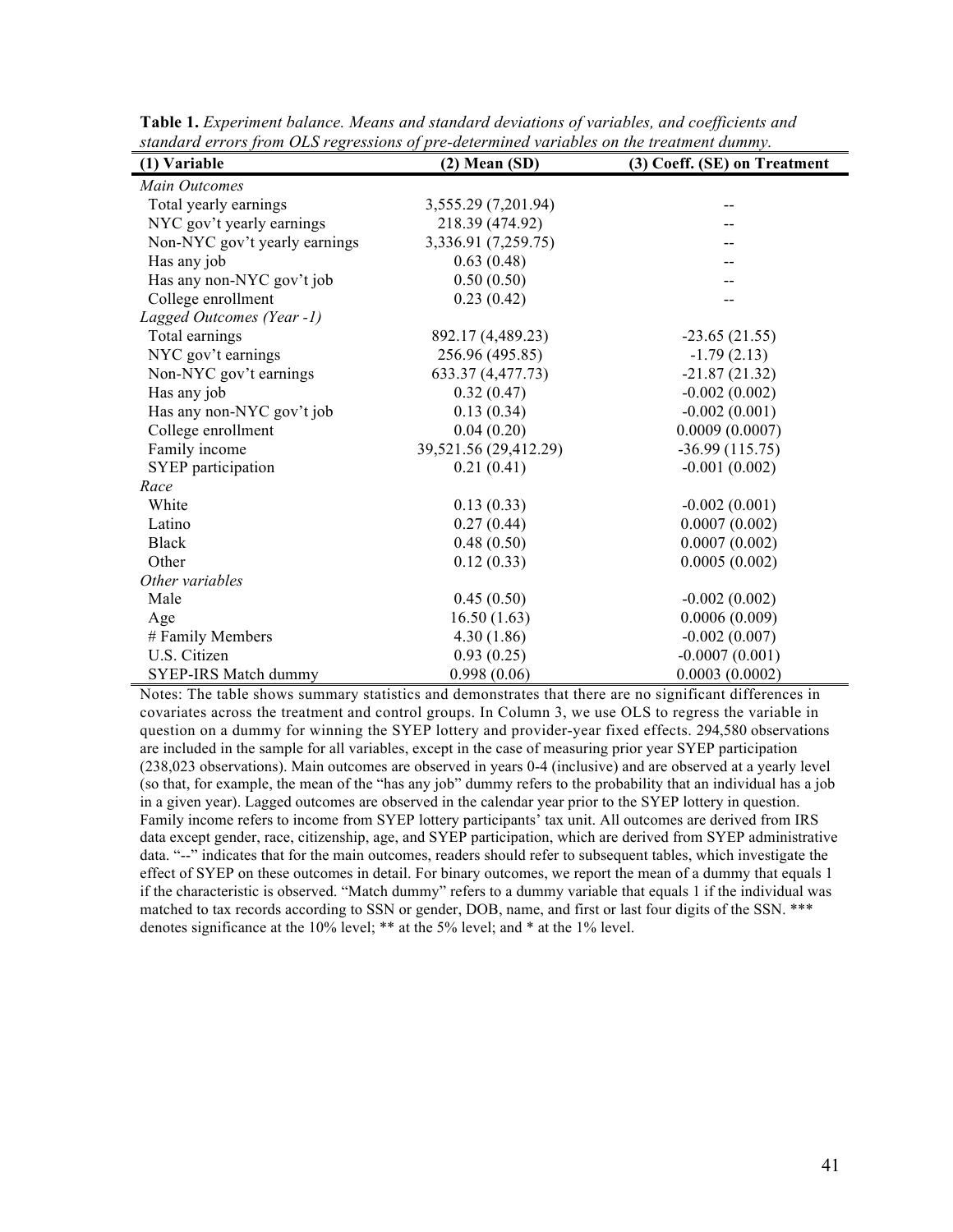**Table 2.** *Effect of SYEP participation on earnings and employment outcomes. The table shows coefficients and standard errors on the SYEP participation dummy from two-stage least squares regressions of earnings and employment outcomes on SYEP participation. The instrument for whether an individual participated in SYEP is a dummy indicating that an individual won the SYEP lottery.* 

|              | $(1)$ Total    | $(2)$ NYC     | $(3)$ Non-     | $(4)$ Job     | $(5)$ Non-    |
|--------------|----------------|---------------|----------------|---------------|---------------|
|              | Earnings       | gov't         | NYC gov't      | dummy         | NYC gov't     |
|              |                | earnings      | earnings       |               | job dummy     |
| A) Year 0    | 876.26         | 1085.34       | $-208.87$      | 0.71          | $-0.05$       |
|              | $(25.08)$ ***  | $(10.14)$ *** | $(24.83)$ ***  | $(0.006)$ *** | $(0.004)$ *** |
| B) Year 1    | $-99.61$       | 45.98         | $-145.59$      | 0.01          | $-0.02$       |
|              | $(40.06)$ **   | $(5.01)$ ***  | $(40.08)$ ***  | $(0.003)$ *** | $(0.003)$ *** |
| C) Year 2    | $-94.16$       | 23.29         | $-117.45$      | 0.004         | $-0.01$       |
|              | $(42.05)$ **   | $(3.33)$ ***  | $(42.42)$ ***  | (0.003)       | $(0.003)$ *** |
| D) Year 3    | $-110.81$      | 8.22          | $-119.04$      | $-0.0006$     | $-0.005$      |
|              | $(44.43)$ **   | $(2.08)$ ***  | $(44.26)$ ***  | (0.002)       | $(0.002)$ **  |
| E) Year 4    | $-35.15$       | 4.47          | $-39.62$       | 0.001         | $-0.0003$     |
|              | (44.82)        | $(1.58)$ ***  | (45.23)        | (0.002)       | (0.002)       |
| F) Years 0-4 | 536.53         | 1167.30       | $-630.57$      | 0.09          | $-0.006$      |
|              | $(173.10)$ *** | $(15.09)$ *** | $(173.75)$ *** | $(0.003)$ *** | $(0.002)$ *** |
| G) Years 1-  | $-339.73$      | 81.96         | $-421.70$      | 0.01          | $-0.003$      |
| 4            | $(154.51)$ **  | $(9.51)$ ***  | $(154.94)$ *** | $(0.002)$ *** | (0.002)       |

Notes: The table shows the results of two-stage least squares regressions (1)-(2) in which employment outcomes are related to SYEP participation. Each row shows the results for a different year or set of years, and each column shows the results for a different outcome. We control for SYEP provider-by-year dummies so that the estimates are driven by random variation in winning the SYEP lottery. The number of observations in each regression is 294,580, corresponding to 198,745 individuals. Standard errors are clustered at the level of the SYEP provider. \*\*\* denotes significance at the 1% level; \*\* at the 5% level; and \* at the 10% level.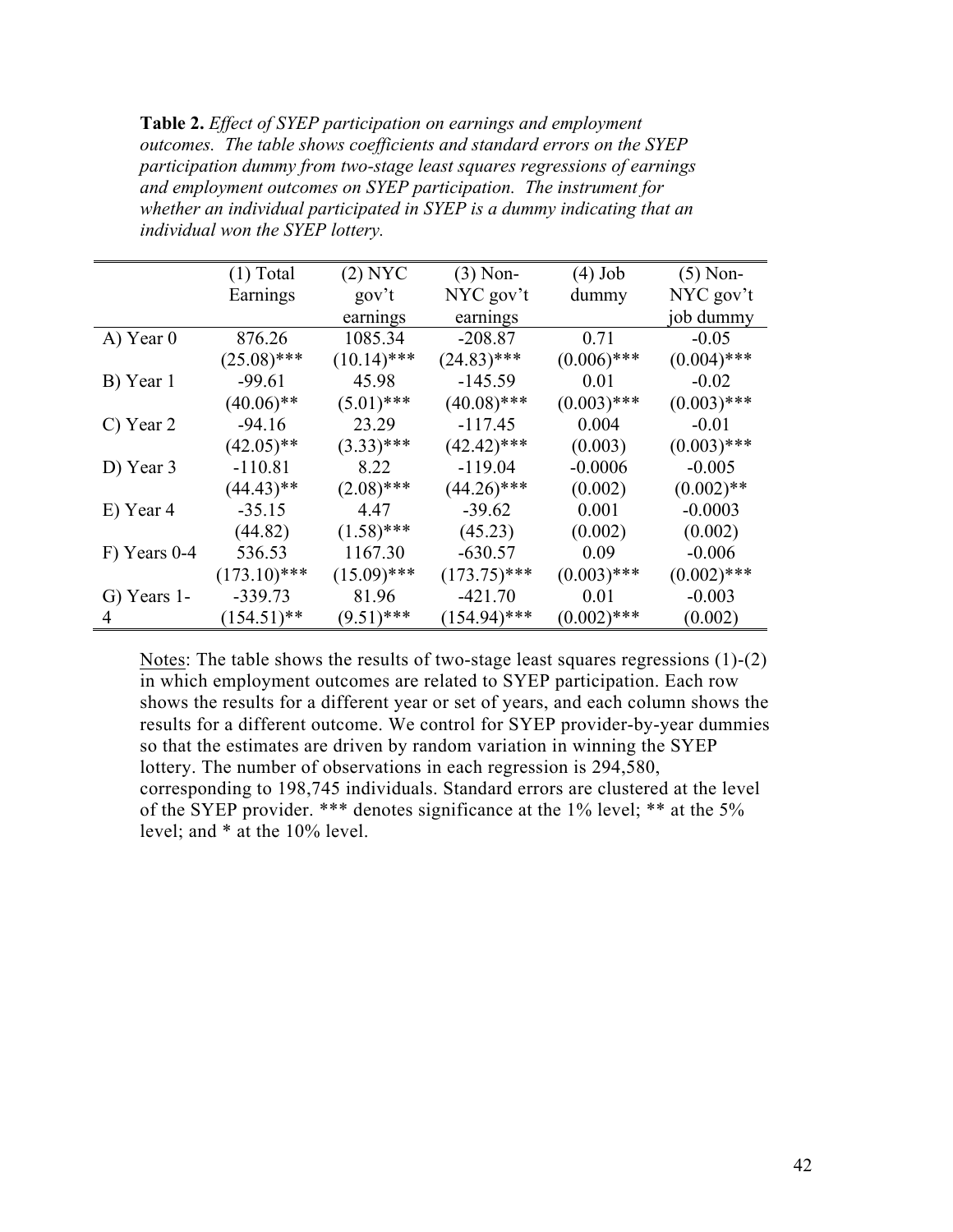|                                            | $(1)$ Year 0  | $(2)$ Year 1  | $(3)$ Year 2  | $(4)$ Year 3  | $(5)$ Year 4 |
|--------------------------------------------|---------------|---------------|---------------|---------------|--------------|
| Panel A: Median regressions                |               |               |               |               |              |
| A) Total                                   | 1101.24       | 83.40         | 23.91         | $-41.87$      | $-54.99$     |
|                                            | $(2.77)$ ***  | $(18.83)$ *** | $(14.51)^*$   | $(22.09)*$    | (31.28)      |
| B) NYC gov't                               | 1077.87       |               |               |               |              |
|                                            | $(1.45)$ ***  |               |               |               |              |
| C) Non-NYC gov't                           |               |               | $-54.50$      | $-46.32$      | 6.73         |
|                                            |               |               | $(17.40)$ *** | $(24.58)*$    | (34.11)      |
| Panel B: Regressions for $75th$ percentile |               |               |               |               |              |
| D) Total                                   | 477.80        | $-134.90$     | $-122.13$     | $-140.45$     | 7.59         |
|                                            | $(2.72)$ ***  | $(27.69)$ *** | $(39.96)$ *** | $(52.50)$ *** | (60.44)      |
| E) NYC gov't                               | 1181.88       |               |               |               |              |
|                                            | $(0.98)$ ***  |               |               |               |              |
| F) Non-NYC gov't                           | $-129.72$     | $-177.46$     | $-155.49$     | $-145.19$     | 2.42         |
|                                            | $(11.03)$ *** | $(28.29)$ *** | $(44.33)$ *** | $(52.43)$ *** | (61.04)      |
| Panel C: Regressions for $90th$ percentile |               |               |               |               |              |
| G) Total                                   | 88.76         | $-254.62$     | $-188.26$     | $-204.80$     | $-9.35$      |
|                                            | $(37.01)$ **  | $(64.94)$ *** | $(71.74)$ *** | $(84.75)$ **  | (105.87)     |
| H) NYC gov't                               | 1088.80       | 16.04         | 71.18         |               |              |
|                                            | $(1.21)$ ***  | $(1.02)$ ***  | $(8.25)$ ***  |               |              |
| I) Non-NYC gov't                           | $-571.83$     | $-288.38$     | $-201.47$     | $-365.84$     | $-27.47$     |
|                                            | $(37.97)$ *** | $(66.53)$ *** | $(72.40)$ *** | $(87.35)$ *** | (107.31)     |
| Panel D: Descriptive statistics            |               |               |               |               |              |
| J) Percent earning 0                       | 39.88         | 44.13         | 38.77         | 33.24         | 28.83        |
| K) Median total                            | 939.18        | 629.75        | 1,051.60      | 1,386.65      | 2,473.01     |
| L) $75^{\text{th}}$ total                  | 1,353.58      | 2,006.57      | 3,947.14      | 6,196.07      | 8,674.60     |
| M) $90th$ total                            | 2,984.16      | 6,293.88      | 9,613.63      | 12,852.71     | 16,378.32    |

**Table 3.** *Effect of SYEP participation on earnings outcomes by quantile. The table shows coefficients and standard errors on the SYEP participation dummy from quantile regressions of earnings outcomes on SYEP participation. The independent variable of interest is a dummy indicating that an individual won the SYEP lottery.* 

Notes: Each row investigates a different quantile and/or outcome variable. Panel A investigates the effect of SYEP on median earnings; Panel B investigates the effect on the 75<sup>th</sup> percentile of earnings; and Panel C investigates the effect on the 90<sup>th</sup> percentile. Rows A, D, and G investigate the effect on total earnings; B, E, and H investigate the effect on NYC government earnings; and C, F, and I investigate the effect on non-NYC government earnings. For context, Panel D shows descriptive statistics. "--" indicates that the quantile of earnings in question is zero, which implies that SYEP participation has no effect on the quantile in question. \*\*\* denotes significance at the 1% level; \*\* at the 5% level; and \* at the 10% level. See other notes to Table 2.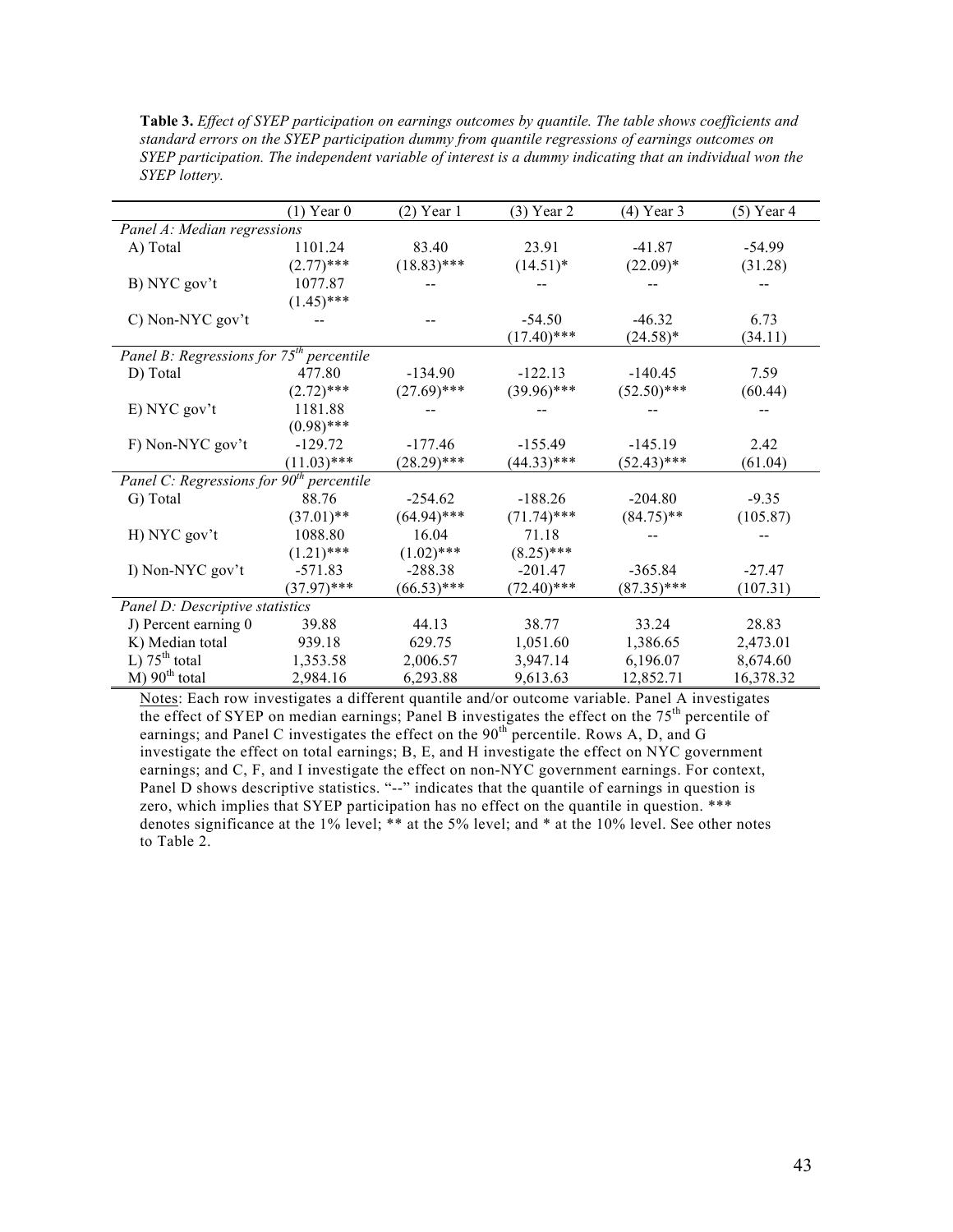**Table 4.** *Effect of SYEP participation on earnings outcomes among subsamples. The table shows coefficients and standard errors on the SYEP participation dummy from IV regressions of employment outcomes on SYEP participation. The instrument for whether an individual participated in SYEP is a dummy indicating that an individual won the SYEP lottery.* 

|              |               | Year <sub>0</sub> |               |                | Years 1-4     |                | $\underline{\mathbf{N}}$ |
|--------------|---------------|-------------------|---------------|----------------|---------------|----------------|--------------------------|
|              | $(1)$ Total   | $(2)$ NYC         | $(3)$ Non-    | $(4)$ Total    | $(5)$ NYC     | $(6)$ Non-     |                          |
|              | Earnings      | gov't             | NYC gov't     | earnings       | gov't         | NYC gov't      |                          |
|              |               | earnings          | earnings      |                | earnings      | earnings       |                          |
| A) WOTC-     | 842.21        | 1089.02           | $-246.66$     | $-18.73$       | 57.84         | $-72.56$       | 32,248                   |
| eligible     | $(63.01)$ *** | $(11.46)$ ***     | $(62.90)$ *** | (429.52)       | $(18.65)$ *** | (429.80)       |                          |
| B) WOTC-     | 879.04        | 1084.97           | $-205.71$     | $-384.76$      | 84.98         | $-469.75$      | 262,332                  |
| ineligible   | $(26.40)$ *** | $(10.15)$ ***     | $(26.30)$ *** | $(159.92)$ **  | $(9.90)$ ***  | $(160.54)$ *** |                          |
| C) Below-    | 888.81        | 1086.79           | $-197.91$     | $-317.61$      | 74.59         | $-392.20$      | 147,291                  |
| median inc.  | $(27.58)$ *** | $(13.06)$ ***     | $(22.34)$ *** | $(148.55)$ **  | $(11.35)$ *** | $(150.49)$ *** |                          |
| D) Above-    | 860.00        | 1083.95           | $-223.60$     | $-382.17$      | 89.24         | $-471.43$      | 147,289                  |
| median inc.  | $(53.92)$ *** | $(7.99)$ ***      | $(54.21)$ *** | (256.07)       | $(10.66)$ *** | $(256.41)^*$   |                          |
| E) Males     | 855.87        | 1079.51           | $-223.53$     | $-365.47$      | 92.29         | $-457.78$      | 132,692                  |
|              | $(31.98)$ *** | $(9.74)$ ***      | $(32.20)$ *** | $(162.55)$ **  | $(11.61)$ *** | $(166.49)$ *** |                          |
| F) Females   | 892.25        | 1090.20           | $-197.65$     | $-321.49$      | 72.92         | $-394.41$      | 161,888                  |
|              | $(38.69)$ *** | $(10.76)$ ***     | $(39.03)$ *** | (243.72)       | $(10.46)$ *** | (244.62)       |                          |
| G) White     | 899.28        | 1,195.37          | $-296.09$     | $-1,242.35$    | 120.60        | $-1,362.95$    | 37,172                   |
|              | $(70.66)$ *** | $(42.28)$ ***     | $(72.58)$ *** | $(549.18)$ **  | $(20.56)$ *** | $(554.96)$ **  |                          |
| H) Black     | 899.14        | 1,073.35          | $-174.02$     | $-122.69$      | 72.27         | $-194.93$      | 142,627                  |
|              | $(34.88)$ *** | $(5.88)$ ***      | $(33.68)$ *** | (201.26)       | $(13.93)$ *** | (203.38)       |                          |
| I) Latino    | 803.95        | 1,055.55          | $-251.37$     | $-520.60$      | 92.48         | $-613.17$      | 79,095                   |
|              | $(53.72)$ *** | $(8.59)$ ***      | $(52.00)$ *** | (329.05)       | $(10.71)$ *** | $(327.03)*$    |                          |
| J) Other     | 944.36        | 1,134.86          | $-190.96$     | $-209.49$      | 71.49         | $-280.98$      | 35,686                   |
| races        | $(65.63)$ *** | $(34.09)$ ***     | $(57.07)$ *** | (296.54)       | $(15.19)$ *** | (300.37)       |                          |
| K) Older     | 688.58        | 1068.93           | $-380.13$     | $-726.62$      | 74.33         | $-800.96$      | 147,260                  |
|              | $(41.55)$ *** | $(12.69)$ ***     | $(38.86)$ *** | $(250.08)$ *** | $(9.36)$ ***  | $(251.94)$ *** |                          |
| L) Younger   | 1033.38       | 1099.51           | $-65.91$      | $-44.06$       | 88.33         | $-132.41$      | 147,320                  |
|              | $(27.50)$ *** | $(8.84)$ ***      | $(28.03)$ **  | (158.11)       | $(11.35)$ *** | (155.13)       |                          |
| M) Work in   | 691.98        | 1090.66           | $-397.98$     | $-993.54$      | 56.70         | $-1050.28$     | 94,855                   |
| Year -1      | $(80.32)$ *** | $(15.00)$ ***     | $(82.92)$ *** | $(419.67)$ **  | $(11.84)$ *** | $(422.72)$ **  |                          |
| N) No work   | 966.08        | 1083.04           | $-116.96$     | 5.02           | 92.50         | $-87.48$       | 199,725                  |
| in Year -1   | $(12.40)$ *** | $(9.07)$ ***      | $(8.82)$ ***  | (101.75)       | $(10.79)$ *** | (102.42)       |                          |
| $O$ ) 2005-6 | 903.03        | 1068.96           | $-165.84$     | $-61.98$       | 77.44         | $-139.45$      | 116,079                  |
| lotteries    | $(34.51)$ *** | $(11.08)$ ***     | $(35.24)$ *** | (235.76)       | $(13.66)$ *** | (238.65)       |                          |
| $P$ ) 2007-8 | 858.58        | 1096.16           | $-237.28$     | $-523.10$      | 84.94         | $-608.04$      | 178,501                  |
| lotteries    | $(36.17)$ *** | $(10.62)$ ***     | $(35.07)$ *** | $(195.88)$ *** | $(9.82)$ ***  | $(196.48)$ *** |                          |

Notes: The table shows the results of regressions in which employment outcomes are related to SYEP participation. Each row shows the results for a different population. "Work in Year -1" indicates that the individual had positive earned income in Year -1. Below-median income refers to individuals with family income in Year -1 of \$26,313 and below, and abovemedian income refers to individuals in families with higher income (where the median income refers to the median in Year -1 in the sample we investigate). The Older category is at least age 16.25, whereas the Younger category is below this age. The sample size is slightly different for above-median and below-median incomes, and for older and younger ages, because multiple individuals have the median value of income and age. See other notes to Table 2. \*\*\* denotes significance at the 1% level; \*\* at the 5% level; and \* at the 10% level.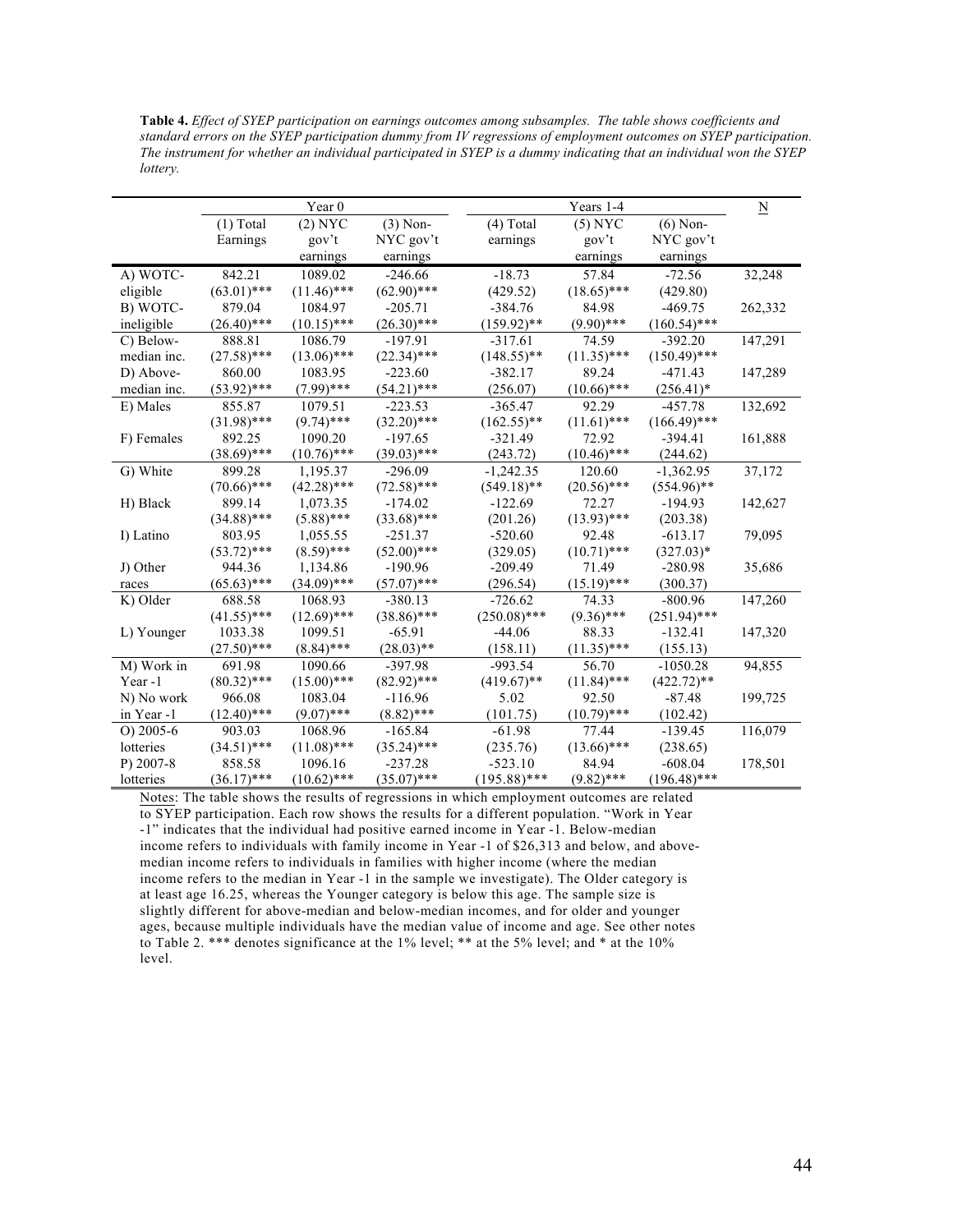**Table 5.** *Effect of SYEP participation on college attendance. The table shows coefficients and standard errors on the SYEP participation dummy from two-stage least squares regressions of a college attendance dummy or total years of college on SYEP participation. The instrument for whether an individual participated in SYEP is a dummy indicating that an individual won the SYEP lottery.*

|          | $(1)$ Year | $(2)$ Year 1 | $(3)$ Year 2 | $(4)$ Year 3 | $(5)$ Year 4 | $(6)$ Years<br>$0 - 4$ | (7) Years<br>$1 - 4$ | $(8)$ Total<br>years of |
|----------|------------|--------------|--------------|--------------|--------------|------------------------|----------------------|-------------------------|
|          |            |              |              |              |              |                        |                      | college                 |
| $(A)$ No | 0.001      | 0.003        | $-0.001$     | 0.0005       | $-0.003$     | $-0.004$               | $-0.003$             | $-0.001$                |
| controls | (0.002)    | (0.002)      | (0.002)      | (0.002)      | (0.002)      | (0.002)                | (0.002)              | (0.006)                 |
| (B) With | 0.0003     | 0.002        | $-0.002$     | 0.0001       | $-0.004$     | $-0.004$               | $-0.003$             | $-0.003$                |
| Controls | (0.001)    | (0.001)      | (0.002)      | (0.002)      | (0.002)      | $(0.002)$ *            | (0.002)              | (0.006)                 |

Notes: The table shows the results of regressions in which a dummy for college attendance is related to SYEP participation. The results are similar if we limit the sample to those 18 years of age and older (because younger individuals are unlikely to go to college). Columns 6 and 7 investigate the impact of SYEP enrollment on the probability that an individual attends college at some point during Years 0-4 and 1-4, respectively. Column 8 shows the effect of Year 0 SYEP participation on the total number of years enrolled in college over Years 0-4 cumulatively. The mean total number of years enrolled in college over Years 0-4 is 1.17. Row A shows the results without controls, and Row B shows the results with controls. See other notes to Table 2. \*\*\* denotes significance at the 1% level; \*\* at the 5% level; and \* at the 10% level.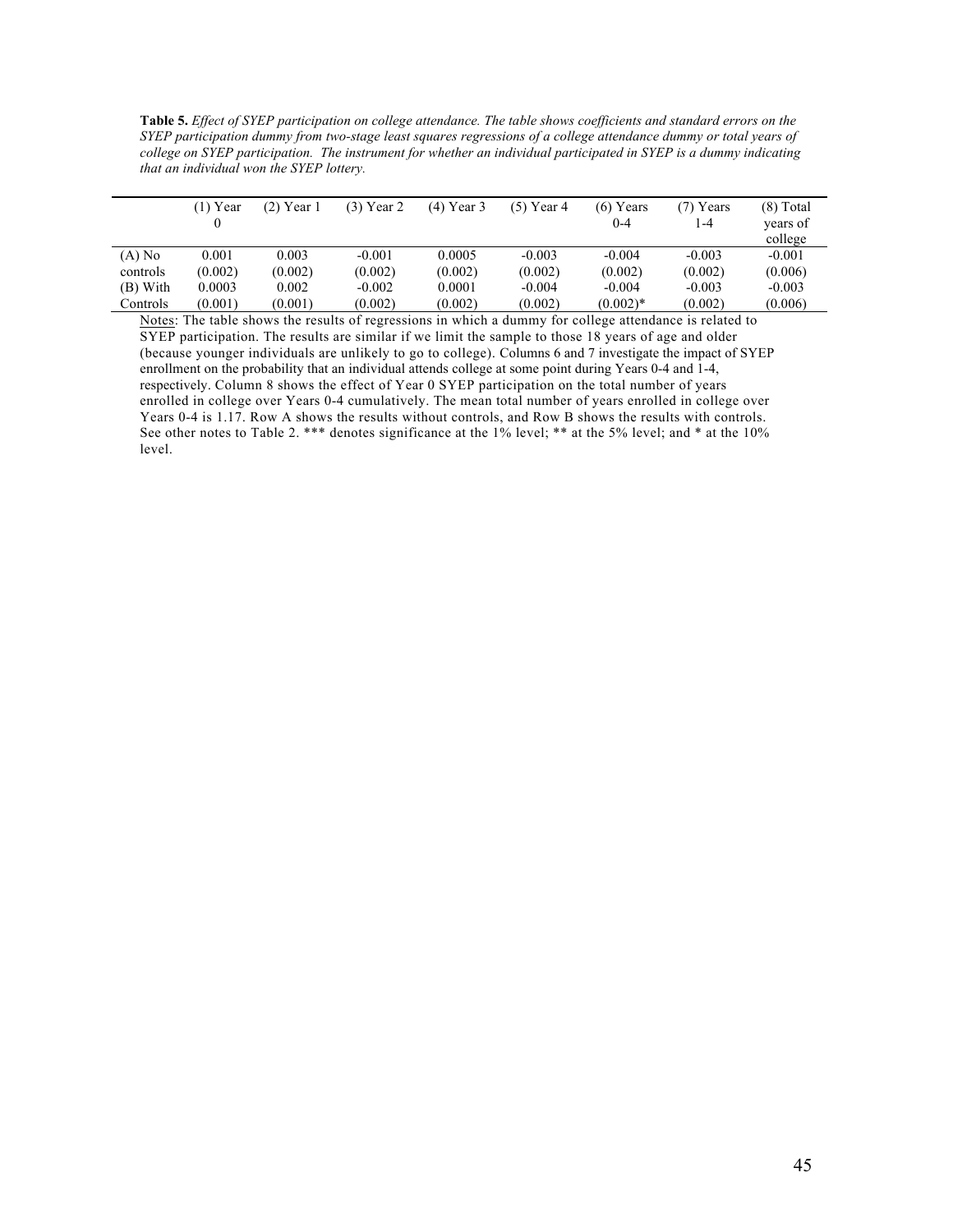**Table 6.** *Effect of SYEP participation on incarceration. Columns 1 and 2 show coefficients and standard errors on the SYEP participation dummy from two-stage least squares regressions of a dummy for incarceration in NYS on SYEP participation. In Column 3, the dependent variable is the number of times incarcerated. The instrument for whether an individual participated in SYEP is a dummy indicating that an individual won the SYEP lottery. Column 4 shows coefficients and standard errors from a probit regression of the incarceration dummy on the SYEP participation dummy.*

|                    | $(1)$ 2SLS,  | $(2)$ 2SLS, | $(3)$ Times  | (4) Probit   | $(5)$ Prison |
|--------------------|--------------|-------------|--------------|--------------|--------------|
|                    | no           | with        | incarcerated |              | dummy mean   |
|                    | covariates   | covariates  |              |              | (x 100)      |
| $(A)$ Full         | $-0.10$      | $-0.09$     | $-0.11$      | $-0.06$      | 0.95         |
| population         | $(0.05)$ **  | $(0.04)$ ** | $(0.05)$ **  | $(0.03)$ **  |              |
| $(B)$ 19 and over  | $-0.46$      | $-0.49$     | $-0.44$      | $-0.39$      | 0.85         |
|                    | $(0.22)$ **  | $(0.22)$ ** | $(0.25)^*$   | $(0.18)$ **  |              |
| $(C)$ 18 and under | $-0.07$      | $-0.06$     | $-0.09$      | $-0.05$      | 0.96         |
|                    | (0.05)       | (0.05)      | $(0.05)*$    | (0.03)       |              |
| D) Below-          | $-0.14$      | $-0.14$     | $-0.13$      | $-0.09$      | 1.14         |
| median inc.        | $(0.07)^*$   | $(0.07)*$   | $(0.08)*$    | $(0.05)^*$   |              |
| E) Above-          | $-0.05$      | $-0.05$     | $-0.08$      | $-0.04$      | 0.76         |
| median inc.        | (0.07)       | (0.06)      | (0.07)       | (0.04)       |              |
| (F) Males          | $-0.22$      | $-0.22$     | $-0.24$      | $-0.16$      | 2.01         |
|                    | $(0.09)$ **  | $(0.09)$ ** | $(0.10)$ **  | $(0.07)$ **  |              |
| (G) Females        | 0.02         | 0.02        | 0.01         | .03          | 0.08         |
|                    | (0.02)       | (0.02)      | (0.02)       | (0.02)       |              |
| (H) White          | $-0.15$      | $-0.15$     | $-0.16$      | $-0.12$      | 0.07         |
|                    | $(0.09)*$    | $(0.09)*$   | $(0.10)*$    | $(0.05)$ *** |              |
| (I) Black          | $-0.16$      | $-0.16$     | $-0.19$      | $-0.13$      | 1.48         |
|                    | $(0.07)$ *** | $(0.07)$ ** | $(0.07)$ *** | $(0.05)$ *** |              |
| $(J)$ Latino       | 0.05         | 0.05        | 0.04         | 0.03         | 0.70         |
|                    | (0.08)       | (0.08)      | (0.09)       | (0.06)       |              |
| (K) Other          | $-0.06$      | $-0.06$     | $-0.04$      | $-0.16$      | 0.33         |
|                    | (0.10)       | (0.10)      | (0.11)       | (0.24)       |              |
| L) Older           | $-0.07$      | $-0.07$     | $-0.08$      | $-0.04$      | 0.97         |
|                    | (0.07)       | (0.07)      | (0.08)       | (0.04)       |              |
| M) Younger         | $-0.12$      | $-0.11$     | $-0.14$      | $-0.09$      | 0.93         |
|                    | $(0.07)^*$   | (0.07)      | $(0.08)*$    | $(0.05)^*$   |              |
| (N) Prior work     | $-0.05$      | $-0.04$     | $-0.06$      | $-0.03$      | 0.79         |
|                    | (0.09)       | (0.09)      | (0.09)       | (0.06)       |              |
| (O) No prior       | $-0.12$      | $-0.12$     | $-0.14$      | $-0.08$      | 1.02         |
| work               | $(0.05)$ **  | $(0.05)$ ** | $(0.05)$ *** | $(0.03)$ **  |              |
| P) $2005-6$        | $-0.12$      | $-0.11$     | $-0.15$      | $-0.09$      | 1.15         |
| lotteries          | (0.07)       | (0.08)      | $(0.09)*$    | (0.06)       |              |
| Q) 2007-8          | $-0.08$      | $-0.08$     | $-0.08$      | $-0.05$      | 0.82         |
| lotteries          | (0.06)       | (0.05)      | (0.06)       | (0.03)       |              |

Notes: Before running the regressions, we multiply the dependent variable by 100 so that coefficients show percentage point changes (for the reader's ease). Note that the probit specification runs "reduced form" regressions that regress the dependent variable directly on the dummy for winning the SYEP lottery, not an instrumental variables regression. The probit coefficients represent marginal effects, calculated at the mean. Adding controls to the specifications in Columns 3 and 4 yields nearly identical results. The group 19 and older consists of 24,809 observations, and the group 18 and younger consists of all remaining observations. See Tables 2 and 4 for other notes and information on samples. \*\*\* denotes significance at the 1% level; \*\* at the 5% level; and \* at the 10% level.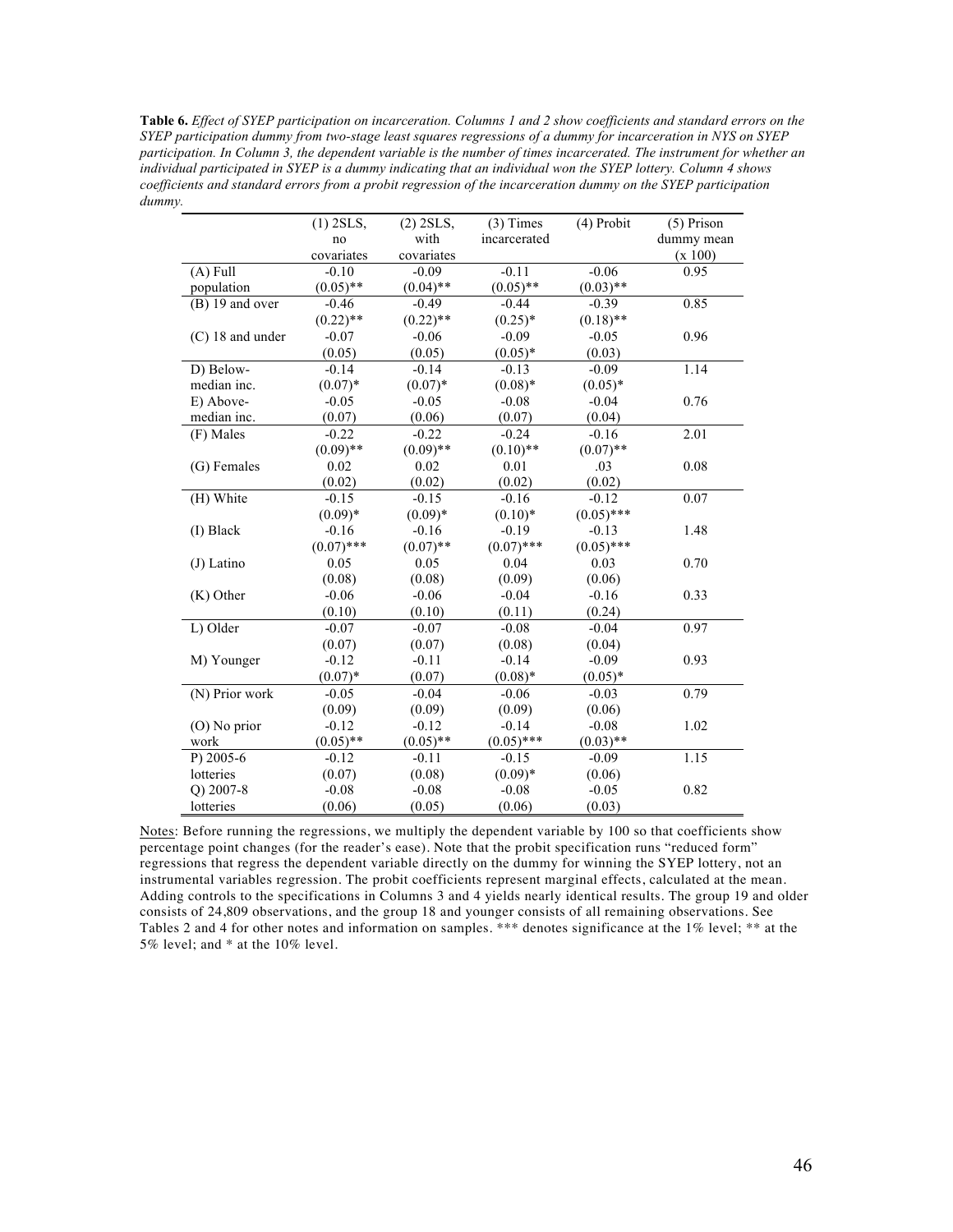**Table 7.** *Effect of SYEP on mortality. Column 1 shows hazard ratios and standard errors on a dummy for winning the SYEP lottery from a right-censored Cox proportional hazard model of time to mortality. Column 2 shows a two-stage least squares estimate using a linear probability model. Column 3 shows coefficients and standard errors from a probit regression.* 

|             | $(1)$ Cox    | $(2)$ 2SLS   | $(3)$ Probit | (4) Mortality |
|-------------|--------------|--------------|--------------|---------------|
|             |              |              |              | dummy mean    |
|             |              |              |              | (x 100)       |
| A) Full     | 0.86         | $-0.08$      | $-0.05$      | 0.38          |
| population  | $(0.05)$ **  | $(0.03)$ **  | $(0.02)$ **  |               |
| B) WOTC-    | 0.82         | $-0.10$      | $-0.07$      | 0.38          |
| eligible    | (0.16)       | (0.10)       | (0.07)       |               |
| C) WOTC-    | 0.87         | $-0.07$      | $-0.05$      | 0.38          |
| ineligible  | $(.05)$ **   | $(0.03)$ **  | $(0.02)$ **  |               |
| D) Below-   | 0.86         | $-0.09$      | $-0.06$      | 0.42          |
| median inc. | (0.09)       | (0.06)       | (0.04)       |               |
| E) Above-   | 0.87         | $-0.06$      | $-0.05$      | 0.34          |
| median inc. | $(0.07)*$    | $(0.04)$ *   | $(0.03)*$    |               |
| F) Males    | 0.83         | $-0.15$      | $-0.11$      | 0.61          |
|             | $(0.06)$ **  | $(0.06)$ **  | $(0.04)$ **  |               |
| G) Females  | 0.94         | $-0.02$      | $-0.01$      | 0.19          |
|             | (0.12)       | (0.03)       | (0.02)       |               |
| H) White    | 1.01         | 0.003        | 0.001        | 0.16          |
|             | (0.32)       | (0.08)       | (0.05)       |               |
| I) Black    | 0.91         | $-0.06$      | $-0.05$      | 0.52          |
|             | (0.07)       | (0.05)       | (0.04)       |               |
| J) Latino   | 0.72         | $-0.14$      | $-0.10$      | 0.32          |
|             | $(0.09)$ **  | $(0.06)$ **  | $(0.04)$ **  |               |
| K) Other    | 0.80         | $-0.05$      | $-0.04$      | 0.18          |
| races       | (0.22)       | (0.07)       | (0.05)       |               |
| L) Older    | 0.95         | $-0.03$      | $-0.02$      | 0.40          |
|             | (0.08)       | (0.05)       | (0.03)       |               |
| M) Younger  | 0.80         | $-0.10$      | $-0.09$      | 0.33          |
|             | $(0.07)$ **  | $(0.04)$ *** | $(0.03)$ *** |               |
| N) Work in  | 1.07         | 0.03         | 0.02         | 0.35          |
| Year-1      | (0.13)       | (0.06)       | (0.04)       |               |
| O) No work  | 0.79         | $-0.12$      | $-0.09$      | 0.39          |
| in Year -1  | $(0.06)$ *** | $(0.04)$ *** | $(0.03)$ *** |               |
| P) 2005-6   | 0.76         | $-0.16$      | $-0.13$      | 0.47          |
| lotteries   | $(0.06)$ *** | $(0.05)$ *** | $(0.04)$ *** |               |
| Q) 2007-8   | 0.96         | $-0.02$      | $-0.01$      | 0.32          |
| lotteries   | (0.09)       | (0.04)       | (0.03)       |               |

Notes: Each row shows the results for a different population. We eliminate from the regressions those rare cases of individuals who died between applying to SYEP and the date of first participating in SYEP. See Tables 2 and 4 for other notes and information on samples. The Cox and probit specifications run "reduced form" regressions that regress the dependent variable directly on the dummy for winning the SYEP lottery, not an instrumental variables regression. The probit coefficients represent marginal effects, calculated at the mean. Column 4 shows the mean of the "mortality by 2014" dummy, multiplied by 100, in each group. So that readers can more easily interpret the results, we have also multiplied the dependent variable by 100 in Columns 2 and 3. \*\*\* denotes significance at the 1% level; \*\* at the 5% level; and \* at the 10% level.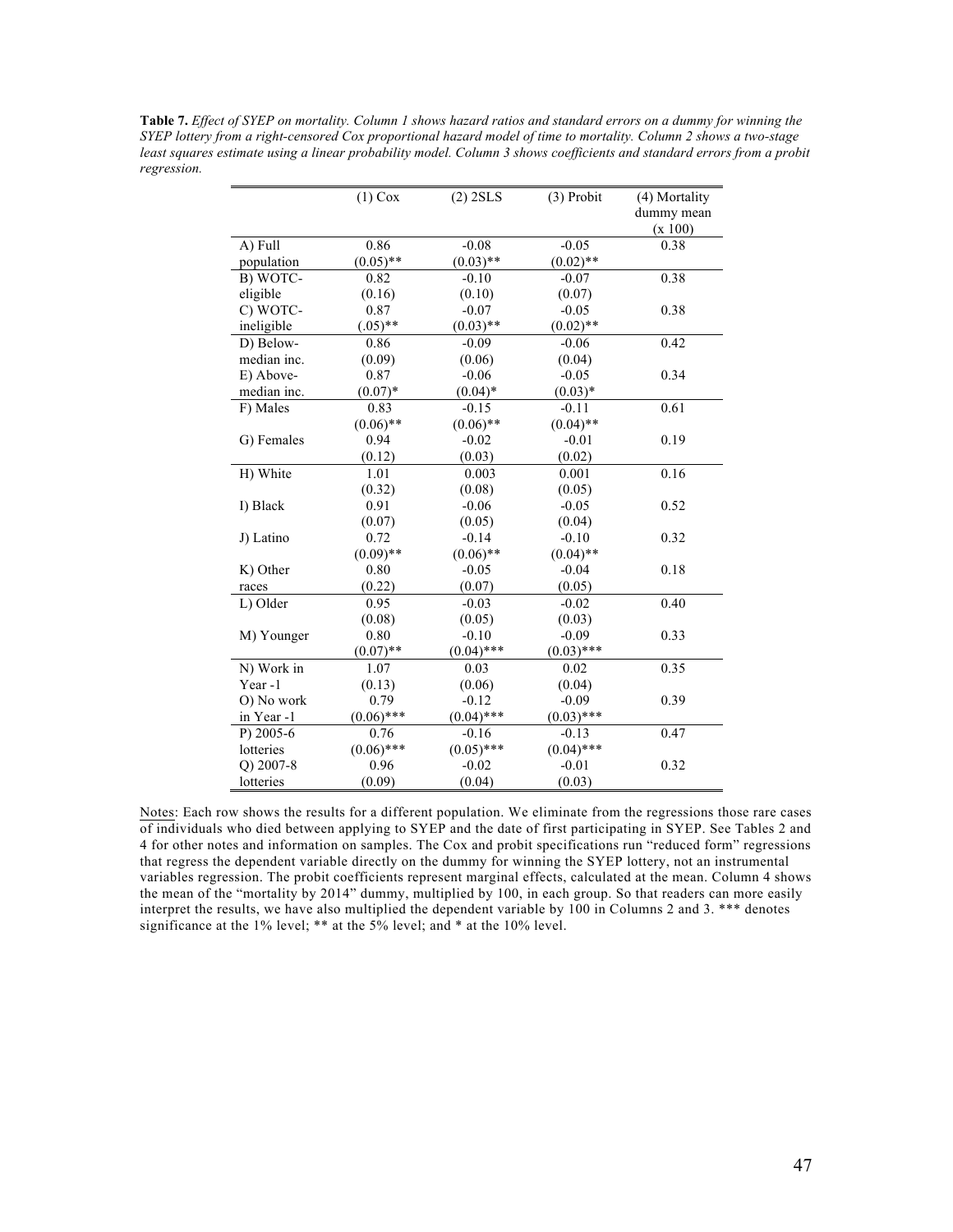# **Online Appendix 1: Other specifications**

# **Robustness checks**

Various robustness checks to the basic results on earnings in Table 2 yield extremely similar results. As we show in Appendix Table 5, all of the results are very similar to those in Table 2 when we perform the same specifications but additionally control for: gender, dummies for race categories, citizenship, age, number of family members, individual's wage income in Year -1, individual's NYC government wages in Year - 1, individual's non-NYC government wages in Year -1, a dummy for whether the individual had any job in Year -1, a dummy for whether the individual had a non-NYC government job in Year -1, a dummy for whether the individual was enrolled in college in Year -1, a dummy for whether the individual was claimed on a return in Year  $-1$ , and family income in Year  $-1$  if the individual was claimed on a return in Year  $-1$ .

Appendix Table 6 shows a number of other specifications, all of which deliver results very similar to the baseline specification. First, in Panel A, we use the dummy for winning the *initial* SYEP lottery as the instrument, rather than our baseline where the instrument is a dummy for winning any of the SYEP lotteries in Year 0.<sup>ii</sup> Second, in Panel B, we only include individuals in the sample who match the SYEP data according to their SSN. Third, in Panel C, we cluster at the individual level rather than at the level of the provider, which leads to extremely similar standard errors and significance levels.

# **Dynamics**

As shown in Appendix Table 2, SYEP participation in Year 0 slightly affects the probability of SYEP participation in future years (i.e. Years 1-4). Thus, some of the effects on earnings we observe are mediated through the impact of SYEP on future SYEP participation, though the small effect on future participation suggests a limited role for such a mechanism. To more precisely examine the extent to which this drives the results, we estimate the effect of SYEP participation on earnings using the "dynamic" specification of Cellini, Ferreira, and Rothstein (2010). In our context, this dynamic estimator effectively yields the effect of SYEP participation in Year 0 on earnings in any subsequent year, while removing the effect that operates through the channel of the effect of Year 0 SYEP participation on subsequent SYEP participation. By contrast, the instrumental variables estimates in Table 2, which we call the "static" estimates, estimate the effect of being employed through SYEP in Year 0 on the future path of earnings and employment, including the effect that works through future SYEP participation.

Following the "recursive" procedure of Cellini et al. (2010), we first estimate the coefficients in Table 2 and Appendix Table 2, showing the effect of Year 0 SYEP participation on subsequent earnings and on subsequent SYEP participation respectively, using the methods discussed above. Let  $\beta_{\tau}^{S}$  represent the estimate of the effect of SYEP

i

<sup>&</sup>lt;sup>i</sup> Controlling for higher-order terms in income also has negligible affects on the results.<br>
<sup>ii</sup> Unsurprisingly, these regressions have somewhat larger standard errors, but the estimates are still very significant and have small confidence intervals.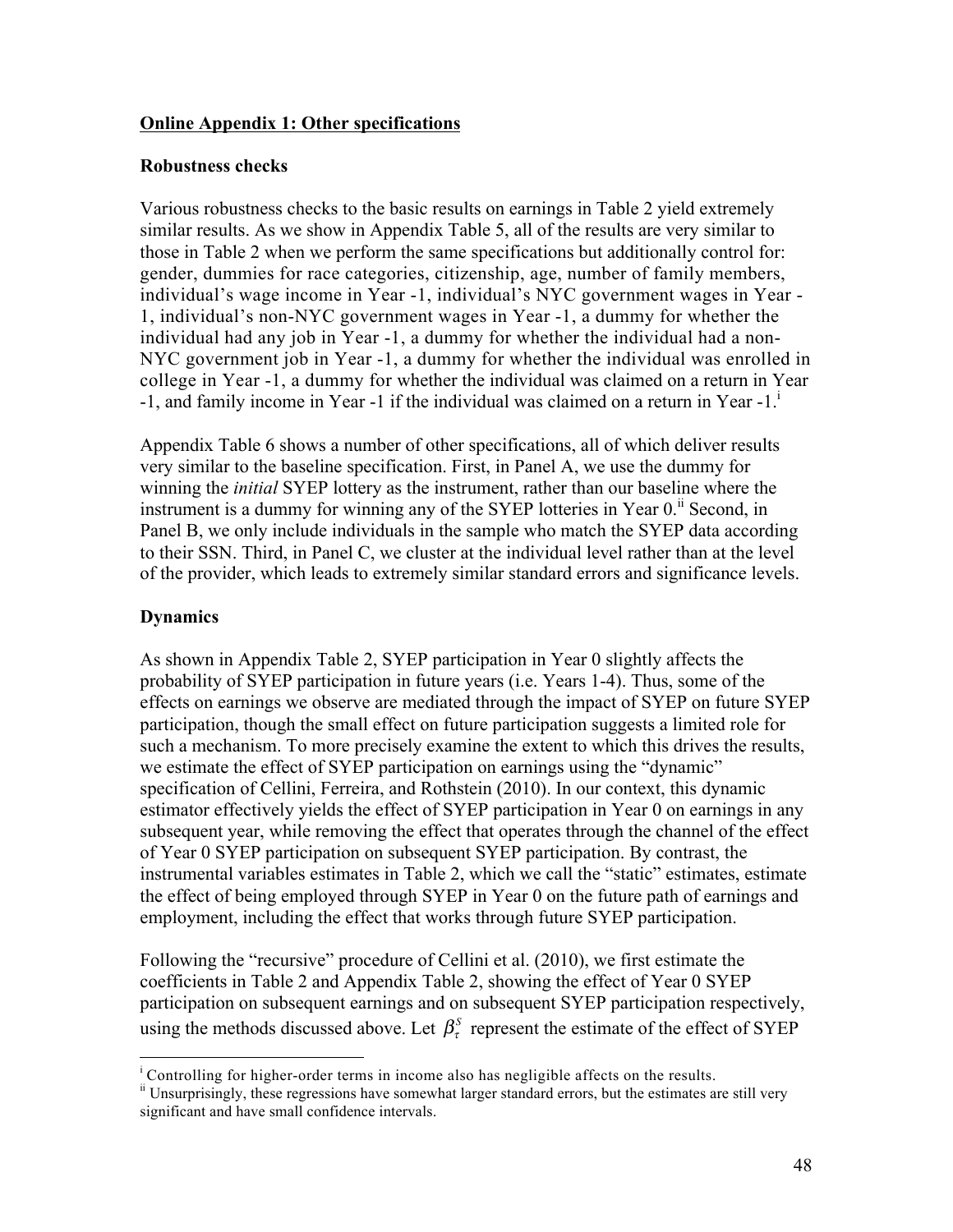participation in Year 0 on earnings (or another outcome variable) in year  $\tau$  from Table 2, and let  $\pi_t$  represent the effect of Year 0 SYEP participation on the probability of SYEP participation in year *t* (from Appendix Table 2). We calculate the dynamic effect  $\beta_r^D$  in year τ as:

$$
\beta_{\tau}^D = \beta_{\tau}^S - \sum_{t=1}^{\tau} \pi_t \beta_{\tau-t}^D \qquad (3)
$$

We solve for the dynamic effects in each year using the recursive equation (3). Standard errors are obtained by the delta method. By contrast, the instrumental variables estimates in Table 2, which we call the "static" estimates and which represent  $\beta_{\tau}^{s}$  in (3), estimate the effect of being employed through SYEP in Year 0 on the future path of earnings and employment. These two objects of study reflect different conceptual experiments, both of which are of interest.

Since Appendix Table 2 shows that SYEP participation in Year 0 has a small impact on the probability of future SYEP participation, it is not surprising that the dynamic estimator finds results that are similar to the static estimates. Appendix Table 7 shows that the effect on subsequent total earnings is somewhat more negative in the dynamic specification than in the static specification, particularly in the initial years. Nonetheless, it is worth noting that the estimated effect on non-NYC government earnings and on total earnings is generally similar to the estimated effect in the static specification in Table 2.

The small positive effect of SYEP participation on NYC government earnings in Years 1- 4 in the dynamic specification indicates that average total wages conditional on SYEP employment in subsequent years must be increasing slightly over time, likely because of the rise in the minimum wage over time (and possibly because average hours worked in SYEP could have changed).

In our other analysis throughout the paper, we use the simpler static specification, though we note that throughout all of our specifications and outcomes we obtain comparable results in the dynamic version to those in the static analysis (which is unsurprising since the effect of Year 0 SYEP participation on subsequent SYEP participation is quite modest).

Appendix Table 8 shows specifications relating to the number of times the individual participated, or could have participated, in SYEP. Among applicants who were too young to have been eligible to participate in SYEP previously because they were 14 or younger in 2005 (115,337 applicants), the results are similar to our main sample.<sup>iii</sup> While we only have records from SYEP on lottery applications and SYEP participation starting in 2005, we can use IRS records on NYC government earnings in prior years as a proxy for prior SYEP participation (classifying individuals as having participated in SYEP in a given prior year when they had positive NYC government earnings in that year). Under this definition, we show the effect of SYEP participation separately for those who had

<sup>&</sup>lt;sup>iii</sup> Among those 21 years old in the year of SYEP application, who are ineligible to participate in SYEP again, the sample size drops to  $16,620$ , and the results are imprecise and insignificant ( $p>0.40$ ).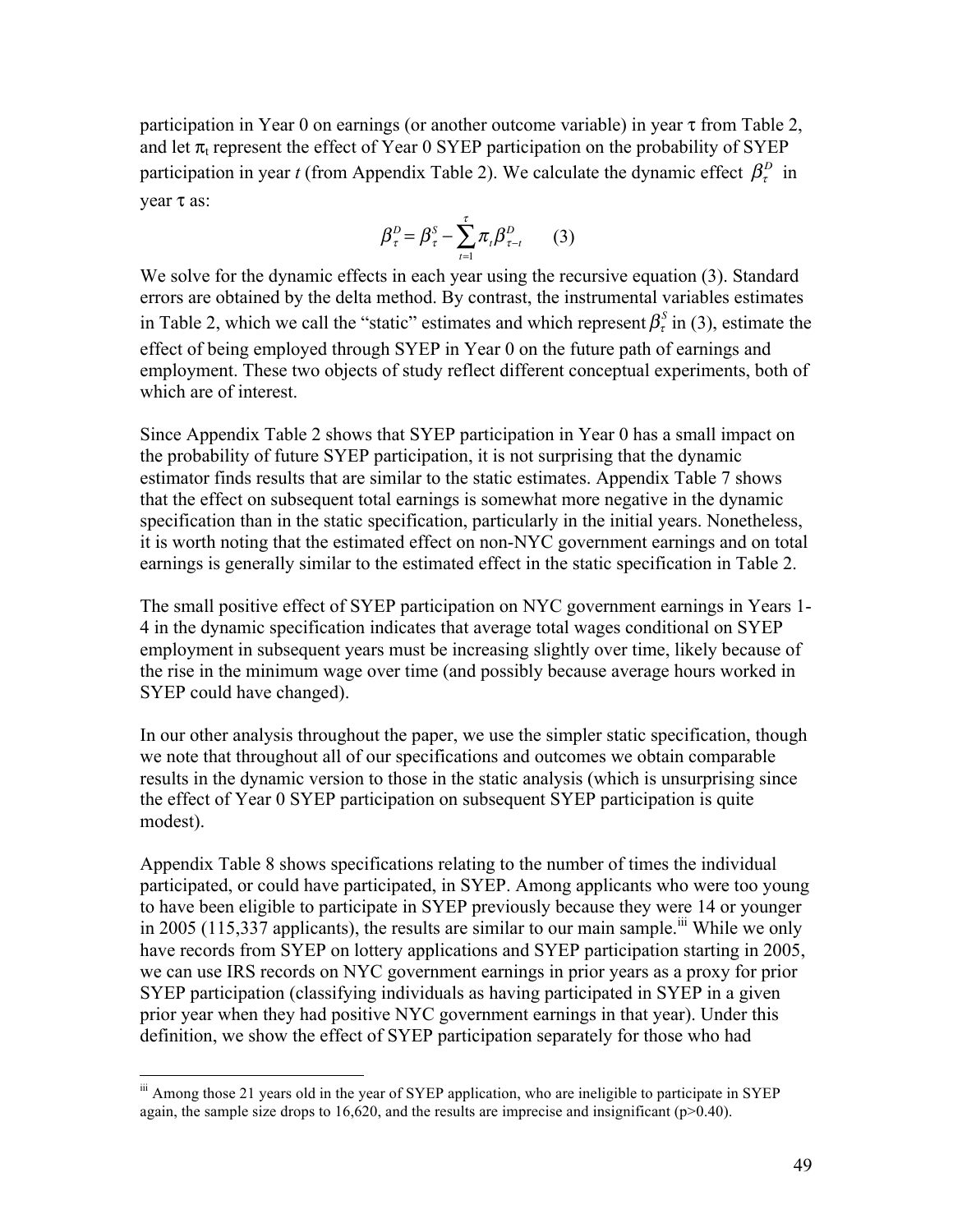previously participated in SYEP no times, one time, two times, three times, or four or more times. We also use winning the SYEP lottery as an instrument for the total number of times participating in SYEP between 1999 and Year 0 (inclusive) and show that this also yields comparable results.

# **Online Appendix 2: Discussion of Mechanisms**

It is worth considering why SYEP participation reduced mean earnings for three years after participation in the program. In this Appendix, we consider a number of additional potential explanations, including: income effects; substitability of leisure across years; signaling; replacing work experience; job type; and effects on job transitions.

# **Income effects or substitutability of leisure**

One potential explanation for the decrease in subsequent earnings relates to income effects. Getting a SYEP job leads to an average increase in earnings of \$872.36 in the year of the SYEP job, which could in principle lead to increased leisure in subsequent years if leisure is a normal good. However, income effects cannot immediately explain the striking heterogeneity across groups that we find; for example, we would have to postulate that there is an income effect on the earnings of those who previously had a job, but not on the earnings of those who previously did not have a job. While it is possible that the income effects are heterogeneous in ways that track the heterogeneous findings across groups, this is an *ad hoc* — and not particularly parsimonious — explanation. Moreover, recall that SYEP leads individuals to earn less conditional on having a job. Consequently, such an income effect would have to operate in a manner that seems unexpected: it would have to decrease earnings even as it leads individuals to be equally or more likely to take a job.<sup>1V</sup>

In principle, another explanation for the results is that leisure could be substitutable across years, so that a decrease in leisure in Year 0 would have been associated with an increase in leisure in Year 1. However, this explanation runs into the same set of difficulties as the income effect explanation just explored. $v$ 

<sup>&</sup>lt;sup>iv</sup> Moreover, as we discuss in further detail below, one of our robust findings is that individuals in groups that experienced larger increases in total earnings in Year 0 also experienced smaller earnings decreases in subsequent years. If an income effect were responsible for the results and were homogeneous across groups, we might have expected the opposite (assuming that leisure is a normal good). Note, however, that it is possible that in Year 0, the increase in income due to SYEP caused a decrease in non-SYEP earnings in Year 0 *subsequent* to SYEP participation (i.e. in the fall of Year 0).<br><sup>v</sup> Again, leisure substitutability cannot immediately explain the striking heterogeneity across groups that we

find; such an explanation would be *ad hoc*. Again, such leisure substitutability would not be consistent with the finding that the groups with larger increases in Year 0 total earnings tended to be those with smaller subsequent decreases in total earnings. And again, such leisure substitutability would be operating in a way that seems unexpected: it would have to decrease earnings even as it leads individuals to be more likely to take on a job. Again, a more satisfying hypothesis could explain both the effect of SYEP on the probability of having a job and the effect of SYEP on subsequent earnings.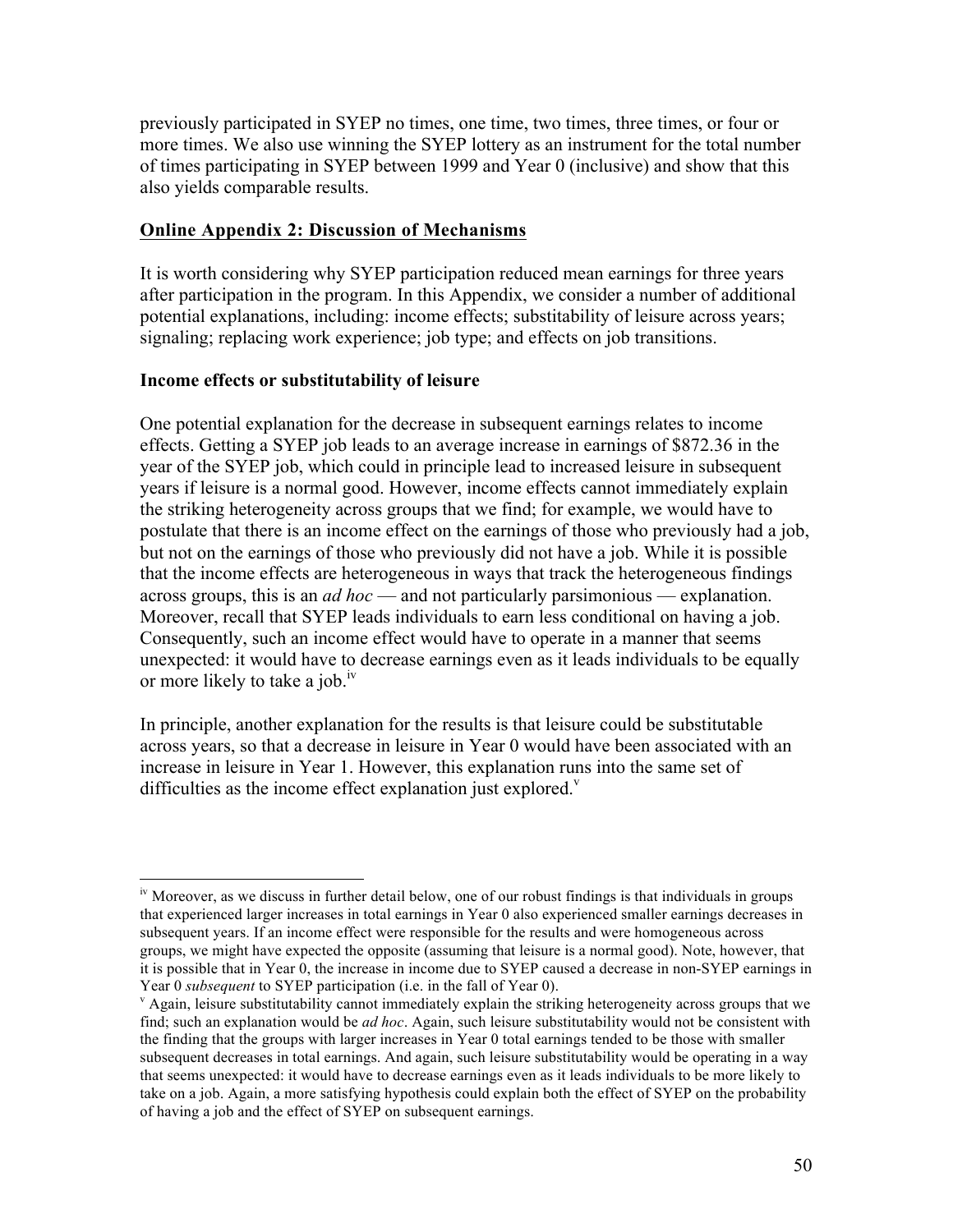# **Signaling**

Another possible explanation is that employers use the information that an individual participated in SYEP in deciding whether to hire them. While winning the SYEP lottery is random conditional on applying, SYEP participation still contains information that employers could use. Those who apply for and enroll in SYEP may be those who have difficulty securing employment elsewhere. Thus, SYEP participants may be negatively selected relative to the population as a whole.<sup>vi</sup> Employers may therefore take the fact that an individual participated in SYEP as a negative signal of their productivity (in contrast to receiving a positive signal from the employment of an otherwise inexperienced worker, as in Pallais  $2014$ ).<sup>vii</sup> This would be consistent with some of the patterns across groups: groups with lower income on average (like blacks or younger individuals) tend to have negative effects on subsequent earnings that are smaller in absolute value, which we might expect if SYEP participation is interpreted less negatively in more disadvantaged groups (because more disadvantaged groups are less likely to have alternative options).

However, the signaling explanation is not immediately consistent with the difference in effects before and during the Great Recession. The point estimates of the effects on Years 1-4 earnings in the lotteries during the Great Recession (2007 and 2008) are more negative than those in the lotteries prior to the Great Recession (2005 and 2006). If employers were updating their expectation of individuals' productivity on the basis of SYEP participation, one might expect that employers would interpret SYEP participation more negatively when the individual participated before the Great Recession, than when the individual participated during the Great Recession (since it was more difficult to find other employment during the Great Recession). At the same time, recall that the estimates in 2005-2006 are insignificantly different from those in 2007-8, though barely so. Thus, while our evidence is not directly inconsistent with the signaling hypothesis, it also does not fully support the signaling hypothesis either.

# **Replacing valuable work experience**

As noted in the main text, it is possible that SYEP harms individuals' future earnings because it affects the experiences that they gain in Year 0. If SYEP has a negative effect on subsequent earnings in part because it crowds out other, valuable employment experiences in Year 0, then we would expect that groups with more Year 0 crowdout would also show more negative effects of SYEP on subsequent earnings. This is borne out in the data.

vi Indeed, our data show that (unconditional on SYEP application) prior family income of SYEP participants is substantially lower than that of those who were eligible on the basis of being NYC residents but did not participate in SYEP.

<sup>&</sup>lt;sup>vii</sup> SYEP has negative earnings effect for those who had previous employment, but no significant negative earnings effect for those who did not have previous employment. SYEP enrollment could be interpreted more negatively if an individual was previously employed than if the individual was not, for example because it indicates that the individual was unable to secure re-employment with the previous employer.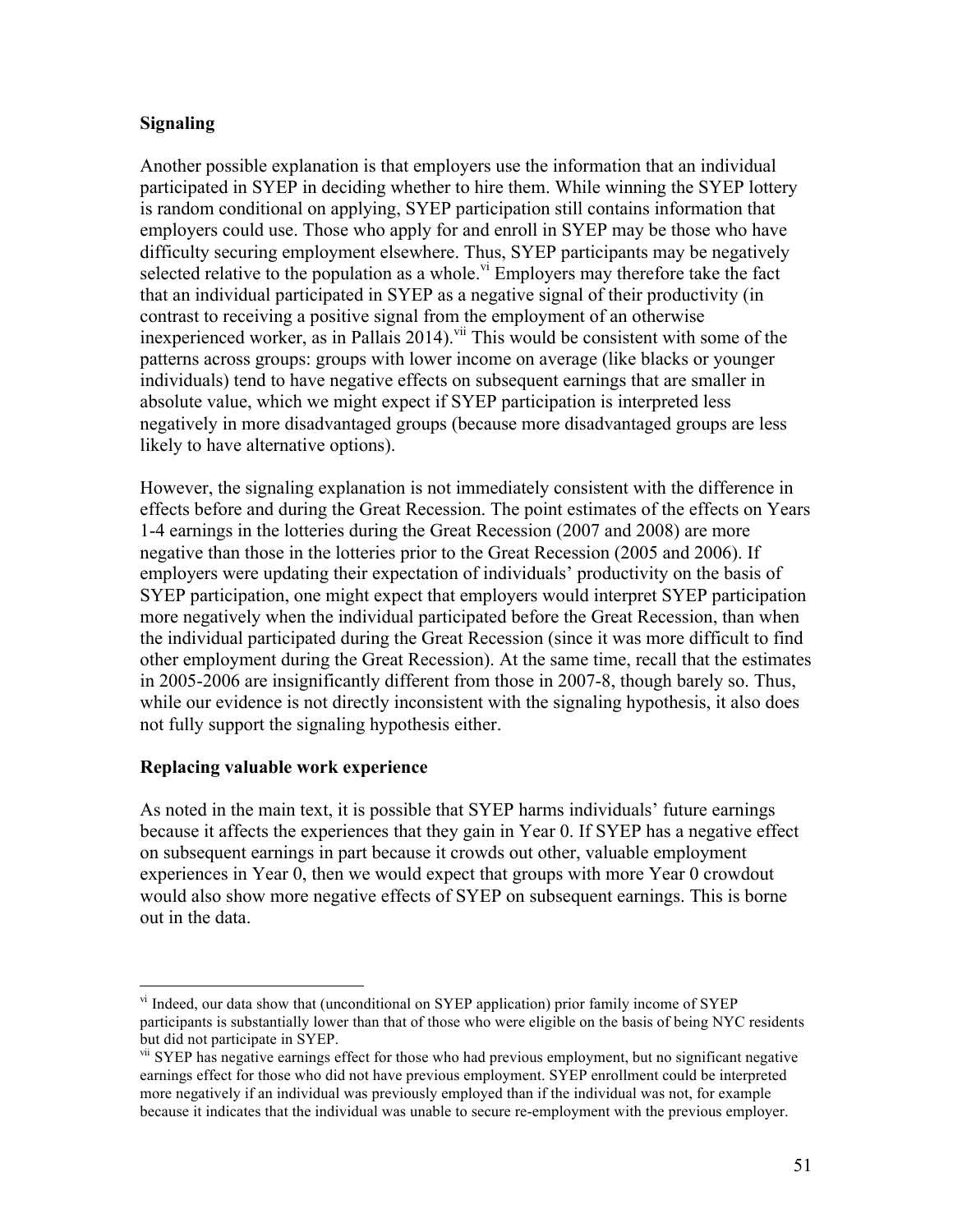The groups for which the effect on total earnings in Year 0 is smallest are the groups for which the effect on non-NYC government earnings in Year 0 is particularly negative (i.e. groups for which the crowdout due to participating in SYEP is particularly large). In these groups, the effect on earnings in Years 1-4 also tends to be particularly negative, consistent with the hypothesis that such crowdout plays a role in explaining the negative effect of SYEP on subsequent earnings.<sup>viii</sup>

This pattern holds true for all the groups we analyze. First, the effect of SYEP participation on total earnings in Year 0 is highest in the  $50<sup>th</sup>$  percentile, intermediate in the  $75<sup>th</sup>$  percentile, and smallest in the  $90<sup>th</sup>$  percentile. The effects on subsequent earnings are ordered the same way: the effect on earnings in Years 1-4 is sometimes positive in the  $50<sup>th</sup>$  percentile, negative in the  $75<sup>th</sup>$  percentile, and most negative in the  $90<sup>th</sup>$  percentile. Similarly, the point estimate of the effect of SYEP participation on non-NYC government earnings in Year 0 among whites is particularly negative (-\$295.99), is intermediate among Latinos (\$-253.94), and is least negative among blacks and others (-\$176.41 and - \$194.20). This correlates with the effects on subsequent earnings estimated in each group, which is most negative for whites, intermediate for Latinos, and least negative for blacks and others. Likewise, the effect on non-NYC government earnings in Year 0 is more negative among the older SYEP applicants (-\$384.56) than among the younger applicants (-\$67.08), and there is a larger negative effect on subsequent earnings in the older group. Moreover, the effect on non-NYC government earnings in Year 0 is much more negative for those who worked prior to SYEP (-\$401.29) than that among those who did not work prior to SYEP (-\$117.76), and those who worked prior to SYEP showed the more negative effect on subsequent earnings. Finally, the Year 0 point estimate on non-NYC government earnings is much more negative in the 2007-8 lotteries than in the 2005-6 lotteries, and the effect of SYEP on future earnings is much more negative in the 2007-8 lotteries. It is also noteworthy that more negative subsequent impacts on earnings tend to occur in groups that are more likely to otherwise have a job in Year 0, like the older group or those who had a job in the prior year.

# **Effects of type of job**

We investigate whether the type of SYEP job individuals are placed in has implications for their earnings. In Appendix Table 10, we show the following OLS regressions:

*E<sub>ij</sub>* = β<sub>0</sub>+β<sub>1</sub>( $W_{ij}$ \**P<sub>i</sub>*)+β<sub>2</sub> $W_{ij}$ +X<sub>i</sub>β+v<sub>*ij*</sub> (4)

where  $E_{ij}$  represents the earnings of individual *i* in lottery *j*,  $W_{ij}$  is a dummy for winning the SYEP lottery,  $P_i$  is the percent of a provider's jobs that are in Cluster 1 (in a given lottery *j*), and  $X_i$  reflect dummies for each provider-lottery combination.<sup>ix</sup> Thus, the coefficient  $\beta_1$  on the interaction term reflects whether individuals who win the lottery at providers with a greater proportion of Cluster 1 jobs have lower or higher earnings than

<sup>&</sup>lt;sup>viii</sup> Nonetheless, as noted in the main text, we emphasize that each of these samples tends to differ on average along many characteristics (that are correlated across samples), and it could be that the effect on non-NYC government earnings in Year 0 is correlated across groups with the effect on subsequent total earnings for reasons unrelated to the hypothesis described above.

<sup>&</sup>lt;sup>ix</sup> The IV version of this regression — using  $W_{ij}$  and  $W_{ij}$ <sup>\**P<sub>j</sub>*</sub> as instruments for SYEP participation and</sup> SYEP participation in provider  $P_j$ — shows directionally similar results with less statistical power.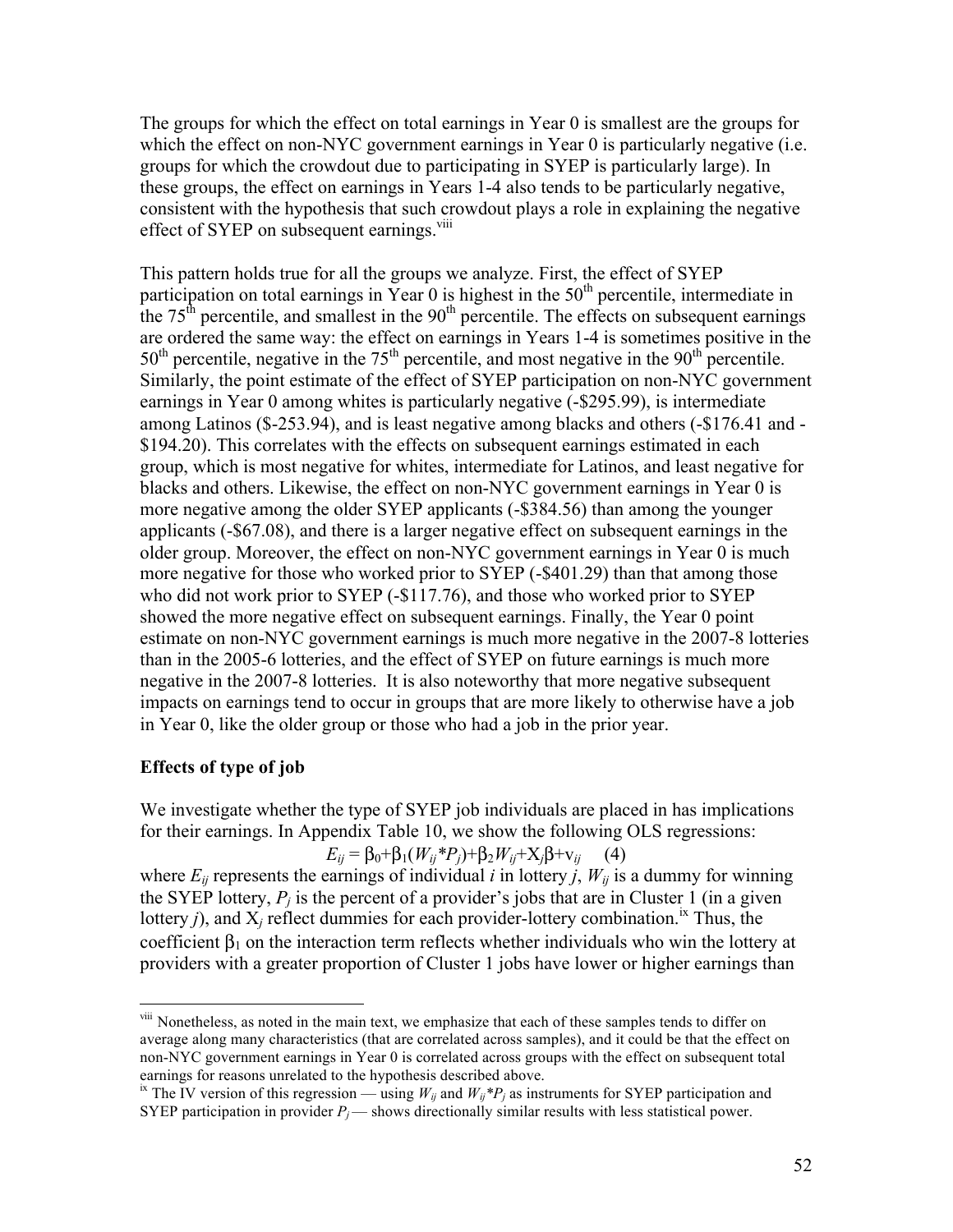those who win the lottery in providers with a smaller proportion of Cluster 1 jobs.<sup>x</sup> (If an individual applies to a provider with a greater proportion of Cluster 1 jobs, then winning the lottery is more likely to place the individual in a Cluster 1 job.)

The results in Panel A of Appendix Table 10 show that being in a Cluster 1 job negatively impacts subsequent total earnings (significantly in Year 3 and Year 4, as shown in Column 1), and that this is driven by negative effects on earnings in Cluster 2 (as shown in Column 3). Thus, the regressions demonstrate that placing people in jobs in SYEP-type industries (i.e. Cluster 1 industries) has a substantial negative impact on earnings in other industries, while having no significant impact on earnings in SYEP-type industries. This is evidence that SYEP affects future earnings in part because it affects the type of job that individuals take in future years.

In Panel B of Appendix Table 10, we investigate the coefficient on the main effect of winning the SYEP lottery. This coefficient reflects the hypothetical impact of winning the SYEP lottery *in a provider that only places individuals into Industry Cluster 2.*  Intriguingly, the effect on total earnings is positive and significant in many cases (specifically in Year 0, Year 3, Year 4, Years 0-4, and Years 1-4), and it is positive and insignificant in the remaining cases. The point estimates are substantial (several hundred dollars in the case of individual years, and several times larger in the case of Years 0-4 or Years 1-4 combined)*.* If SYEP has a positive effect on earnings when individuals are in Industry Cluster 2, then SYEP could improve outcomes of its lottery winners by increasing the fraction of SYEP jobs that are in Industry Cluster  $2^{\chi i}$ 

Nonetheless, we reiterate the important caveat that heterogeneity in the effects across providers could be driven by factors that happen to be correlated with the types of jobs in each provider. In this case, these results could not be interpreted as the causal effects on earnings of Cluster 1 vs. Cluster 2 jobs.

# **Effects on employment transitions**

It is also possible that SYEP harms individuals' career development by increasing employment transitions and interrupting experience with past employers.<sup>xii</sup> Youth could take the SYEP job rather than continuing with an existing employment relationship. For example, a youth who had worked at a summer job in the previous summer might choose not to return to the same employer if a SYEP job were available. Appendix Table 11 shows that SYEP has such an effect in Year 0 (among those who did not participate in

 $x<sup>x</sup>$  We also explored regressions in which we interacted winning the lottery with the percent of jobs at the provider that were private not-for-profit, private for-profit, or government jobs. We found no significant differences in the effects of SYEP across these groups.

 $\dot{x}$  We also note the caveat that when we control for all other available demographics interacted individually with  $W_{ii}$  (which adds many controls and should therefore reduce the efficiency of the estimates), the coefficients  $\beta_1$  and  $\beta_2$  above are reduced in significance and substantially reduced in magnitude, although we robustly estimate that  $\beta_1$  is negative and substantial and that  $\beta_2$  is positive and substantial.

<sup>&</sup>lt;sup>xii</sup> Card and Hyslop (2005) examine a related issue when investigating the dynamic effects of the Self Sufficiency Project in Canada.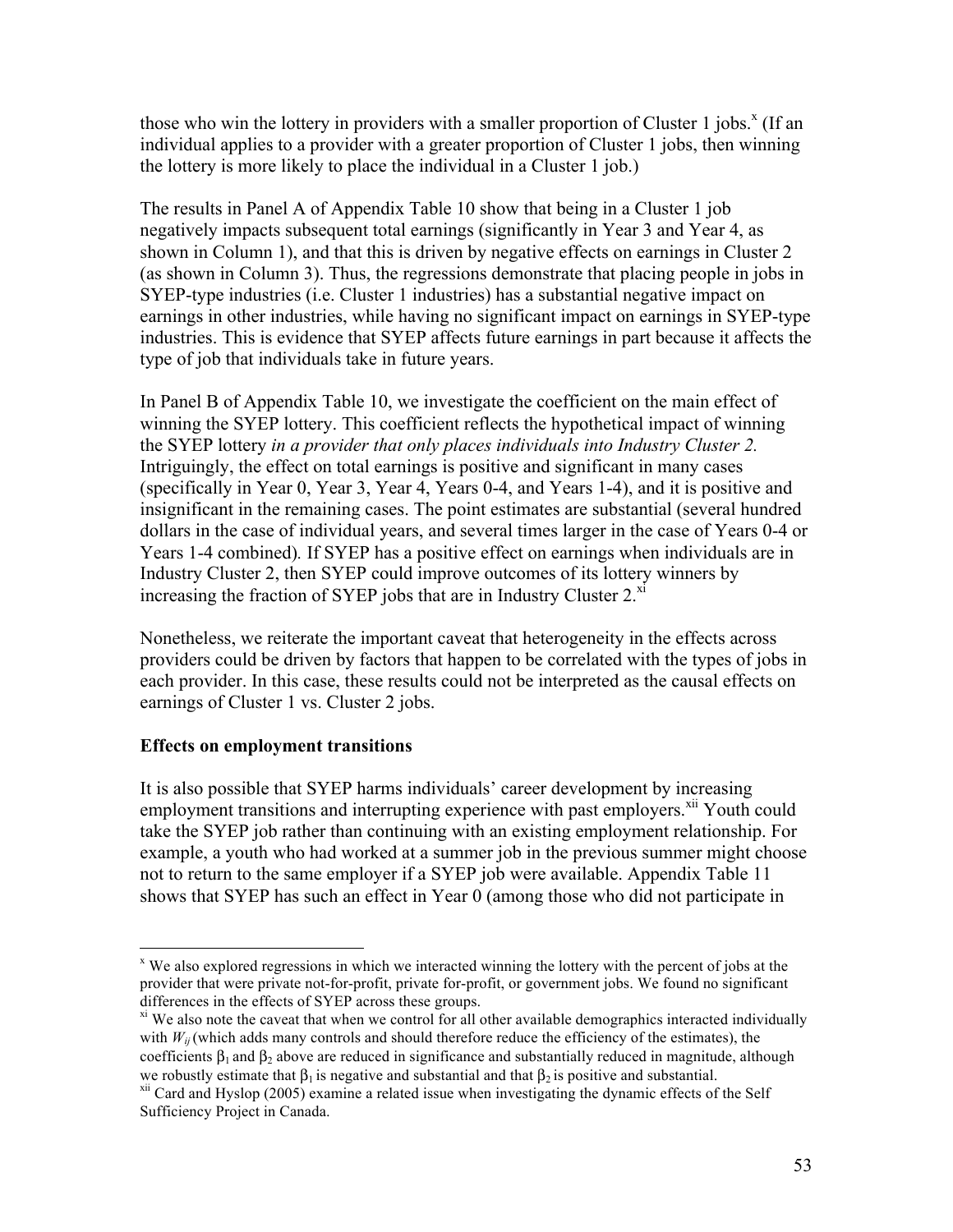SYEP in Year -1), though this effect is small. In Year 1, the estimate is also negative but barely significant, and in subsequent years the estimates turn insignificant.

Employment transitions are associated with lower earnings in a cross-section of individuals, and when we use the size of this cross-sectional association, we find that the effect of SYEP on job transitions can account for 38 percent of the impact of SYEP on earnings in Years 1 to 4. However, we emphasize that the cross-sectional association between job transitions and earnings is not causal and is therefore subject to omitted variable bias. We also note that like other channels explored in this appendix, this channel is not mutually exclusive with others we have explored.<sup>xiii</sup>

# **Other potential explanations**

It is also worth mentioning a number of other possible explanations for the results. First, it is possible that SYEP caused the labor supply curve to shift to the right: SYEP could lead individuals to be more willing to accept low-paying jobs of the sort SYEP offers.<sup>xiv</sup> Second, SYEP participants could be exposed to a peer group that has negative effects on their future earnings. We find no evidence for such a channel: when we interact winning the lottery with measures of peer group characteristics (including family income, gender, race, or age), the interactions are generally insignificant.

<sup>&</sup>lt;sup>xiii</sup> If this is the primary explanation for negative effects on future earnings, we also would not immediately expect the variation across provider industries that we find.

 $x<sup>iv</sup>$  If the demand curve shifted to the left, we would expect a decrease in earnings and a decrease in hours worked. If the supply curve shifted to the right, we would expect an increase in hours worked and could observe a decrease or increase in earnings. Table 2 shows that total jobs increase in Year 1, although some of this increase is due to an increase in SYEP jobs, which do not reflect labor demand. The dynamic estimates effectively remove the influence of SYEP jobs and show that total jobs decrease in Year 1. While we lack a measure of hours worked for the full sample, employment may be a reasonable proxy for hours worked given the absence of other proxies.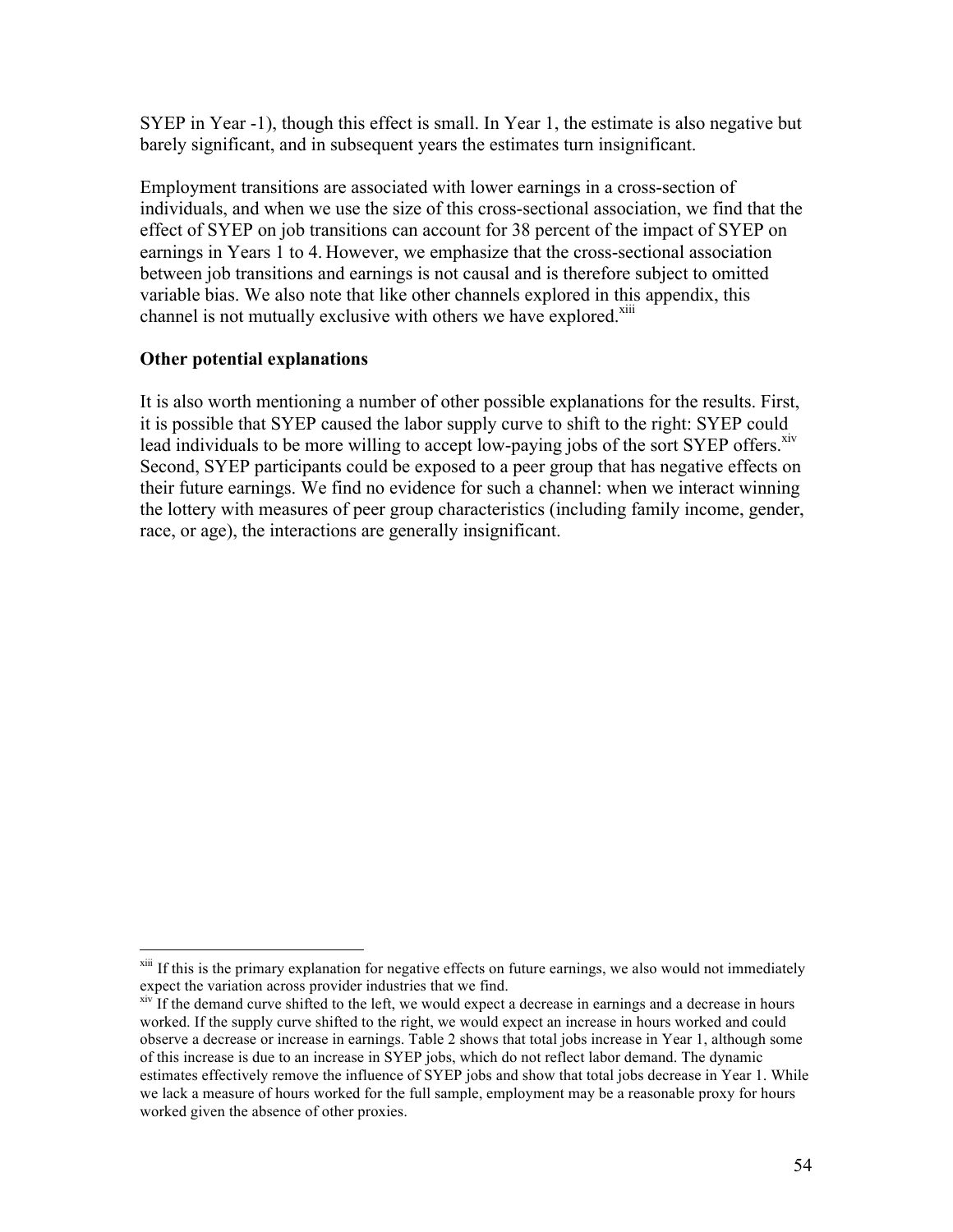# **Appendix Tables (to be placed online)**

| <b>SYEP-Reported Job Type</b> | <b>Percent of sample</b> | <b>Cluster</b> |  |
|-------------------------------|--------------------------|----------------|--|
| Arts and recreation           | 10.50                    |                |  |
| Camp (out of city)            | 9.84                     |                |  |
| Community/social service      | 11.27                    |                |  |
| Cultural institution          | 1.30                     | 2              |  |
| Day care/day camp             | 35.77                    |                |  |
| <b>Educational services</b>   | 8.65                     |                |  |
| Financial services            | 0.20                     | 2              |  |
| Government agency             | 7.09                     |                |  |
| Healthcare/medical            | 8.58                     |                |  |
| Hospitality/tourism           | 0.12                     |                |  |
| Legal services                | 0.19                     | 2              |  |
| Other                         | 3.92                     | 2              |  |
| Real estate/property          | 1.13                     | 2              |  |
| Retail                        | 1.26                     | 2              |  |
| Science and technology        | 0.18                     |                |  |

**Appendix Table 1:** *Industry breakdown*

Notes: The table shows the percentage of SYEP participants in each industry, as classified by SYEP administrative records. The "Cluster" column shows whether we classify a SYEP-reported industry designation into North American Industrial Classification System (NAICS) codes 61, 62, 71, and 92 (comprising Cluster 1), or into other NAICS codes (comprising Cluster 2). Cluster 1 consists of industries that are overrepresented in SYEP jobs relative to the control group's industry distribution.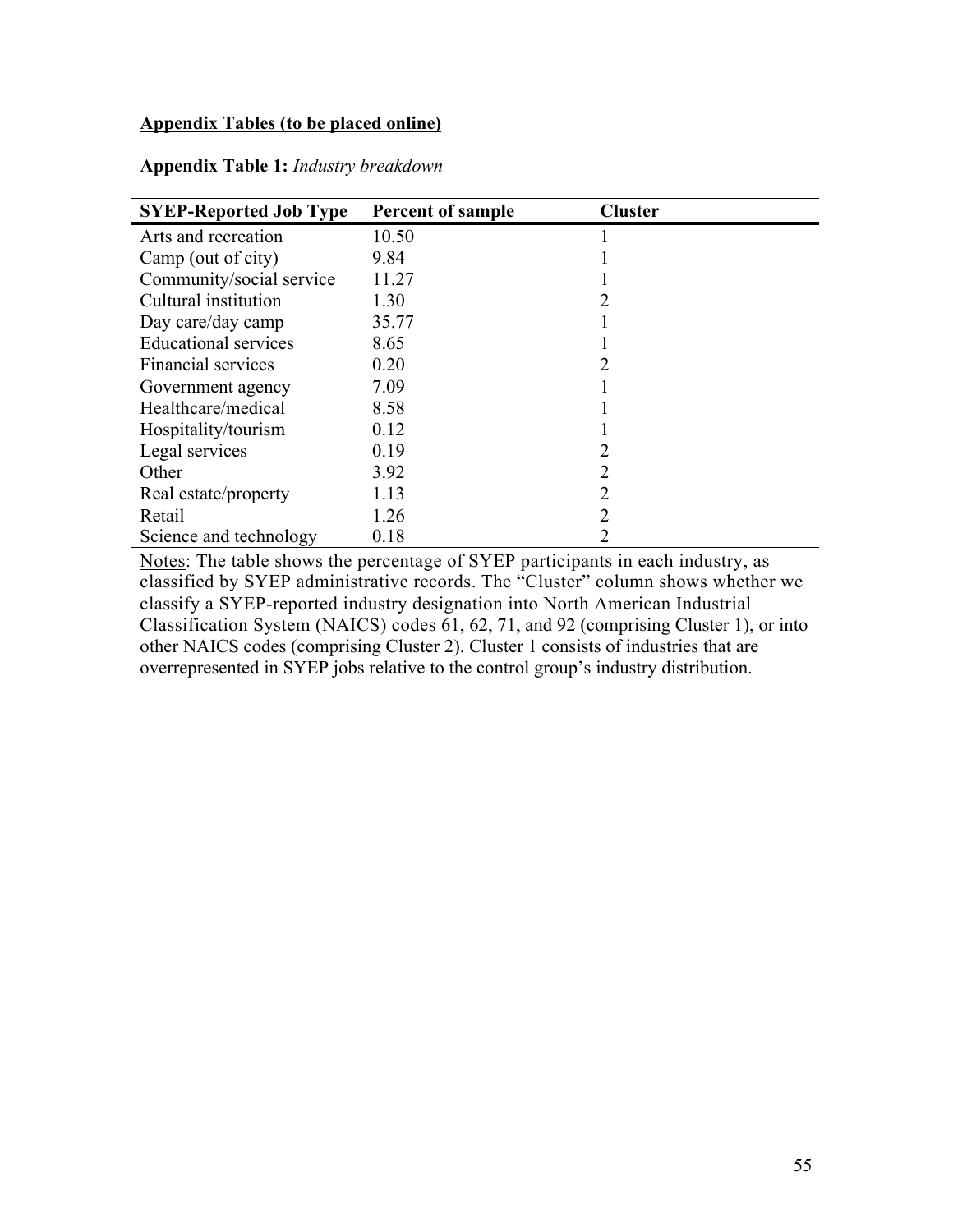**Appendix Table 2:** *Effect of SYEP lottery win in Year 0 on SYEP participation in Year 0 and future years. The table shows marginal effects and standard errors on the SYEP participation dummy from OLS regressions of subsequent SYEP participation on Year 0 SYEP participation.* 

|             | $(1)$ SYEP     | $(2)$ F-statistic |
|-------------|----------------|-------------------|
|             | Participation  |                   |
| $A)$ Year 0 | 0.73           | 4188.68           |
|             | $(0.01)$ ***   |                   |
| B) Year 1   | 0.03           | 81.90             |
|             | $(0.003)$ ***  |                   |
| C) Year 2   | 0.01           | 48.16             |
|             | $(0.002)$ ***  |                   |
| D) Year 3   | 0.003          | 10.89             |
|             | $(0.0009)$ *** |                   |
| E) Year 4   | 0.001          | 6.45              |
|             | $(0.0006)$ *** |                   |

Notes: The table shows the results of regressions in which SYEP participation in Year  $\overline{0}$  and subsequent years is related to SYEP participation in Year  $\overline{0}$ , controlling for provider-by-year fixed effects. \*\*\* denotes significance at the 1% level; \*\* at the 5% level; and \* at the 10% level.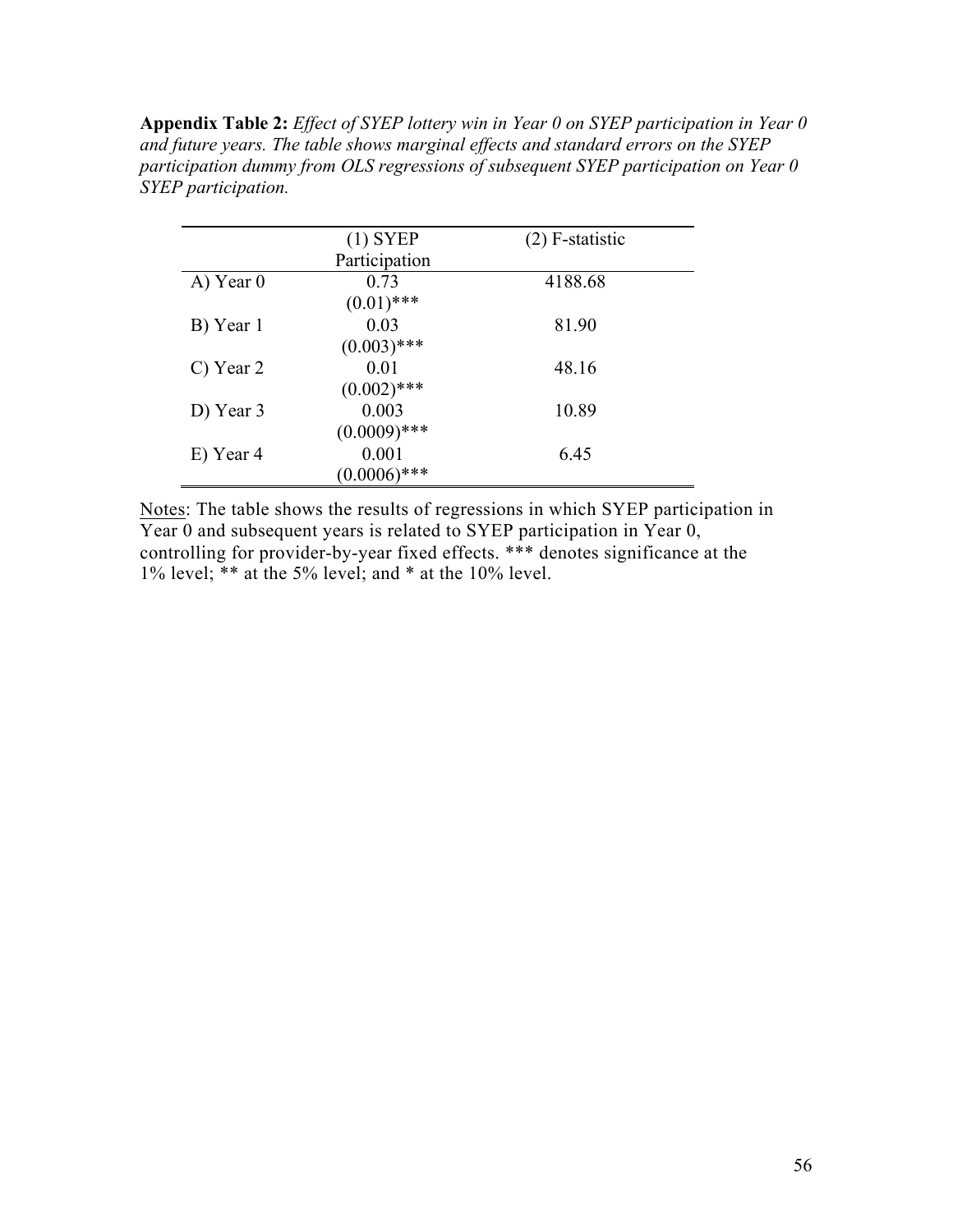|              | $(1)$ Total  | $(2)$ Job |
|--------------|--------------|-----------|
|              | Earnings     | dummy     |
| A) Year 0    | 1,153.07     | 0.30      |
|              | (4,951.26)   | (0.46)    |
| B) Year 1    | 2,241.12     | 0.53      |
|              | (5,749.12)   | (0.50)    |
| C) Year 2    | 3,246.27     | 0.60      |
|              | (6,700.48)   | (0.49)    |
| D) Year 3    | 4,471.66     | 0.66      |
|              | (7,778.43)   | (0.47)    |
| E) Year 4    | 5,941.65     | 0.72      |
|              | (9,091.84)   | (0.45)    |
| F) Years 0-4 | 17,053.76    | 0.89      |
|              | (29, 463.98) | (0.31)    |
| G) Years 1-  | 15,900.7     | 0.88      |
| 4            | (25, 844.26) | (0.32)    |

**Appendix Table 3.** *Mean and standard deviation of employment outcomes among SYEP lottery losers.*

Notes: See notes to Table 1. Summary statistics for Years 0-4 or Years 1-4 are calculated using totals across all of the years in question.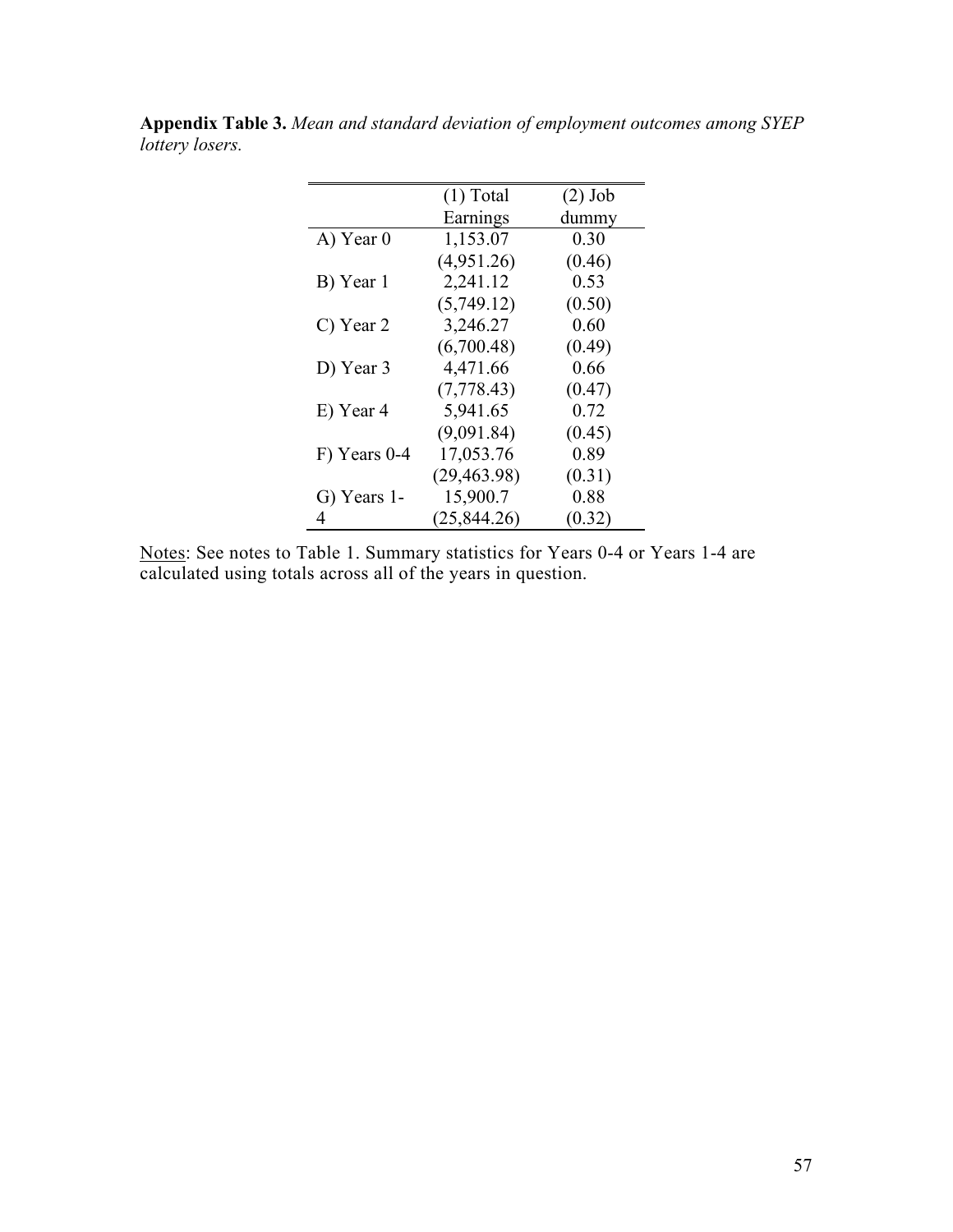**Appendix Table 4:** *Effect of SYEP participation on earnings and employment outcomes in Years 5 to 7. The table shows coefficients and standard errors on the treatment dummy from IV regressions of earnings and employment outcomes on SYEP participation, controlling for covariates. The instrument for whether an individual participated in SYEP is a dummy indicating that an individual won the SYEP lottery.* 

|                           | $(1)$ Total   | (2)        | $(3)$ Non-    | $(4)$ Job | $(5)$ Non- | Number of | Number of   |
|---------------------------|---------------|------------|---------------|-----------|------------|-----------|-------------|
|                           | Earnings      | <b>NYC</b> | NYC gov't     | dummy     | NYC gov't  | obs.      | individuals |
|                           |               | gov't      | earnings      |           | job dummy  |           |             |
|                           |               | earnings   |               |           |            |           |             |
| Panel A: Without controls |               |            |               |           |            |           |             |
| A) Year 5                 | 9.93          | 0.85       | 9.08          | 0.001     | $-0.0004$  | 200,711   | 147,577     |
|                           | (52.05)       | (1.18)     | (52.02)       | (0.002)   | (0.002)    |           |             |
| B) Year 6                 | $-70.77$      | $-0.23$    | $-75.84$      | $-0.002$  | $-0.0007$  | 116,079   | 94,662      |
|                           | (95.44)       | (1.48)     | (105.50)      | (0.003)   | (0.003)    |           |             |
| C) Year 7                 | 271.19        | $-1.70$    | 272.88        | $-0.004$  | $-0.003$   | 56,557    | 56,557      |
|                           | $(137.74)$ ** | (1.97)     | $(137.95)$ ** | (0.005)   | (0.005)    |           |             |
| Panel B: With controls    |               |            |               |           |            |           |             |
| D) Year 5                 | $-3.96$       | 0.92       | $-4.88$       | 0.0008    | $-0.001$   | 200,711   | 147,577     |
|                           | (46.41)       | (1.23)     | (46.36)       | (0.003)   | (0.003)    |           |             |
| $E)$ Year 6               | $-74.12$      | $-0.26$    | $-70.52$      | $-0.002$  | $-0.001$   | 116,079   | 94,662      |
|                           | (95.99)       | (1.48)     | (95.62)       | (0.003)   | (0.003)    |           |             |
| F) Year 7                 | 167.10        | $-1.64$    | 168.74        | $-0.004$  | $-0.004$   | 56,557    | 56,557      |
|                           | (129.29)      | (1.96)     | (129.45)      | (0.005)   | (0.005)    |           |             |

Notes: The table shows the results of regressions in which employment outcomes are related to SYEP participation. See other notes to Table 2. \*\*\* denotes significance at the 1% level;  $**$  at the 5% level; and  $*$  at the 10% level.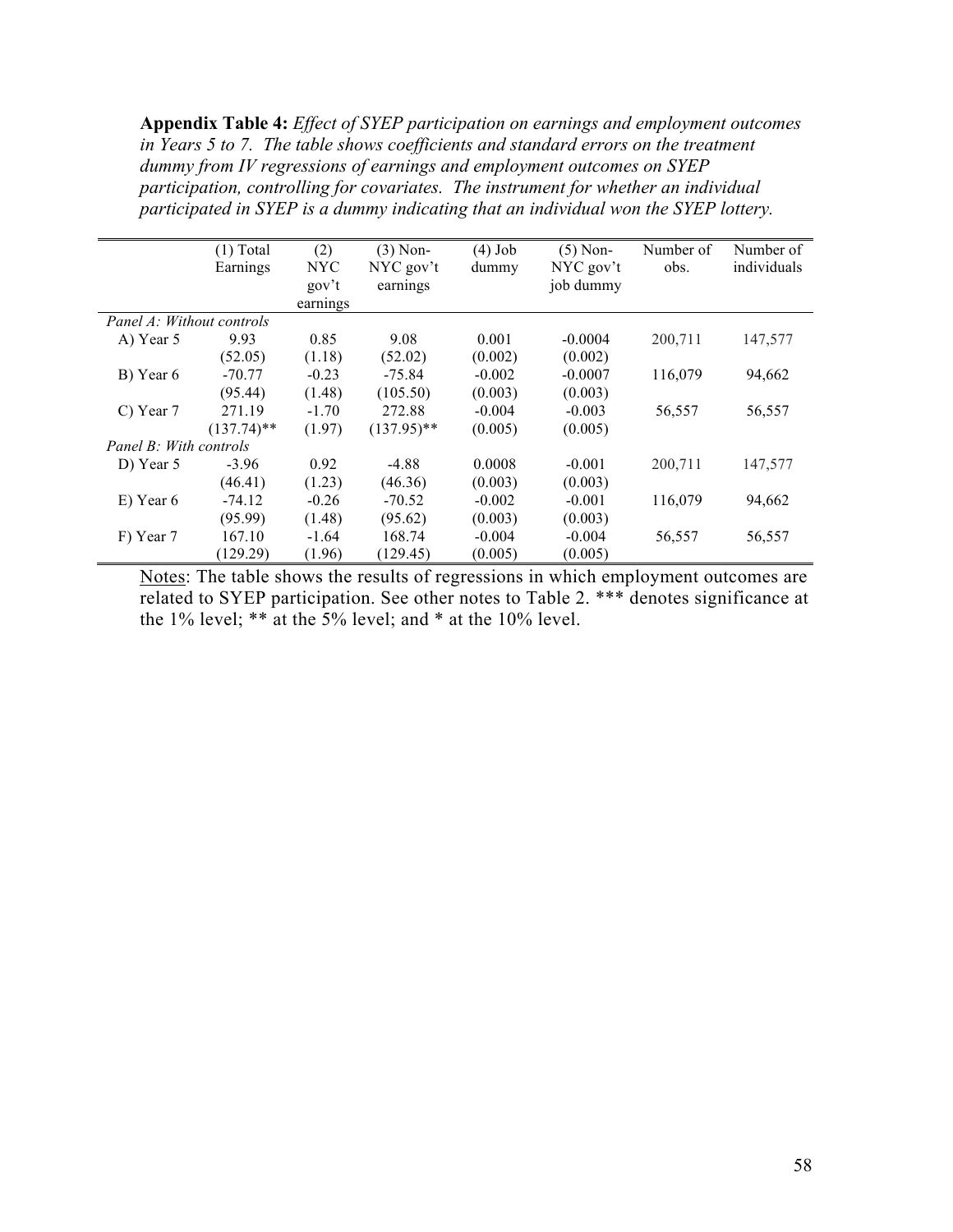**Appendix Table 5:** *Effect of SYEP participation on earnings and employment outcomes with controls. The table shows coefficients and standard errors on the treatment dummy from IV regressions of earnings and employment outcomes on SYEP participation, controlling for covariates. The instrument for whether an individual participated in SYEP is a dummy indicating whether an individual won the SYEP lottery.* 

|             | $(1)$ Total    | $(2)$ NYC     | $(3)$ Non-     | $(4)$ Job     | $(5)$ Non-    |
|-------------|----------------|---------------|----------------|---------------|---------------|
|             | Earnings       | gov't         | $NYC$ gov't    | dummy         | NYC gov't     |
|             |                | earnings      | earnings       |               | job dummy     |
| A) Year 0   | 903.65         | 1085.25       | $-181.38$      | 0.71          | $-0.05$       |
|             | $(16.26)$ ***  | $(10.11)$ *** | $(12.92)$ ***  | $(0.007)$ *** | $(0.003)$ *** |
| B) Year 1   | $-74.83$       | 46.14         | $-120.97$      | 0.01          | $-0.02$       |
|             | $(23.51)$ ***  | $(4.90)$ ***  | $(24.09)$ ***  | $(0.003)$ *** | $(0.003)$ *** |
| C) Year 2   | $-72.63$       | 23.38         | $-96.01$       | 0.004         | $-0.01$       |
|             | $(28.25)$ ***  | $(3.34)$ ***  | $(29.02)$ ***  | (0.003)       | $(0.002)$ *** |
| D) Year 3   | $-92.94$       | 8.23          | $-101.19$      | $-0.0009$     | $-0.005$      |
|             | $(31.57)$ ***  | $(2.13)$ ***  | $(31.43)$ ***  | (0.002)       | $(0.002)$ **  |
| E) Year 4   | $-22.70$       | 4.46          | $-27.16$       | 0.0009        | $-0.0007$     |
|             | (36.76)        | $(1.57)$ ***  | (37.13)        | (0.002)       | (0.002)       |
| F) Years 0- | 640.61         | 1167.46       | $-526.64$      | 0.09          | $-0.006$      |
| 4           | $(100.67)$ *** | $(14.83)$ *** | $(100.32)$ *** | $(0.003)$ *** | $(0.002)$ *** |
| G) Years 1- | $-263.05$      | 82.21         | $-345.26$      | 0.01          | $-0.003$      |
|             | $(97.59)$ ***  | $(9.38)$ ***  | (98.98)***     | $(0.002)$ *** | (0.002)       |

Notes: The table shows the results of regressions in which employment outcomes are related to SYEP participation. The table is identical to Table 2 in the main text, except that we control for the following covariates: gender, dummies for race categories, citizenship, age, number of family members, individual's wage income in Year -1, individual's NYC government wages in Year -1, individual's non-NYC government wages in Year -1, number of employes in Year -1, a dummy for whether the individual had any job in Year -1, a dummy for whether the individual was enrolled in college in Year -1, a dummy for whether the individual was claimed on a return in Year -1, and family income in Year -1 if the individual was claimed. Controlling for any subset of these covariates yields extremely similar results. \*\*\* denotes significance at the 1% level; \*\* at the 5% level; and \* at the 10% level.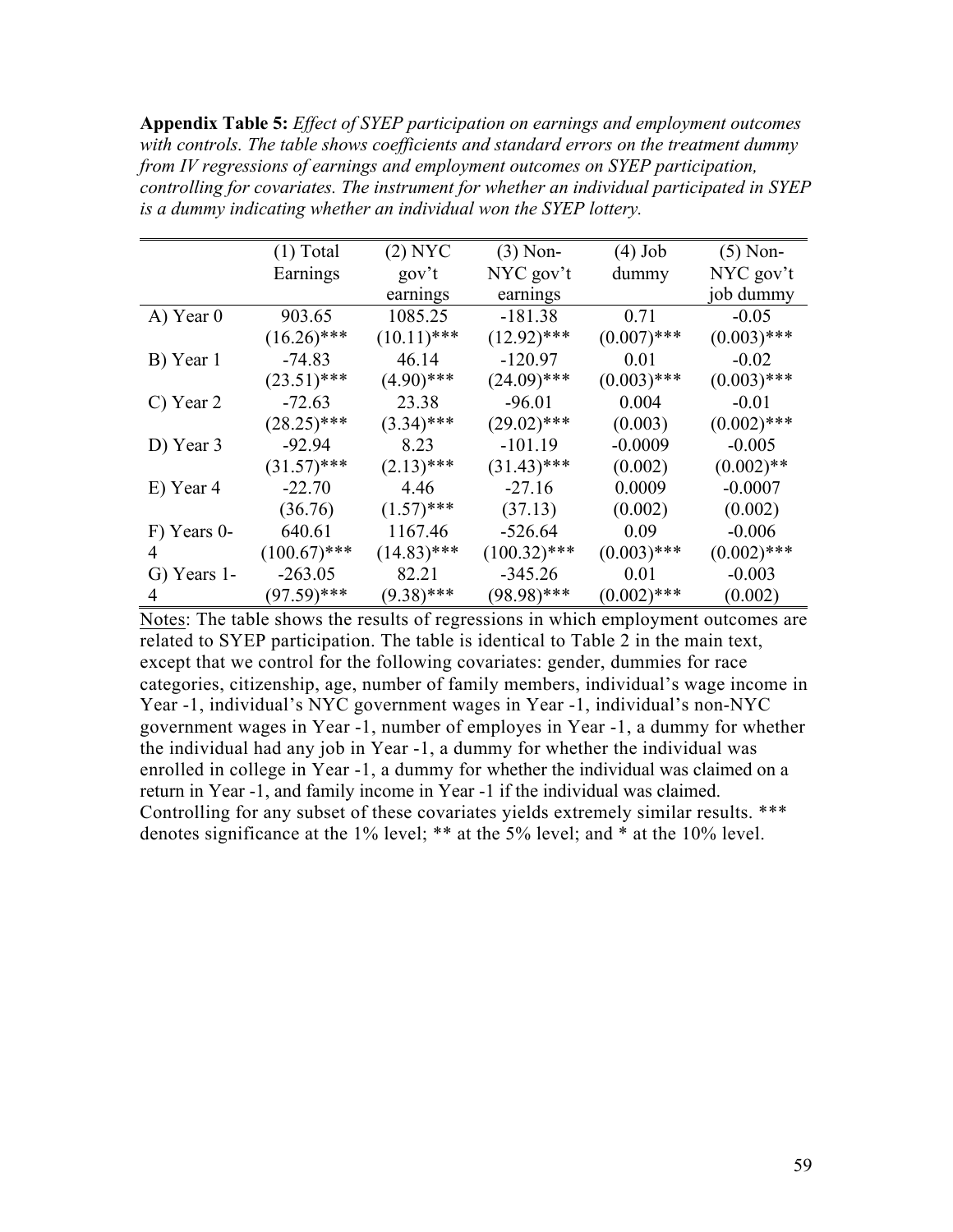| <b>Appendix Table 6:</b> <i>Effect of SYEP participation on earnings and employment outcomes,</i> |
|---------------------------------------------------------------------------------------------------|
| robustness tests. The table shows coefficients and standard errors on the SYEP                    |
| participation dummy from IV regressions of employment outcomes on SYEP                            |
| <i>participation.</i>                                                                             |

|                                      | $(1)$ Total                    | $(2)$ NYC     | $(3)$ Non-     | $(4)$ Job     | $(5)$ Non-    |
|--------------------------------------|--------------------------------|---------------|----------------|---------------|---------------|
|                                      | Earnings                       | gov't         | NYC gov't      | dummy         | NYC gov't     |
|                                      |                                | earnings      | earnings       |               | job dummy     |
|                                      | Panel A. Initial lottery       |               |                |               |               |
| A) Year                              | 869.61                         | 1116.22       | $-246.48$      | 0.70          | $-0.06$       |
| $\begin{array}{ccc} 0 & \end{array}$ | $(37.58)$ ***                  | $(9.28)$ ***  | $(37.82)$ ***  | $(0.006)$ *** | $(0.004)$ *** |
| B) Years                             | $-448.31$                      | 81.44         | $-529.76$      | 0.01          | $-0.0005$     |
| $1 - 4$                              | $(170.92)$ ***                 | $(12.33)$ *** | $(169.44)$ *** | $(0.002)$ *** | (0.002)       |
|                                      | Panel B. Match only on SSN     |               |                |               |               |
| C) Year                              | 876.96                         | 1085.60       | $-208.42$      | 0.71          | $-0.05$       |
| $0 \qquad \qquad$                    | $(25.17)$ ***                  | $(10.15)$ *** | $(24.89)$ ***  | $(0.006)$ *** | $(0.004)$ *** |
| D) Years                             | $-336.85$                      | 81.90         | $-418.77$      | 0.01          | $-0.003$      |
| $1 - 4$                              | $(155.60)$ **                  | $(9.53)$ ***  | $(156.00)$ *** | $(0.002)$ *** | (0.002)       |
|                                      | Panel C. Cluster by individual |               |                |               |               |
| $E)$ Year 0                          | 876.26                         | 1085.34       | $-208.87$      | 0.71          | $-0.05$       |
|                                      | $(26.62)$ *** $(10.44)$ ***    |               | $(26.70)$ ***  | $(0.002)$ *** | $(0.002)$ *** |
| F) Years                             | $-339.73$                      | 81.96         | $-421.70$      | .01           | $-0.003$      |
| $1-4$                                | $(142.93)$ **                  | $(5.31)$ ***  | $(143.54)$ *** | $(0.002)$ *** | (0.002)       |

Notes: The table shows the results of regressions in which employment outcomes are related to SYEP participation. In Panel A, the instrument for whether an individual participated in SYEP is a dummy indicating that an individual won the *initial* SYEP lottery. In Panel B, the regressions are identical to those in the baseline specification in Table 2, except that we include people only if their SSN matches between the SYEP and IRS data. The sample size in Panel B is 293,908. In Panel C, we cluster the standard errors at the level of the individual. In all of these cases, the results are similar to the main results in Table 2. \*\*\* denotes significance at the 1% level; \*\* at the 5% level; and \* at the 10% level.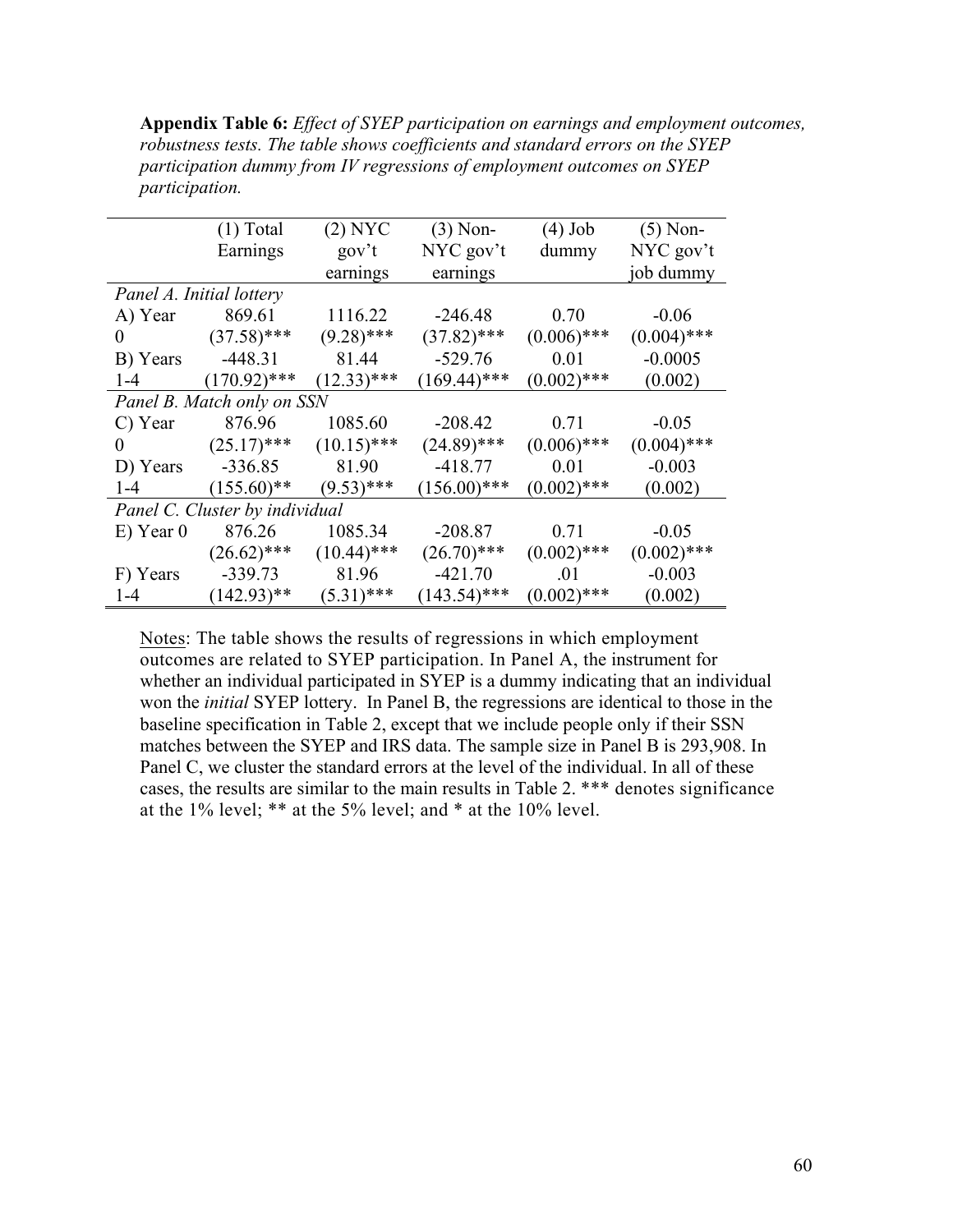**Appendix Table 7.** *Effect of SYEP participation on earnings and employment outcomes, dynamic specification. The table shows coefficients and standard errors on the SYEP participation dummy from IV regressions of employment outcomes on SYEP participation using the dynamic IV estimator of Cellini, Ferreira, and Rothstein (2010). The instrument for whether an individual participated in SYEP is a dummy indicating that an individual won the SYEP lottery.* 

|           | $(1)$ Total    | $(2)$ NYC     | $(3)$ Non-     | $(4)$ Job     | $(5)$ Non-    |
|-----------|----------------|---------------|----------------|---------------|---------------|
|           | Earnings       | $gov^t$       | $NYC$ gov't    | dummy         | $NYC$ gov't   |
|           |                | earnings      | earnings       |               | job dummy     |
| A) Year 0 | 876.26         | 1085.34       | $-208.87$      | 0.71          | $-0.05$       |
|           | $(25.28)$ ***  | $(10.22)$ *** | $(25.03)$ ***  | $(0.006)$ *** | $(0.004)$ *** |
| B) Year 1 | $-126.40$      | 12.79         | $-139.20$      | $-0.009$      | $-0.02$       |
|           | $(39.84)$ ***  | $(2.29)$ ***  | $(39.71)$ ***  | $(0.003)$ *** | $(0.003)$ *** |
| C) Year 2 | $-104.93$      | 9.95          | $-114.88$      | $-0.004$      | $-0.009$      |
|           | $(42.46)$ **   | $(2.08)$ ***  | $(42.49)$ ***  | (0.003)       | $(0.003)$ *** |
| D) Year 3 | $-110.61$      | 4.19          | $-114.81$      | $-0.003$      | $-0.005$      |
|           | $(43.65)$ **   | $(1.39)$ ***  | $(43.53)$ ***  | (0.002)       | $(0.002)$ **  |
| E) Year 4 | $-31.96$       | 2.51          | $-34.47$       | 0.0004        | $-0.000006$   |
|           | (43.81)        | $(1.32)^*$    | (44.18)        | (0.002)       | (0.002)       |
| F) Years  | 502.36         | 1114.79       | $-612.24$      |               |               |
| $0 - 4$   | $(170.95)$ *** | $(11.54)$ *** | $(171.24)$ *** |               |               |
| G) Years  | $-373.90$      | 29.44         | $-403.37$      |               |               |
| $1 - 4$   | $(152.24)$ **  | $(4.52)$ ***  | $(152.33)$ *** |               |               |

Notes: This table employs the dynamic IV estimator of Cellini, Ferreira, and Rothstein (2010), as described in the text. We perform the dynamic estimate of the effect on earnings in Years 0-4 (or 1-4) by summing the coefficients estimated in the dynamic specification from Years 0 to 4 (or 1-4, respectively). "--" indicates that we do not perform the estimates from Years 0-4 and 1-4 for the probability of having a job; we cannot add these coefficients across Rows A through E (as in the case of the earnings estimates) because the probabilities are not independent. See other notes to Table 2. \*\*\* denotes significance at the 1% level; \*\* at the 5% level; and \* at the 10% level.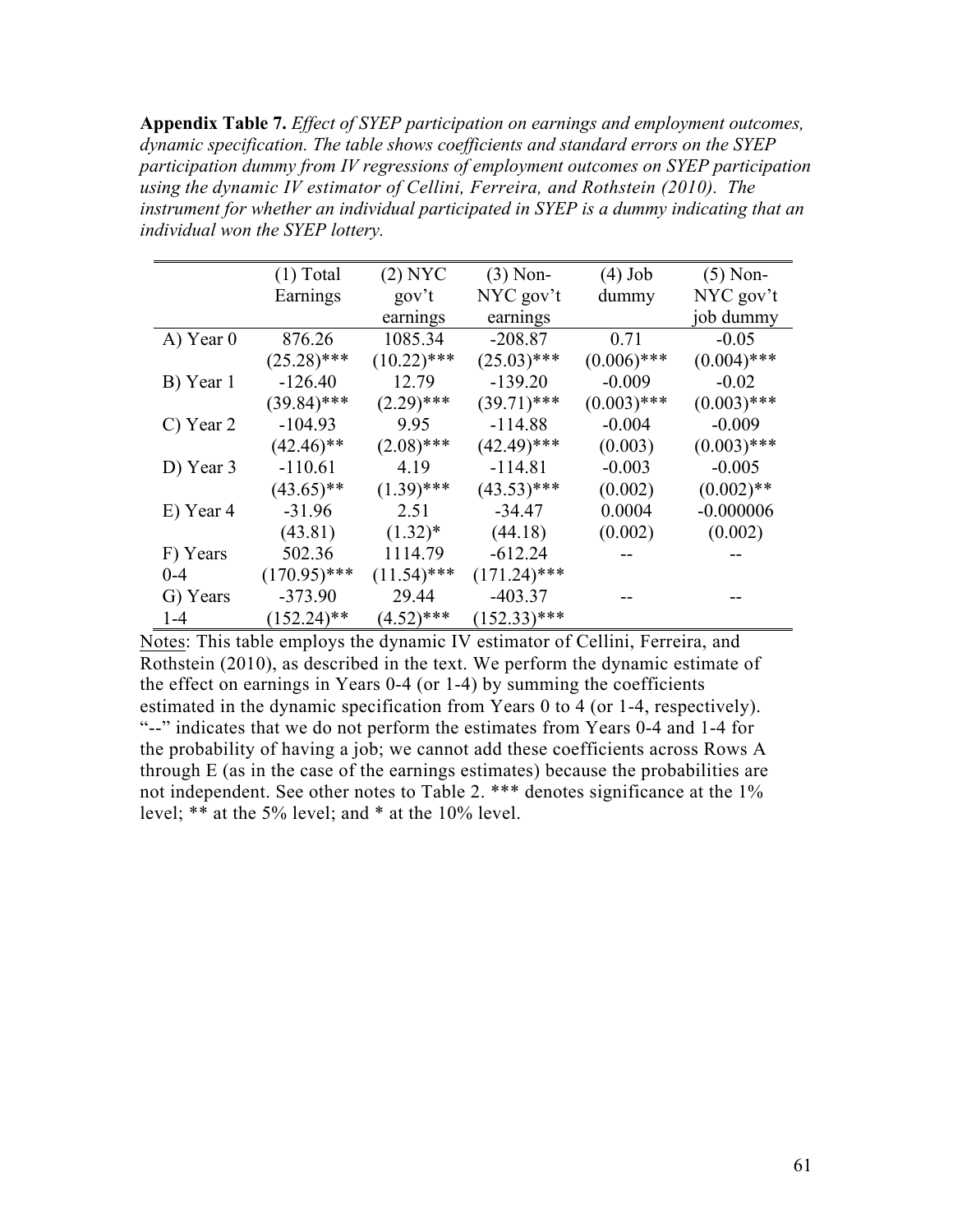**Appendix Table 8.** *Effect of SYEP participation on earnings outcomes by SYEP participation history. The table shows coefficients and standard errors on the SYEP participation dummy from IV regressions of earnings outcomes on SYEP participation. The instrument for whether an individual participated in SYEP is a dummy indicating that an individual won the SYEP lottery.* 

|             | $(1)$ Rule out | $(2)$ No prior | $(3)$ Prev.   | $(4)$ IV for  | $(5)$ Total  |
|-------------|----------------|----------------|---------------|---------------|--------------|
|             | prior SYEP     | <b>SYEP</b>    | participated  | number of     | earnings of  |
|             | participation  | participation  | once (IRS     | times         | other family |
|             | (SYEP data)    | (IRS data)     | data)         | participated  | members      |
| $A)$ Year 0 | 701.33         | 651.88         | 671.18        | 948.49        | $-41.75$     |
|             | $(37.83)$ ***  | $(28.46)$ ***  | $(24.79)$ *** | $(27.82)$ *** | (187.10)     |
| B) Year 1   | $-50.74$       | $-54.87$       | $-125.56$     | $-103.28$     | 33.57        |
|             | $(38.30)$ ***  | $(32.22)^*$    | $(38.37)$ *** | $(41.54)$ *** | (180.08)     |
| C) Year 2   | $-90.18$       | $-69.50$       | $-78.79$      | $-95.60$      | 1.61         |
|             | $(40.45)$ **   | $(33.85)$ ***  | (54.92)       | $(42.75)$ **  | (175.93)     |
| D) Year 3   | $-98.76$       | $-79.88$       | $-76.49$      | $-111.75$     | $-10.72$     |
|             | $(40.46)$ **   | $(36.64)$ ***  | (80.74)       | $(44.87)$ **  | (175.09)     |
| E) Year 4   | $-70.58$       | $-18.20$       | $-41.19$      | $-35.29$      | $-32.78$     |
|             | (47.92)        | (43.29)        | (93.05)       | (44.96)       | (182.58)     |
| N           | 115,337        | 202,717        | 60,437        | 294,580       | 294,580      |

Notes: Column 1 shows results for applicants who were young enough that they never could have been eligible to participate in SYEP previously, because they were 14 or younger in 2005. In Columns 2 and 3, we use IRS records on NYC government earnings in prior years as a proxy for prior SYEP participation (classifying individuals as having participated in SYEP in a given prior year 1999 or after when they had positive NYC government earnings in that year). We show results for those who had previously participated no times or one time in Columns 2 and 3, respectively. For those participating two or more times, the sample sizes are much smaller, and the results are insignificant and uninformative. In Column 4, we use winning the SYEP lottery as an instrument for the total number of times participating in SYEP between 1999 and Year 0 (inclusive). In Column 5, we examine the effect on the total earnings of other family members. See other notes to Table 2. \*\*\* denotes significance at the 1% level; \*\* at the 5% level; and \* at the 10% level.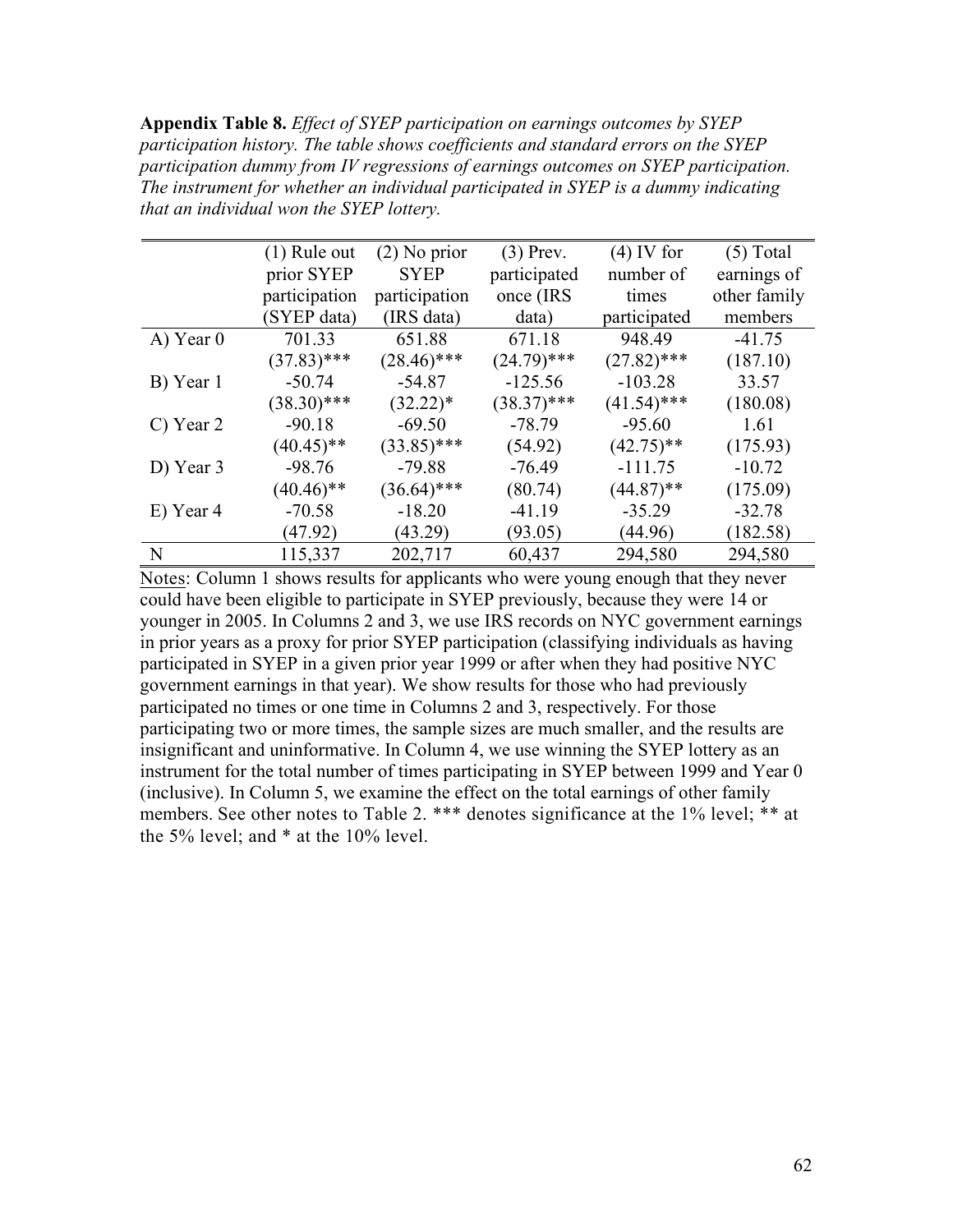**Appendix Table 9:** *Effect of SYEP participation on earnings and employment outcomes by industry and job type. The table shows coefficients and standard errors on the SYEP participation dummy from IV regressions of earnings and employment outcomes on SYEP participation. The instrument for whether an individual participated in SYEP is a dummy indicating that the individual won the SYEP lottery.* 

|                | $(1)$ Cluster 1                            | $(2)$ Cluster 2 | $(3)$ For-profits | (4) Non-profits | $(5)$ Gov't  |
|----------------|--------------------------------------------|-----------------|-------------------|-----------------|--------------|
|                | Panel A: effects on earnings               |                 |                   |                 |              |
| A) Year        | 966.59                                     | $-91.70$        | $-75.56$          | 786.65          | 165.13       |
| $\theta$       | $(12.62)$ ***                              | $(24.96)$ ***   | $(26.88)$ ***     | $(28.29)$ ***   | $(25.87)$ ** |
| B) Year        | 31.41                                      | $-128.86$       | $-134.36$         | 33.20           | 1.62         |
| 1              | $(13.46)$ **                               | $(35.92)$ ***   | $(38.54)$ ***     | $(4.80)$ ***    | (8.27)       |
| C) Year        | 16.81                                      | $-110.13$       | $-100.73$         | 9.99            | $-3.35$      |
| 2              | (13.64)                                    | $(39.84)$ ***   | $(39.97)$ **      | $(4.64)$ **     | (8.16)       |
| D) Year        | $-8.55$                                    | $-101.74$       | $-97.21$          | 4.15            | $-18.02$     |
| 3              | (17.59)                                    | $(45.32)$ **    | $(46.57)$ **      | (6.11)          | $(9.55)^*$   |
| E) Year 4      | $-22.83$                                   | $-11.12$        | $-27.91$          | 20.82           | $-28.32$     |
|                | (23.57)                                    | (40.64)         | (45.94)           | $(9.92)$ **     | $(12.85)$ ** |
| F) Years       | 983.43                                     | $-443.54$       | $-435.77$         | 786.65          | 117.06       |
| $0 - 4$        | $(55.80)$ ***                              | $(164.61)$ ***  | $(170.53)$ ***    | $(28.29)$ ***   | $(51.72)$ ** |
| G) Years       | 16.84                                      | $-351.85$       | $-360.21$         | 68.16           | $-48.07$     |
| $1-4$          | (52.89)                                    | $(146.90)$ **   | $(152.81)$ **     | $(16.88)$ ***   | (34.26)      |
|                | Panel B: effects on dummy for having a job |                 |                   |                 |              |
| A) Year        | 0.81                                       | 0.05            | 0.04              | 0.67            | 0.16         |
| $\theta$       | $(0.006)$ ***                              | $(0.007)$ ***   | $(0.009)$ ***     | $(0.02)$ ***    | $(0.02)$ *** |
| B) Year        | 0.03                                       | $-0.01$         | $-0.01$           | 0.03            | 0.003        |
| 1              | $(0.003)$ ***                              | $(0.003)$ ***   | $(0.002)$ ***     | $(0.003)$ ***   | (0.002)      |
| C) Year        | 0.01                                       | $-0.005$        | $-0.006$          | 0.01            | 0.001        |
| $\overline{2}$ | $(0.003)$ ***                              | (0.003)         | $(0.003)$ **      | $(0.002)$ ***   | (0.002)      |
| D) Year        | 0.004                                      | $-0.003$        | $-0.005$          | 0.005           | $-0.0003$    |
| 3              | (0.002)                                    | (0.003)         | $(0.003)$ **      | $(0.001)$ ***   | (0.001)      |
| E) Year        | 0.004                                      | 0.0003          | 0.0008            | 0.004           | $-0.001$     |
| $\overline{4}$ | $(0.002)*$                                 | (0.002)         | (0.003)           | $(0.001)$ ***   | (0.001)      |
| F) Years       | 0.45                                       | 0.008           | 0.01              | 0.51            | 0.13         |
| $0 - 4$        | $(0.007)$ ***                              | $(0.002)$ ***   | $(0.003)$ ***     | $(0.02)$ ***    | $(0.02)$ *** |
| G) Years       | 0.03                                       | 0.0006          | $-0.0002$         | 0.04            | 0.005        |
| $1-4$          | $(0.004)$ ***                              | (0.002)         | (0.002)           | $(0.004)$ ***   | $(0.003)*$   |

Notes: Columns 1-2 show the results of IV regressions in which earnings (Panel A) or the probability of having a job (Panel B) in a given industry cluster and year are related to SYEP participation. Using DYCD's industry classification, Cluster 1 corresponds to industries that are overrepresented among SYEP lottery winners relative to SYEP lottery losers: arts and recreation, camp (out of city), community/social service, day care/day camp, educational services, and healthcare/medical. We classify these as belonging to one of the following cluster of NAICS codes: 61, 62, 71, and 92. Cluster 2 corresponds to other SYEP classifications and NAICS codes. Columns 3-5 show the results of IV regressions in which earnings or the probability of having a job in a given sector (for-profit, non-profit, or government) are related to SYEP participation. In Years 0-4, mean yearly earnings in Cluster 1 is \$681.08; in Cluster 2 is \$2,875.31; in for-profits is \$3,190.88; in non-profits is \$187.45; and in government employers is \$177.36. In Years 0-4 (considering each year as a separate observation), the probability of employment in Cluster 1 and Cluster 2 is 25.47 percent and 46.56 percent, respectively. In Years 0-4 (considering each year as a separate observation), the probability of employment in the for-profit, non-profit, and government sectors is 48.94, 7.63, and 13.56 percent, respectively. \*\*\* denotes significance at the 1% level; \*\* at the 5% level; and \* at the 10% level.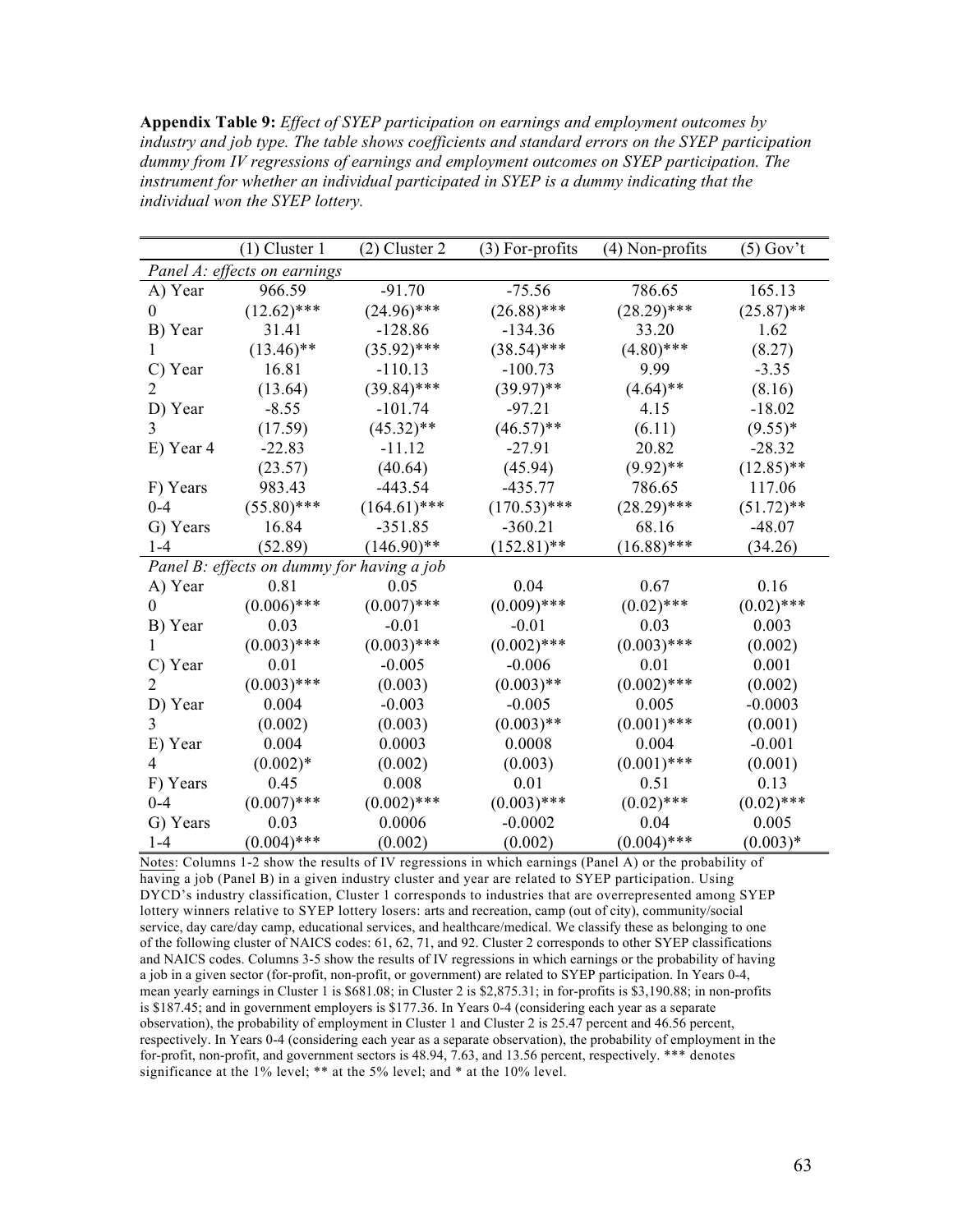**Appendix Table 10:** *Effect of SYEP provider industry mix on earnings outcomes. The table shows the results of OLS regressions in which the dependent variable is earnings (where the particular type of earnings in question is shown in the column heading). The independent variables are: 1) a variable formed by interacting a dummy for winning the SYEP lottery with the percent of the provider that is in Industry Cluster 1; 2) a dummy for winning the SYEP lottery; and 3) dummies for each provider-lottery combination. Panel A shows coefficients on the variable formed by interacting a dummy for winning the SYEP lottery with the percent of the provider that is in Industry Cluster 1. Panel B shows coefficients and standard errors on the dummy for winning the SYEP lottery.* 

|                      | $(1)$ Total               | $(2)$ Total   | $(3)$ Total    | $(4)$ Total    | (5) Total non- |
|----------------------|---------------------------|---------------|----------------|----------------|----------------|
|                      | Earnings                  | Earnings in   | Earnings in    | NYC gov't      | NYC gov't      |
|                      |                           | Cluster 1     | Cluster 2      | earnings       | earnings       |
|                      | Panel A: interaction term |               |                |                |                |
| A) Year 0            | $-407.30$                 | 905.01        | $-1325.21$     | 118.94         | $-526.17$      |
|                      | $(219.90)*$               | $(98.65)$ *** | $(172.97)$ *** | (124.66)       | $(201.77)$ *** |
| B) Year 1            | $-473.15$                 | $-40.71$      | $-439.82$      | $-43.44$       | $-429.73$      |
|                      | (304.07)                  | (105.07)      | $(245.44)^*$   | (48.50)        | (288.15)       |
| C) Year 2            | $-483.10$                 | $-108.85$     | $-378.96$      | 4.84           | $-487.94$      |
|                      | (306.31)                  | (99.45)       | (271.40)       | (34.73)        | (293.13)       |
| D) Year 3            | $-622.77$                 | $-28.06$      | $-604.60$      | $-17.06$       | $-605.57$      |
|                      | $(240.40)$ ***            | (158.76)      | $(232.93)$ *** | (24.33)        | $(238.78)$ *** |
| E) Year 4            | $-643.19$                 | 61.95         | $-688.00$      | $-13.72$       | $-629.47$      |
|                      | $(296.82)$ **             | (177.52)      | $(230.35)$ *** | (11.53)        | $(298.94)$ **  |
| F) Years             | $-2629.51$                | 789.34        | $-3436.59$     | 49.56          | $-2678.88$     |
| $0 - 4$              | $(1086.95)$ **            | (472.85)      | $(937.57)$ *** | (139.15)       | $(1106.98)$ ** |
| G) Years             | $-2222.21$                | $-115.66$     | $-2111.38$     | $-69.38$       | $-2152.71$     |
| $1-4$                | $(961.25)$ **             | (447.10)      | $(811.91)$ **  | (91.13)        | $(945.14)$ **  |
| Panel B: main effect |                           |               |                |                |                |
| A) Year 0            | 1011.71                   | $-126.13$     | 1150.93        | 680.23         | 331.57         |
|                      | $(202.92)$ ***            | (90.74)       | $(157.82)$ *** | $(115.26)$ *** | $(186.71)^*$   |
| B) Year 1            | 365.40                    | 60.33         | 310.13         | 76.14          | 289.28         |
|                      | (281.69)                  | (96.18)       | (225.75)       | $(45.22)^*$    | (267.83)       |
| C) Year 2            | 376.07                    | 112.30        | 267.88         | 12.49          | 363.58         |
|                      | (282.07)                  | (88.53)       | (250.90)       | (32.78)        | (269.62)       |
| D) Year 3            | 491.07                    | 19.55         | 481.37         | 21.57          | 469.37         |
|                      | $(219.59)$ **             | (143.80)      | $(218.62)$ **  | (22.37)        | $(217.80)$ **  |
| E) Year 4            | 566.75                    | $-73.60$      | 624.16         | 15.90          | 550.86         |
|                      | $(269.55)$ **             | (160.16)      | $(212.78)$ *** | (10.77)        | $(271.33)$ **  |
| F) Years             | 2811.01                   | $-7.55$       | 2834.46        | 806.32         | 2004.66        |
| $0 - 4$              | $(1005.44)$ ***           | (426.76)      | $(875.69)$ *** | $(131.53)$ *** | $(1025.63)*$   |
| G) Years             | 1799.30                   | 118.59        | 1683.53        | 126.09         | 1673.09        |
| $1 - 4$              | $(888.05)$ **             | (401.58)      | $(760.78)$ **  | (85.45)        | $(873.25)^*$   |

Notes: See notes to Appendix Table 9. \*\*\* denotes significance at the 1% level; \*\* at the 5% level; and \* at the 10% level.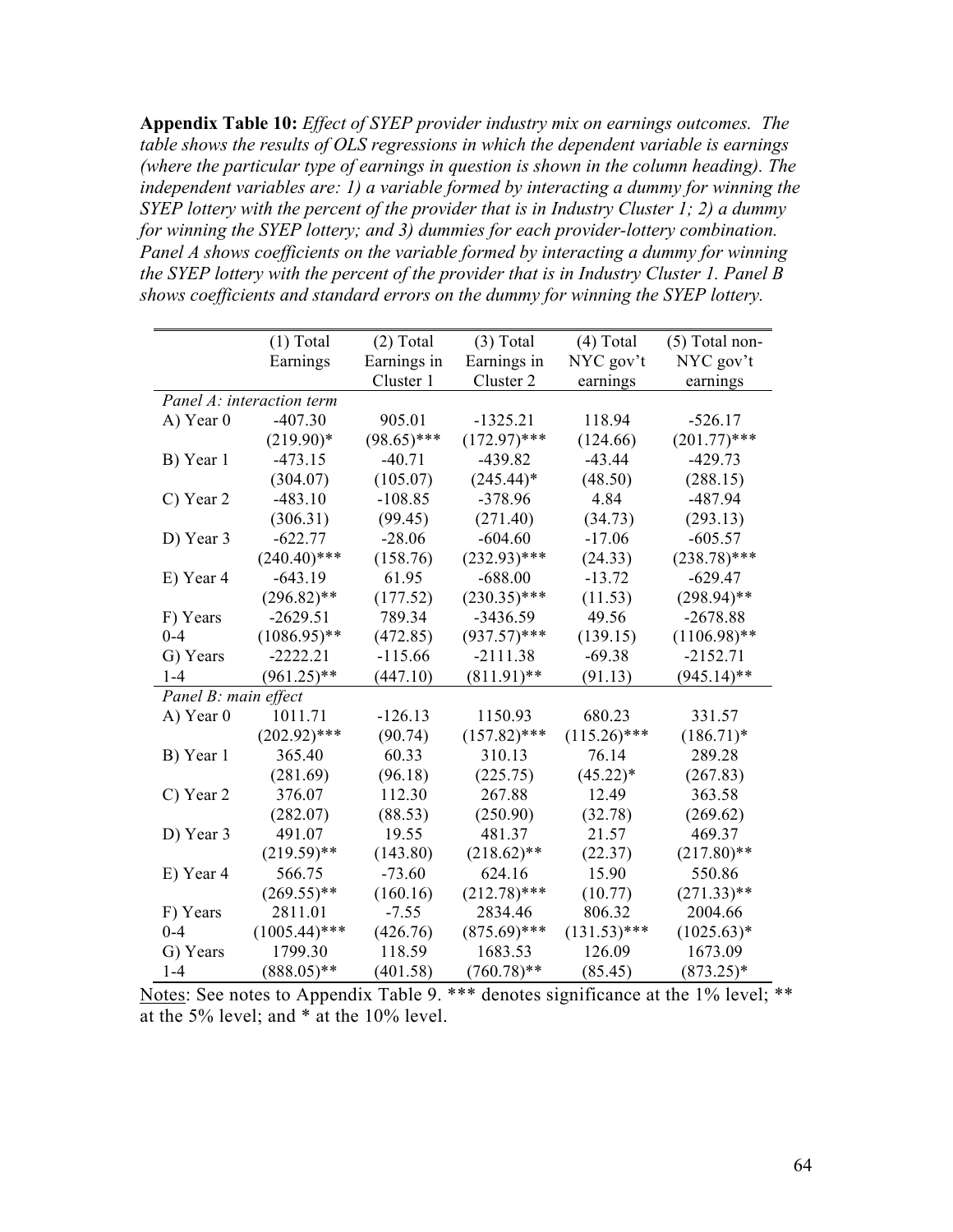**Appendix Table 11:** *Effect of SYEP participation on job transitions. The table shows coefficients and standard errors on a dummy for participating in SYEP, from a two-stage least squares regression. The instrument for participating in SYEP is whether an individual won the SYEP lottery. The dependent variable is the fraction of employers that an individual worked at in Year -1 that the individual still worked at in a given year.*

|             | (1) Coefficient (standard | (2) Mean of dependent |
|-------------|---------------------------|-----------------------|
|             | error)                    | variable              |
| $A)$ Year 0 | $-0.03$                   | 0.47                  |
|             | $(0.008)$ ***             |                       |
| B) Year 1   | $-0.01$                   | 0.21                  |
|             | $(0.007)*$                |                       |
| $C)$ Year 2 | $-0.004$                  | 0.13                  |
|             | (0.005)                   |                       |
| D) Year $3$ | $-0.003$                  | 0.09                  |
|             | (0.004)                   |                       |
| E) Year 4   | 0.004                     | 0.06                  |
|             | (0.003)                   |                       |

Notes: The table shows the results of IV regressions in which the dependent variable is the fraction of employers that an individual worked at in Year -1 that the individual still worked at in a given year. The independent variable is a dummy for participating in SYEP, and the instrument is a dummy for winning the SYEP lottery. All regressions control for provider-year dummies. The second column shows the mean of the dependent variable. All regressions have 38,808 observations; the sample size is smaller than the main sample because the sample is limited to individuals who had a non-SYEP job in Year -1. \*\*\* denotes significance at the 1% level; \*\* at the 5% level; and \* at the 10% level.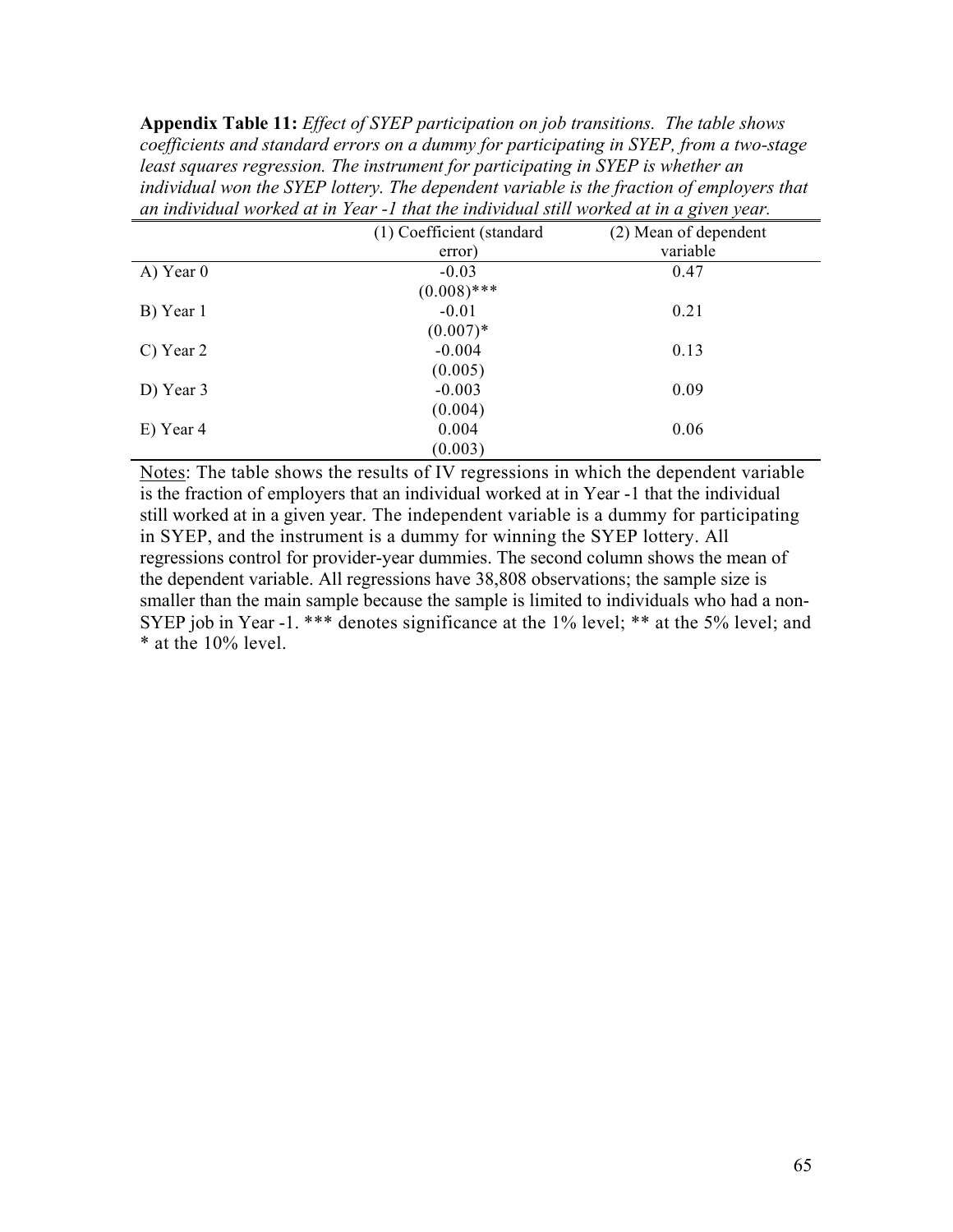**Appendix Table 12.** *Effect of SYEP participation on earnings and employment outcomes for those 18 years and older. The table shows coefficients and standard errors on the SYEP participation dummy from two-stage least squares regressions of earnings and employment outcomes on SYEP participation. The instrument for whether an individual participated in SYEP is a dummy indicating that an individual won the SYEP lottery. The sample is limited to those 18 years of age or older in the year of SYEP participation.*

|              | $(1)$ Total   | $(2)$ NYC     | $(3)$ Non-     | $(4)$ Job     | $(5)$ Non-   |
|--------------|---------------|---------------|----------------|---------------|--------------|
|              | Earnings      | gov't         | $NYC$ gov't    | dummy         | NYC gov't    |
|              |               | earnings      | earnings       |               | job dummy    |
| $A)$ Year 0  | 535.44        | 1039.67       | $-504.02$      | 0.40          | $-0.07$      |
|              | $(73.63)$ *** | $(15.83)$ *** | $(71.65)$ ***  | $(0.01)$ ***  | $(0.007)$ ** |
| B) Year 1    | $-329.11$     | 45.42         | $-374.53$      | 0.002         | $-0.02$      |
|              | $(122.02)$ ** | $(5.09)$ ***  | $(123.34)$ *** | (0.006)       | $(0.008)$ ** |
| C) Year 2    | $-287.46$     | 20.27         | $-307.72$      | $-0.001$      | $-0.007$     |
|              | $(132.09)$ ** | $(4.12)$ ***  | $(133.17)$ **  | (0.006)       | (0.007)      |
| D) Year 3    | $-311.43$     | 10.10         | $-321.53$      | 0.00004       | $-0.005$     |
|              | $(158.26)$ ** | $(4.18)$ ***  | $(159.04)$ **  | (0.006)       | (0.006)      |
| E) Year 4    | $-139.65$     | 8.38          | $-148.03$      | 0.003         | 0.001        |
|              | (172.48)      | $(3.23)$ ***  | (173.76)       | (0.005)       | (0.005)      |
| F) Years 0-4 | $-532.20$     | 1123.83       | $-1655.82$     | 0.06          | $-0.006$     |
|              | (588.31)      | $(20.28)$ *** | (591.56)       | $(0.006)$ *** | (0.004)      |
| G) Years 1-  | $-1067.64$    | 84.16         | $-1151.80$     | 0.006         | $-0.001$     |
| 4            | $(528.85)$ ** | $(12.05)$ *** | $(533.68)$ **  | $(0.004)$ *   | (0.004)      |

Notes: The table is identical to Table 2, except that the sample is limited to those 18 years or older by the end of the calendar year of SYEP participation. The sample size is 72,432.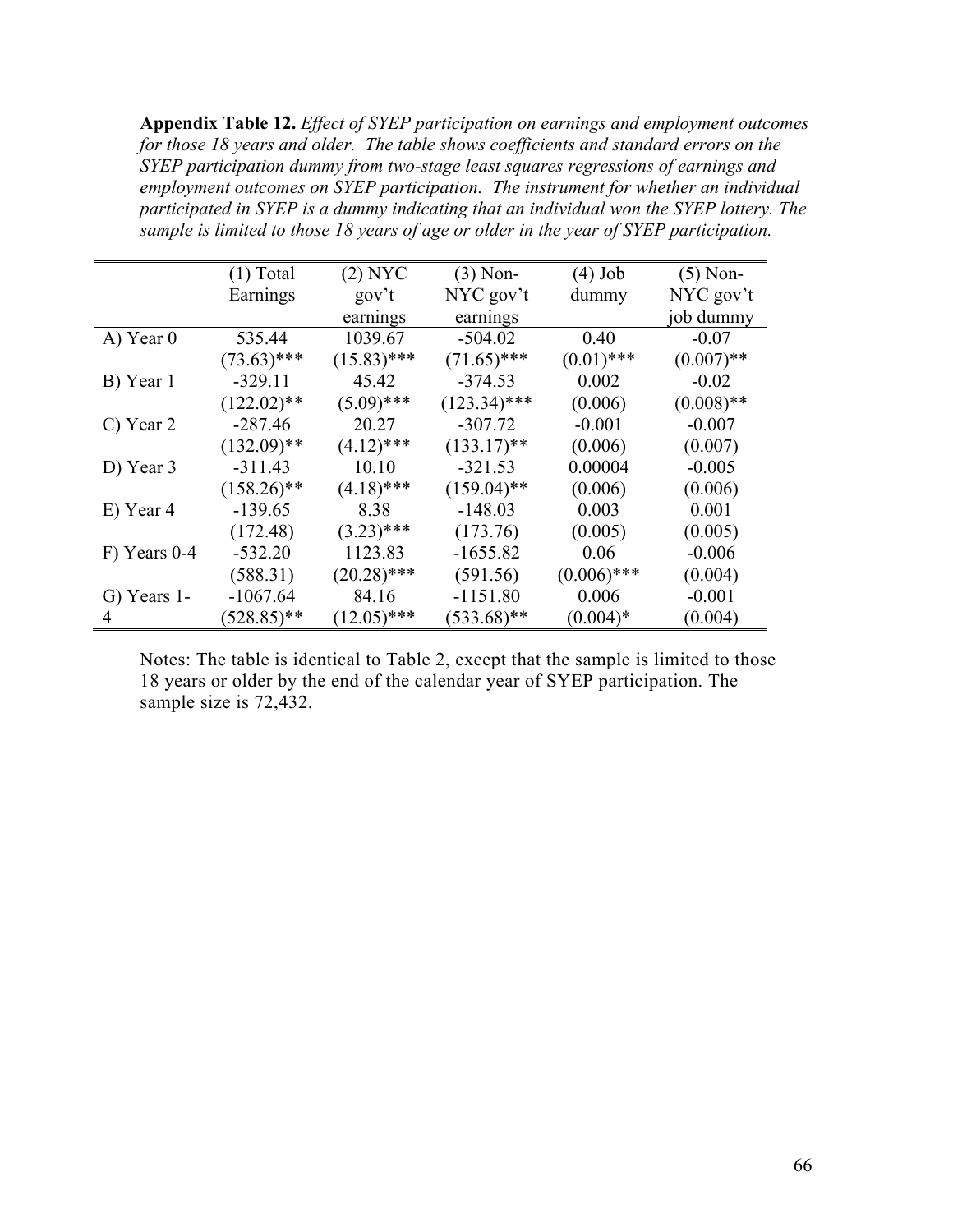**Appendix Table 13.** *Effect of SYEP on mortality with controls. The first column shows hazard ratios and standard errors on a dummy for winning the SYEP lottery from a right-censored Cox proportional hazard model of time to mortality. The second column shows a two-stage least squares estimate using a linear probability model. The third column shows coefficients and standard errors from a probit regression. All regressions control for covariates.*

|             | $(1)$ Cox    | $(2)$ IV     | (3) Probit   |
|-------------|--------------|--------------|--------------|
| A) Full     | 0.87         | $-0.07$      | $-0.05$      |
| population  | $(0.05)$ **  | $(0.03)$ **  | $(0.02)$ **  |
| B) WOTC-    | 0.82         | $-0.10$      | $-0.07$      |
| eligible    | (0.16)       | (0.10)       | (0.07)       |
| C) WOTC-    | 0.87         | $-0.07$      | $-0.04$      |
| ineligible  | $(.05)$ **   | $(0.03)$ **  | $(0.02)$ **  |
| D) Below-   | 0.86         | $-0.09$      | $-0.05$      |
| median inc. | (0.09)       | (0.06)       | (0.04)       |
| E) Above-   | 0.88         | $-0.06$      | $-0.05$      |
| median inc. | (0.07)       | (0.04)       | (0.03)       |
| F) Males    | 0.84         | $-0.15$      | $-0.06$      |
|             | $(0.06)$ **  | $(0.06)$ **  | $(0.03)$ **  |
| G) Females  | 0.95         | $-0.01$      | $-0.01$      |
|             | (0.12)       | (0.03)       | (0.04)       |
| H) White    | 1.02         | 0.004        | $-0.003$     |
|             | (0.32)       | (0.08)       | (0.09)       |
| I) Black    | 0.92         | $-0.06$      | $-0.03$      |
|             | (0.07)       | (0.05)       | (0.03)       |
| J) Latino   | 0.73         | $-0.14$      | $-0.10$      |
|             | $(0.09)$ **  | $(0.06)$ **  | $(0.04)$ **  |
| K) Other    | 0.80         | $-0.05$      | $-0.07$      |
| races       | (0.22)       | (0.07)       | (0.09)       |
| L) Older    | 0.95         | $-0.03$      | $-0.01$      |
|             | (0.08)       | (0.05)       | (0.03)       |
| M) Younger  | 0.79         | $-0.12$      | $-0.08$      |
|             | $(0.07)$ *** | $(0.04)$ *** | $(0.03)$ *** |
| N) Work in  | 1.09         | 0.04         | 0.03         |
| Year-1      | (0.13)       | (0.06)       | (0.04)       |
| O) No work  | 0.79         | $-0.11$      | $-0.08$      |
| in Year -1  | $(0.06)$ *** | $(0.04)$ *** | $(0.03)$ *** |
| P) 2005-6   | 0.76         | $-0.16$      | $-0.10$      |
| lotteries   | $(0.06)$ *** | $(0.05)$ *** | $(0.03)$ *** |
| Q) 2007-8   | 0.96         | $-0.015$     | $-0.01$      |
| lotteries   | (0.09)       | (0.04)       | (0.03)       |

Notes: Appendix Table 13 runs the same specification as Table 7, except that Appendix Table 13 also controls for the covariates listed in Appendix Table 5. See Table 7 for notes and further information on samples.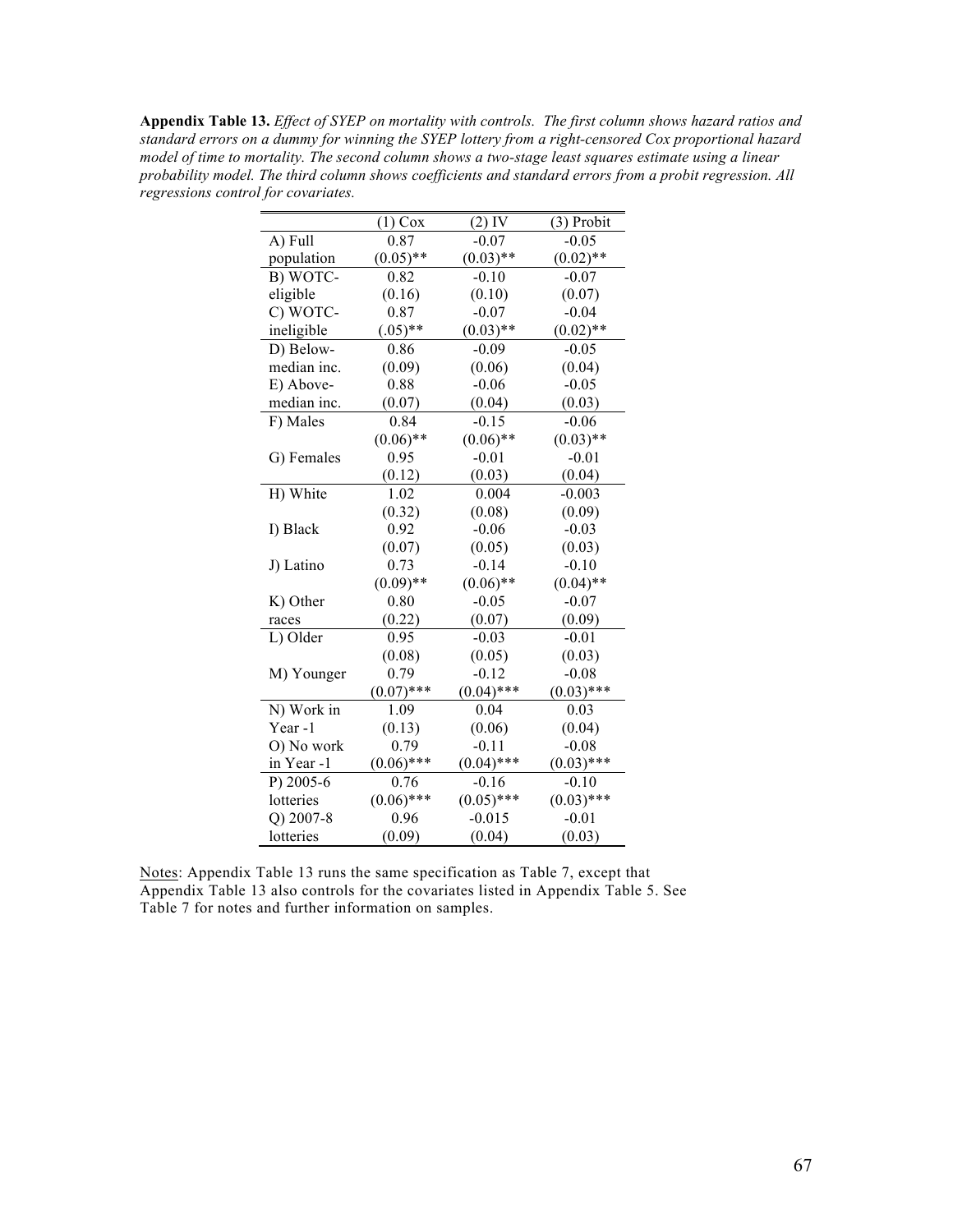|            | $(1)$ 2SLS  | $(2)$ 2SLS, with | (3) Mortality |
|------------|-------------|------------------|---------------|
|            |             | controls         | dummy mean    |
|            |             |                  | (x 100)       |
| A) 2005    | 0.008       | 0.008            | 0.01          |
|            | (0.009)     | (0.009)          |               |
| B) 2006    | $-0.004$    | 0.004            | 0.02          |
|            | (0.01)      | (0.01)           |               |
| C) 2007    | $-0.0007$   | $-0.0005$        | 0.03          |
|            | (0.01)      | (0.01)           |               |
| D) 2008    | $-0.02$     | $-0.02$          | 0.06          |
|            | $(0.01)$ *  | $(0.01)$ *       |               |
| E) 2009    | $-0.004$    | $-0.004$         | 0.10          |
|            | (0.02)      | (0.02)           |               |
| F) 2010    | $-0.01$     | $-0.01$          | 0.16          |
|            | (0.02)      | (0.02)           |               |
| $G)$ 2011  | $-0.03$     | $-0.03$          | 0.21          |
|            | (0.03)      | (0.03)           |               |
| H) 2012    | $-0.04$     | $-0.04$          | 0.27          |
|            | $(0.02)*$   | $(0.02)*$        |               |
| I) 2013    | $-0.06$     | $-0.06$          | 0.34          |
|            | $(0.03)$ ** | $(0.03)$ **      |               |
| J $) 2014$ | $-0.08$     | $-0.07$          | 0.38          |
|            | $(0.03)$ ** | $(0.03)$ **      |               |

**Appendix Table 14.** *Effect of SYEP on mortality by calendar year. The table shows estimates of the effect of SYEP participation on mortality using a two-stage least squares, linear probability model.*

Notes: Each row shows the results for a different calendar year. We show the effect of SYEP on a dummy for whether an applicant died *by* a given year; thus, the effect *in* a given year can be calculated as the difference between the coefficient for that year and the previous year. Column 1 shows the results of our two-stage least squares specification (1)-(2). Column 2 shows the results of this specification when we add the controls listed in Appendix Table 5. Column 3 shows the mean of the dependent variable (i.e. the dummy measuring the probability of mortality by each year, relative to year of SYEP participation). So that readers can more easily interpret the results, we have multiplied the mortality dummy by 100. The results are comparable with Cox or probit models; we show a two-stage least squares (linear probability) model here in order to show results that are comparable to the IV results elsewhere in the paper. We use data through October 2014. See Table 7 for other notes and information on samples. \*\*\* denotes significance at the 1% level; \*\* at the 5% level; and \* at the 10% level.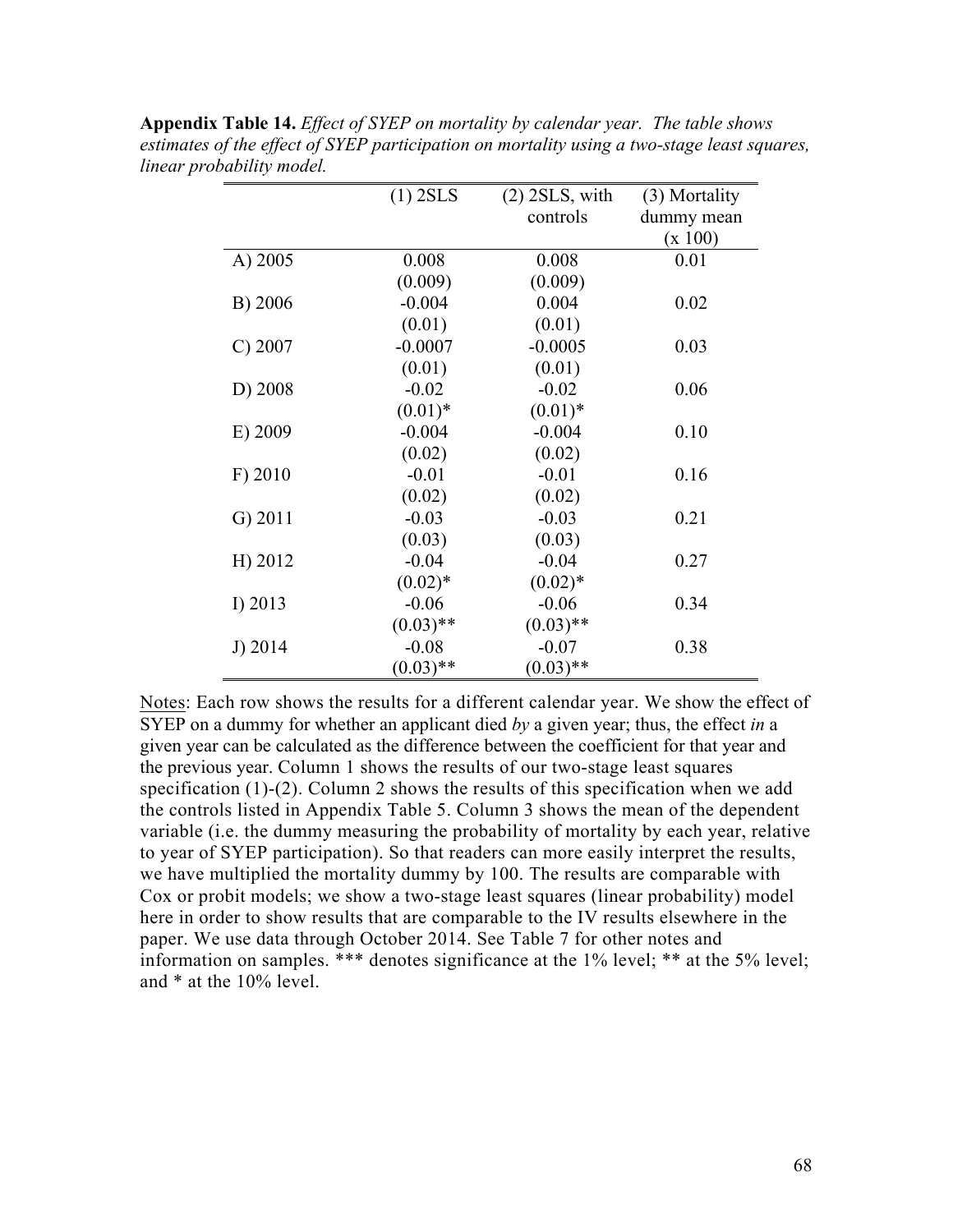|           | $(1)$ 2SLS   | $(2)$ 2SLS, with | (3) Mortality |
|-----------|--------------|------------------|---------------|
|           |              | controls         | dummy mean    |
|           |              |                  | (x 100)       |
| A) Year 0 | 0.002        | 0.002            | 0.01          |
|           | (0.005)      | (0.005)          |               |
| B) Year 1 | $-0.0001$    | 0.0001           | 0.04          |
|           | (0.01)       | (0.01)           |               |
| C) Year 2 | $-0.004$     | $-0.004$         | 0.08          |
|           | (0.02)       | (0.02)           |               |
| D) Year 3 | $-0.01$      | $-0.01$          | 0.14          |
|           | (0.02)       | (0.02)           |               |
| E) Year 4 | $-0.01$      | $-0.01$          | 0.19          |
|           | (0.02)       | (0.02)           |               |
| F) Year 5 | $-0.03$      | $-0.02$          | 0.25          |
|           | (0.02)       | (0.02)           |               |
| G) Year 6 | $-0.03$      | $-0.03$          | 0.30          |
|           | (0.03)       | (0.03)           |               |
| H) Year 7 | $-0.10$      | $-0.10$          | 0.38          |
|           | $(0.04)$ *** | $(0.04)$ ***     |               |
| I) Year 8 | $-0.15$      | $-0.14$          | 0.44          |
|           | $(0.05)$ *** | $(0.05)$ ***     |               |
| J) Year 9 | $-0.22$      | $-0.22$          | 0.55          |
|           | $(0.09)$ *** | $(0.09)$ ***     |               |

**Appendix Table 15.** *Effect of SYEP on mortality by year since lottery. The table shows estimates of the effect of SYEP participation on mortality using a two-stage least squares, linear probability model.*

Notes: Each row shows the results for a different year relative to the year of SYEP participation. We show the effect of SYEP on a dummy for whether an applicant died *by* a given year; thus, the effect *in* a given year can be calculated as the difference between the coefficient for that year and the previous year. Column 1 shows the results of our two-stage least squares specification (1)-(2). Column 2 shows the results of this specification when we add the controls listed in Appendix Table 5. Column 3 shows the mean of the dependent variable (i.e. the dummy measuring the probability of mortality by each year, relative to year of SYEP participation). So that readers can more easily interpret the results, we have multiplied the mortality dummy by 100. The results are comparable with Cox or probit models; we show a two-stage least squares (linear probability) model here in order to show results that are comparable to the IV results elsewhere in the paper. See Table 7 for other notes and information on samples. Because the data extend until 2014, we observe lotteries from all four years (2005, 2006, 2007, and 2008) only until Year 6, implying that sample sizes are not constant across Years 6 to 9; see Appendix Table 4 for sample sizes in the relevant sets of lotteries. \*\*\* denotes significance at the 1% level; \*\* at the 5% level; and \* at the 10% level.